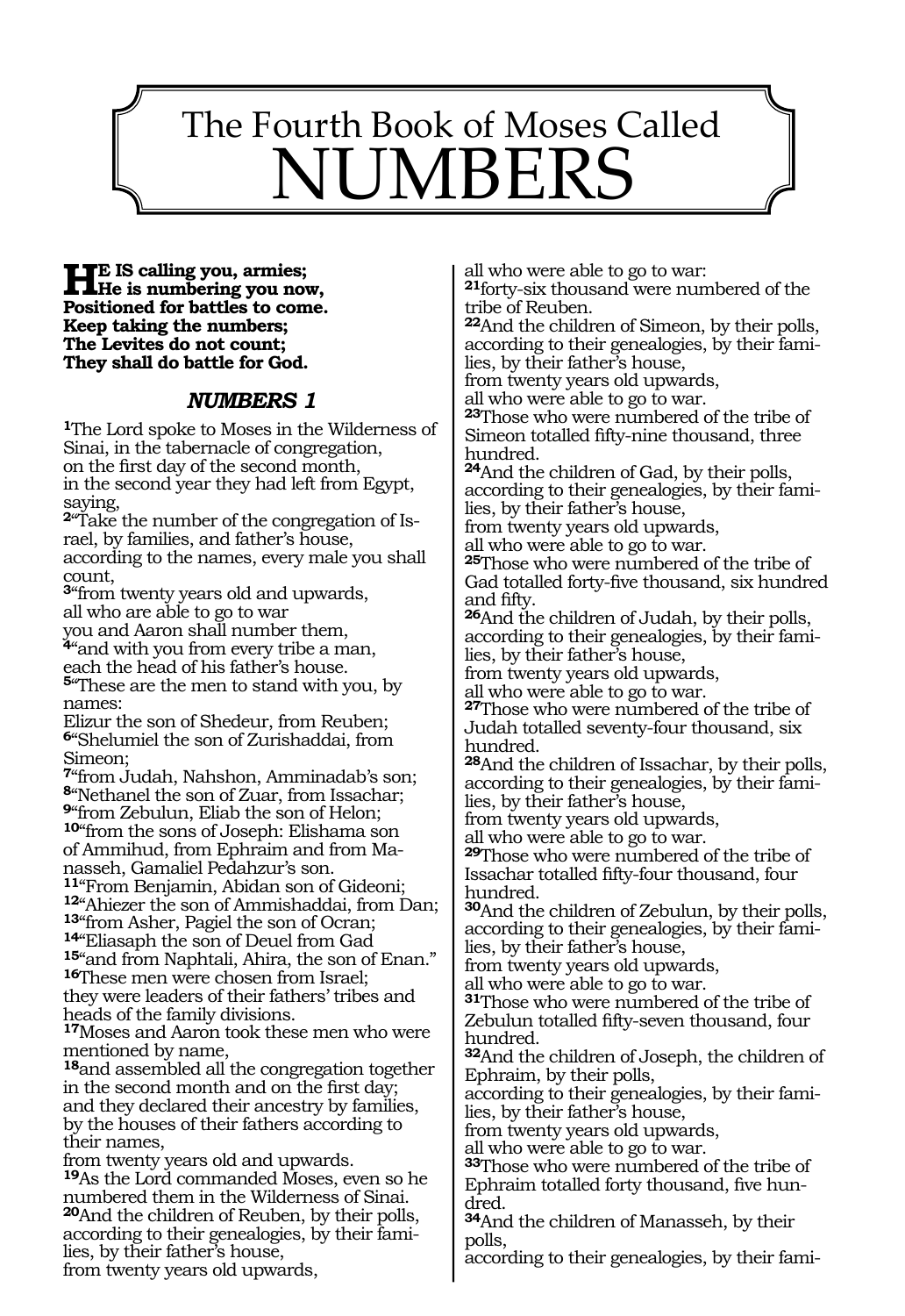168

lies, by their father's house,

from twenty years old upwards,

all who were able to go to war.

**<sup>35</sup>**Those who were numbered of the tribe of Manasseh totalled thirty-two thousand, two hundred.

**<sup>36</sup>**And the children of Benjamin, by their polls, according to their genealogies, by their families, by their father's house,

from twenty years old upwards,

all who were able to go to war.

**<sup>37</sup>**Those who were numbered of the tribe of Benjamin totalled thirty-five thousand, four hundred.

**<sup>38</sup>**And the children of Dan, by their polls, according to their genealogies, by their families, by their father's house,

from twenty years old upwards,

all who were able to go to war.

**<sup>39</sup>**Those who were numbered of the tribe of Dan totalled sixty-two thousand, seven hundred.

**<sup>40</sup>**And the children of Asher, by their polls, according to their genealogies, by their families, by their father's house,

from twenty years old upwards,

all who were able to go to war.

**<sup>41</sup>**Those who were numbered of the tribe of Asher totalled forty-one thousand, five hundred.

**<sup>42</sup>**And the children of Naphtali by their polls, according to their genealogies, by their families, by their father's house,

from twenty years old upwards,

all who were able to go to war.

**<sup>43</sup>**Those who were numbered of the tribe of Naphtali totalled fifty-three thousand, four hundred.

**44**These are those who were numbered by Moses and Aaron,

with the twelve leaders of Israel, each the head of his father's household.

**<sup>45</sup>**Therefore the total together that were num- bered of the children of Israel,

by their father's houses, from twenty years old and upwards,

all who were able to go to war,

**<sup>46</sup>**were six hundred and three thousand, five hundred and fifty.

**<sup>47</sup>**But the Levites were not numbered with them by their father's tribe;

**<sup>48</sup>**for the Lord had spoken to Moses, saying, **<sup>49</sup>**"You shall not number the tribe of Levi, nor take their census among the children of

Israel; but you shall appoint the Levites over the

tabernacle, over all its vessels, and over everything that pertains to it;

they shall carry the tabernacle and its vessels; they shall attend to it and camp around it.

**<sup>50</sup>**"When the tabernacle is to go forward, the Levites shall take it down,

when it is to be set up, they shall set it up. The stranger who approaches the tabernacle shall be put to death.

*Let the Levites remain unnumbered,*

*for the Levites do battle for God.*

**<sup>51</sup>**"The children of Israel shall pitch their tents, every man by his own camp;

everyone throughout the host, by his own standard, according to their armies;

**52**"but the Levites shall camp around the tabernacle,

**53**that no wrath shall go out on the congregation of Israel;

and the Levites shall keep charge of the tabernacle of Testimony."

**54**And Israel did according to all the Lord commanded Moses.

### **CWDS Bible Quotes**

- *1. God places you in families for His special alignment, and He calls you by name for His special assignment; He makes no mistake.*
- *2. You are included in the numbers of His army; arm yourself with battle-mindset and battlereadiness.*
- *3. There is never a break on the battlefield; break yourself into keeping your full armor on at all times.*
- *4. A break from God is a brag for the devil, you cannot boast the affairs of this world.*
- *5. Your family and your father's house matters, make your name count among them.*
- *6. When the roll is called, only the family of God will be reckoned; be recorded by His blood, and be distinguished by your passion and love.*
- *7. Separation for ministry dignifies you and distinguishes you from the numbers in the sight of God.*
- *8. Your assignment qualifies you for special treatment and a special consignment of angels.*

### **PRAYER POINTS**

- King of kings, thank You that I am not just a number to You but a name; and I thank You that my name has a designated assignment that is important to You. Amen.
- Commander of the hosts of the armies of the Lord, I put on the entire armor of God including: salvation, faith, righteousness, truth and the word of God, so the enemy will find no access to me and through me. Amen.
- Count me among the valiant, equipped and trained for spiritual warfare, in the name of Jesus. Amen.
- Father, let me be among those who camp in Your presence. Amen.
- I thank You Lord for separating me to Yourself for the distinction of service. Amen.

**ARRANGED by their own standards,**<br>App their family banners,<br>Apparent and battle ready. **Arranged and battle ready, The armies of Israel gathered. I have handpicked the captains, Not chosen by men's eye. Judah shall go before all, For praises release God's might.**

*NUMBERS 2*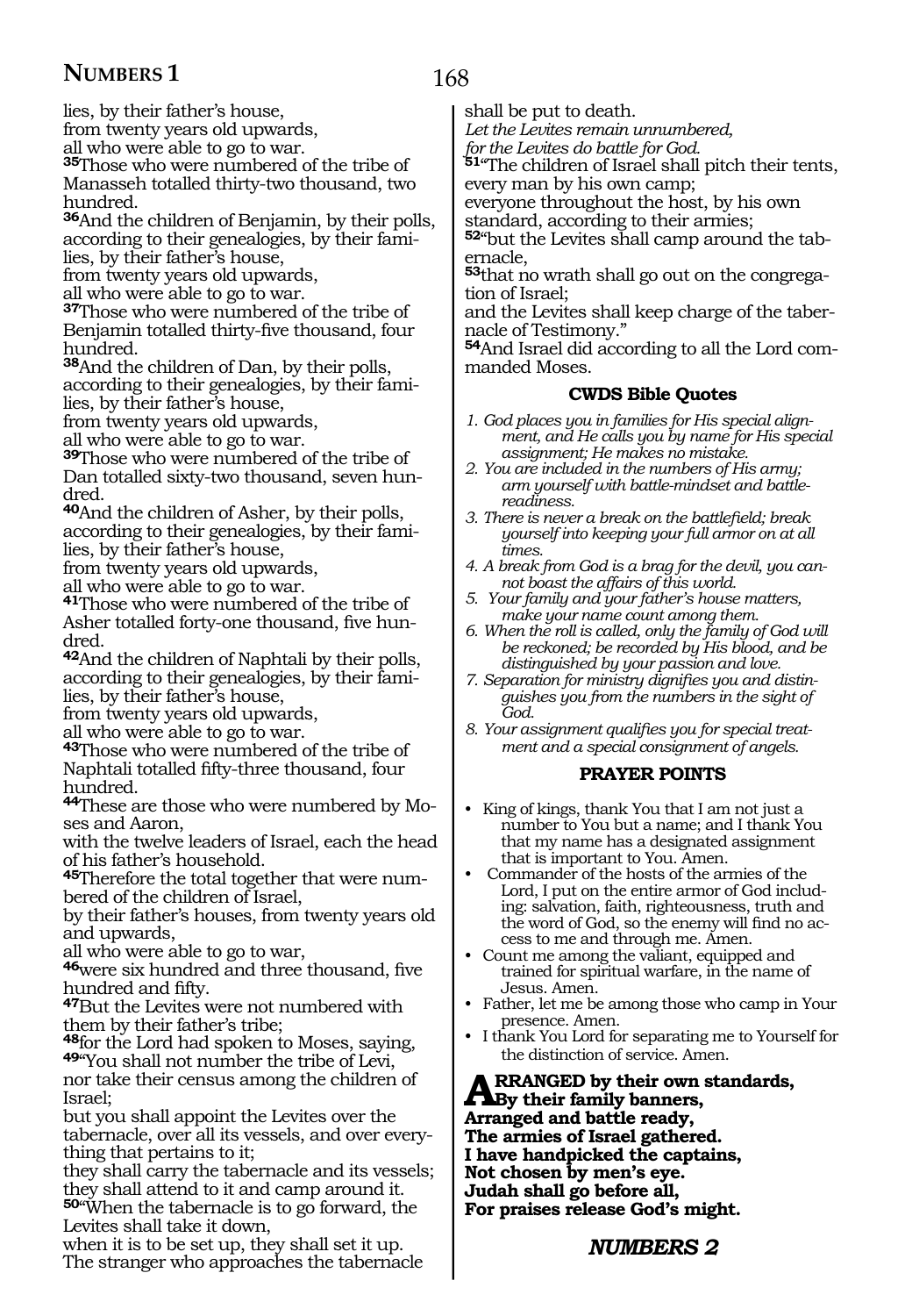**1**And the Lord spoke to Moses and Aaron, saying:

**<sup>2</sup>**"Let all the children of Israel camp

by his own standard, beside his family banner;

let them camp at a distance from the tabernacle of congregation.

**<sup>3</sup>**"The standard of Judah shall camp eastward, towards the rising of the sun,

according to their armies;

their captain shall be Nahshon, the son of Amminadab."

**<sup>4</sup>**The number of his army was seventy-four thousand, six hundred.

**<sup>5</sup>**"Issachar shall camp next to him,

their captain shall be Nethanel, Zuar's son."

**<sup>6</sup>**His army numbered fifty-four thousand four hundred.

**<sup>7</sup>**"Next is the tribe of Zebulun, and the captain shall be Eliab the son of Helon."

**<sup>8</sup>**His army numbered fifty-seven thousand four hundred.

**<sup>9</sup>**All these constitute the camp of the forces of Judah:

one hundred and eighty-six thousand four hundred.

The camp of Judah shall set forth first.

**10**"On the south side according to their standards,

shall be the forces of Reuben according to their armies;

Elizur the son of Shedeus shall be their captain."

**<sup>11</sup>**His army numbered forty-six thousand five hundred.

**<sup>12</sup>**"Next to him shall camp the tribe of Simeon. The captain of Simeon shall be Shelumiel, Zuri-shaddai's son."

**<sup>13</sup>**His army numbered fifty-nine thousand three hundred.

**<sup>14</sup>**"With them shall camp Gad, captained by Eliasaph, son of Reuel."

**<sup>15</sup>**His army numbered forty-five thousand, six hundred.

**<sup>16</sup>**All those who were numbered according to their forces with the tribe of Reuben were, one hundred and fifty-one thousand, four hun- dred and fifty;

Reuben shall set out from camp second.<br><sup>17</sup> The tabernacle of congregation shall go forward with the camp of the Levites in the mid-<br>dle of the camps;

as they camp, they shall move out, everyone in place by their standards.

**18"**On the west and by their standards, the forces of Ephraim shall camp;

their captain shall be Elishama, Amihud's son."

**<sup>19</sup>**His army numbered thirty-two thousand, two hundred.

**20**"Next to him shall camp Manasseh, captained by Gamaliel, Pedazur's son."

**<sup>21</sup>**His army numbered thirty-two thousand, two hundred.

**<sup>22</sup>**"Benjamin shall camp next to him; the leader of Benjamin shall be Abidan, the son of Gideoni."

**23**All the armies of Benjamin numbered thirtyfive thousand, four hundred.

**<sup>24</sup>**All these were the forces of Ephraim in the camp of Ephraim.

They numbered in total one hundred and eighty thousand, one hundred.

They shall break camp third in the ranks. **<sup>25</sup>**"On the north side by their armies, shall be the standard of the forces of Dan.

The captain of the forces of Dan shall be Ahiezer, Ammi-shaddai's son."

**<sup>26</sup>**His army numbered sixty-two thousand, seven hundred.

**<sup>27</sup>**"Asher shall camp next to him.

Their captain shall be Pagiel the son of Ocran." **<sup>28</sup>**His army numbered forty-one thousand, five hundred.

**29**"Next to him is the tribe of Naphtali, captained by Ahira the son of Enan."

**<sup>30</sup>**The army of Naphtali numbered fifty-three thousand, four hundred.

**<sup>31</sup>**The total number of the forces of Dan was one hundred and fifty-seven thousand six hundred.

"They shall go forward at the rear of the armies by their standards."

**<sup>32</sup>**These are those who were numbered of the children of Israel, by their fathers' houses, all who were numbered were six hundred and three thousand, five hundred and fifty.

**<sup>33</sup>**But the Levites were not numbered among the children of Israel;

this was as the Lord commanded Moses. **<sup>34</sup>**The children of Israel did all the Lord com- manded Moses,

so they camped by their standards and broke camp in the same manner,

everyone by his family, according to the house of their fathers.

### **CWDS Bible Quotes**

- *1. God selects you, sets you apart, positions and places you for kingdom advancement.*
- *2. It may not be by choice but it is by no means chance; God is very precise in His positioning.*
- *3. Function in your place of positioning because your effectiveness at the place you currently are physically and emotionally, is what the kingdom really needs for efficiency.*
- *4. It may seem menial, but it means everything to the kingdom; it may seem under you, but do it with all your might as unto God for it is under God and important to God.*
- *5. You carry the emblem of your family, your culture and your nation into ministry; God does not expect you to lose your identity as you lose yourself in Him.*
- *6. The tabernacle must move with the people for effectiveness on earth; this is so important that God has made the tabernacle the people.*
- *7. "Need His Presence," must be the anthem of every advance and movement.*
- *8. Order makes your coasts broader and your ministry larger, maintain standards.*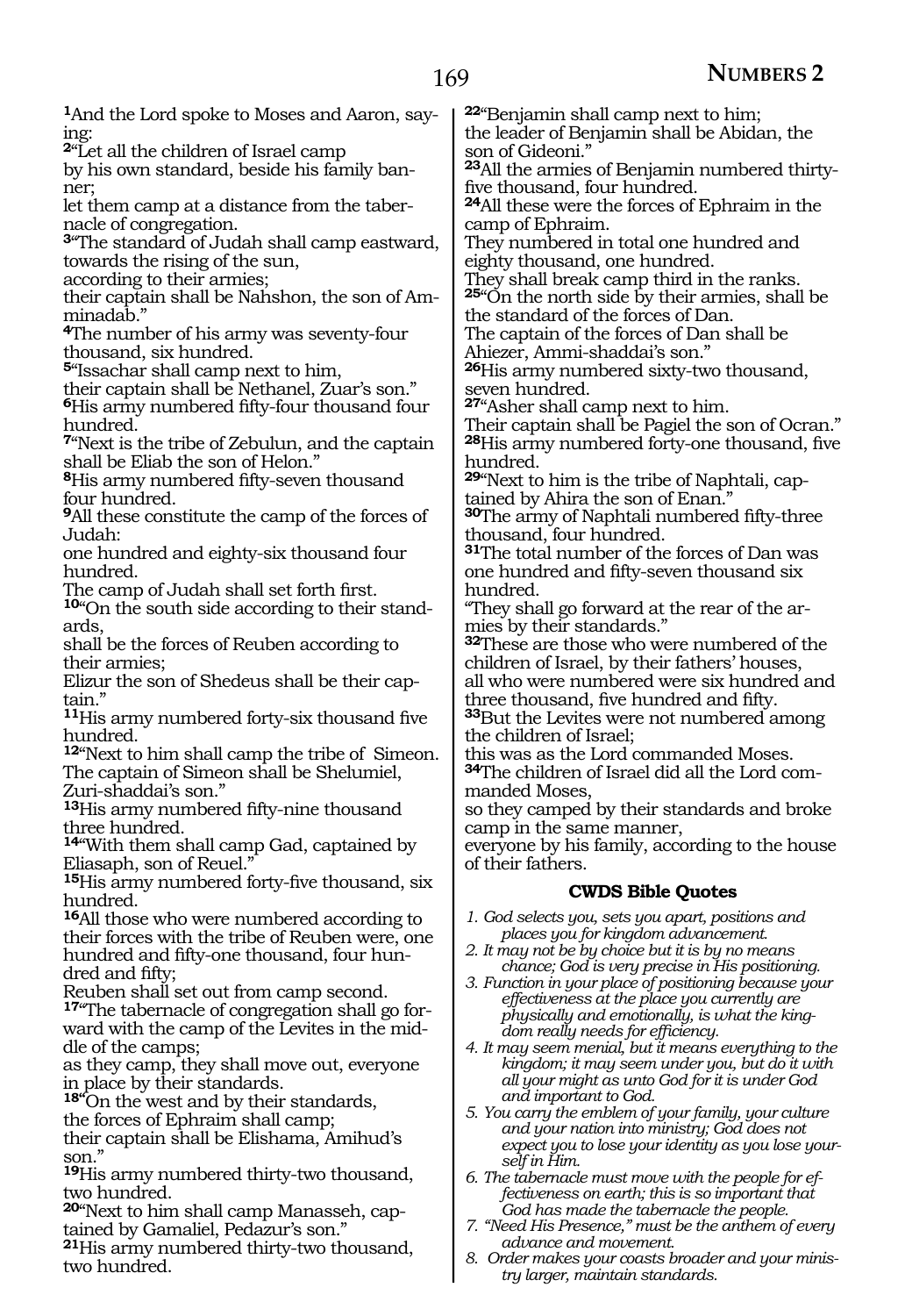*9. Function only from the place of principles and standards.*

### **PRAYER POINTS**

- Lord Jesus, this is Your work; position me as You see fit and help me to fit and function in my positioning. Amen.
- I refuse to step out of divine order for my life because of personal comfort. Amen.
- Lord God of power and majesty, I thank You that I get to keep my identity as I give You my energy. Amen. I will carry the standards and emblems of my nation and family always. Make the emblem of my family glorious. Amen.
- Holy Spirit, thank You for making my body Your tabernacle. I commit to minister to You constantly because I value Your presence in Me, and I understand Your role in my fulfilment. Amen.
- By the power in the blood of Jesus, my life shall be defined by order, principles and standards. Father God, I will fall in line with Your designated standards, in the name of Jesus. Amen.

**Redeemed by the Levites, Redeemed for all time; Instead of Israel's firstborn, God said Levi shall be mine. Bring redemption money, Praise the Lord for His grace. In another place, at another time, Mankind shall be replaced.**

### *NUMBERS 3*

**1**These are the generations of Aaron and Moses,

in the day the Lord spoke to Moses on Mount Sinai.

**<sup>2</sup>**These are the names of the sons of Aaron: Nadab, the firstborn, Abihu, Eleazar and Ithamar.

**<sup>3</sup>**These are Aaron's sons, the priests which were anointed,

whom he consecrated to minister as priest. **<sup>4</sup>**But Nadab and Abihu died before the Lord when they offered strange fire before Him in the Wilderness of Sinai;

they had no children.

Therefore Eleazar and Ithamar ministered as priests in their father Aaron's presence.

**<sup>5</sup>**And the Lord spoke to Moses, and said, **<sup>6</sup>**"Bring the tribe of Levi forward;

present them before Aaron the priest that they may minister to him,

**<sup>7</sup>**"and they shall keep his charge and the charge of the whole congregation with him, before the tabernacle of congregation, to do the service of the tabernacle.

**<sup>8</sup>**"And they shall attend to the instruments of the tabernacle of congregation,

and to the charge of the children of Israel, to do the work of the tabernacle.

**<sup>9</sup>**"To Aaron and his sons the Levites you shall give;

from among the children of Israel, they are given exclusively to him.

**<sup>10</sup>**"So shall you appoint Aaron and his sons, and in the priest's office they shall minister. And the stranger who comes near shall be put to death."<br><sup>11</sup>And the Lord spoke to Moses, saying,

12<sup>"</sup>From among all Israel, I Myself have taken the Levites

instead of Israel's firstborn, the Levites shall be Mine,

**<sup>13</sup>**"for all the firstborn are Mine.

On the day I smote all the firstborn in Egypt, I sanctified to Me all of Israel's firstborn,

both man and beast; I am the Lord." **<sup>14</sup>**And the Lord spoke to Moses in the Wilder- ness of Sinai, saying,

**15**"Number the children of Levi after their fathers' houses, by their families;

you shall number every male upward from one month old."

**<sup>16</sup>**And Moses numbered them according to the word of the Lord.

**<sup>17</sup>**These were the sons of Levi by names: Gershon, Kohath and Merari.

**<sup>18</sup>**The names of the sons of Gershon by their families were: Libni and Shimei.

**<sup>19</sup>**The sons of Kohath by their families were: Amram, Izehar, Hebron and Uzziel.

**<sup>20</sup>**The sons of Merari by their families were: Mahli and Mushi.

These were the sons of Levi, by their families, according to their fathers' houses.

**<sup>21</sup>**The family of the Libnites and the Shimeites came from Gershon:

these were the families of the Gershonites. **<sup>22</sup>**Those who were numbered according to their males, from one month old and upward, were seven thousand five hundred.

**<sup>23</sup>**The Gershonites were to camp behind the tabernacle westward.

**24**Eliasaph the son of Lael was chief of the father's house of the Gershonites.

**<sup>25</sup>**The duties of the children of Gershon in the tabernacle of congregation included, the tent with its covering, and the curtains of

the tabernacle door. **<sup>26</sup>**The screen for the door of the court, and the curtains of the court around the tabernacle and the altar, and their cords,

according to all the related work.

**27**From Kohath came: the families of the Amramites, the Izharites, the Hebronites and the Uzzielites;

these were the families of the Kohathites. **<sup>28</sup>**According to the number of all males, from one month old and above,

there were eight thousand six hundred keep- ing charge of the sanctuary.

**<sup>29</sup>**The families of the sons of Kohath shall camp on the south side of the tabernacle. **<sup>30</sup>**Elizaphan the son of Uzziel was chief of the father's house of the Kohathites.

**<sup>31</sup>**Their duty included the ark, the altars, the table and the lampstand,

the vessels of the sanctuary used to minister,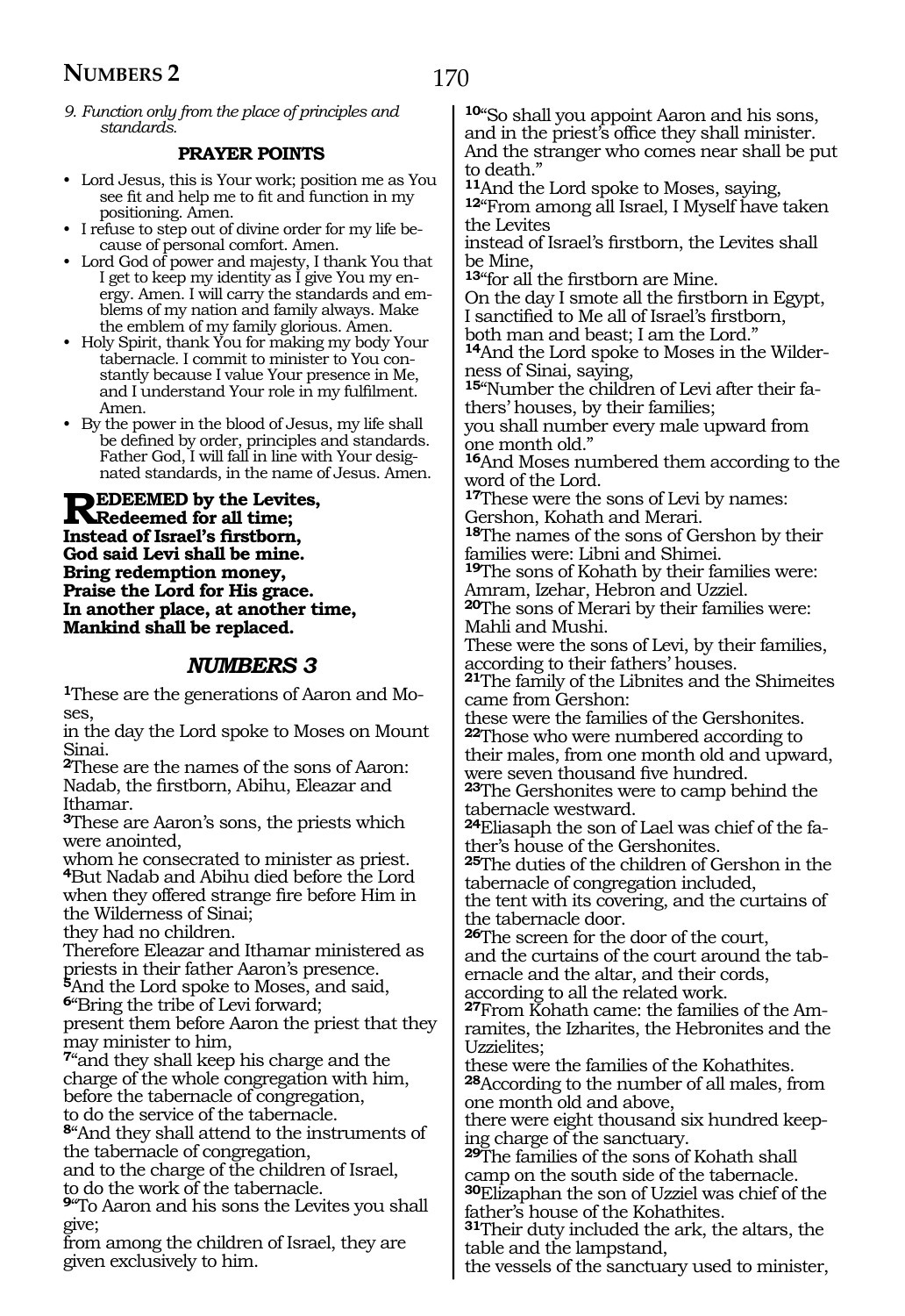the hanging screen and all their related work. **<sup>32</sup>**And Eleazar the son of Aaron the priest shall

be head over the chief Levites; of those who keep charge of the tabernacle, he has oversight.

**<sup>33</sup>**From Merari came the family of the Mahlites and the Mushites;

they were the families of Merari.

**34**The families of Merari numbered six thousand, two hundred,

according to their males from one month old and up.

**<sup>35</sup>**The chief of their father's house of Merari was Zuriel, Abihail's son.

They were to camp to the north of the taber-

**<sup>36</sup>**The duty of the sons of Merari included, the boards of the tabernacle, the bars, the sockets, the utensils and all the related work, **<sup>37</sup>**and the pillars of the court all around, their sockets, their pegs, and their cords. **<sup>38</sup>**Moses, Aaron, and his sons were to camp before the tabernacle on the east,

keeping the charge of the sanctuary,

to meet the needs of the children of Israel; but the stranger who came near was to be put to death.

**<sup>39</sup>**All who were numbered of the Levites by Moses and Aaron, as the Lord commanded, by their families, all males from one month old and upward, were twenty-two thousand. **<sup>40</sup>**And the Lord said to Moses,

"Number all the firstborn males of Israel; from one month old and upward, and take the number of their names.

**41**"And you shall take the Levites for Me, instead of the firstborn among Israel, I am the Lord,

and also the livestock of the Levites,

instead of all the firstborn livestock of the children of Israel.'

**42**And as the Lord commanded, Moses numbered all the firstborn among the children of Israel;

**<sup>43</sup>**and all the firstborn males, according to the number of names, from a month old and up; numbered twenty-two thousand two hundred.<br><sup>44</sup>And the Lord spoke to Moses, saying,

**45**"Take the Levites instead of all the firstborn of Israel,

and the livestock of the Levites instead of Is- rael's livestock.

The Levites shall be Mine; I am the Lord.

**46**"And to redeem the two hundred and seventy-three firstborn,

who are more than the number of Levites,

**<sup>47</sup>**"you shall take five shekels for each one by poll,

according to the shekel of the sanctuary, twenty gerahs to a shekel.

**<sup>48</sup>**"You shall give the redemption money, for the extra number of persons to Aaron and his sons."

**<sup>49</sup>**And Moses took the redemption money from

those who were above the number the Levites had redeemed.

**<sup>50</sup>**He took the money from the firstborn of the children of Israel;

it numbered in shekels after the shekel of the sanctuary,

one thousand three hundred and sixty-five shekels.

**<sup>51</sup>**And Moses gave their redemption money to Aaron and his sons,

according to the word of the Lord, as the Lord commanded Moses.

*Redeemed and replaced,*

*the extra number paid their own price;*

*but at another time, in another place,*

*a first-begotten Son was to die.*

### **CWDS Bible Quotes**

- 1. You are needed in ministry to minister to the needs of the ministry and the needs of people.
- 2. Never be found wanting where you are wanted; never be found lacking where you are assigned; never be found absent where you are needed for the work of ministry.
- 3. The ministry of help is the platform from which the ministry of the word is done.
- 4. Your help in the little things make big things happen; your strength in the small areas makes a ministry strong on big platforms; the little you do is big to the kingdom.
- 5. If it is not too small to suit you, it will never be too big a thing for God to use you, for God fits you in the small to suit you for the large, just as a tailor fits you in private to suit you for the public.
- 6. Faithful, committed, dedicated workers, make effective ministry.
- 7. Give your all to service, because you are called to service by the redemptive blood of Jesus Christ, which makes us all His, and ministers by rights.
- 8. Every person must be accounted for in ministry; there is a role to play and a price to pay for everyone. If you are not engaged by service, then give generously to those who are.
- 9. Jesus gave Himself for the redemption of this world; you are called to be an extension of Christ by giving yourself for the propagation of His work.

### **PRAYER POINTS**

- Lord Jesus, I unreservedly avail myself to You. Amen.
- Father, raise up leaders in this generation with the hearts of servants, to give themselves to the needs of ministry and independent visions.
- Lord Jesus, let there never be one person lacking or wanting to give themselves to the position of help in our congregations. Amen.
- Father God, raise up suitable workers, who are faithful, committed and dedicated, to meet the needs of every ministry, in the name of Jesus. Amen.
- Lord Jesus, I lay it all before You. Receive me as a living sacrifice. Amen.

**THE LEVITES were separated to service,**<br>And divided by houses and by families. **He gave to them duties,**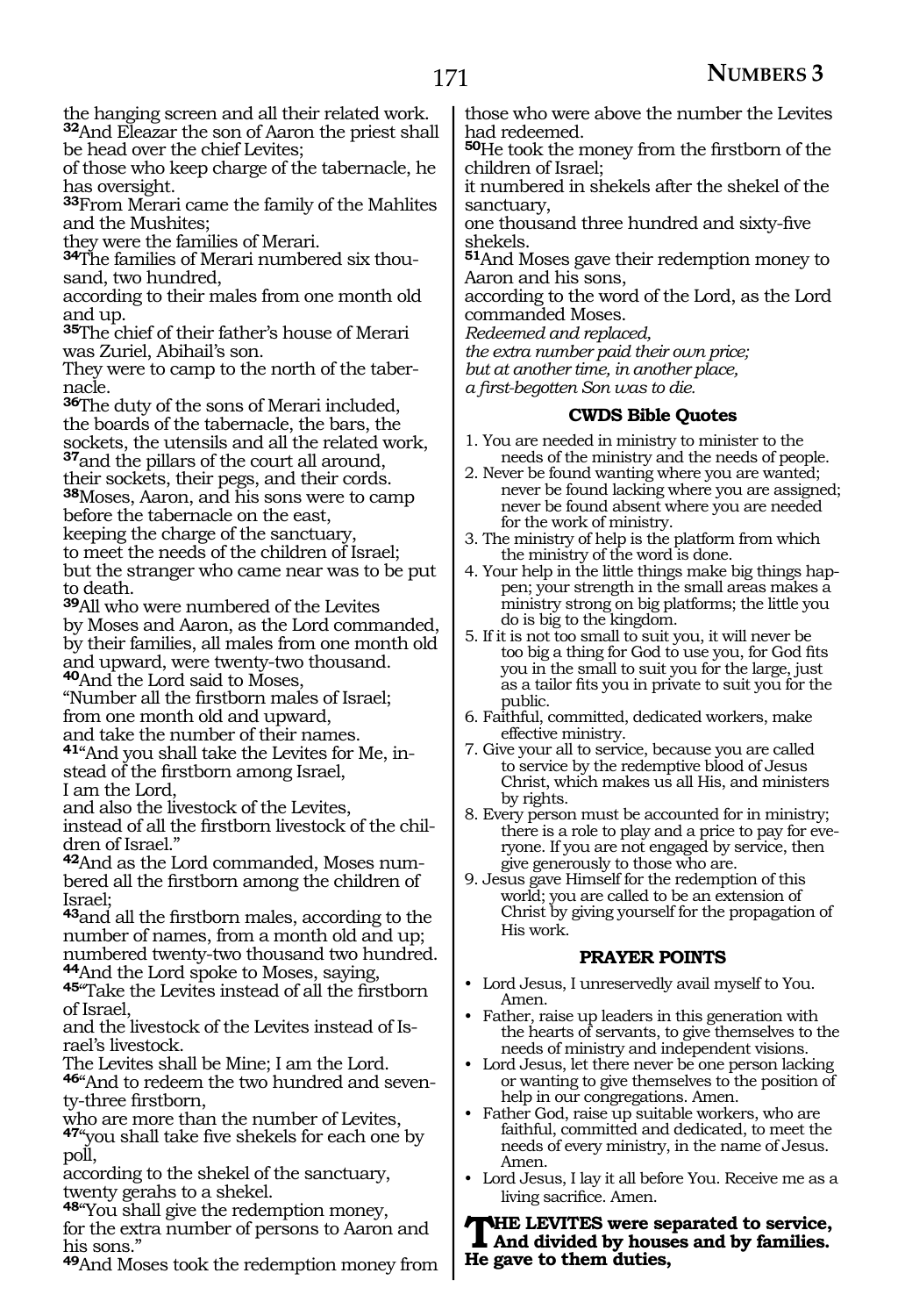#### **and assigned the priests to supervise them. For in the service of the tabernacle, There must be orderly flow, And there must be accountability In the house of the Lord.**

### *NUMBERS 4*

**1**And the Lord spoke to Moses and Aaron, saying:

**<sup>2</sup>**"Take the sum of the sons of Kohath from among the sons of Levi,

after their families, by the house of their fa- thers,

**<sup>3</sup>**"from thirty years old and upwards, to fifty years old;

all who enter into service to do the work of the tabernacle of congregation.

**<sup>4</sup>**"This is the service of the sons of Kohath in the tabernacle of meeting

relating to the most holy things.

**<sup>5</sup>**"When the camp sets forward,

Aaron and his sons shall come,

and take the veil of the covering down,

and use it to cover the Ark of the Testimony, after the veil is taken down.

**<sup>6</sup>**"Then they shall put a cover of porpoise skin on it,

and spread a cloth of all blue over it,

and then put its poles in.

**<sup>7</sup>**"They shall spread a blue cloth on the table of showbread,

and put the dishes on it,

and also the pans, the bowls and spoons, the pitchers and the showbread.

**<sup>8</sup>**"They shall spread a scarlet cloth over them, then cover it with a covering of dolphin skin and insert the poles.

**<sup>9</sup>**"And they shall take a blue cloth and with this cover the lampstands with its lamps, its wick-trimmers, its trays and all its oil vessels that they service it with.

**<sup>10</sup>**"They shall put this and all its vessels in a covering of dolphin skin and put it on carrying poles.

**<sup>11</sup>**"They shall spread a blue cloth over the golden altar,

and cover it with a covering of dolphin skin and then insert its poles.

**<sup>12</sup>**"Then they shall take all instruments of service with which they minister in the sanctuary,

put them in a blue cloth, cover them with dolphin skin,

and put them on the carrying poles.

**<sup>13</sup>**"They shall also take away the ashes from the altar, and spread a purple covering over it. **<sup>14</sup>**"They shall put all the implements with which they minister on it,

the firepans, the forks, the shovels, the basins and all the utensils of the altar, and spread the covering of dolphin skins on it and insert its poles.

**15**"And when Aaron and his sons have finished covering the sanctuary, and all its vessels,

when the camp is set to go forward, then the sons of Kohath shall come to carry them;

but they shall not touch any holy thing lest they die.

These are the things in the tabernacle of congregation which the sons of Kohath are to carry.

**<sup>16</sup>**"And to the office of Eleazar the son of Aaron the priest pertains the oil for the light, the sweet incense, the daily grain offering, the anointing oil, the oversight of the tabernacle and all its contents,

and the sanctuary and the vessels in it." **<sup>17</sup>**And the Lord spoke to Moses and Aaron, saying,

**<sup>18</sup>**"Do not cut off the families of the Kohathites from among the Levites,

**<sup>19</sup>**"but do this regarding them, that they may live and not die when they approach the most holy things.

Aaron and his sons shall go in and appoint each of them to his service and his task. **<sup>20</sup>**"But they shall not go in to watch the holy

things being covered, lest they die."<br><sup>21</sup>Then the Lord spoke to Moses, saying, **22** Take the sum of the Gershonites by their families throughout their father's house.

**<sup>23</sup>**"From thirty years old to fifty years old, you shall number them;

all who enter in to do the service of the tabernacle of congregation.

**<sup>24</sup>**"These are the duties of the Gershonites, in serving and carrying:

**25**"They shall carry the curtains of the tabernacle,

and the tabernacle of congregation with its covering, the covering of porpoise skin that is on it;

the curtain screen of the door of the tabernacle;

**<sup>26</sup>**"the curtain screen for the door of the court gate,

the curtain for the court around the tabernacle and the altar,

their chords, the instruments for their service, and all that are for these things;

so shall they serve.

**<sup>27</sup>**"The sons of the Gershonites shall serve in all their task,

as Aaron and all his sons assign;

and you shall appoint them all their task as their duty.

**<sup>28</sup>**"This is the service of the families of the sons of Gershon in the tabernacle of congregation. They shall be supervised by Ithamar, the priest, Aaron's son.

**<sup>29</sup>**"You shall number all the sons of Merari, by their families and by their father's house, **<sup>30</sup>**"from thirty to fifty years old,

everyone who enters the service of the tabernacle of congregation to work.

**<sup>31</sup>**"They have responsibility to carry: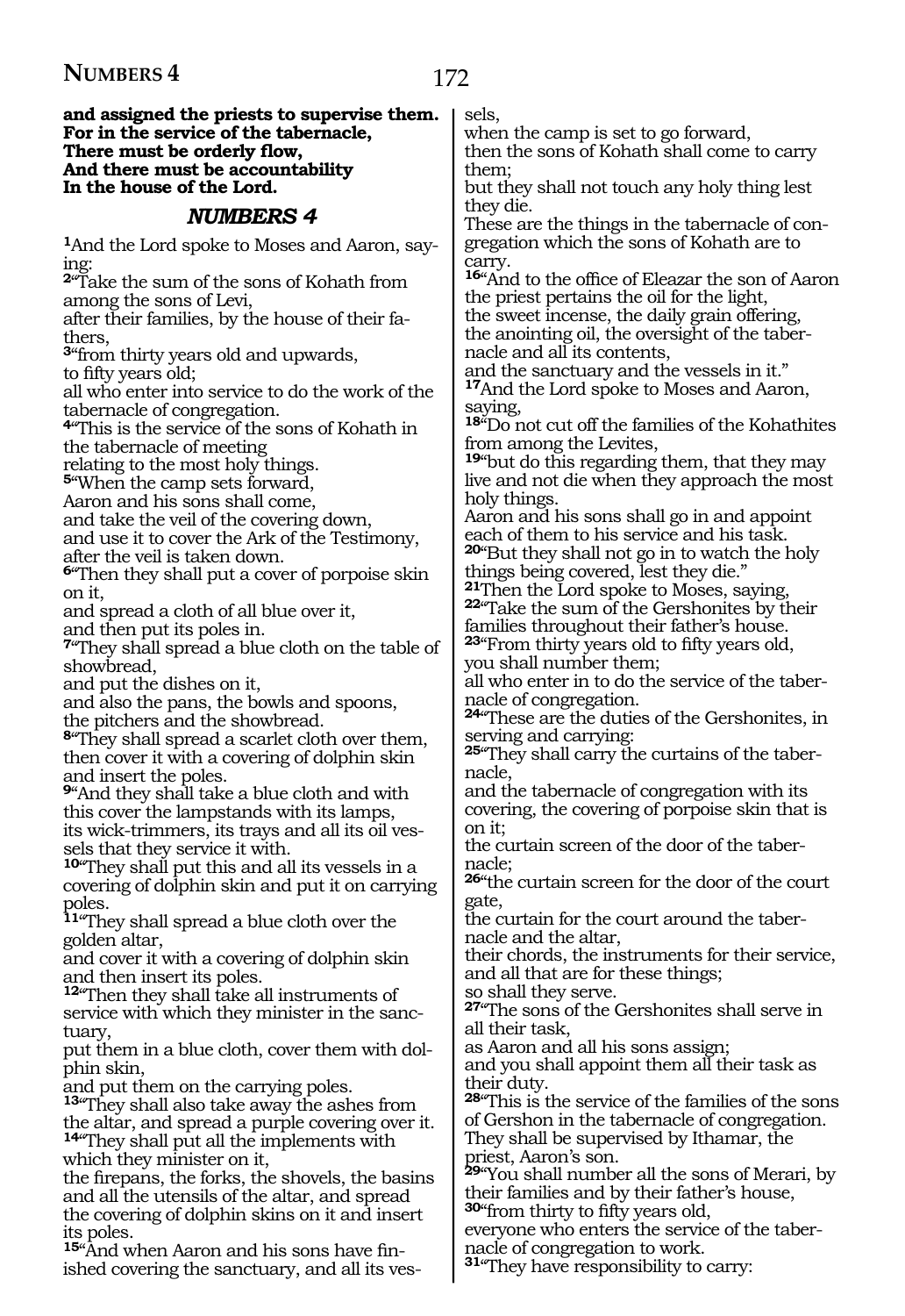the boards of the tabernacle and its bars, its pillars and its sockets,

**<sup>32</sup>**"the pillars of the court with their sockets and pegs;

the cords and all the instruments of service.

You shall appoint to each person by name the things he shall carry.

**<sup>33</sup>**"This is the service of the families of the sons of Merari;

as all their service for the tabernacle of congregation, under the supervision of Ithamar, son of Aaron."

**34**And Moses and Aaron numbered the Kohathites,

by their families and by their father's house, **<sup>35</sup>**from age thirty to fifty years old,

everyone who entered the service for work in the tabernacle of congregation.

**<sup>36</sup>**Those who were numbered, by families were: two thousand, seven hundred and fifty. **<sup>37</sup>**These were those who were numbered of the families of the Kohathites,

all who would serve in the tabernacle of congregation,

who Moses and Aaron numbered as the Lord commanded Moses.

**<sup>38</sup>**Those who were numbered of the sons of Gershon,

by their families and by their father's house **<sup>39</sup>**from thirty to fifty years old,

who entered service for work in the tabernacle of congregation.

**<sup>40</sup>**Those who were numbered by their families, by their fathers' houses,

were two thousand, six hundred and thirty.

**<sup>41</sup>**These are those who were numbered of the families of the sons of Gershon,

of all who might serve in the tabernacle of congregation,

who Moses and Aaron numbered as the Lord commanded.

**<sup>42</sup>**The sons of Merari who were numbered, by their families, by their father's house,

**<sup>43</sup>**from thirty to fifty years old,

everyone who entered the service of the tabernacle of congregation,

**<sup>44</sup>**who were numbered by their families were three thousand, two hundred.

**<sup>45</sup>**These are the ones numbered of the families of the sons of Merari,

who Moses and Aaron numbered as the Lord commanded Moses.

**<sup>46</sup>**All who were numbered of the Levites, who Moses, Aaron and the leaders of Israel numbered,

by their families and by their fathers' houses, **<sup>47</sup>**from thirty to fifty years old,

who came to do the service of ministry,

and the work of bearing burden in the tabernacle of congregation.

**48**Those who were numbered were eight thousand, five hundred and eighty men.

**<sup>49</sup>**They were numbered by Moses as the Lord had commanded,

each according to his service and his assignment;

so were they numbered as the Lord com- manded Moses.

**@***For in the service of ministry*

*there must be order to the work,*

*each with his responsibility,*

*knowing to whom they give account.*

### **CWDS Bible Quotes**

- *1. Ministry is work but it is a labor of love.*
- *2. Someone needs to bear the burden so that a nation can be covered, so that God's presence is present and He can be represented to a nation; someone needs to go; someone needs to pray; someone needs to send.*
- *3. If it is just to carry the tent, or the curtains, or the boards, it is not just an ordinary job; you carry the ministry.*
- *4. Never come close to gaze for His glory blazes; be positioned to work and His glory fills.*
- *5. You may serve with a group but you are called and assigned by name.*
- *6. Your ministry of help is not just another job, it is a divine assignment; He knows your name.*

### **PRAYER POINTS**

- Lord Jesus, stir up the spirit of Your people to the work of ministry. Amen.
- By the power in the blood of Jesus, let the spirit of laziness be driven out of the hearts of Your people and replaced by a spirit of urgency. Amen.
- Father God, drive out the spirit of slumber from my prayer life, my word time and my service, in the name of Jesus.
- O God, my Father, I will bear the burden; I will go, I will pray, and I will send. Amen.
- Great God, Jehovah, I clothe myself with the mindset that if it is not too small to be important to You, I am not too big or too important to fit. Amen.
- Mighty God, nothing is too menial for me to do for the sake of Your kingdom. Amen.

**HE** THAT is over you, will cover you,<br>Every aspect of your life;<br>Vous sistances and treatespace **Your sickness and trespasses, even to your wife. If you are jealous and you commit it to God, you do well; Rest at ease but know His judgment, If you see the belly swell.**

### *NUMBERS 5*

**@***He who is over you will ensure that the camp is not defiled.*

**<sup>1</sup>**And the Lord spoke to Moses, saying:

**<sup>2</sup>**"Command Israel to put every leper out of the camp,

and everyone who has a discharge, and whoever becomes defiled by the dead.

**<sup>3</sup>**"You shall put both male and female out of the camp,

that they may not defile the camp in the midst of which I dwell."

**<sup>4</sup>**And the children of Israel did so; putting them outside the camp as to Moses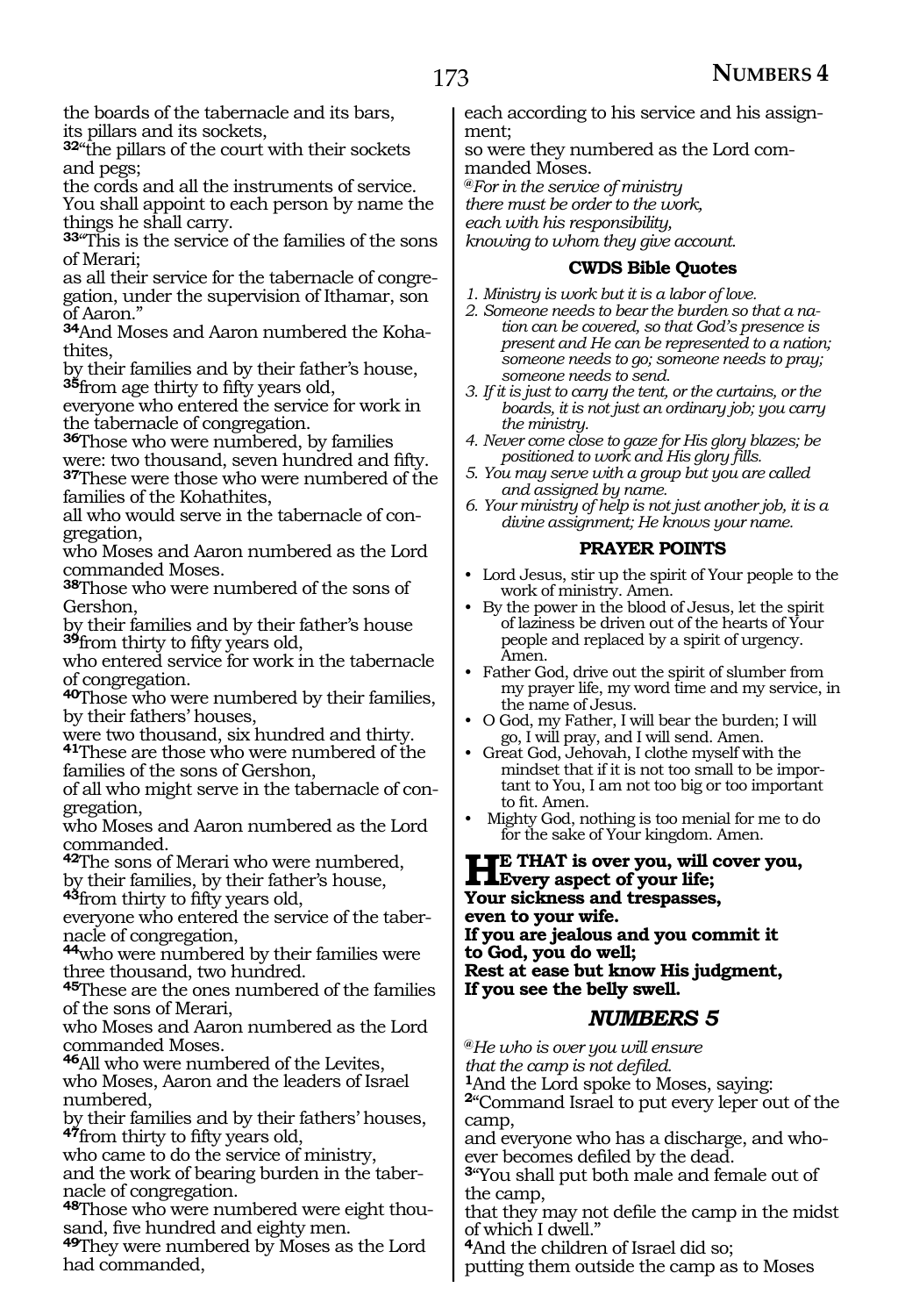the Lord spoke.

**<sup>5</sup>**And the Lord spoke to Moses, saying, **<sup>6</sup>**"Speak to the children of Israel:

'When a man or woman commits any sin that is committed by men as trespass against the Lord, and that person is guilty,

**<sup>7</sup>**'let him confess the sin he has committed. He shall restore the full amount of his trespass, after adding one-fifth to it,

and give it to the one he trespassed against. **<sup>8</sup>**'But if the man has no relative to whom the restitution may be made for the trespass, the restitution must go to the Lord; it shall be for the priest, in addition to the atonement ram

with which an atonement is made for him. And every offering of holy things the priest shall have.

**<sup>9</sup>**'Every offering of the holy things of Israel that any man brings to the priest shall be his. **<sup>10</sup>**'And every man's holy things shall be his; whatever any man gives to the priest shall be

his."<br><sup>11</sup>And the Lord spoke to Moses, saying, 12<sup>"</sup>Speak to the children of Israel and say: 'If any man's wife goes astray and is unfaithful to him,

**<sup>13</sup>**'and a man lies with her carnally,

and it is hidden from her husband; if it is concealed that she has defiled herself; there were no witnesses against her, nor was she caught,

**<sup>14</sup>**'if the spirit of jealousy comes upon him and he becomes jealous of his wife who is defiled, or if the spirit of jealousy comes upon him and he becomes jealous of his wife, although she has not defiled herself,

**<sup>15</sup>**'the man shall bring his wife to the priest. He shall also bring the offering required for her, one-tenth of an ephah of barley meal; 'he shall pour no oil on it and put no frankincense on it,

because it is a grain offering of jealousy, a memorial to bring iniquity to remembrance. **<sup>16</sup>**'And the priest shall bring her near, and set her before the Lord.

**<sup>17</sup>**'The priest shall take holy water in a clay vessel,

and in it put some dust from the tabernacle floor.

**<sup>18</sup>**'Then the priest shall set the woman before the Lord,

and uncover the woman's head

and put the offering of memorial in her hands, which is the jealousy offering of grain.

And the priest shall have in his hand the bitter water that causes the curse.

**<sup>19</sup>**'And the priest shall charge her with an oath, and say to the woman,

"If no man has lain with you; ness, with another who is not your husband, you shall be free from this bitter water that brings the curse.

**<sup>20</sup>**"But if you have gone astray to another, and someone who is not your husband has lain with you-"

**<sup>21</sup>**'then the priest shall put the woman under the oath of the curse;

and to the woman he shall say,

"The Lord make you a curse and an oath among your people,

when the Lord makes your thigh rot and your belly swell;

**<sup>22</sup>**"and may this water that causes the curse go into your stomach,

and make your belly swell and your thigh rot." And the woman shall say, "Amen, amen."

**<sup>23</sup>**'Then the priest shall write these curses in a book,

and he shall blot them out with the bitter water.

**<sup>24</sup>**'And he shall cause the woman to drink the bitter water that brings the curse;

and the water that brings the curse shall enter her and become bitter.

**<sup>25</sup>**'Then the priest shall take the grain offering of jealousy from the woman's hand,

and wave the offering before the Lord and bring it to the altar;

**<sup>26</sup>**'and the priest shall take a handful of the offering, the memorial portion of it,

and he shall burn it on the altar,

then make the woman drink the water afterwards.

**<sup>27</sup>**'And after she has drunken the water, it shall be

if she has defiled herself and has been unfaithful to her husband,

then the water that brings a curse will enter her and become bitter

and make her belly swell and her thigh rot, and she shall become a curse among her people.

**<sup>28</sup>**'But if the woman has not defiled herself, and she is clean,

then she shall be free and shall conceive children.

**<sup>29</sup>**'This is the law of jealousy, when the woman with a husband, goes astray and is defiled, **<sup>30</sup>**'or when the spirit of jealousy comes upon a man, and he becomes jealous over his wife;

then he shall set the woman before the Lord, and the priest shall execute on her this law. **<sup>31</sup>**'Then the man shall be guiltless at that time,

but the woman shall bear her guilt."

*He that is over you will cover you;*

*place your jealousy in God's hands.*

*The priest shall test it with bitter water. You must never be the one.*

### **CWDS Bible Quotes**

1. If it defiles your body, it defeats His presence in you; deal with it decisively.

2. G*od is after sound relationships with each other; the trespass offering helps to heal hurts.*

*3. Make it right with them and make it right with God; make it right with them first to make it right with God; make it right with God because*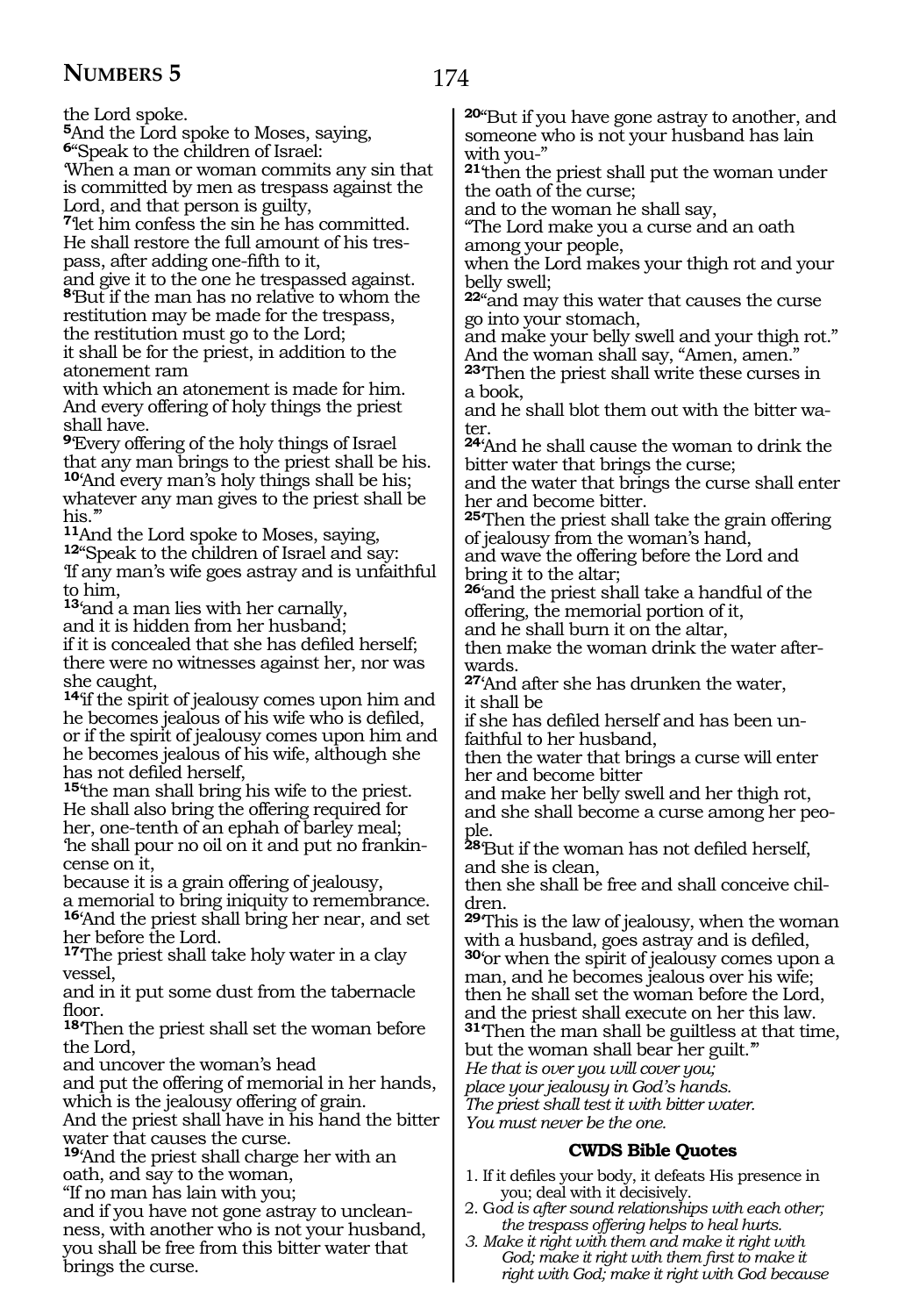*He is violated when your neighbor is.*

- *4. Suspicion is not a basis of division or retribution; it is the basis for seeking divine intervention.*
- *5. God will stir up jealousy to expose infidelity if He can trust you to deal with it maturely and responsibly.*
- *6. God has made provision for jealousy, present it to Him in prayer of agreement and let it rest.*
- *7. It is fearful to test the living God; no one wants to fall into His hands; yet your restraint from placing jealousy into the hands of God may be read as guilt.*
- *8. It is in God's hands; let it go. Remove it from your heart, your mouth and your spirit. Let your faith in an unchanging God give you rest.*
- *9. Transparency and accountability prevents jealousy and cultivates trust.*

### **PRAYER POINTS**

- I wash myself in the precious blood of Jesus Christ; I am cleansed from every defilement, in the name of Jesus. Amen.
- Father God, Your presence is important to me; let everything in my life that would disqualify me be exposed and removed by the precious blood of Jesus. Amen.
- I lay my gift on the altar to address the broken relationships and hurts I have caused, so you may accept me and my offering. Amen.
- Father, please make forgiveness and restitution easy for me. Amen.
- Awesome God, let the fear of God descend upon every marriage today, and let the restraining arm of the living God prevent violation of covenant. Amen.
- Father, I refuse to act upon suspicion or speak a word to destabilize my relationship, but I will put it in Your hands by faith, knowing You will judge every corrupt unfaithful spirit. Amen.
- Consuming Fire, it is in Your hands and I rest. Amen. I refuse to let You rest or remove Yourself by taking the matter into my hands. Amen.

#### **The Lord bless you and keep you: Bless Israel and say. And when a man takes the vow of a Naz-**

**arite,**

**These are his acts and restraints.**

### *NUMBERS 6*

**<sup>1</sup>**And the Lord spoke to Moses, saying, **<sup>2</sup>**"Speak to the children of Israel and say to them,

'If either man or woman consecrates an offering

to vow the vow of a Nazarite, to separate himself to the Lord,

**<sup>3</sup>**'he shall separate himself from wine and strong drink.

He shall neither drink vinegar from wine nor vinegar from similar drink;

nor shall he drink any liquor or eat grapes, fresh or dried.

**<sup>4</sup>**'All the days of his separation he shall eat nothing that comes from the grapevine, from seed to skin.

**<sup>5</sup>**'And all the days of his separation vow, no razor shall come on his head;

until the days are fulfilled which he separated himself to the Lord, he shall be holy.

He shall let the locks of his hair grow.

**<sup>6</sup>**'All his separation days he shall not come near any dead body.

**<sup>7</sup>**'He shall not make himself unclean, even for his father, his mother, his sister, or his brother who becomes dead,

because the separation to God is on his head. **<sup>8</sup>**'He shall be holy to the Lord all his separation days.

**<sup>9</sup>**'If beside him anyone suddenly falls dead, and he defiles his consecrated head, he shall shave his head on his day of cleans- ing;

on the seventh day he shall shave it. **<sup>10</sup>**'Then on the eighth day he shall bring two turtledoves or two young pigeons to the priest, to the door of the tabernacle of congregation; **<sup>11</sup>**'and the priest shall offer one each as a sin offering and the other as a burnt offering, and make atonement for him, for he sinned because of the dead,

and on that same day he shall sanctify his head.

**<sup>12</sup>**'And he shall consecrate to the Lord his separation days,

and bring for a trespass offering, a male lamb in its first year,

but the days before shall be lost because his separation was defiled.

**<sup>13</sup>**'This is the law of the Nazarite:

when the days of his separation are fulfilled, he shall be brought to the door of the tabernacle,

**<sup>14</sup>**'and he shall offer his offering to the Lord. One male lamb without blemish, in its first year for a burnt offering,

one ewe lamb in its first year for a sin offering, and one unblemished ram for a peace offering, **<sup>15</sup>**'a basket of unleavened bread, cakes of fine flour mixed with oil,

unleavened wafers anointed with oil,

and their grain and drink offering.

**<sup>16</sup>**'Then the priest shall bring them before the Lord,

and offer the sin offering and the burnt offering;

**<sup>17</sup>**'and he shall offer the ram as a sacrifice of peace offering to the Lord,

with the basket of unleavened bread. He shall also offer its grain offering and its drink offering.

**18**'Then the Nazarite shall shave his consecrated head at the door of the tabernacle of congregation,

and he shall take the hair and put it on the fire which is under the sacrifice of the peace offering.

**<sup>19</sup>**'And the priest shall take the boiled shoulder of the ram,

with one unleavened cake from the basket, and one unleavened wafer,

and put them in the hands of the Nazarite af-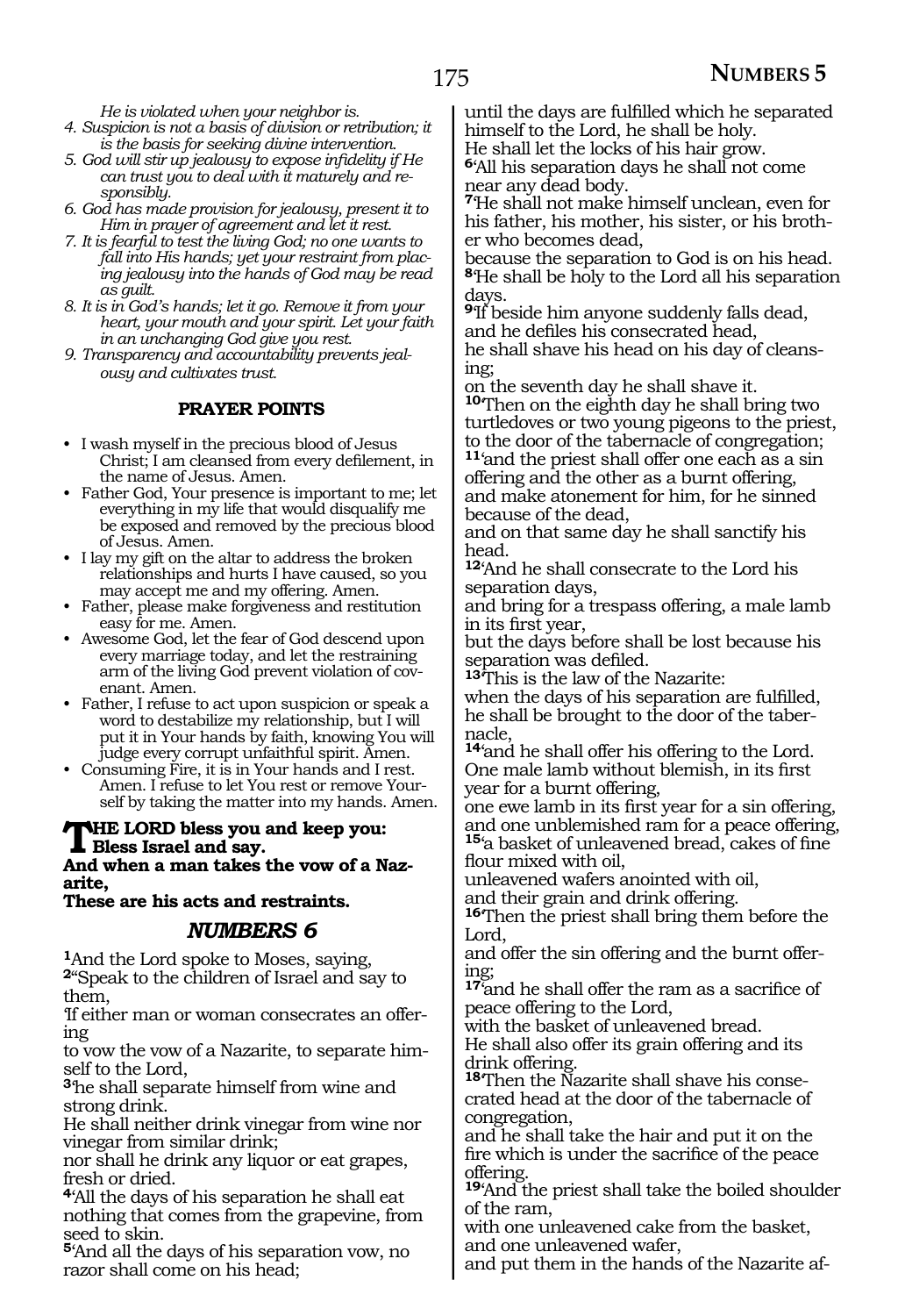176

ter his consecrated hair is shaved,

**<sup>20</sup>**'and the priest shall wave them for a wave offering before the Lord;

they are holy for the priest, along with the breast of the wave offering and the shoulder of the heave offering.

After this the Nazarite may drink wine.'

**<sup>21</sup>**"This is the law of the Nazarite who vows to the Lord the offering of his separation,

and beside that, anything else his hand is able to provide;

according to his vow, so must he do according

to the law of his separation."<br>22 And the Lord spoke to Moses, saying, **23**"Speak to Aaron and his sons, and say, 'In this manner, bless the children of Israel.

Say to them:<br>24"The Lord bless you and keep you;

<sup>25</sup>the Lord make His face to shine upon you, and be gracious to you;

**<sup>26</sup>**"the Lord lift up His countenance upon you, and give you peace."'

**27**"And so they may put My name on the children of Israel, and I will bless them."

### **CWDS Bible Quotes**

- *1. Separation as a Nazarite with one's own work and restraint made holy then, separation by the Nazarene entering into His finished work makes holy now.*
- *2. Holiness is a choice, it is a preferred state; holiness is not a choice, it is commanded.*
- *3. The veil has been torn; the presence in the Most Holy Place now resides in us; we are now priests and therefore we wear holiness not on our foreheads but in our hearts and lifestyle.*
- *4. We cleanse ourselves daily by the blood of Jesus Christ because of the many things in this world that defile our consecration.*
- *5. The law of separation and consecration requires conscious action; the law of holiness and righteousness demands proactive action to cleanse yourself constantly with the blood of Jesus Christ.*
- *6. The offering of the Nazarite was attainable but must be acquired, the blood of Jesus is available but must be applied.*
- *7. The blessing of the Lord from the mouth of the Lord, is specific, comprehensive and complete, fulfil your function as priest by commanding it upon yourself and your household daily.*
- *8. The Lord bless and keep me, make His face to shine and gracious be, lift up His countenance upon me and give me peace.*

### **PRAYER POINTS**

- Father, I thank You for separating me to Yourself by the finished work of Jesus Christ; I will be holy for You are holy. Amen.
- I cover myself with the blood of Jesus and come with boldness to the throne of grace; I live in fear and awe of Your marvelous Presence that overshadows me. Amen.
- Holy Spirit, I do not take Your Holy Presence in me lightly; I will be ever conscious of the things that defile my consecration and I will apply the blood constantly. Amen.
- Let the blood of Jesus Christ wash me thoroughly

and make me clean. May my body, soul and spirit be preserved holy and blameless; let my conscience be washed clean by the blood of Jesus. Amen.

- Let everything that enters my ear gate and eye gate be filtered by the blood of Jesus; let every word that comes out of my mouth gate be salted and filtered by the blood of Jesus. Amen.
- Father God bless me and keep me today, make Your face shine upon me; be gracious to me; lift up Your countenance upon me, and give me peace. Amen.
- Father God, bless my children and keep them today, make Your face shine upon them; be gracious to them; lift up Your countenance upon them, and give them peace. Amen.

#### **TO DEDICATE** the altar, let the leaders **come;**

**Each one on his day appointed, to bring his gifts to God.**

**Perhaps God will show mercy if they bring it of their own free choice, And from off the mercy seat, they may hear His voice.**

### *NUMBERS 7*

**<sup>1</sup>**It came to pass, when Moses had finished setting up the tabernacle, that he anointed and consecrated it and all its instruments, and the altar and all its utensils; so he anointed and consecrated them.

**<sup>2</sup>**Then the leaders of Israel, the heads of the houses of their fathers, who were leaders of the tribes,

set over all those who were numbered, made an offering.

**<sup>3</sup>**They brought as offering before the Lord, six covered wagons and twelve oxen;

a wagon for every two leaders and for each man an ox;

and they presented them before the tabernacle.

**<sup>4</sup>**Then unto Moses the Lord said,

**<sup>5</sup>**"Accept these from them for service in the tabernacle of congregation;

you shall give them to the Levites, each according to his service."

**<sup>6</sup>**So Moses took the wagons and the oxen and gave them to the Levites.

**<sup>7</sup>**To the sons of Gershon, two wagons and four oxen he gave;

**<sup>8</sup>**to the sons of Merari, four wagons and oxen, eight.

They were under the authority of Ithamar the priest, the son of Aaron.

**<sup>9</sup>**But to the sons of Kohath Moses gave none, for to them pertained the service of the sanctuary to bear it on their shoulders.

**<sup>10</sup>**The leaders offered for the dedicating of the altar on the day it was anointed;

so the leaders offered their offering before the altar.

**<sup>11</sup>**And to Moses the Lord spoke, saying,

"They shall offer for the dedication of the altar, one leader each day."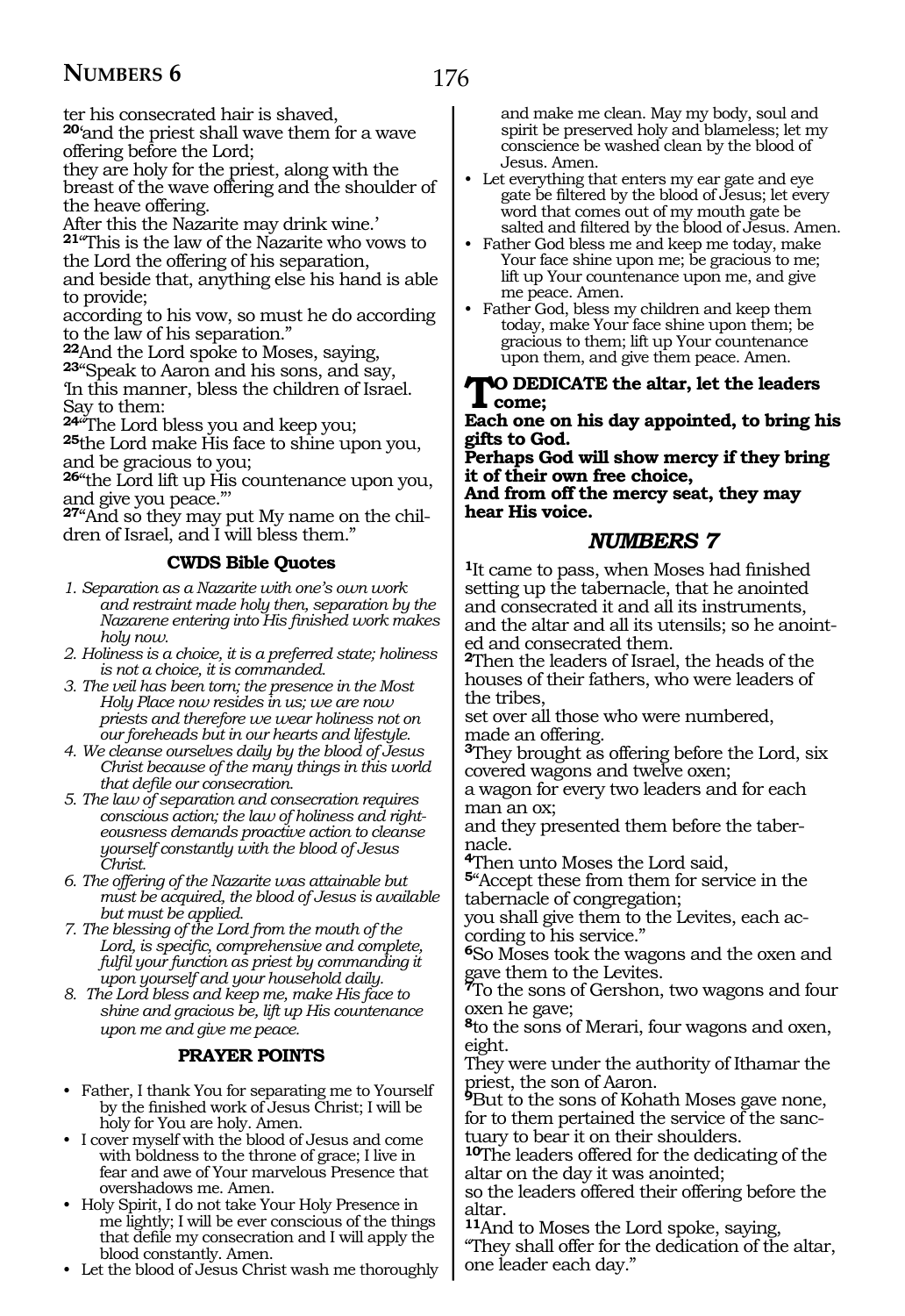**<sup>12</sup>**Nashon son of Amminadab, leader of the tribe of Judah, offered his offering on the first day.

**<sup>13</sup>**His offering was one silver platter, which was one hundred and thirty shekels in weight; and one silver bowl of seventy shekels, according to the shekel of the sanctuary,

both of them full of fine flour mixed with oil as a grain offering;

**<sup>14</sup>**and one gold pan of ten shekels filled with incense;

**<sup>15</sup>**one young bull, one ram, and one male lamb of the first year for a burnt offering;<br><sup>16</sup>one male goat kid for a sin offering;

17and for a sacrifice of peace offering: two oxen, five rams, five male goats, and five lambs of the first year.

This was the offering of Nahshon the son of Amminadab which he offered on the first day. **<sup>18</sup>**Nethanel the son of Zuar, leader of the tribe of Issachar, offered his offering on the second day.

**<sup>19</sup>**His offering was one silver platter, which was one hundred and thirty shekels in weight; and one silver bowl of seventy shekels, according to the shekel of the sanctuary, both of them full of fine flour mixed with oil as a grain offering;

**<sup>20</sup>**and one gold pan of ten shekels filled with incense;

**<sup>21</sup>**one young bull, one ram, and one male lamb of the first year for a burnt offering;<br><sup>22</sup>one male goat kid for a sin offering;

**23**and for a sacrifice of peace offering: two oxen, five rams, five male goats, and five lambs of the first year.

This was the offering of Nethanel the son of Zuar.

**<sup>24</sup>**Eliab the son of Helon, leader of the tribe of Zebulun, offered his offering on the third day. **<sup>25</sup>**His offering was one silver platter, which

was one hundred and thirty shekels in weight; and one silver bowl of seventy shekels, according to the shekel of the sanctuary,

both of them full of fine flour mixed with oil as a grain offering;

**<sup>26</sup>**and one gold pan of ten shekels filled with incense;

**<sup>27</sup>**one young bull, one ram, and one male lamb of the first year for a burnt offering;<br><sup>28</sup>one male goat kid for a sin offering;

**29**and for a sacrifice of peace offering: two oxen, five rams, five male goats, and five lambs of the first year.

This was the offering of Eliab the son of Helon. **<sup>30</sup>**Elizur the son of Shedeur, leader of the tribe of Reuben, offered his offering on the fourth day.

**<sup>31</sup>**His offering was one silver platter, which was one hundred and thirty shekels in weight; and one silver bowl of seventy shekels, according to the shekel of the sanctuary, both of them full of fine flour mixed with oil as a grain offering;

**<sup>32</sup>**and one gold pan of ten shekels filled with incense;

**<sup>33</sup>**one young bull, one ram, and one male lamb of the first year for a burnt offering;<br><sup>34</sup>one male goat kid for a sin offering; **35**and for a sacrifice of peace offering: two

oxen, five rams, five male goats, and five lambs of the first year.

This was the offering of Elizur the son of Shedeur.

**<sup>36</sup>**Shelumiel the son of Zurishaddai, leader of the tribe of Simeon, offered his offering on the fifth day.

**<sup>37</sup>**His offering was one silver platter, which was one hundred and thirty shekels in weight; and one silver bowl of seventy shekels, according to the shekel of the sanctuary, both of them full of fine flour mixed with oil as a grain offering;

**<sup>38</sup>**and one gold pan of ten shekels filled with incense;

**<sup>39</sup>**one young bull, one ram, and one male lamb of the first year for a burnt offering;<br>**<sup>40</sup>**one male goat kid for a sin offering;

<sup>41</sup>and for a sacrifice of peace offering: two oxen, five rams, five male goats, and five lambs of the first year.

This was the offering of Shelumiel the son of Zurishaddai.

**<sup>42</sup>**Eliasaph the son of Deuel, leader of the tribe of Gad, offered his offering on the sixth day.

**<sup>43</sup>**His offering was one silver platter, which was one hundred and thirty shekels in weight; and one silver bowl of seventy shekels, according to the shekel of the sanctuary, both of them full of fine flour mixed with oil as a grain offering;

**<sup>44</sup>**and one gold pan of ten shekels filled with incense;

**<sup>45</sup>**one young bull, one ram, and one male lamb of the first year for a burnt offering;<br><sup>46</sup>one male goat kid for a sin offering;

<sup>47</sup>and for a sacrifice of peace offering: two oxen, five rams, five male goats, and five lambs of the first year.

This was the offering of Eliasaph the son of Deuel.

**<sup>48</sup>**Elishama the son of Ammihud, leader of the tribe of Ephraim, offered his offering on the seventh day.

**<sup>49</sup>**His offering was one silver platter, which was one hundred and thirty shekels in weight; and one silver bowl of seventy shekels, according to the shekel of the sanctuary, both of them full of fine flour mixed with oil as a grain offering;

**<sup>50</sup>**and one gold pan of ten shekels filled with incense;

**<sup>51</sup>**one young bull, one ram, and one male lamb of the first year for a burnt offering;<br> $52$  one male goat kid for a sin offering;

**53** and for a sacrifice of peace offering: two oxen, five rams, five male goats, and five lambs of the first year.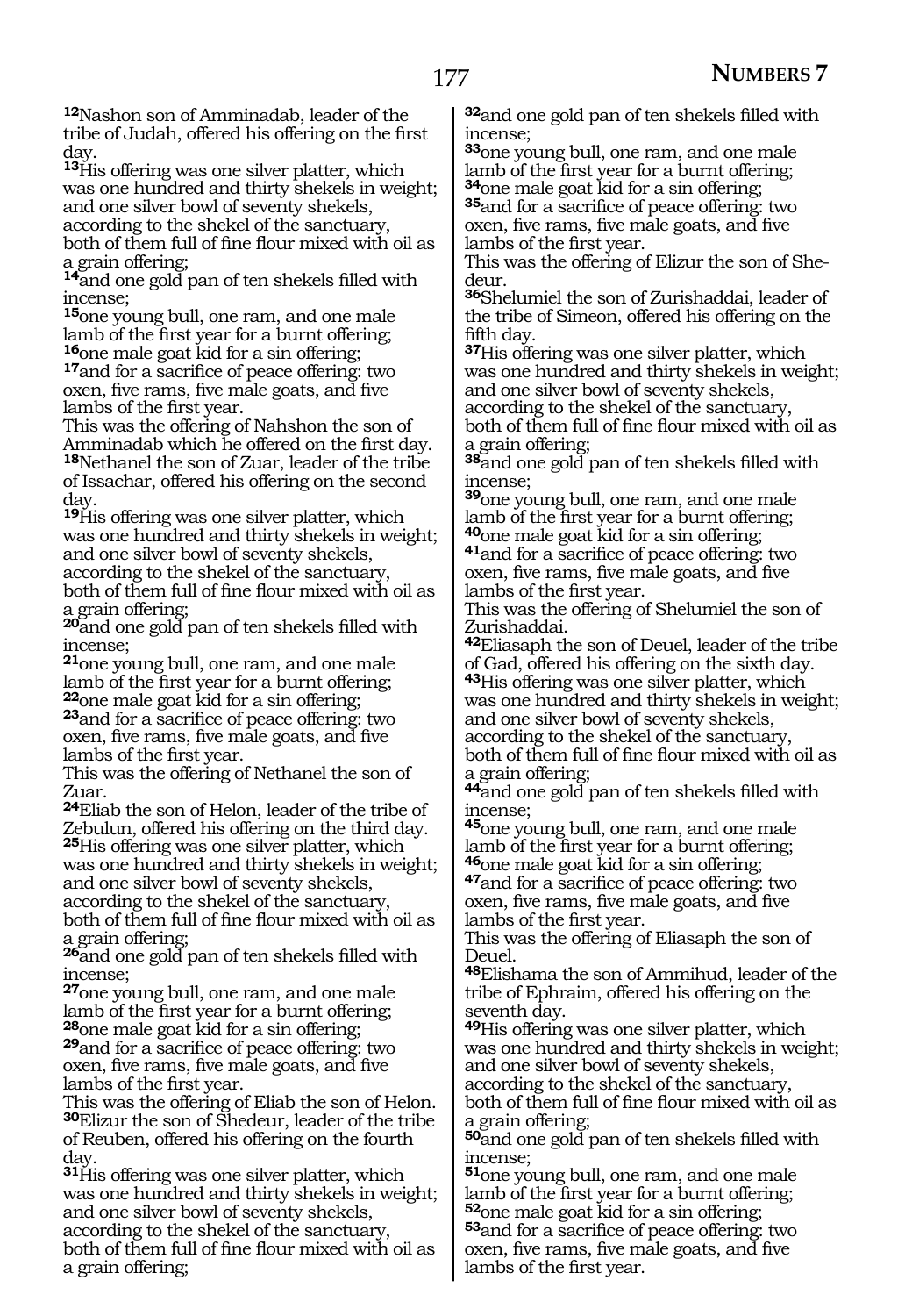This was the offering of Elishama the son of Ammihud.

**<sup>54</sup>**Gamaliel the son of Pedahzur, leader of the tribe of Manasseh, offered his offering on the eighth day.

**<sup>55</sup>**His offering was one silver platter, which was one hundred and thirty shekels in weight; and one silver bowl of seventy shekels,

according to the shekel of the sanctuary, both of them full of fine flour mixed with oil as a grain offering;

**<sup>56</sup>**and one gold pan of ten shekels filled with incense;

**<sup>57</sup>**one young bull, one ram, and one male lamb of the first year for a burnt offering;<br><sup>58</sup>one male goat kid for a sin offering;

**59**and for a sacrifice of peace offering: two oxen, five rams, five male goats, and five lambs of the first year.

This was the offering of Gamaliel the son of Pedahzur.

**<sup>60</sup>**Abidan the son of Gideoni, leader of the tribe of Benjamin, offered his offering on the ninth day.

**<sup>61</sup>**His offering was one silver platter, which was one hundred and thirty shekels in weight; and one silver bowl of seventy shekels,

according to the shekel of the sanctuary, both of them full of fine flour mixed with oil as a grain offering;

**<sup>62</sup>**and one gold pan of ten shekels filled with incense;

**<sup>63</sup>**one young bull, one ram, and one male lamb of the first year for a burnt offering;<br><sup>64</sup>one male goat kid for a sin offering;

**65**and for a sacrifice of peace offering: two oxen, five rams, five male goats, and five lambs of the first year.

This was the offering of Abidan the son of Gideoni.

**<sup>66</sup>**Ahiezer the son of Ammishaddai, leader of the tribe of Dan, offered his offering on the tenth day.

**<sup>67</sup>**His offering was one silver platter, which was one hundred and thirty shekels in weight; and one silver bowl of seventy shekels,

according to the shekel of the sanctuary, both of them full of fine flour mixed with oil as a grain offering;

**<sup>68</sup>**and one gold pan of ten shekels filled with incense;

**<sup>69</sup>**one young bull, one ram, and one male lamb of the first year for a burnt offering;  $\frac{70}{\text{one}}$  male goat kid for a sin offering;

**71**and for a sacrifice of peace offering: two oxen, five rams, five male goats, and five lambs of the first year.

This was the offering of Ahiezur the son of Ammishaddai.

**<sup>72</sup>**Pagiel the son of Ocran, leader of the tribe of Asher, offered his offering on the eleventh day. **<sup>73</sup>**His offering was one silver platter, which

was one hundred and thirty shekels in weight; and one silver bowl of seventy shekels,

according to the shekel of the sanctuary, both of them full of fine flour mixed with oil as a grain offering;

**<sup>74</sup>**and one gold pan of ten shekels filled with incense;

**<sup>75</sup>**one young bull, one ram, and one male lamb of the first year for a burnt offering;<br> $\frac{76}{2}$ one male goat kid for a sin offering;

**77**and for a sacrifice of peace offering: two oxen, five rams, five male goats, and five lambs of the first year.

This was the offering of Pagiel the son of Ocran.

**<sup>78</sup>**Ahira the son of Enan, leader of the tribe of Naphtali, offered his offering on the twelfth day.

**<sup>79</sup>**His offering was one silver platter, which was one hundred and thirty shekels in weight; and one silver bowl of seventy shekels, according to the shekel of the sanctuary,

both of them full of fine flour mixed with oil as a grain offering;

**<sup>80</sup>**and one gold pan of ten shekels filled with incense;

**<sup>81</sup>**one young bull, one ram, and one male lamb of the first year for a burnt offering;<br> $82$  one male goat kid for a sin offering; 83<sub>and for a sacrifice of peace offering: two</sub> oxen, five rams, five male goats, and five lambs of the first year.

This was the offering of Ahira the son of Enan. **<sup>84</sup>**This was the dedication offering for the altar in the day it was anointed by the leaders of Israel:

twelve silver platters, twelve silver bowls and twelve gold pans.

**<sup>85</sup>**Each silver platter weighed one hundred and thirty shekels and each bowl, seventy. All the silver of the vessels weighed two thousand four hundred shekels, after the shekel of the sanctuary.

**<sup>86</sup>**The twelve gold pans full of incense weighing ten shekels apiece;

all the gold of the pans weighed one hundred and twenty shekels, after the shekel of the sanctuary.

**87**There were twelve oxen for the burnt offering; twelve young bulls, the twelve rams and the twelve male lambs in their first year, with their grain offering, and the twelve kids of the goats for a sin offering.

**<sup>88</sup>**There were twenty-four bull oxen for the sacrifice of peace offerings, sixty male goats, sixty rams, and sixty lambs in their first year. This was the dedication offering of the altar after they anointed it.

**89**And Moses went into the tabernacle of congregation to speak with God;

and he heard the voice of One speaking from above the mercy seat on the ark of Testimony, between the two cherubim;

Moses heard it and he knew it, and so He spoke to him.

### **CWDS Bible Quotes**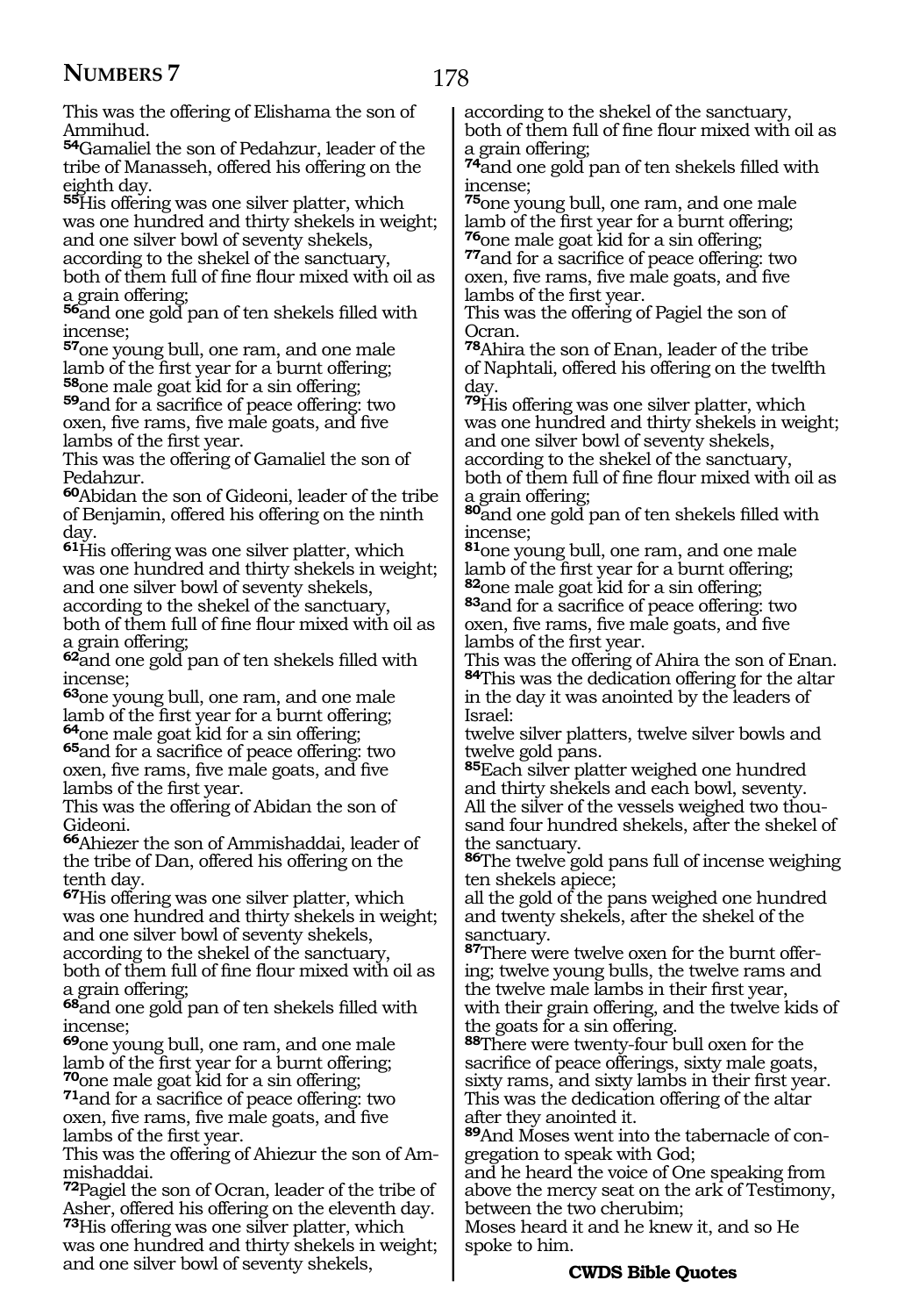- *1. If you need more grace be more gracious, if you need an abundance of grace be abundantly gracious; it takes an abundance of grace to lead.*
- *2. Lead with God in focus; place your treasures to position your focus.*
- *3. No amount of penal action can compare to the value of the altar of God in your midst; no investments in prisons can replace the value of the church; when you get this you give to it.*
- *4. Leaders give voluntarily because He is; leaders give obediently because He wills and He commands it.*
- *5. Give until your pockets feel the weight of your gift and it is counted for value in the house of God.*
- *6. Be conversant with the word and commandments of God, so you may be conversant with the ways of God, and converse interactively with God just as Moses did.*
- *7. The voice from the mercy seat speaks incessantly today.*

### **PRAYER POINTS**

- Lord God of Abraham, I give to You without restraint or reservation. Amen.
- God of Heaven who orders my blessings, I am nothing without You and all my best efforts are failures.
- King of glory, I cast my crown before You and submit my authority to Yours; I need Your grace to lead. Amen.
- O God my Father, I will be generous towards You because it all belongs to You. Amen.
- By the power in the blood of Jesus, I shall be a distinction in leadership and a model of my Father whom I will honor, in the name of Jesus. Amen.

**SEVEN lamps are lighted**<br> **State Lamited** and being office **As the Levites are being offered Unto service to shine bright. Consecrated and dedicated They presented themselves And as a wave offering Aaron offered them.**

### *NUMBERS 8*

**<sup>1</sup>**The Lord spoke to Moses, saying, **<sup>2</sup>**"Speak to Aaron and say to him, 'When you light the lamps, the seven lamps, they shall give light to the front of the lampstand.'"

**<sup>3</sup>**And Aaron lighted the lamps, as the Lord commanded Moses,

to give lights to the front of the lampstand. **<sup>4</sup>**Now the lampstand was of beaten gold; also from its shaft to its flowers was of beaten

work.

According to the pattern the Lord showed Mo- ses, so he made the lampstand.

**<sup>5</sup>**Then the Lord spoke to Moses, saying: **<sup>6</sup>**"Take the Levites from among Israel, and cleanse them.

**<sup>7</sup>**"You shall do this to them to cleanse them: sprinkle water of purification on them, then let them shave all their body.

Let them wash their clothes and so be made

clean.

**<sup>8</sup>**"Then let them take a young bull with its grain offering of fine flour mixed with oil, and you shall take another young bull as a sin offering.

**<sup>9</sup>**"And you shall bring the Levites before the tabernacle of congregation,

and gather the whole assembly of the children of Israel together.

**<sup>10</sup>**"So shall you bring the Levites before the Lord,

and the children of Israel shall lay their hands on them;

**<sup>11</sup>**"and Aaron shall offer the Levites before the Lord,

as a wave offering from the children of Israel, that they may execute the service of the Lord.

**<sup>12</sup>**"Then the Levites shall lay their hands on the heads of the young bulls,

and for a sin offering you shall offer one, and the other for a burnt offering to the Lord, to make an atonement for the Levites.

**13**"And you shall make the Levites stand before Aaron and his sons,

and then offer them like a wave offering to the Lord.

**<sup>14</sup>**"So shall you separate the Levites from among all Israel,

and the Levites shall be Mine.

**<sup>15</sup>**"After that the Levites shall go in to serve in the tabernacle of congregation.

So you shall cleanse them and offer them for a wave offering.

**<sup>16</sup>**"For they shall be wholly given to Me from among the children of Israel;

I have taken them for Myself instead of all who open the womb, the firstborn of Israel.

**<sup>17</sup>**"For all the firstborn of the children of Israel are Mine, both of man and beast;

in the day I smote the firstborn of Egypt, I sanctified them to Myself.

**18**"I have taken the Levites instead of the firstborn of the children of Israel.

**<sup>19</sup>**"And I have given the Levites as a gift to Aaron and his sons from among all Israel, to do the service of the people in the tabernacle of congregation,

and to make atonement for them,

that there be no plague among the children of Israel,

when the children of Israel come near the sanctuary."

**<sup>20</sup>**Thus Moses and Aaron and all Israel did to the Levites;

according to all the Lord commanded Moses concerning the Levites,

so the children of Israel did to them.

**<sup>21</sup>**And the Levites purified themselves and washed their clothes.

Then Aaron presented them as a wave offering before the Lord,

and he made atonement for them to cleanse them also.

**<sup>22</sup>**After that the Levites went in to serve in the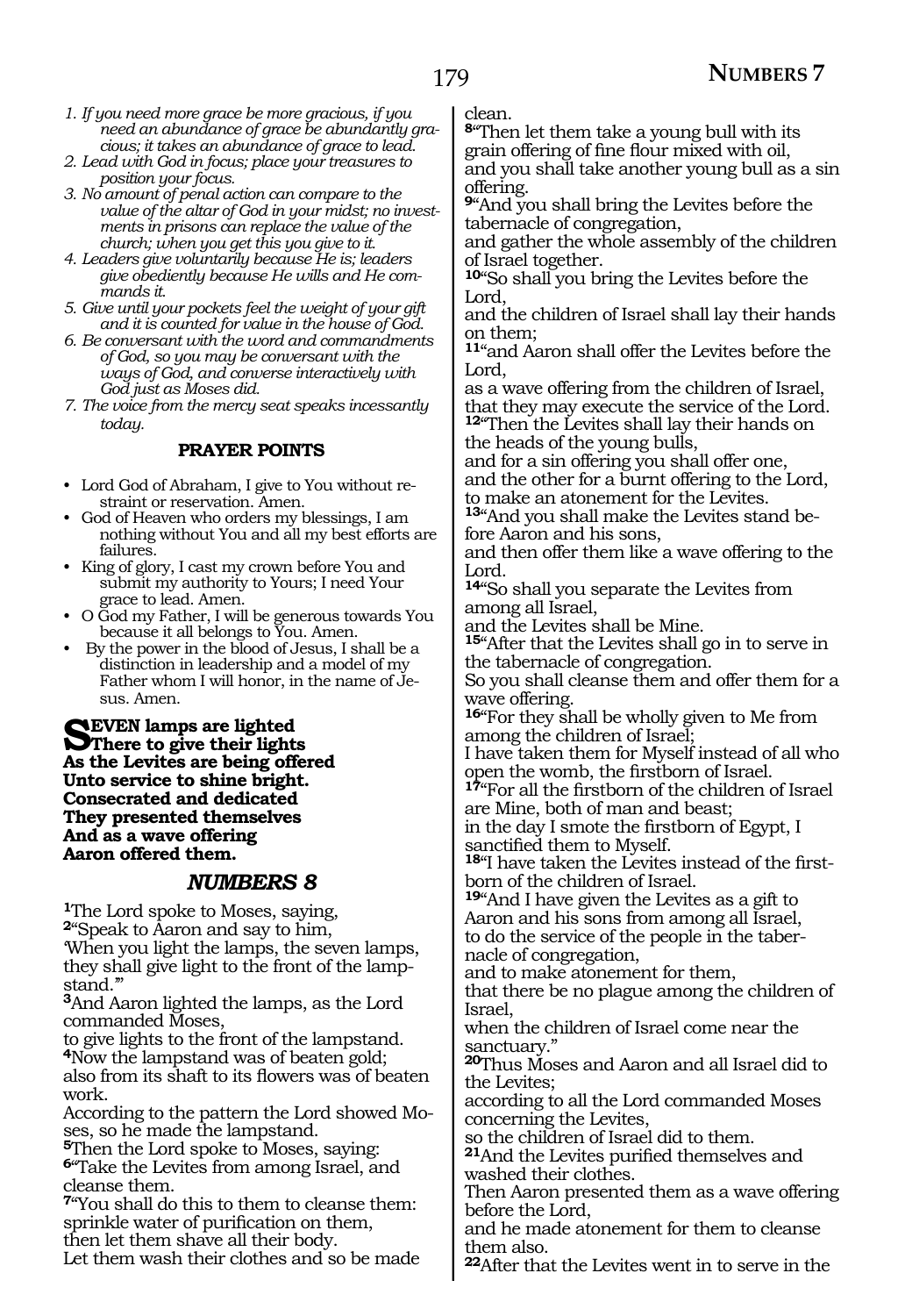tabernacle of the congregation before Aaron and his sons.

All the Lord commanded Moses concerning the Levites he did to them.

**<sup>23</sup>**And the Lord spoke to Moses, saying, **<sup>24</sup>**"This is what pertains to the Levites:

from twenty-five years old and above

they may enter to perform service in the tabernacle of congregation;

**<sup>25</sup>**"and at the age of fifty they shall stop doing this work and shall work no more.

**<sup>26</sup>**"They shall minister with their brethren in the tabernacle of congregation to attend to the needs,

but they themselves shall do no work. So shall you do to the Levites regarding their assignment."

### **CWDS Bible Quotes**

- *1. Offer your sacrifices to God, but it is best to be a living sacrifice.*
- *2. Bring your wave offering to God but it is best to be waved into service as with the Levites.*
- *3. God wants to make you a gift to your church if you will dedicate your gifts to Him.*
- *4. Ministry is about offering yourself for others; it is about allowing people to enter into your labors; it is about standing in the gap for others; it is about daily Christian lifestyle.*
- *5. Christ, the firstborn of many brethren took our place on the cross, so we may take the place of the people and take the cross to the people.*
- *6. In the day God smote His only Begotten, He sanctified you to Himself.*
- *7. Time graduates faithful ministers to supervisors and mentors.*
- *8. The mindset of every minister is succession; do it while you are alive and you have the energy to mentor and to manage structures. There is a generation anointed and waiting to serve and charge ahead.*

### **PRAYER POINTS**

- Father God, I offer myself to You as a living sacrifice, washed in the blood of Jesus and waved into service by the Holy Spirit. Amen.
- Lord Jesus, there is no going back now, the Holy Spirit lives in me. Amen.
- Jesus my Savior, I cannot ignore Your sacrifice on the cross for my sins, nor can I ignore the many who need the message of the cross; I position myself for service. Amen.

**His people are not moving Unless He tells them to; Unless given clear directives, His people shall not move. Led by His cloud and fire, Ready to go always, But unless the cloud is lifted, Prepared to stay for years.**

### *NUMBERS 9*

**@***His people are not turning, from the Lord's command.* **1**And the Lord spoke to Moses in the Wilderness of Sinai,

in the first month of the second year after they had come out of the land of Egypt, saying: **<sup>2</sup>**"Let the children of Israel keep the Passover at the appointed time.

**<sup>3</sup>**"On the fourteenth day of this month, at evening, you shall keep its appointed time according to all its rites and ceremonies." **<sup>4</sup>**So Moses told the children of Israel that they should keep the Passover.

**<sup>5</sup>**And they kept the Passover on the fourteenth day of the first month, at evening,

in the Wilderness of Sinai, as the Lord commanded Moses.

**<sup>6</sup>**And certain men who were defiled by the dead body of a man

could not keep the Passover on the set day; so they came to Moses and Aaron,

**<sup>7</sup>**and they said to them, "We want to offer the offering at the appointed time with all Israel but we are defiled."

**<sup>8</sup>**And Moses said, "Stand still for a while, that I may hear what the Lord will command concerning you."

@*His people are not moving,*

*indeed they will stand still;*

*if they are restrained from His commandment, they will seek new directives.*

**<sup>9</sup>**And the Lord said to Moses,

"Speak to Israel, saying:

**10**'If any of you or your posterity is unclean because of the dead, or is away on a far journey, he may still keep the Lord's Passover.

**<sup>11</sup>**'They may do so on the fourteenth day of the second month at evening.

They shall eat it with unleavened bread and bitter herbs;

**<sup>12</sup>**'they shall leave none of it until the morning, nor break any bone of its bones.

They shall keep all the Passover ordinances. *My statutes are not changing.*

**<sup>13</sup>**'But if the man is home and is clean,

and refuses to keep the Passover, from among his people that person shall be cut off

because at the time appointed, he did not bring the offering of the Lord;

he shall bear his sin.

**<sup>14</sup>**'But if a stranger living among you desires to keep the Passover to the Lord,

he must do so according to the rite of the Passover, and according to its ceremony, there shall be one ordinance for the stranger and for him that is born in the land.'"

**<sup>15</sup>**On the day that the tabernacle was raised up, the cloud covered the tabernacle,

the tent of the Testimony.

From evening until morning it was above the tabernacle as the appearance of fire.

**<sup>16</sup>**So it was always;

the cloud covered it by day,

and the appearance of fire by night.

**@***His people are not moving,*

*until He gives the word. Led by the cloud so visible*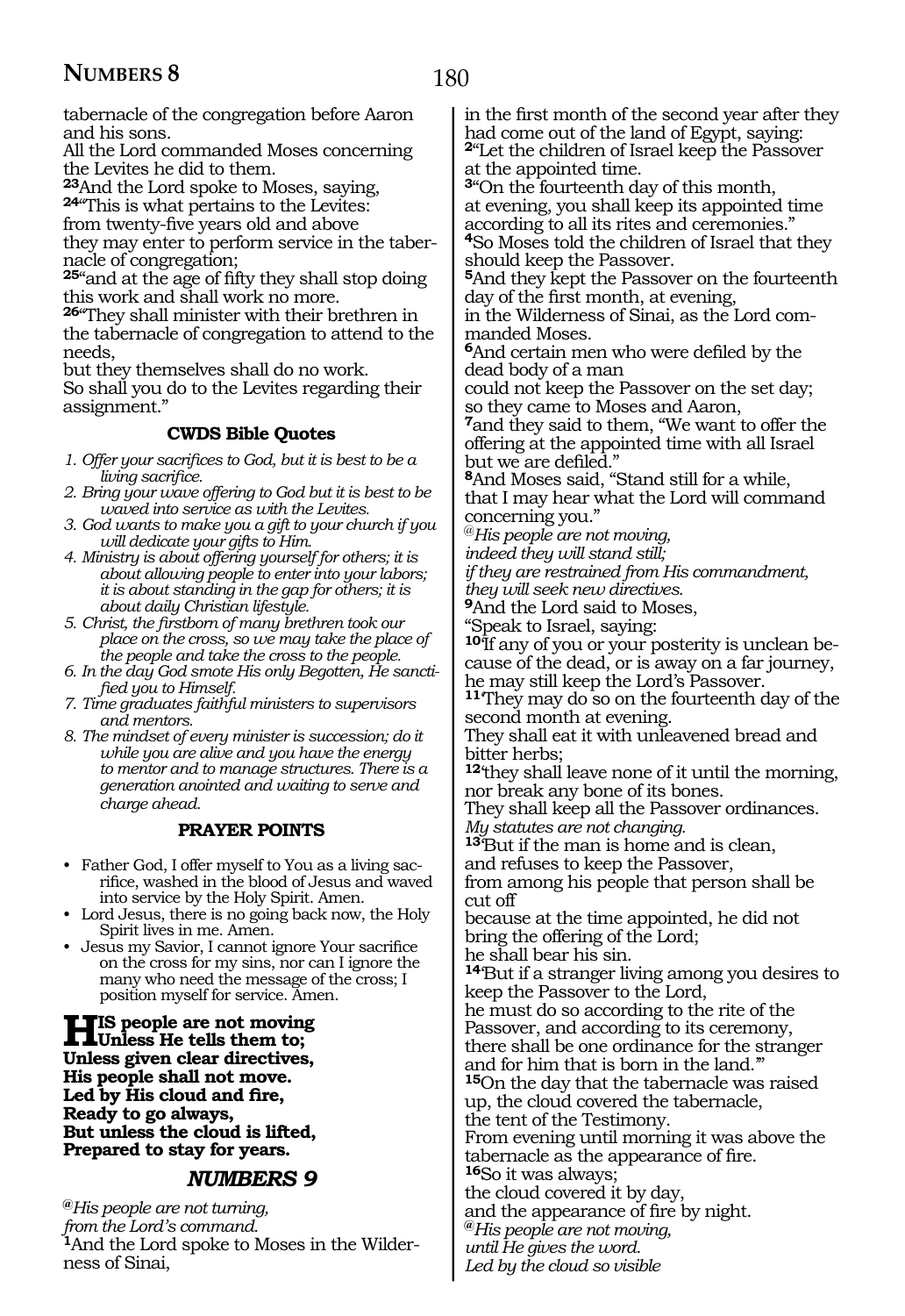*on the tabernacle of the Lord,*

**<sup>17</sup>**when the cloud was lifted from above the tabernacle, Israel journeyed on;

and wherever the cloud settled they pitched their tents.

**<sup>18</sup>**At the Lord's commandment Israel would journey, and camp at His command;

as long as the cloud stayed above the taber- nacle they remained in camp.

*@His people were not moving,*

*though they desired passionately to get there.*

**<sup>19</sup>**But if the cloud should remain,

they would patiently wait,

even when the cloud continued long above the tabernacle many days;

they awaited the Lord's directives,

they kept His charge and did not journey on. **<sup>20</sup>**Ready to stay, yet ready to go, ready to move at any time,

but they would remain in camp, with His leading satisfied.

His people were there waiting

in their tents they all would stay;

but at any time the Lord directed,

it was up, up and away.

**<sup>21</sup>**When the cloud remained only from evening until morning,

in the morning when the cloud was lifted, Israel would journey on.

Whether by day or even if it was by night,

as long as the cloud was lifted Israel travelled on.

**<sup>22</sup>**Whether it was two days or a month, or a year the cloud remained,

the children of Israel would not journey, until it was taken up again.

**<sup>23</sup>**At the command of the Lord they remained encamped,

and at the command of the Lord, Israel jour- neyed on.

*Eager to go*, but as the Lord commanded them by Moses, they were ready to wait.

*Eager to reach the promise in a moment, but ready to stay for years.*

### **CWDS Bible Quotes**

- *1. A good team requires a great leader and excellent followers; a perfect team takes a perfect leader and precise followers.*
- *2. God is the only perfect leader; to be precise in following you must observe, you must listen, you must hear, you must seek and you must act promptly when He prompts you.*
- *3. If God mandates, you cannot modify without consulting Him.*
- *4. Never be locked into a law when you can locate the Lawgiver; in all your ways acknowledge Him. If there are justifiable exceptions act only with clear instructions.*
- *5. There is no excuse that justifies staying home and staying away if you are able to be present at the corporate gathering.*
- *6. Never too anxious to wait on the Lord, never too languid to move at His command.*
- *7. You have plans, time is ticking, opportunities are passing, but only God has the right to dictate*

*your next move; let Him.* 

- *8. Never be found static where the cloud has shifted, never be found moving where the cloud is static.*
- *9. There is a cloud for every person and for every decision, that is why the Holy Spirit lives in you.*
- *10. Presence-less is powerless, presence-less is hardworked failure; presence equals effortless.*

### **PRAYER POINTS**

- Father God, I submit every area of my life to You, in the name of Jesus. Amen.
- All-wise, all-knowing God, I bring my life into alignment with Your word. I will acknowledge You in all my ways and seek Your direction, in the name of Jesus. Amen.
- Holy Spirit, forgive me for every time I have walked contrary to Your leading and to Your word, in the name of Jesus. Amen.
- Spirit of the living God, thank You for being that resident cloud in my life; I commit never to grieve You. Amen.
- Father God, I refuse to make a move if You have not moved, and I refuse to remain stationary if You are moving. Amen.
- King of Glory, not my will but Your will; give me the grace and the patience I need to be an effective Christian. Amen.

**Blow the trumpet, Let the Lord arise;**

**Blow the trumpet,**

**A sound resounding in the skies.**

**Let the enemies be scattered,**

**And all who hate the Lord flee.**

**Blow it in the day of gladness,**

**And in the day of the solemn feast.**

**Blow it when you go out** 

**And the camp will journey on;**

**Then when the Ark is rested, Moses shall say,** 

**"To the thousands of Israel, let the Lord return."**

### *NUMBERS 10*

**<sup>1</sup>**And the Lord spoke to Moses, saying, **<sup>2</sup>**"Build two silver trumpets, Moses; build them from a whole piece, to use for calling the assembly,

and for when the camp is journeying. **<sup>3</sup>**"The sound of the trumpets, everyone shall

know. They shall gather at the door of the tabernacle of congregation, when they hear the trumpets

blow. **<sup>4</sup>**"To have the leaders alone gather to you, blow the trumpet only once;

**<sup>5</sup>**"to move the people forward, trumpet the

advance. The camp that is on the east side shall then go forward.

**<sup>6</sup>**"When the second advance blows, the camp on the south shall begin to journey.

Blow the advance for them all to journey. **<sup>7</sup>**"And when the congregation is to be gath- ered,

blow the trumpet but do not sound an advance.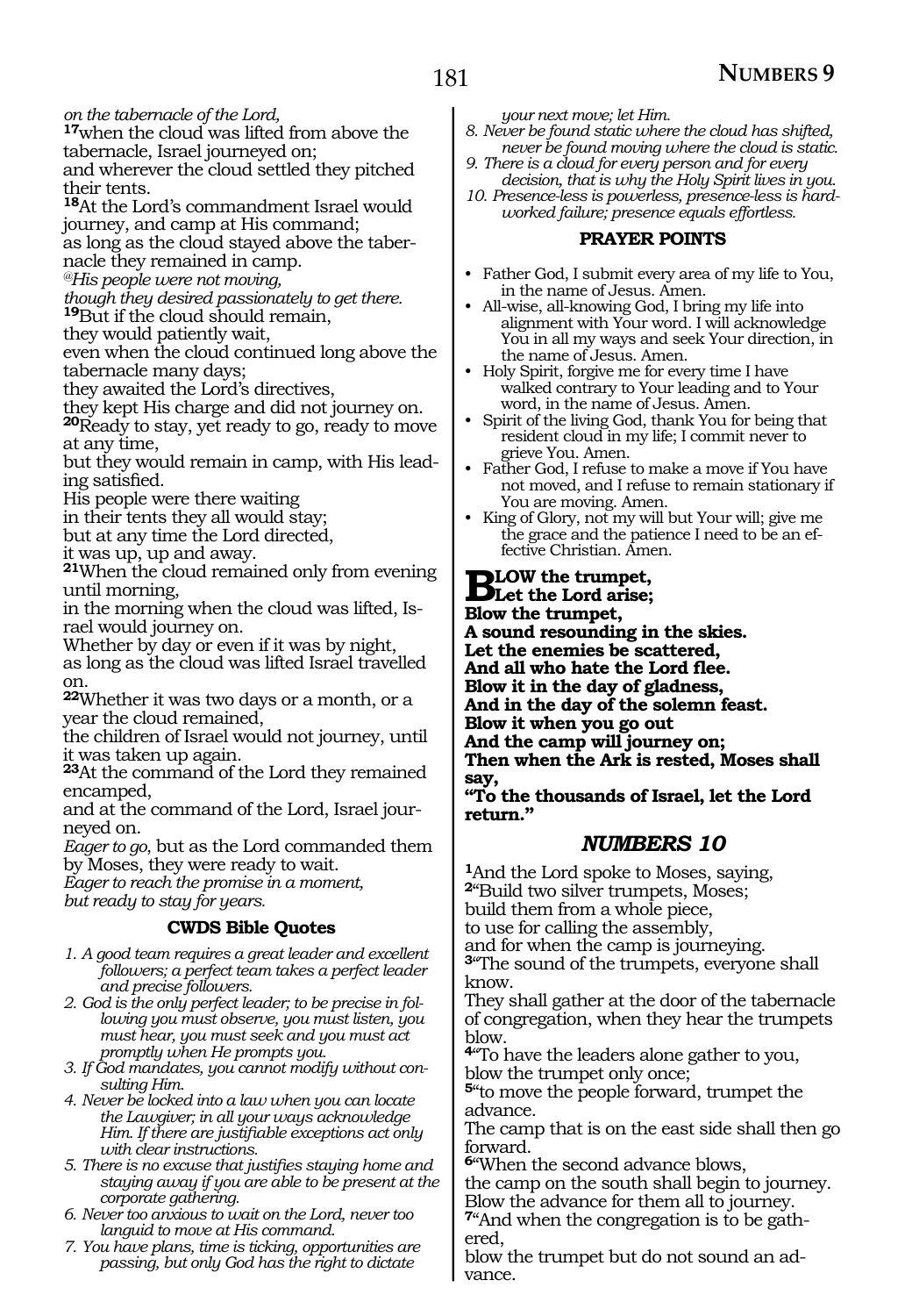**<sup>8</sup>**"The sons of Aaron, the priests, shall blow the trumpets;

and to you these shall be as an ordinance forever throughout your generations.

**<sup>9</sup>**"When you go to war in your land, against the enemies who oppress you, with the trumpets blow an alarm, so shall you be remembered by the Lord your God and from your enemies you will be saved.

**<sup>10</sup>**"Blow the trumpets in your day of gladness, in your appointed feasts,

at the beginning of your months;

blow them over the burnt offering and over your sacrifices of peace.

They shall be a memorial for you before your God. I am the Lord your God."

**<sup>11</sup>**And in the second month of the second year, and on the twentieth day,

the cloud was taken up from above the tabernacle of Testimony.

**<sup>12</sup>**And the children of Israel set out on their journey from the Wilderness of Sinai, and the cloud rested in the Wilderness of Paran.

**<sup>13</sup>**And according to the command of the Lord to Moses, they started out for the first time.

**<sup>14</sup>**In first position went the standard of the camp of the children of Judah according to their armies;

Nahshon the son of Amminadab was over their host.

**<sup>15</sup>**Nethanel the son of Zuar was over the host of the tribe of Issachar;

**<sup>16</sup>**Eliab the son of Helon was over the host of the tribe of Zebulun.

**<sup>17</sup>**Then the tabernacle was taken down; and the sons of Gershon and the sons of Me- rari set forward carrying the tabernacle.

**<sup>18</sup>**Then went the standard of the camp of Reuben according to their armies.

Elizur the son of Shedeur was over their host. **<sup>19</sup>**Shelumiel the son of Zurishaddai was over the host of the tribe of Simeon.

**<sup>20</sup>**Eliasaph the son of Deuel was over the host of the tribe of Gad.

**<sup>21</sup>**Then the Kohathites set forward, carrying the holy thing.

(The others set up the tabernacle for their arrival.)

**22**Then the standard of the camp of the children of Ephraim set forward by their armies; over their army was Elishama the son of Ammihud.

**<sup>23</sup>**Gamaliel the son of Pedahzur was over the army of the tribe of the children of Manasseh. **24**And over the army of the tribe of the children of Benjamin was Abidan the son of Gideoni.

**25**Then the standard of the camp of the children of Dan set forward next, according to their armies.

They were the rear guard of all the camps. Ahiezer the son of Ammishaddai was over the host of Dan.

**26**Over the host of the tribe of Asher was Pagiel the son of Ocran.

**<sup>27</sup>**And over the army of the tribe of Naphtali was Ahira the son of Enan.

**28**Even so the children of Israel were arranged,

according to their armies, when they began to journey forward.

**<sup>29</sup>**And Moses said to Hobab, the son of Reuel, the Midianite, his father-in-law,

"We journey to the place of which the Lord said, 'l will give to you.'

Come with us and we will treat you well, for the Lord has spoken good concerning Israel."

**<sup>30</sup>**But he said to him, "I will not go, but I will depart to my own land and to my relatives."

**<sup>31</sup>**So Moses said, "Please do not leave us, for you know how we are to camp in the wilderness; you shall be our eyes.

**<sup>32</sup>**"And if you go with us, it shall be with the same good the Lord does to us, we will do to you."

**<sup>33</sup>**So they took three days' journey from the mountain of the Lord,

and the ark of the covenant of the Lord went before them for three day's journey,

to select a resting place for them.

**<sup>34</sup>**And the cloud of the Lord was above them by day when they set out from the camp. **<sup>35</sup>**And when the ark set out, Moses said, "Rise

up, O Lord! Let Your enemies be scattered,

and let those who hate You flee before You." **<sup>36</sup>**And when the ark rested, Moses said, "Return, O Lord, to the many thousands of Israel."

### **CWDS Bible Quotes**

- *1. Organization and order makes easier and prevents confusion.*
- *2. Move at your assigned time, in your assigned place, to help the body complete its assignment and fulfil its design.*
- *3. Let the Holy Spirit be your trumpet to dictate your every move.*
- *4. Trumpet your praise to heaven and angels advance on your behalf.*
- *5. The Presence in the ark determined the next place of camp for Israel; let the peace in your spirit and the prompting of the Holy Spirit in you dictate your every decision.*
- *6. Move with the Presence; guard the presence carefully; let the Presence be the center of your every move.*
- *7. Your move, your rest, your business, your family, your relationships, your God. Isn't He awesome?*
- *8. Stir up the Presence in you with words of confidence and faith every time you move.*
- *9. Acknowledge the Presence that goes out with you and covers you when you return.*
- *10. The anointing you carry scatters the enemy of the Lord everywhere you go; arm yourself with this mindset and claim the spoils for the kingdom.*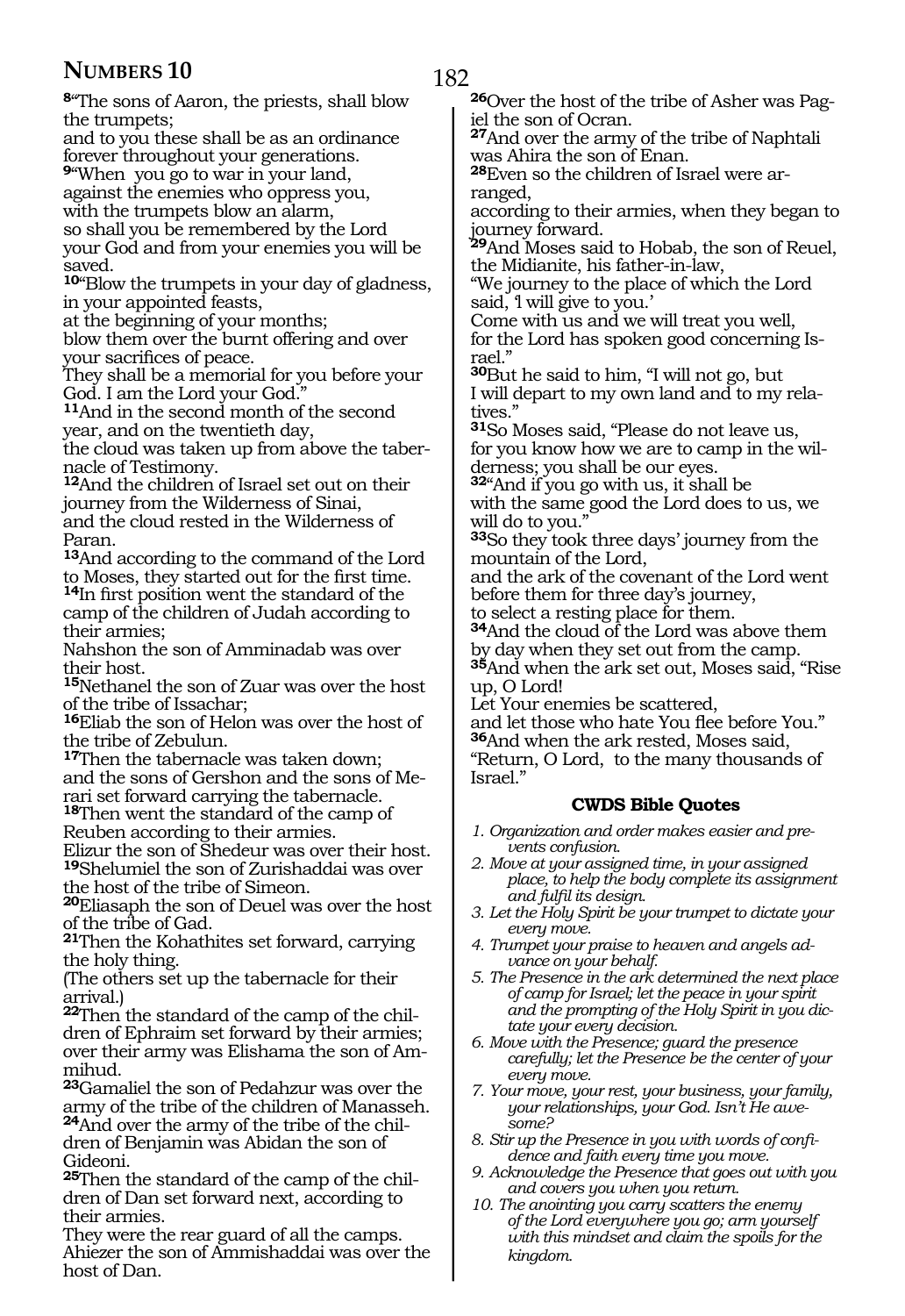### **PRAYER POINTS**

- Father God, I receive and respond to my assignment in the body of Christ. Amen.
- Mighty God, position me for kingdom effectiveness and impact. Amen.
- Let the Holy Spirit in me trumpet my every move, in the name of Jesus. Amen.
- Omnipotent Father, let the power in the blood of Jesus cover every area of my life, in the name of Jesus. Amen.
- Arise, Lord God of my strength, let Your enemies be scattered; use me this day to do something for the kingdom that will put Your enemies to shame. Amen.
- Father God, let Your angels surround me in my place of rest and cover every aspect of my home and dream life, in the name of Jesus.

**Are you living by His providence, Does His grace sustain your life? Are you fed by daily manna, Are you still not satisfied? Do you lust for more than He gives, Are you led by how you feel? If you cry, then He may give you, But beware! His wrath may reach you while you eat;** 

#### **It may get stuck within your teeth.**

### *NUMBERS 11*

**@**I*srael knew that complaining was not the thing to do. Israel knew; they saw His fire* 

*and their brethren being consumed.* <sup>1</sup>Now when the people complained, it dis-<br>pleased the Lord;

for the Lord heard it, and His anger was

aroused. So among them the fire of the Lord burned, and in the outskirts of the camp it consumed some.

**<sup>2</sup>**There the people cried to Moses, and Moses prayed to the Lord,

only then the fire was quenched.

**<sup>3</sup>**He called the name of the place Taberah,

because of the Lord's fire which burned there. *Now Israel complained again.*

**<sup>4</sup>**The mixed multitude among them fell lusting in their greed,

and again the children of Israel wept, saying, "Who shall give us meat to eat?"

**@***They had cried when God brought fire;* 

*it was death unleashed.* 

*Now they licked their lips in memory of Egypt and the meat.* 

**<sup>5</sup>**"We remember the fish we ate in Egypt, the cucumbers, the melons, the onions, the garlic, and the leeks;

**<sup>6</sup>**"but now our whole being is dried out, for there is nothing but this manna before our eyes!

Manna makes our souls dry."

**@***Are you living by providence: cakes baked of manna, the taste of fresh oil? Should the thing that filled the starving*

*be the same they criticize?*

**<sup>7</sup>**Now the manna was like coriander seed, the color like that of bdellium.

**<sup>8</sup>**The people gathered it and beat it in mortar, or ground it on millstones,

they made cakes of it, or cooked it in pans; its taste was like the taste of pastry prepared with oil.

**<sup>9</sup>**Manna fell on the camp, when the dew fell there in the night.

**<sup>10</sup>**Moses heard the people weeping, everyone at his tent door;

*a very sad day in Israel,* the anger of Moses was aroused.

It displeased him.

*Are you a veteran in service,* 

*but find the burdens too hard to bear?* **<sup>11</sup>**Moses cried to the Lord, "Why do You afflict Your servant?

Why have I not found favor in Your sight,

that you lay the burden of all these people on me?

**<sup>12</sup>**"Did I conceive all these people; are they my children?

Did I beget them that to me You say,

'Carry them in your bosom, as a mother her nursing child,'

to the land You swore to their fathers? **<sup>13</sup>**"For all these people, where am I to get meat?

For they weep over me saying, 'Give us meat that we may eat.'

**<sup>14</sup>**"I am not able to bear all these people alone; the burden is too heavy for me.

**<sup>15</sup>**"If you treat me like this, right here and now, kill me, let me die!

Do not let me see my wretchedness, if I have found favor in Your sight!"

**@***When they are like a suckling child you carry and you cannot provide them flesh,* 

*do you ask the Lord to kill you,* 

*do you seek escape in death?* 

*When you are at your boundary's end, when you are so weak you cannot walk, step back!* 

**16**The Lord said to Moses, "Bring to me seventy of the elders of Israel."

*It was time for God to talk.* 

"Bring those you know to be elders of the people and their officers,

bring them to the tabernacle of congregation, let them stand there before you.

**<sup>17</sup>**"I will come down and talk with you there, and I will take of the Spirit that is on you and place it on everyone,

that they may bear the burden of the people with you,

that you may not bear it alone."

**@***Do you need someone to talk to?* 

*God comes to talk with you!*

*He will give the elders of your spirit,*

*so they may bear the burdens too.*

*God first addressed His servant,*

**<sup>18</sup>**then He said, "Say to the people, 'Consecrate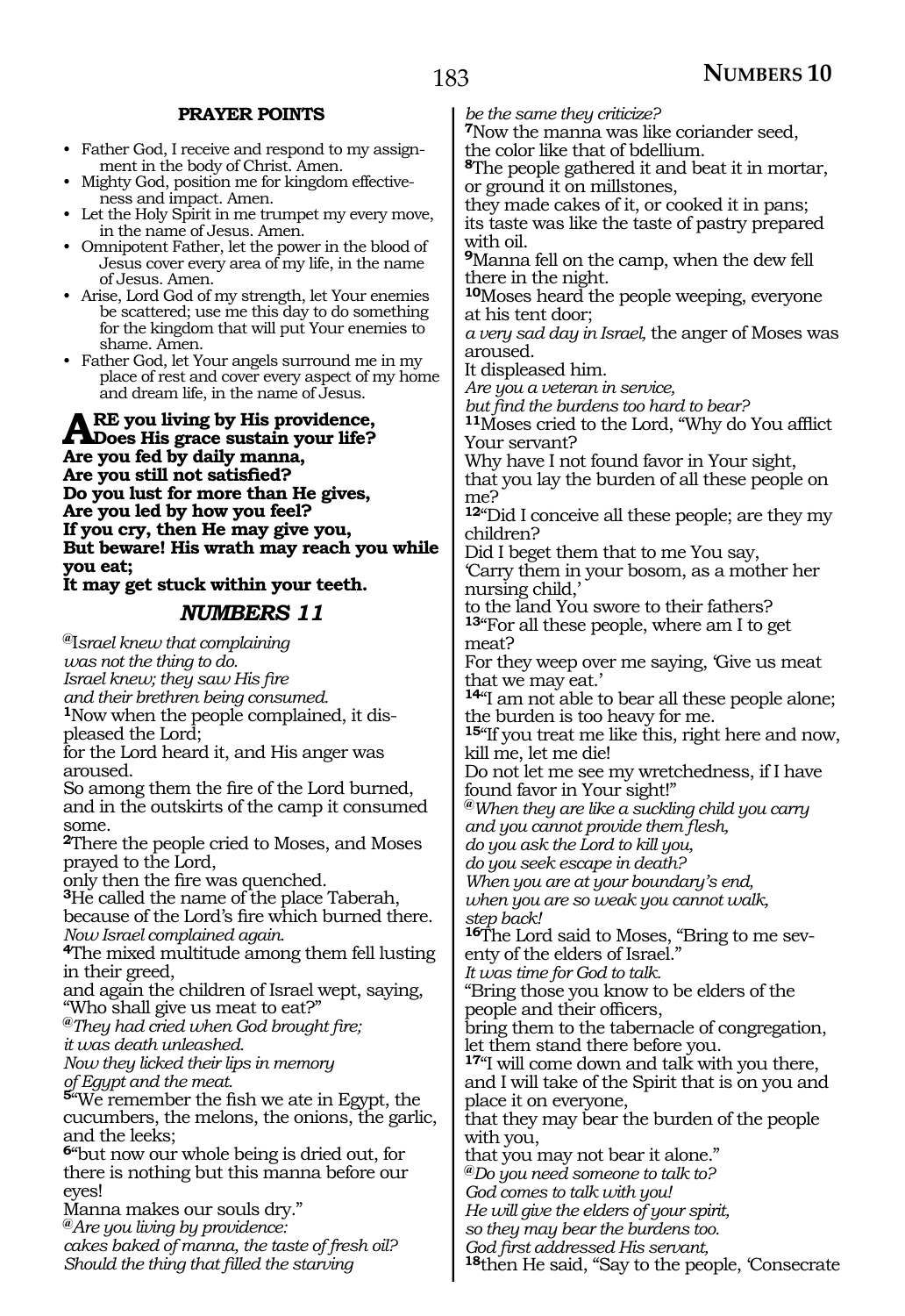184

yourself for tomorrow, and you shall eat meat, for you weep in the ears of the Lord saying, "Who will give us this meat for which we long? For it was well with us in Egypt." Therefore the Lord will give you meat to eat, **<sup>19</sup>**not one day, nor two days, nor five nor ten, nor twenty days, **<sup>20</sup>**'but for a whole month, till it comes out your nostrils and you loathe the very thing, because you have despised the Lord here among you,

and have wept here before Him,

saying, "Why did we come out of Egypt?"" **@***Fleshy lust brings no fulfilment*

*when the Lord you have despised!* 

*This is a grand discovery, Israel would soon come to realize.*

**<sup>21</sup>**And Moses said, "The people I am among are six hundred thousand men on foot; yet You say, 'I will give them meat to eat for a whole month.'

**22**"Shall all the flocks and herds be slaughtered to feed them?

Or shall we gather all the fish of the sea to provide enough for them?"

*Moses was blinded by the moment,* 

*though he saw all God had done before!*

**<sup>23</sup>**And the Lord said to Moses, "Has the arm of the Lord become short,

shall My words not come to pass?

You shall see now whether what I say will happen to you or not."

**<sup>24</sup>**So Moses went and told the people the Lord's words,

and he gathered seventy of the elders and placed them around the tabernacle.

**<sup>25</sup>**Then the Lord came down in the cloud, and spoke to him,

and took of his spirit, and on the seventy el- ders He placed it.

The seventy elders prophesied when the Spirit rested on them,

although they never did so again; the camp revived.

**@***Would you have His Spirit on you? Would you have prophecy in your camp? Would you hear Moses proclaim it?* 

*"Spirit fall on every man!"*

**<sup>26</sup>**Two men had remained in the camp, Eldad and Medad by name,

and the Spirit rested on them, and they prophesied just the same.

They were among those listed, but to the tabernacle they did not go,

yet they prophesied in the camp as the others also.

**<sup>27</sup>**A young man ran and told Moses, "Eldad and Medad prophesy in the camp."

**<sup>28</sup>**And Joshua said to Moses, "Forbid them." He was Moses' assistant.

**<sup>29</sup>**Then Moses said to them, "Are you zealous for my sake?

Oh that all the people were prophets

and on them the Lord would place His Spirit." **<sup>30</sup>**And Moses and the elders of Israel returned to the camp.

**<sup>31</sup>**And a wind went out from the Lord, and from the sea it brought quail.

It left them fluttering near the camp, on each side about the journey of one day;

they also piled up, about the height of two cubits from the ground.

**<sup>32</sup>**All day and all night the people stayed up, and all the next day too.

They gathered the quail (the minimum ten homers); all around the camp their food spread out.

**@***They ate as infants feed on the efforts of their tears;*

*without a thought of gratitude, and without a care. Oh Israel was happy, they were having a hard earned feast.*

**<sup>33</sup>**But the wrath of God was kindled, while it was yet between their teeth.

Before they got a chance to chew it, the wrath of the Lord was aroused,

He struck the people with a great plague, *for their ingratitude.*

**<sup>34</sup>**They named the place Kibroth-hattaavah, because the people who lusted were buried there.

**<sup>35</sup>**From Kibroth-hattaavah the people moved to Hazeroth, and there their camp was placed.

#### **CWDS Bible Quotes**

- *1. Complaint draws enemy to your fire; complaint propositions God as your enemy and draws His fire.*
- *2. Commitment is contentment, whatever state you find yourself in.*
- *3. Ingratitude weeps over good to get better; ingratitude conveniently forgets in order to pursue lust.*
- *4. Complaining frustrates leadership and makes their job miserable.*

*5. The heart of God is the heart of Moses, that His Spirit would fall on every man; the response of God to the prayer of Moses, is that His Spirit lives in every man.*

*6. Effective delegation appropriates the burden of the people to second tier leadership.*

*7. You will never be so caught away by your impossibilities if you fully appreciate God's limitless ability.*

*8. There is no limit to God's ability, but let relationship limit you to reasonability.*

- *9. Contend for the powerful arm of the Lord rather than complain for it.*
- *10. It is best to have the arm of the Lord stretched out to you ,and on your behalf, rather than against you; attitude determines effect.*
- *11. Anything you receive by complaint will leave a sour taste in your mouth.*
- *12. The manna is a gift of love, do not spurn it to court a gift of lust, you may not be able to digest it.*

### **PRAYER POINTS**

- By the power in the blood of Jesus, let the spirit of complaining be removed from my life, and from my environment, in the name of Jesus Christ.
- I clothe myself with the spirit of gratitude; I give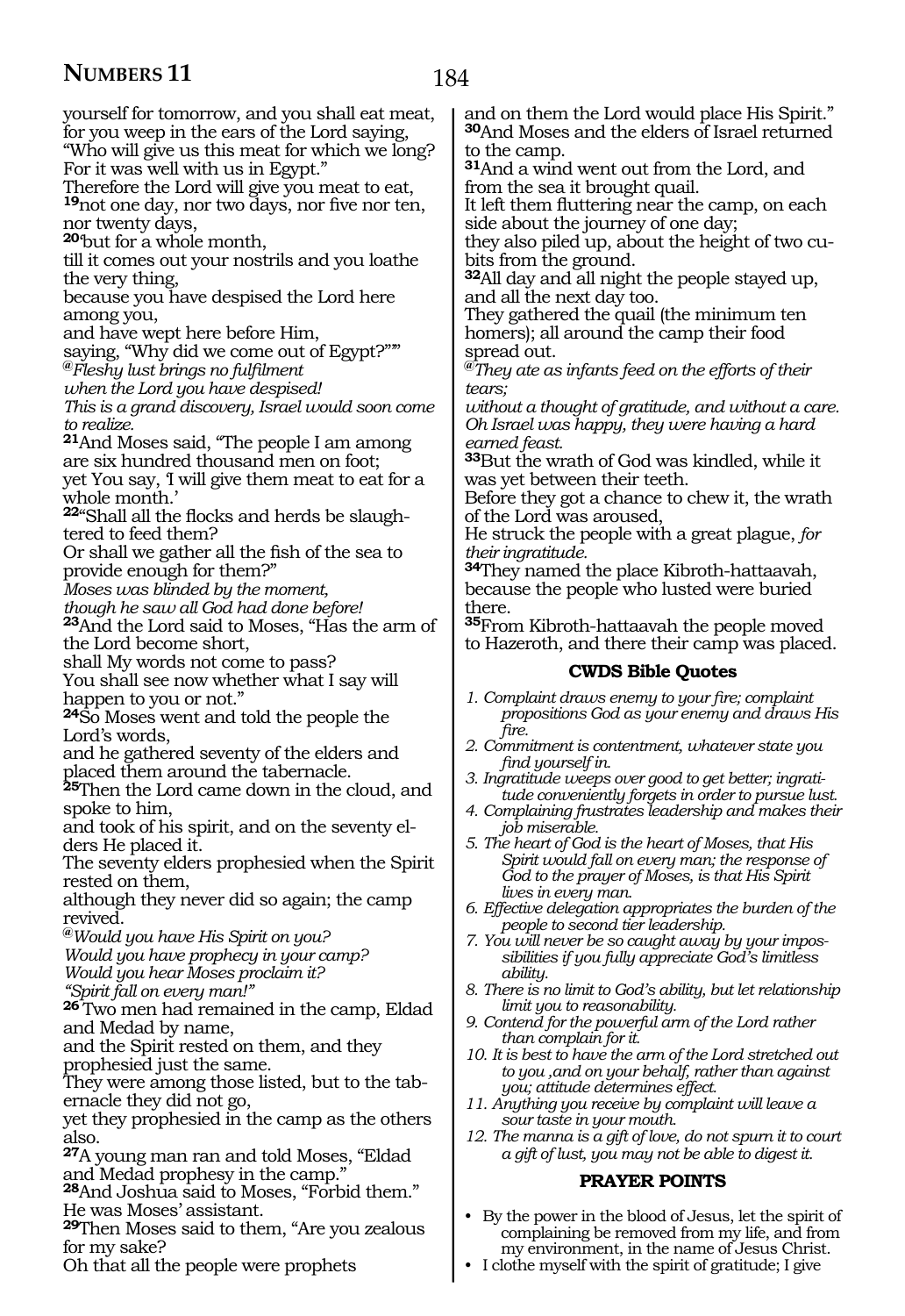You thanks Father for every moment You have given me, every good thought You have towards me, and Your plans and purposes for my life, in the name of Jesus.

- I will count my many blessings in my difficult times, and praise You because You are trustworthy; You are working it out for my good. Amen.
- I am fully satisfied with You, Father, I will be content in any state I find myself. Amen.
- Lord Jesus, You are my Bread from heaven. You satisfy me in every area of my life. Amen.
- Mighty God, let the Holy Ghost and Fire lift the burden of ministry from every minister of the gospel, in the name of Jesus. Help them to rest in labor and to find rest in their labor, in the name of Jesus.
- Holy Spirit, raise up the next generation leaders to carry every ministry gift in the earth. Let talented leaders in ministry impart and invest their gifts in the next generation, in the name of Jesus.
- Let the spirit of mentorship fall upon the people of God. Amen. Let the spirit of selfishness and prideful ownership be fanned away by the blood of Jesus. Let it be replaced by the spirit of kingdom first and kingdom only. Amen.

#### **Suddenly He will speak to you, Suddenly you will hear His voice. Do not rebel against His leaders, Though they seem to make bad choices! Suddenly He will defend them, Suddenly you will be disgraced! All authority has His unction, He will spit (so to speak) in the rebel's face.**

### *NUMBERS 12*

**<sup>1</sup>**They spoke against Moses, the meekest man in all the earth; Aaron and his sister Miriam; they felt they had a just cause, for he had married an Ethiopian woman. **<sup>2</sup>**So they said, "Has the Lord spoken through Moses only? Has He not spoken also through us indeed?" And the Lord heard them, saw Moses hurting, and He spoke out . . . suddenly. **<sup>3</sup>**(Now Moses was very humble, more than any other man on the earth.) **<sup>4</sup>**"*Enough talk, Aaron, Miriam!*  Come to Me all three of you, to the tabernacle of congregation!" So the three came out. **<sup>5</sup>**Then the Lord came down in a cloudy pillar, and stood there in the tabernacle door, and He called Aaron and Miriam. **<sup>6</sup>**These are the words God spoke: "I speak to prophets through dreams and visions, **<sup>7</sup>**"but with my servant Moses it is not so, I have found him faithful in all of My house; **<sup>8</sup>**I speak to Moses, mouth to mouth. When I speak to him it is apparent, not in parables or darkened speech. He alone knows what I look like! Why then were you not afraid to speak?"

**<sup>9</sup>**The anger of the Lord was kindled against them,

and He departed then.

**<sup>10</sup>**And the cloud departed from the tabernacle door.

God came, God spoke, then God was gone. *@Should you rebel against His leader?* 

*Suddenly you will face your wrong!* 

Suddenly Miriam became leprous;

she suddenly was white as snow.

And Aaron turned to her and saw, she stood there, a leper.

**<sup>11</sup>**"Forgive me!" Aaron said to Moses, "Please do not lay this sin upon us both, in which we have foolishly done, and sinned in doing so."

*Suddenly they knew their folly;*

**<sup>12</sup>**"Please do not let her be as one of the dead, whose flesh is half consumed, when from his mother's womb he comes."

**<sup>13</sup>**"Please heal her Lord," Moses cried out to God.

@*But the shame was on her head God will not support rebellion,* 

*though you think it is justified;* 

**<sup>14</sup>**The Lord said to Moses, "If her father had spit in her face,

would she not be shamed for seven days? Let Miriam now be shut out of the camp these seven days,

then you may receive her again." **<sup>15</sup>**Seven days Miriam was shut out,

during which Israel did not move camp. And the people did not journey,

until she was again brought back.

**<sup>16</sup>**After this the people moved from Hazeroth, and camped in the Wilderness of Paran. *God will always defend His leaders and honor* 

*their authority. All authority has His unction;* 

*He will speak, yes . . . suddenly!* 

### **CWDS Bible Quotes**

- *1. Your leader may be wrong but it does not give you the right to prove it, or to rebel.*
- *2. Let the fear of God restrain you, or the wrath of God will constrain you.*
- *3. Stand down before authority or you will not be able to stand up before God.*
- *4. All authority is of God, relate to authority as if to God, because you will answer to God.*
- *5. Walk in reverence for those who walk with God. If God separates them, then honor the anointing on them.*
- *6. Never let familiarity or family relationship blind you to the anointing; the anointing transitions the relationship from dealing with man to God.*
- *7. The leprosy is in the attitude; it manifests to your shame.*
- *8. God spits in the face of the rebellious but shines His light upon those who honor, even if it is an evil authority like King Saul's.*
- *9. The rebellion in your heart only needs an excuse; excuse it, or it will expose you.*

### **PRAYER POINTS**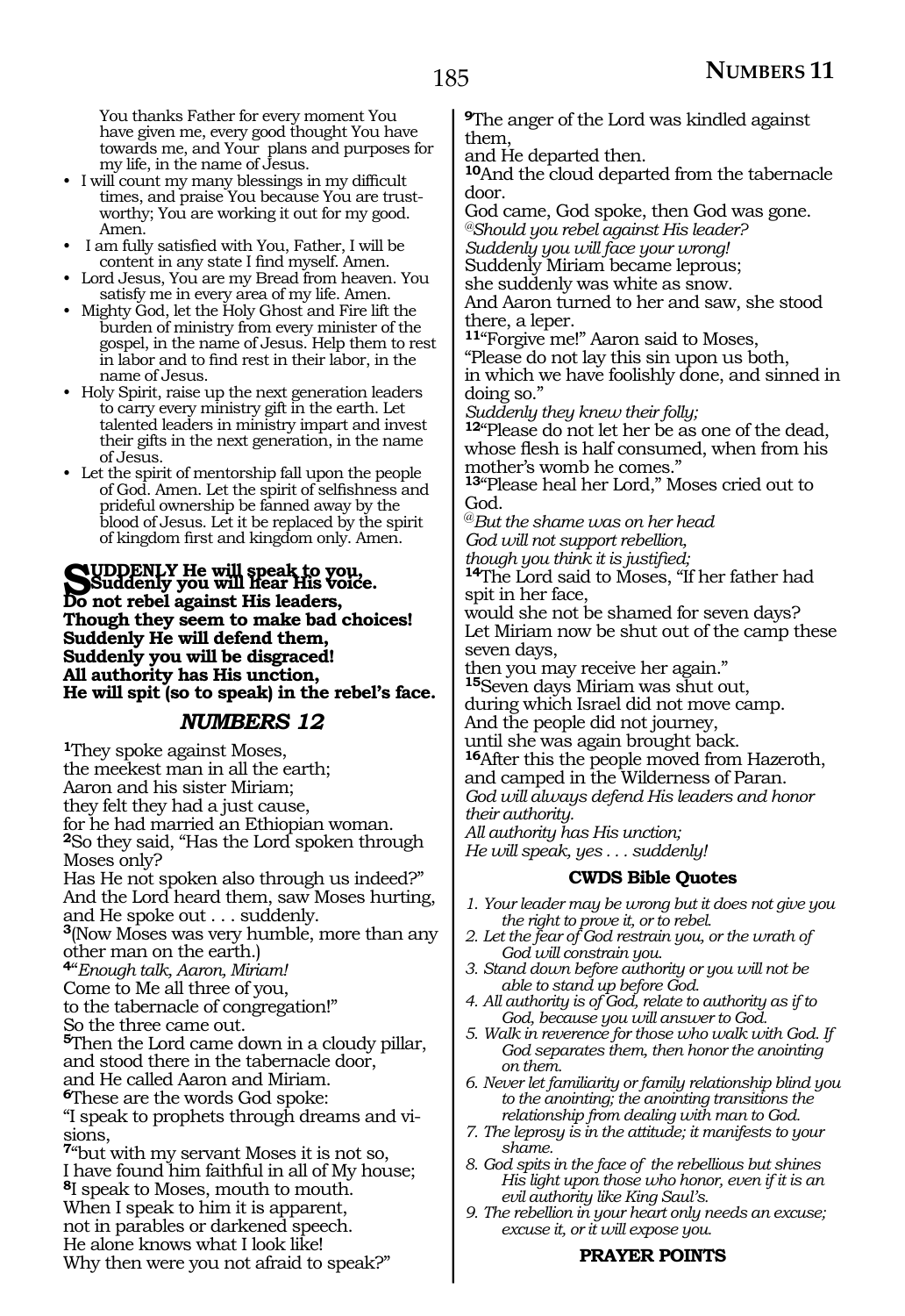• Father God, place upon me a spirit of honor, so that I will honor leaders, Your anointing upon them, and everyone who is deserving of honor, in the name of Jesus. Amen.

• My God and Father, help me to see You in every person and address the You in them. Amen.

• Lord God of Israel, give me the spirit of wisdom to bring correction without complaint, or division, in the name of Jesus.

• I refuse to be used by the devil to divide the people of God around any good cause. Amen.

• I will address people based on what You are doing in their lives, and not based on my own carnal assessment of their actions. Amen.

• Father God, help me to attract Your attention for the right reasons, in the name of Jesus.

• By the power in the blood of Jesus Christ, I drive out every spirit of division in ministries and the church; I crush every spirit of unfaithfulness in service, in Jesus' name. Amen.

• Father heal the heart of every hurting minister by Your restorative fire, in the name of Jesus. Vindicate the anointing, and the sacrifice of ministry, in the name of Jesus. Amen.

#### **Certainly the eye you see with, Is not the eye of the mighty God, If all you see are giants before you, And yourselves as grasshoppers. See God through the eyes of Caleb, And you will see the mighty things He's done before;**

**For certainly the strength you cling to Is what you get, and nothing more.**

### *NUMBERS 13*

*Certainly it was the Lord's commandment;* **<sup>1</sup>**God spoke to Moses and said,

**<sup>2</sup>**"Send men to spy out the land of Canaan, which I give to the children of Israel.

Send one man from every tribe of their fathers, each a ruler among them."

**<sup>3</sup>**And Moses sent them from the Wilderness of Paran,

according to the Lord's command.

Certainly these men were leaders;

they were heads and rulers of every tribe. **<sup>4</sup>**Their names were:

Shammua the son of Zaccur, from the tribe of Reuben.

**<sup>5</sup>**Shaphat the son of Hori, from Simeon. **<sup>6</sup>**From the tribe of Judah, Caleb the son of Jephunneh.

**<sup>7</sup>**From the tribe of Issachar, Igal, Joseph's son. **<sup>8</sup>**Hoshea the son of Nun, from Ephraim.

**<sup>9</sup>**Palti the son of Raphu, from Benjamin.

**<sup>10</sup>**from the tribe of Zebulun, Gaddiel the son of Sodi.

**11**From the tribe of Joseph, that is, from Manasseh, Gaddi, Susi's son.

**<sup>12</sup>**From the tribe of Dan, Ammiel the son of

Gemalli.<br><sup>13</sup>Sethur the son of Michael, from Asher. <sup>14</sup>Nahbi the son of Vophsi, from Naphtali.<br><sup>15</sup>And from the tribe of Gad, Geuel the son of Machi.

**<sup>16</sup>**These are the names of the men Moses sent

to spy out the land.

And Moses called Hoshea the son of Nun, Joshua.

**17**Moses sent them to spy out the land of Canaan, and instructed them, "Go up this way into the South,

to the mountain you shall go,

**<sup>18</sup>**"go see what the land is like; see if the people are strong or weak, many or few.

**<sup>19</sup>**"See if the land they dwell in is good or bad, whether they dwell in strongholds or in tents; **<sup>20</sup>**"whether the land is rich or poor,

and whether there are forests there or no; be of good courage and bring back some of the fruits.

At that time it was the season of the first-ripe grapes.

**<sup>21</sup>**So they went and spied out the land that to Israel God gave,

from the Wilderness of Zin as far as Rehob, near the entrance of Hamath.

**<sup>22</sup>**Then went south to Hebron; Ahiman, Sheshai, and Talmai the children of Anak were there.

(Now Hebron was built before Zoan in Egypt, seven years.)

**<sup>23</sup>**They came to the Valley of Eschol, and cut a branch with a cluster of grapes;

two of them carried it on a pole. They also brought back some of the figs and

pomegranates. **<sup>24</sup>**The place was called the Valley of Eschol, because of the cluster of grapes the spies of Israel had cut there.

**<sup>25</sup>**And they returned from spying out the land after forty days.

**<sup>26</sup>**Forty days and now returning,

to Moses, Aaron and all Israel they came; there in the Wilderness of Paran, at Kadesh;

they brought back words again.

They gave a report to them and all the congregation, and showed them the fruits.

*But it was when they opened up their mouths, that their hearts revealed their truth.*

**<sup>27</sup>**They spoke to them and said,

"Certainly the land you sent us is fruitful,

with milk and honey it flows,

certainly it is abundant, look at the fruits and know,

**<sup>28</sup>**"but the people of the land are too strong for Israel,

their cities fortified and very great, and above all we saw the sons of Anak there;

*how they caused our hearts to fear.*

**<sup>29</sup>**"The Amalekites dwell in the land of the South; the Hittites, the Jebusites, and the Amorites dwell in the mountains;

the Canaanites dwell by the sea, and along the banks of Jordan."

**<sup>30</sup>**But Caleb quieted the people before Moses, and said, "We are well able to take the land, to possess it, let us go up at once."

**<sup>31</sup>**But the other spies said, "We are not able to go against this people, for they are very strong,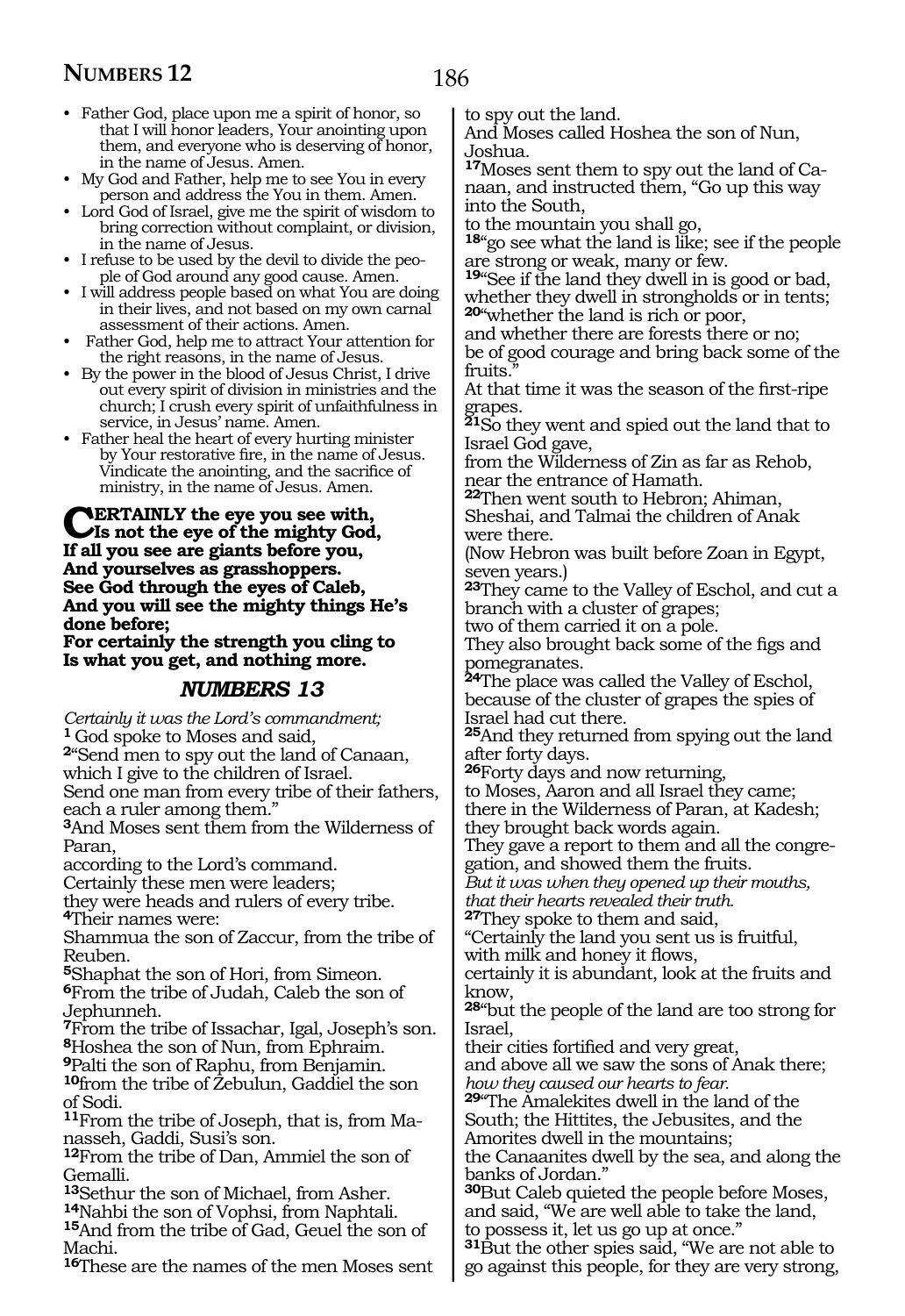much stronger then we are."

**<sup>32</sup>**And they gave Israel a bad report of the land which they spied out, saying,

"The land through which we went as spies, devours its inhabitants,

all the people we saw in it are of great stature and strong,

**33**"yes, there we saw the giants (the descendants of Anak came from the giants).

*But if you doubt, let us convince you of our predicament and of our plight:*

in our own sight we were like grasshoppers, and certainly so were we too in their sight." *'Though they did not see us at any time*.'

@*Certainly the eyes you see through* 

*are not the eyes of Caleb, no,*

*when all you can see are small grasshoppers,*

*and your vision stops on you.*

*Certainly you abandon your Strength,*

*and you are facing your defeat*

*when the grasshoppers you see are your own selves being crushed by giant feet.*

### **CWDS Bible Quotes**

- *1. If it is yours, of the Lord it is settled; do not let your faith be unsettled by challenges. In God you challenge, unsettle and displace your challenges.*
- *2. Impossible for you is not impossible for God, but you make it impossible for Him to do it for you if you become impossible by your absence of faith.*
- *3. Walk in the promise, taste it; bring back fruits to build faith, but never let the challenges make your good promise and your report of it tasteless. Avoid this proverb: 'Tasty to your mouth but tasteless to your spirit.'*
- *4. Your faith and not your giants stand between you and your glory.*
- *5. God gives you giant challenges because he wants to give you gigantic victories; God gives you the impossible so you will learn to trust Him.*
- *6. Dream big with a vision of the God of Caleb and Joshua.*
- *7. It is attainable if it is placed on the background of your unassailable God. Your giants are giant specks against His magnitude; let your giants magnify your vision of Him.*
- *8. If you cannot be salient be silent; share your faith and not your fear.*
- *9. Do not let your thoughts defeat you; let the word instruct your image of yourself.*
- *10. Add God to the equation and the mighty weak becomes mighty strong; the grasshoppers become giant hoppers.*

*11. Your assessment of your challenge is the most perfect assessment of your faith.*

#### **PRAYER POINTS**

- By the Holy Ghost and Fire, I receive the gift of faith to step into and to possess every promise You have assigned to me, Father God, and every good thought You have towards me, in the name of Jesus. Amen.
- I refuse to be discouraged by challenges, but to magnify You and Your word above every challenge I face, in the name of Jesus.
- Father, forgive me for ever making any situation in my life bigger than my God, in the name of

Jesus. Amen.

- I refuse to allow my tongue to speak one word to discourage the brethren, or to spread fear among Your people. Amen. My lips shall speak words of confidence and faith, in the name of Jesus. Amen.
- Father God, I will stand up for You among strong oppositions and in environments of hostility, and I know You will vindicate me. Amen.
- My King and my God, the only picture of myself I will hold is the picture of myself in Your eyes and in Your word, and not the picture of myself in the eyes of mortal men. Amen.

### **You serve a Lord who is great and mighty;**

**Should challenges cause you to cry, To set your face right back to bondage And speak aloud, "We would rather die"? Should the words you speak condemn you?**

**With your mouth your future set; Should victories won be all forgotten? Then what you speak is what you get.**

### *NUMBERS 14*

**<sup>1</sup>**And the people cried

all the congregation lifted their voices and all night they cried.

**<sup>2</sup>**They wept and they complained against Moses, against Aaron, and against God alike.

And everyone said to them,

"If only God had caused us to die in Egypt! Or if only we had died in this wilderness, and our bodies rot!

**<sup>3</sup>**"Why has the Lord brought us to this land? He wants the sword to slay the lot,

that our wives and our children should become victims.

Now let us choose a captain this day; is it not better for us to return to Egypt?" **<sup>4</sup>**So to each other they said, "Let us choose a leader and return to Egypt now."

**5**Then Moses and Aaron fell on their faces before all the congregation assembled.

**<sup>6</sup>**But Joshua and Caleb tore their clothes, this was a bad situation;

**<sup>7</sup>**they then spoke to all Israel, in an effort of persuasion.

They said, "The land we searched out is exceedingly good.

*This is without question.*

**<sup>8</sup>**"When the Lord delights in a people,

He can take them into any land;

He will give this land to us which flows with milk and honey."

*Caleb and Joshua made a valiant stand.*

**<sup>9</sup>**"Only do not rebel against the Lord, nor fear the people of the land,

for they are our bread; their defence is departed from them;

our Lord is with us. Do not fear them."

*@Tell the camp we will be victorious.*

*Trust the One who makes us glow. What we see will not defeat us.*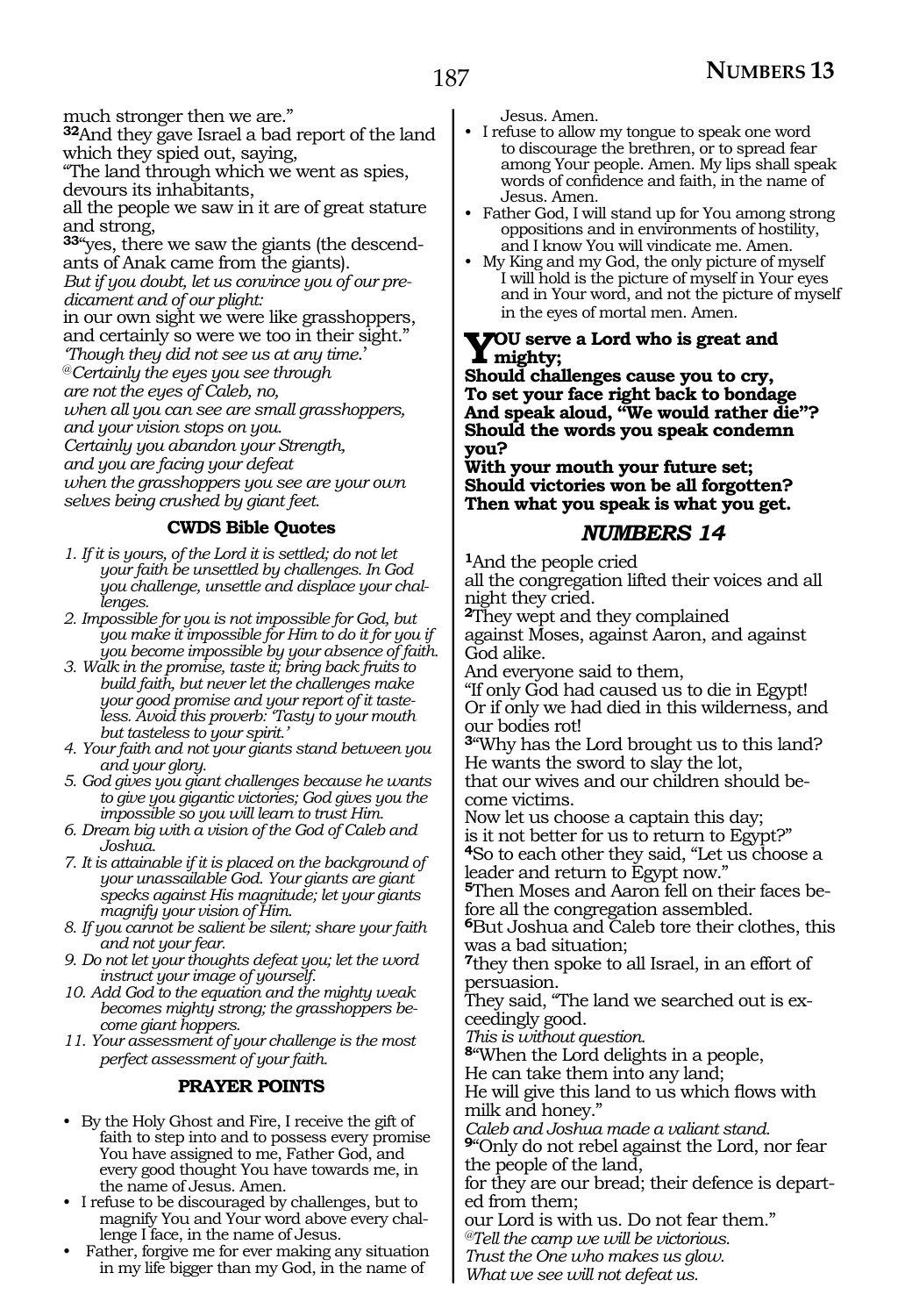*We will go by what we know. And we know the Lord is with us. And we know we are His delight. And we know their defence is destroyed. They are our bread, for with us the Lord shall* 

*fight.*

**<sup>10</sup>**But the congregation rose up, and said to stone them all with stones. Then in the sight of all Israel,

the glory of the Lord appeared,

on the tabernacle of congregation.

**<sup>11</sup>**And the Lord spoke to Moses there,

"How long must this people provoke Me? How long before they believe in Me?

How long! In spite of all the signs I performed among them?

**12**"I will strike them with pestilence and disinherit them all.

I will make you a great nation mightier than they are."

*Once more, they faced the day of evil. Once more Moses interceded for Israel.* **<sup>13</sup>**Moses said, "Lord, the Egyptians will hear it, for You have brought these people up from among them by Your might,

**<sup>14</sup>**"and they will tell it to the people of this land,

for they have heard that You, Lord, are among the Israelites;

and that You, Lord, are seen face to face, and that over them Your cloud stands; and that before them You go in a pillar of cloud by day and a pillar of fire by night. **<sup>15</sup>**"Now if You kill them all as one man, then the nations who heard of Your fame will speak, saying,

**<sup>16</sup>**'Because the Lord is not able to bring this people to the land He swore to give them, therefore he slew them in the wilderness.' **<sup>17</sup>**"Now I pray, let Your power be great, Lord; just as You have spoken about Yourself, saying,

**<sup>18</sup>**'The Lord is longsuffering and abundant in mercy, forgiving iniquity and transgressions; by no means clearing the guilty,

visiting the iniquities of the fathers on the children to the third and fourth generation.' **<sup>19</sup>**"According to the greatness of Your mercy,

pardon the iniquity of Israel,

just as You have forgiven this people, from Egypt until now."

*A potent tool of intercession:*

*the very words of the living God.*

**<sup>20</sup>**Then the Lord said, "I have pardoned, according to the word you have spoken. **<sup>21</sup>**But truly, as I live,

all the earth shall be filled with the glory of the Lord.

**<sup>22</sup>**Because all these men who have seen My glory, and the signs I did in Egypt and the wil- derness,

and have tempted Me these ten times, and have not responded to My voice,

**<sup>23</sup>**they shall certainly not see the land I swore

188

to their fathers.

None of those who rejected Me shall see it. *Should the words you speak condemn you, then what you speak is what you get.*

**24**"But for My servant Caleb for he has a different spirit,

and he has fully followed Me.

I will bring him into the land where he went, and his descendants shall inherit it."

**<sup>25</sup>**"Now the Amalekites and Canaanites dwell in the valley;

tomorrow turn and move out into the wilder- ness by the way of the Red Sea."

**<sup>26</sup>**And the Lord spoke to Moses and Aaron, saying,

**27**"How long shall I bear with the evil congregation who complain against Me?

I have heard the murmurings the children of Israel murmur against Me.

**<sup>28</sup>**Say to them, 'As I live, says the Lord, you shall have your very word,

'as you have spoken in My ears, so will I do to you.

**<sup>29</sup>**'The carcasses of all who have complained against me shall fall in this wilderness. All of you who were numbered, according to your number,

from twenty years old and upwards.

**<sup>30</sup>**'Without doubt, you shall not enter the land I swore I would make you dwell in,

except for My servants Caleb the son of Jephunneh, and Joshua the son of Nun.

**<sup>31</sup>**'But your little ones whom you said would be victims,

I will bring in, and they shall know the land which you despised.

**<sup>32</sup>**'But as for you, your carcasses shall fall in this wilderness.

**<sup>33</sup>**'And your sons shall wander in the wilder- ness for forty years,

and bear the hardship for your infidelity,

until your carcasses are consumed in the wilderness here.

**<sup>34</sup>**'According to the number of days you spied out the land,

forty days, for each day you shall bear your guilt one year;

a total of forty years and you shall know My rejection.

**<sup>35</sup>**'I the Lord have spoken this, I will surely do it to all this evil congregation who have gathered together against Me.

In this wilderness they shall be consumed, and here they shall die.'"

**<sup>36</sup>**And the men whom Moses sent to spy out the land,

who returned with the evil report and made all the congregation complain,

**<sup>37</sup>**all those men died before the Lord by the plague.

**<sup>38</sup>**But Joshua the son of Nun and Caleb the son of Jephunneh remained alive of the spies who went to search the land.

**<sup>39</sup>**Then Moses told these words to all Israel,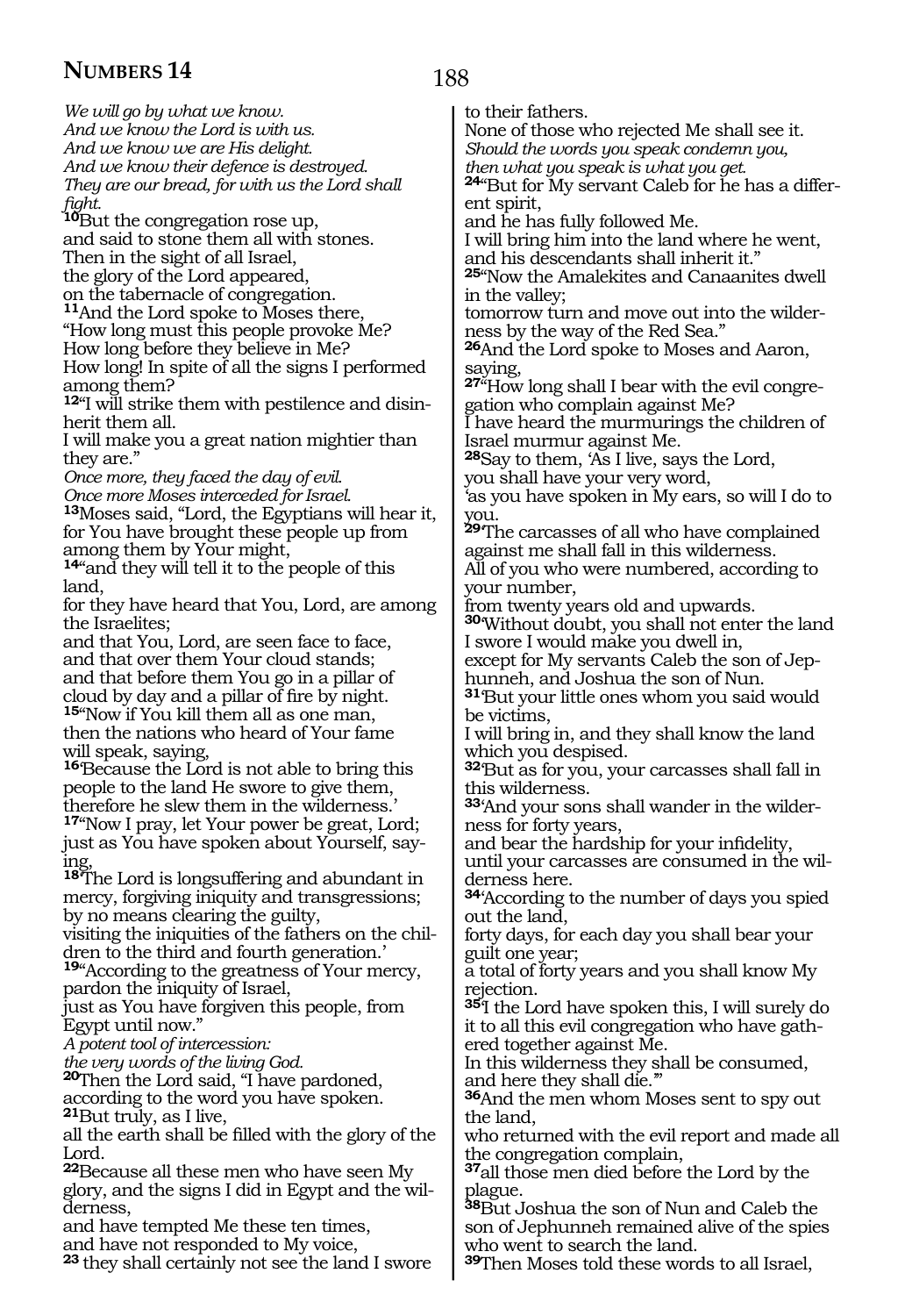and the people mourned greatly.

**<sup>40</sup>**And they rose early the next morning and went up to the top of the mountain, saying, "Here we are; now we will go up to the place the Lord has promised, for we have sinned!"

@*Do you mourn when Moses tells you all that God said He would do? Should you now go up without Him,*

*when up with Him you would not go?*

*Why should you cry when He is with you,*

*then go up when He is gone?*

*You will see when you are smitten* <sup>41</sup>And Moses said, "Why transgress the Lord's command?

You shall not prosper if you do this thing. **<sup>42</sup>**"Do not go up, for the Lord is not among you;

you will be defeated before your enemies. *@Do not go up without the Lord,*

*when you would not go up with Him*. **<sup>43</sup>**For the Amalekites and the Canaanites are there before you,

and by the sword you shall fall;

the Lord will not be with you,

for you have turned your backs on God."

**<sup>44</sup>**But presumptuously they went to the mountaintop,

however, the ark of the covenant of the Lord and Moses remained in the camp.

*@Disobedience defeats purpose;*

*Israel would soon prove this fact.*

**<sup>45</sup>**The Amalekites and the Canaanites who dwelt in the mountain,

came down and they attacked,

and struck them and they drove them back, as far as to Hormah.

### **CWDS Bible Quotes**

*1. Your unbelief is your disability; it frustrates and disables the power of God to work on your behalf, and cripples the expression of His good heart towards you.*

*2. The best of bondage cannot be compared to the worst of freedom; never look back. The best of Hell cannot be compared to the worse experience getting to heaven; never regret.*

*3. Fear stands between you and the best of your life.*

*4. Let the word of God settle it for you; let the works of God reinforce it; let the heart of God reassure it; never let the giants you face remove it.*

*5. Use the word of God to entreat the mercies of God, and attract the grace of God.*

*6. If God reveals it to you, you are responsible to represent it to Him; intercede.*

*7. God wants to work through you, but if you stand in His way He will step past you to fill the earth with His glory.*

*8. Your picture of God, is His picture of you; your representation of God to His people is His presentation to you before His people. God gave Caleb alone what all Israel rejected.*

*9. Your words will rebound to be your sword; your complaint will become your companion; your speech will become your speciality.*

*10. Work with the wind, not against it; go with God not* 

*without Him.*

*11. Your fear is your worse foe; your fear will chase you until it defeats you; defeat your fear and faith your foes.*

### **PRAYER POINTS**

- Let the spirit of discouragement, fear and faithlessness be fanned away from the church by fire, in the name Jesus. Amen.
- By the wisdom of the Holy Ghost, I refuse to let my own words rob me of Your good heart towards me. Amen. I refuse to speak myself out of my blessing, in the name of Jesus. Amen.
- The word of the living God settles it for me; it is my amen. I refuse to let the words of man dissuade me, in the name of Jesus.
- I refuse to set my heart back to sin, or to step away from Your good promise because of the passage of challenges, in the name of Jesus.
- Father God, respond to me based on my steadfast commitment in the face of challenges. I refuse to be fearful or faithless or to show You contempt by complaining. Amen.
- I will be an intercessor, in the name of Jesus. I will stand up for this faithless generation to see the heart of God accomplished in their lives. Amen.
- I refuse to die without possessing, in Jesus' name. I refuse to fall short of my glory and of Glory. I shall possess my possession, in the name of Jesus. Amen.
- The curse of the complainer shall not be my lot, in the name of Jesus.
- I refuse to be absent where the Presence is, and to go where God is absent. I will not be presumptuous in possessing; I will hear and pursue Your word Lord. Amen.

**SOMETHING right, that has to be done;**<br> **Something for your eyes to look upon, To remember and do all the Lord com- mands,**

**Make fringes in your garments of a bright blue ribbon.**

**With your offerings, make atonement for all sins of ignorance.**

**But there is no forgiveness for sins of presumption,**

**For to reproach the Lord is something that must never be done.** 

### *NUMBERS 15*

**<sup>1</sup>**And the Lord spoke to Moses, saying, **<sup>2</sup>**"Speak to Israel and say to them:

'When you come into your land of habitation, which I give to you,

**<sup>3</sup>**"and you make to the Lord an offering by fire, a burnt offering or the sacrifice to fulfil your vow,

as a freewill offering or in your appointed feasts,

to make to the Lord a sweet aroma from your herd or flock,

**<sup>4</sup>**'then he who offers his offering to the Lord shall bring a grain offering of one-tenth ephah of fine flour mixed with one-fourth of a hin of oil;

**<sup>5</sup>**'and for a drink offering, one-forth hin of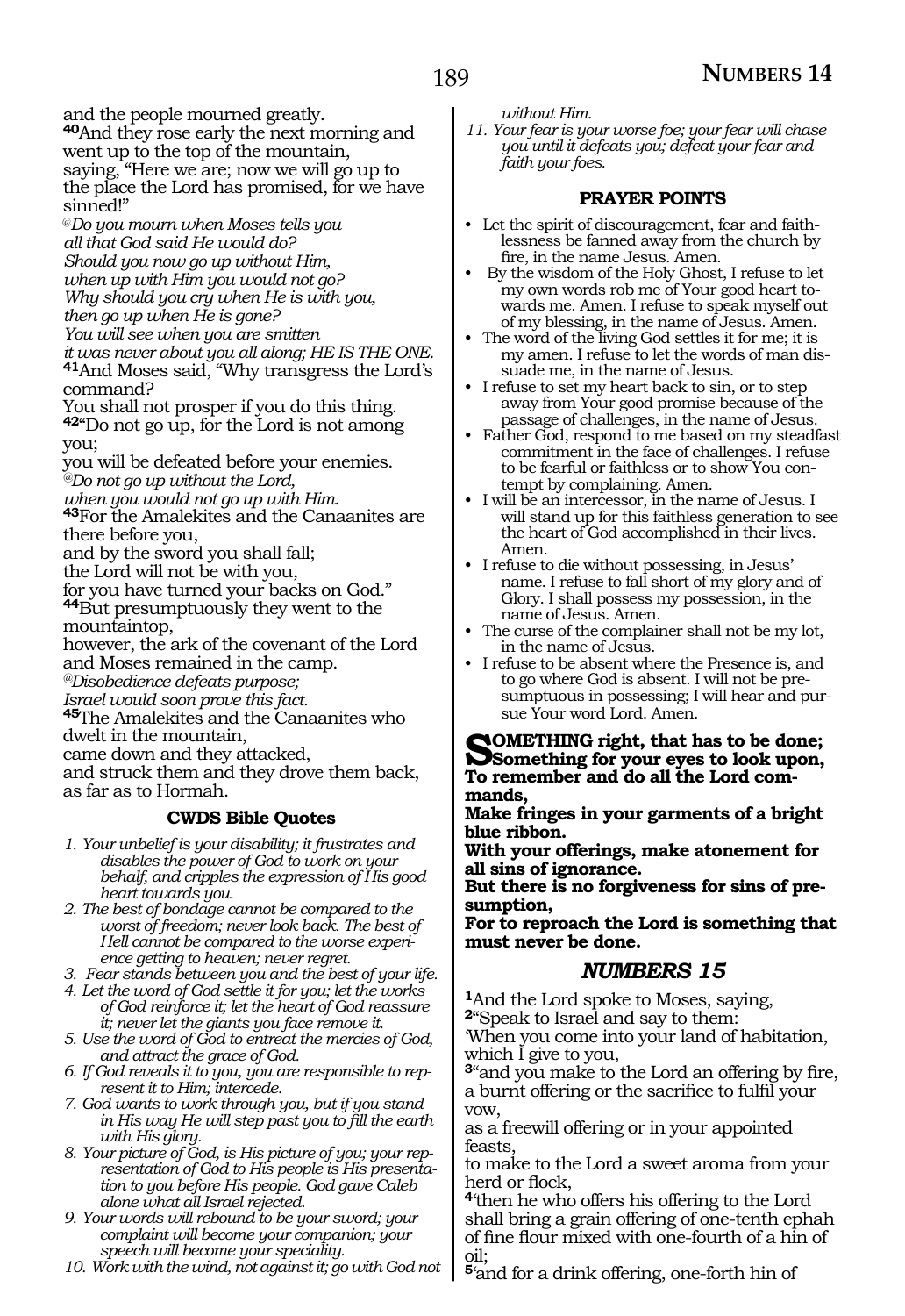wine.

Prepare this with the burnt offering or sacrifice for each lamb sacrificed.

**<sup>6</sup>**'For a ram, prepare two-tenths of an ephah of fine flour mixed with one-third hin of oil;

**<sup>7</sup>**'and for a drink offering bring one-third of a hin of wine,

a sweet aroma to the Lord.

**<sup>8</sup>**'And when you prepare a young bull as a burnt offering,

or in performing a vow, as the sacrifice you bring,

or to the Lord you offer it as a peace offering, **<sup>9</sup>**'then you shall offer a grain offering with the young bull at that time,

three-tenths of an ephah of flour mixed with half a hin of oil;

**<sup>10</sup>**'and for the drink offering bring a half hin of wine,

a sweet aroma to the Lord, an offering made by fire.

**<sup>11</sup>**'So shall be done for each young bull, for each ram, or for each lamb or young goat. **<sup>12</sup>**'According to the number you prepare, so shall you do with each according to their number.

**<sup>13</sup>**'All who are born of Israel shall do in this manner,

in presenting an offering made by fire, a sweet aroma to the Lord.

**<sup>14</sup>**'If a stranger dwells with you, and all who are among you throughout your generations, who would present an offering made by fire, a sweet aroma to the Lord,

he shall do just as you do.

**15**'One ordinance shall be for you of the assembly, and for the stranger who dwells with you,

an ordinance forever throughout your generations;

as you are, so shall the stranger be before the Lord.

**<sup>16</sup>**'For you and the stranger who dwells with you there shall be one law and one custom.'" **<sup>17</sup>**And the Lord spoke again to Moses, saying, **18**"Speak to the children of Israel these words:

'When you come into the land to which I bring you,

**<sup>19</sup>**'then it will be, when you eat of the bread of the land,

you shall offer up a heave offering to the Lord. **<sup>20</sup>**'You shall offer a cake of the first of your ground meal as a heave offering;

this shall be as a heave offering of the threshing floor, so shall you offer it up.

**<sup>21</sup>**'Give the Lord a heave offering of the first of your ground meal,

throughout your generations you shall do this. **<sup>22</sup>**'If you have erred, and you do not observe all these commandments,

the Lord has spoken to Moses;

**<sup>23</sup>**'all the Lord has commanded you by the hand of Moses,

from the first day He gave commandments

and onward throughout your generations, **<sup>24</sup>**'then it will be, if it is committed uninten- tionally,

without the knowledge of the congregation, the entire congregation shall offer one young bull as a burnt offering, a sweet aroma to the Lord.

With its grain offering and its drink offering, according to the ordinance given,

and one kid of the goats as a sin offering. **<sup>25</sup>**'And the priest shall make the atonement for all the congregation of Israel,

and it shall be forgiven them, for it was unintentional,

and they shall bring an offering, a sacrifice made by fire to the Lord,

and their sin offering before the Lord for their sin in ignorance.

**<sup>26</sup>**'It shall be forgiven the entire congregation of the children of Israel,

and the stranger who dwells among them, because all the people did it unknowingly. **<sup>27</sup>**'And if a person sins in ignorance, let him

bring a female goat in its first year as a sin offering.

**<sup>28</sup>**'So shall the priest make atonement for the person who sins unknowingly,

when he sins in ignorance before the Lord, and it shall be forgiven him.

**<sup>29</sup>**'You shall have one law for the person who sins unknowingly, for the person born of Israel and also for the stranger in their midst.

**30**'But the person who does anything presumptuously,

whether a stranger or one born in the land, he shall be cut off from among his people, for by doing so he has reproached the Lord. **<sup>31</sup>**'Because he has despised the word of the

Lord, and has broken His commandment.

That person shall be completely cut off utterly, his iniquity shall be on his own self."

**<sup>32</sup>**And while Israel was yet in the wilderness, they found a man gathering sticks on the Sabbath day.

**<sup>33</sup>**Those who found him gathering sticks brought him to Moses and Aaron,

and before all the congregation,

**<sup>34</sup>**and put him under guard,

for his judgment was not yet declared by the Lord.

**<sup>35</sup>**Then the Lord said to Moses,

"You shall surely put this man to death, all the congregation shall stone him outside the camp.

**<sup>36</sup>**So as the Lord commanded Moses, all the congregation brought him outside the camp, and stoned him with stones, and he died. **<sup>37</sup>**And the Lord spoke to Moses again, saying, **<sup>38</sup>**"Speak to the children of Israel:

tell them to make tassels in the borders of their garments throughout their generations, and to put a blue thread in the tassels of the borders.

**<sup>39</sup>**"And you shall have the tassel,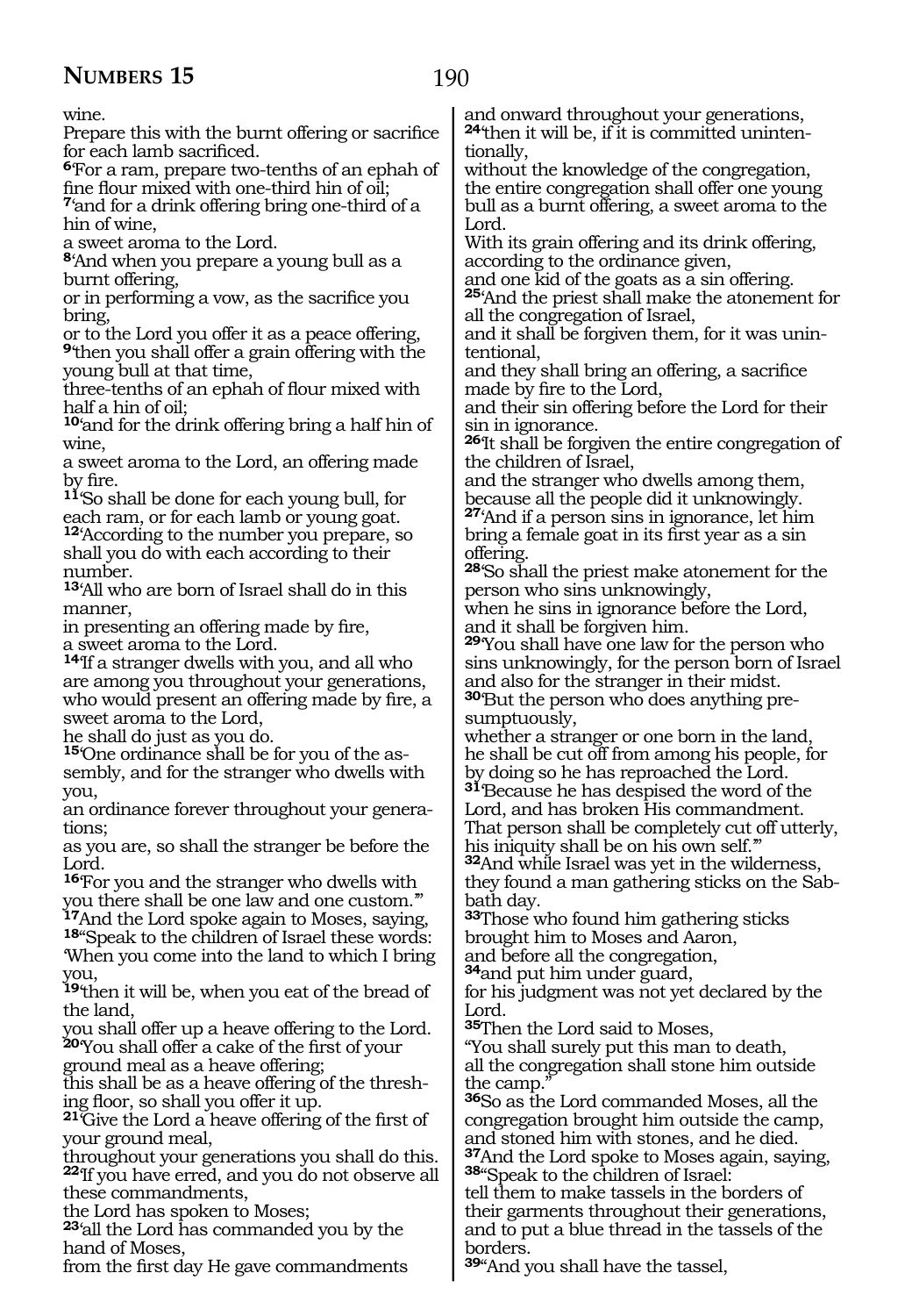that you may look on it and remember all the commandments of the Lord and do them, and that you may not follow the harlotry, that your own heart and your own eyes seek after, **<sup>40</sup>**"and that you may remember and do all My commandments, and be holy for your God. **<sup>41</sup>**"I am the Lord your God who brought you out of the land of Egypt, to be your God; I am the Lord your God."

### **CWDS Bible Quotes**

- *1. You feel inspired to give; you have the desire to give, but you should seek Him about what you are required to give.*
- *2. God will not force you to give but you cannot force Him to accept just anything you feel to give; He will direct your giving.*
- *3. Not because your offering is freewill means you are free to give anything you will anyway you want.*
- *4. It is all about you making it all about Him.*
- *5. Sin presses beyond the intent to the action; atonement addresses the act not the intent.*
- *6. You need forgiveness for all the grace you have used up unaware; you have a ready supply of blood, use it constantly for unknown sins.*
- *7. Who can understand His many errors? Who can fully appreciate the work on the cross? Not appropriating and applying the work of the cross effectively is a person's greatest error.*
- *8. You have a covering but are you covered?*
- *9. Sin does not recognize race, or speech, or wealth, or status, or position; only the blood moves it.*
- *10. Presumptuous sin is inexcusable; let the fear of the Lord exclude you.*
- *11. Wilful disobedience to God is witchcraft for any person, anywhere; wisdom begins with Godly fear.*
- *12. It is not good enough to quietly read the word; memorize it, memorialize it; mobilize it; remind yourself of it by writing it down; wear your tassels to keep it in your thoughts.*

#### **PRAYER POINTS**

- Father God, I give You complete freedom to direct my giving, in the name of Jesus.
- Lord Jesus, teach me how to give to please You; just as You gave Yourself to redeem, I will give to play my part in Your redemptive work. Amen.
- Righteous God, thank You for including me in the beloved, and giving me full unprohibited access to Your throne and to the blood sacrifice of Your Son. Amen.
- My Father, I will cultivate a spirit of gratitude and thankfulness towards You, by putting You first in everything, and in my firstfruits, in the name of Jesus.
- I am nothing of my own, I have because You have given, I give because You have facilitated. Amen.
- Holy Spirit, help me not to intentionally sin against You. Amen.
- Let the fire of the Holy Ghost weed out from the church, every person who corrupts by their open and intentional sin. Amen.
- I commit to wear my tassels, to be deliberate and intentional in memorizing Your word, and in my walk of faith. Amen.
- My clothing, my environment, my routine shall be deliberate to fix my heart on heaven and to

maximize my faith-walk on earth. Amen.

#### **AN** you swallow the thing you have bit**ten off?**

**The penalty of rebellion, can you chew? If you speak against God's structure, Then the earth may swallow you. You have seen God's wrath; does it not scare you?**

**Stand back or have a plague instead; Perhaps someone must stand up for you, Between the living and the dead.**

### *NUMBERS 16*

@*Who?* 

*"You, Moses and Aaron, you take too much on you.*

*All the congregation is holy,*

*each and every one of them.* 

*Why lift up yourselves above God's people?*

*He is among us too as well." Moses answered "Tomorrow the Lord shall choose when before Him you bring fire.*

*You will see who, yes you, Korah,*

*you take too much on you."*

**<sup>1</sup>**It was Korah, son of Izhar, son of Kohath, one of Levi's sons;

with him were Dathan and Abiram,

the sons of Eliab, and On, the son of Peleth, the son of Reuben.

They took men,

**<sup>2</sup>**and rose up before Moses with some of the children of Israel;

two hundred and fifty respected leaders of the congregation.

**<sup>3</sup>**They gathered together against Moses and Aaron, and said,

"You take too much on you, for all the congre- gation is holy, every one of them;

and the Lord is among them too.

Why then do you exalt yourself above the peo- ple of the Lord?"

**<sup>4</sup>**When Moses heard it, he fell on his face. *He knew God's stance on rebellion.*

*He saw their shame and their disgrace.*

**<sup>5</sup>**He spoke to Korah and all his company, saying, "Tomorrow morning the Lord shall show who is holy, and who is His;

when He causes whom He chooses to come near to Him.

**6**"Korah, you and all your company, take censers:

**<sup>7</sup>**"put fire and incense in them before the Lord. The man the Lord chooses is indeed holy. You sons of Levi, you take too much on you!" **<sup>8</sup>**Then Moses said to Korah, "Hear now you

sons of Levi:

**<sup>9</sup>**"should it be a small thing to you that God has separated you from the congregation of Israel,

to make you ministers in the tabernacle, bringing you near to Himself,

and for you to stand before the congregation to serve them;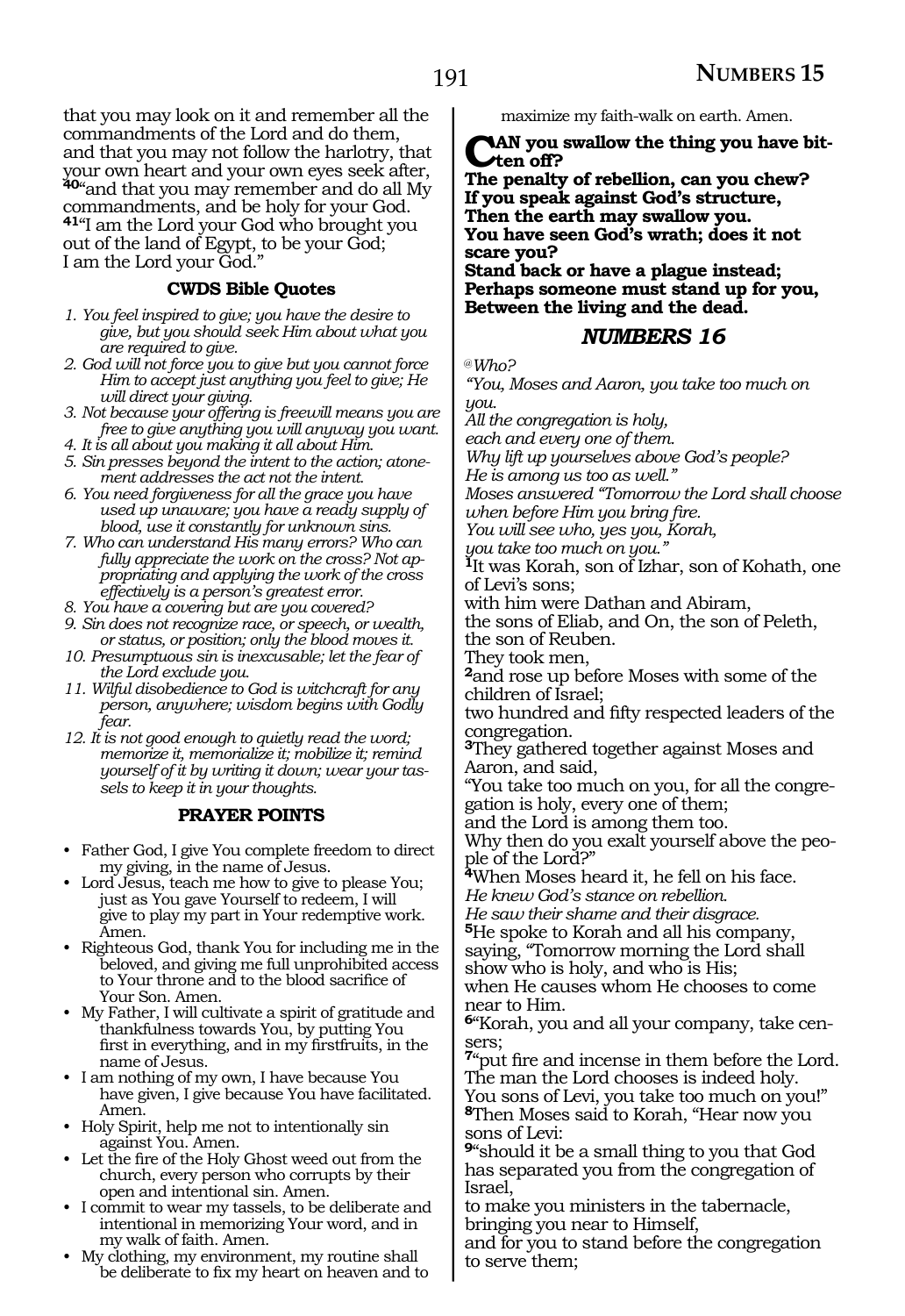Abiram.'"

and Abiram,

**<sup>25</sup>**Then Moses got up, and went to Dathan

**<sup>10</sup>**"for Him to bring you near to Himself, you and all the sons of Levi, your brethren?

Do you now seek the priesthood also? **<sup>11</sup>**"Therefore it is against the Lord you gather with all this company. What is Aaron that you complain against him?" **<sup>12</sup>**And Moses sent to call Dathan and Abiram, Eliab's sons, but in insolence they said*,* "We will not come! **<sup>13</sup>**"Is it a small thing that you have brought us up from a land that with milk and honey flowed, to kill us in the wilderness, that you can keep behaving like a prince over us? **<sup>14</sup>**"Moreover you have not brought us into a land that flows with milk and honey, nor have you given us an inheritance of fields and vineyards. Will you put out the eyes of these men? We will not come up!" *They took a bite of rebellion, but is it something they could chew?* **<sup>15</sup>**Then Moses was very angry, and said to the Lord, "Do not have any respect for their offering. I have hurt no one, nor of any of them have I taken one donkey." **<sup>16</sup>**And Moses said to Korah, "Tomorrow, be present before the Lord with all your company, you, they, and Aaron as well. **<sup>17</sup>**"Let each man take his censer, and put in- cense in it; and let each one of you bring his censer before the Lord: two hundred and fifty censers; both you and Aaron, each with his censer." **<sup>18</sup>**So every man took his censer, put fire in it, placed incense on it, and before the door of the tabernacle of con- gregation they stood with Moses and Aaron. **<sup>19</sup>**And Korah gathered all the congregation against them at the tabernacle door.<br>The glory of the Lord appeared to all the con-The glory of the Lord appeared to all the con- gregation of Israel. **<sup>20</sup>**And the Lord spoke to Moses and Aaron, saying, **<sup>21</sup>**"From among this congregation, separate yourselves, that I may consume them all in one moment." **<sup>22</sup>**And they fell on their faces and pleaded for the people, saying, "O God! God of the spirits of all flesh; for one man's sin will you be angry with all the congregation?" *He knew the moment's sombreness.* 24"Speak to all the congregation, saying, Get up from about the tents of Korah, Dathan and men! children, works, will. me. will see. pit, goods. tion. also!" *tive lies.* priest,

and all the elders of Israel followed him.

**<sup>26</sup>**And he spoke to the congregation, saying, "Depart now from the tents of these wicked

Touch nothing that is theirs, lest you be consumed in all their sins."

**<sup>27</sup>**So they moved away from around the tents of Korah, Dathan, and Abiram.

*Their rebellion was fuelled by popular support, but now... they were left all alone.*

And so with their wives, their sons and their

Dathan and Abiram stood at their tent doors. **<sup>28</sup>**And Moses said, "By this you shall know

that the Lord has sent me to do all these

for I have not done them of my own mind and

**<sup>29</sup>**"If these men die naturally, or if they die the common death of men, the Lord has not sent

**<sup>30</sup>**"But if the Lord does a new thing,

and the earth opens its mouth up, then you

When it swallows them up and all that to them belongs and they go down alive into the

yes you will see and understand that these men have provoked the Lord."

**<sup>31</sup>**And as he finished speaking these words, the ground split apart under them,

**32**and the earth opened its mouth and swallowed them up, with their households,

and all the men with Korah, with all their

**<sup>33</sup>**So they, and all who were with them went down alive into the pit;

and over them the earth closed,

so they all perished from among the congrega-

**<sup>34</sup>**And all Israel who were around them fled at their cries,

for they said, "Lest the earth swallow us up

*Knowing they were drawn into the same decep-*

**<sup>35</sup>**Then there came out a fire from the Lord, and consumed the two hundred and fifty men who offered up their incense.<br><sup>36</sup>Then the Lord spoke to Moses, saying,

**37**"Speak to Eleazar, the son of Aaron the

saying, Take up the censers out of the blaze and scatter the fire some distance away, for their censers are holy.

**38 '**Make the censers of these men who sinned against their own souls

into beaten plates as a covering for the altar. For they offered them before the Lord, therefore they are holy;

and they shall be a sign to all the children Israel.'"

**<sup>39</sup>**So Eleazar the priest took the bronze cen- sers,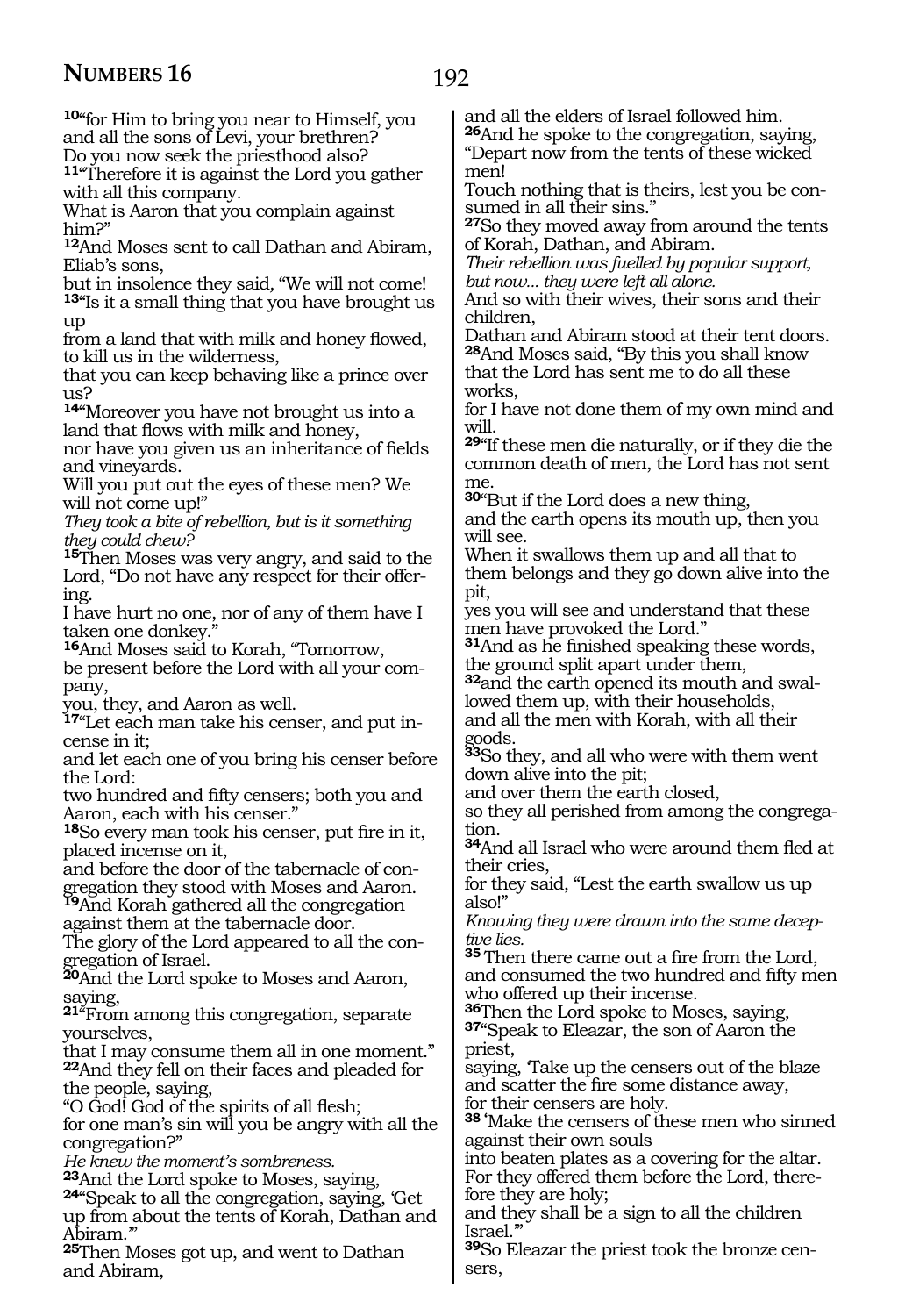which those who were burned up had presented,

and they were beaten out and used to cover the altar.

**<sup>40</sup>**It was a reminder to the children of Israel, that no stranger, who is not a descendant of Aaron,

should come near to offer incense before the Lord,

that he does not end up like Korah and his companions.

Just as the Lord commanded through Moses. *@But the lesson was not learned as yet. Rebellion still echoed in their hearts.*

**<sup>41</sup>**All the congregation of Israel gathered against Moses and Aaron the next morning. *In numbers they found new strength,*

and they complained against them, saying, "You have killed the people of the Lord."

**<sup>42</sup>**Now it happened, as all Israel gathered against Moses and Aaron,

and as all eyes looked towards the tabernacle, a sudden cloud covered it, and the glory of the Lord appeared.

**43**Then Moses and Aaron came before the tabernacle of congregation,

**<sup>44</sup>**and the Lord spoke to Moses, saying, **<sup>45</sup>**"Get away from among this people,

that in a moment I may consume them."

Then Moses and Aaron fell on their faces.

*This was death, there was a race;*

**<sup>46</sup>**Moses said to Aaron, "Take a censer and put fire in it from the altar, and put incense on it. *This called for quick action.*

Take it into the congregation and make atonement for them speedily;

for wrath has gone out from the Lord;

the plague has already begun."

**<sup>47</sup>**Then Aaron took the censer as Moses com- manded,

and into the midst of the congregation he ran. The plague had already begun among the people;

so he put in the incense and made atonement for them.

**<sup>48</sup>**And the plague stopped,

 as he stood between the living and the dead. **<sup>49</sup>**And those who died in the plague besides those who died with Korah,

were fourteen thousand, seven hundred. **50**So Aaron returned to Moses at the tabernacle door,

for the plague had stopped.

*@It is best to learn by instruction than by correction; why not save yourself the cost?*

### **CWDS Bible Quotes**

- *1. Never exclude God from your famous gathering of the mighty and strong, or you will be defamed with the mighty weak.*
- *2. High level endorsements for a low level act, is failure at all levels.*
- *3. You cannot address authority without addressing God, for He will address and undress (dis-robe) you. Control your temper to temper your words*

*for the ears of God.*

- *4. Your insolence with authority will distinguish you for unusual judgment.*
- *5. If you depend on the crowd to turn you on, you will sink into the ground when the crowd is gone.*
- *6. If you swallow the praise of men on earth, the earth will swallow you when the praise dies.*

*7. Function in your place and attract grace to step up higher; step out of your place and attract fierce wrath and fire.*

*8. Rebellion is an offering God will never accept. If you fuel the fire of rebellion, you will become fuel for the fire of God.*

*9. You present it to God it is holy, for He is; present yourself holy or God will separate you from your offering, which can withstand the fire.* 

*10. If it is God, do not fight it, even when you do not like it, or understand it. You are dead wrong if you fight God.* 

*11. Take your censer of intercession, filled with the fire of the Holy Ghost, and the incense of the blood of Jesus, and run urgently into this dying world; stand between the living and the dead. The time is short!*

### **PRAYER POINTS**

- Let every spirit militating against leadership in the body of Christ, be dispelled by fire, in the name of Jesus. Amen.
- Father, let service be with humility and order in the body of Christ. Amen.
- By the power in the blood of Jesus, I refuse to be a candidate for the spirit of insolence, the spirit of rebellion, or the spirit of complaining, in the name of Jesus. Let these spirits be fanned away from the churches by fire. Amen.
- By the Holy Ghost and fire, I will serve in humility. I refuse to exalt myself; I will wait on You for my promotion, Father, in the name of Jesus.
- Merciful Father, help me never to join hand in hand with the rebellious. Amen.
- Spirit of the intercessor fall upon me now. Amen.
- Father raise up men and women in this generation to stand between the living and the dead, in the name of Jesus.
- Spirit of urgency in the body of Christ arise and stir Christians to respond to the terror of the Lord, redeeming the time, to rescue souls from the curse of death, in the name of Jesus.
- I will function in my area of calling, and position myself for heaven's best, in the name of Jesus. Amen.

**BUDS, blossoms, fruits,<br>
<b>B**That is how He thinks of you;<br>
Constitute a distinction between the

**Creating a distinction between those chosen, and those wanting to, So that they will know, He anoints you for His use.** 

**The called and blessed made distinct, By the buds, blossoms and fruits!** 

### *NUMBERS 17*

**<sup>1</sup>**And the Lord spoke to Moses, saying, **<sup>2</sup>**"Speak to the children of Israel, take from each father's house a rod, all the leaders according to their houses, and the house of their fathers. Write each man's name on his rod.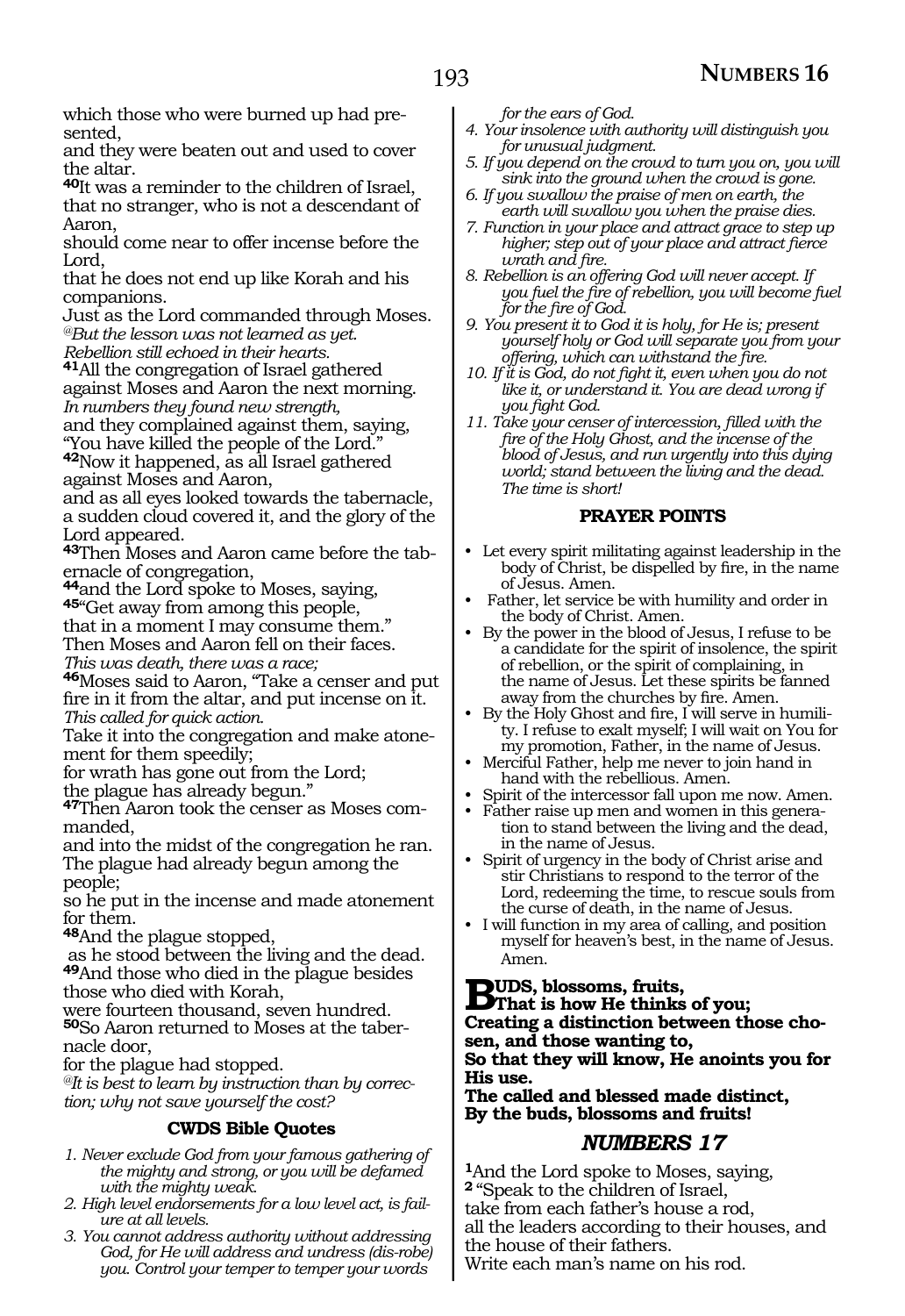**<sup>3</sup>**"There shall be a rod from the head of each father's house.

Write Aaron's name on the rod of Levi.

**<sup>4</sup>**"Then place them in the tabernacle before the Testimony, where I meet with you.

**<sup>5</sup>**"When the dry rod of the man I have chosen blossoms, then they will know My choice.

When they shall see the blossom, the com-

plaints against you will stop."

*@There is life in the anointing that can bring flower to dry rods.*

**<sup>6</sup>**So Moses spoke to the children of Israel, and each of their leaders gave him a rod,

each according to their father's house, twelve rods in total;

among them was the rod of Aaron.

**<sup>7</sup>**In the tabernacle of witness Moses laid the rods they brought.

*@Even the dry is good for service* 

*if it is laid before the Lord.* 

*Buds, blossoms, fruits,* 

*that is how He thinks of you.*

**<sup>8</sup>**On the next day when Moses went into the tabernacle of witness

the rod of Aaron had budded,

the rod of Aaron bloomed;

it had produced blossoms and had yielded ripe fruits.

**<sup>9</sup>**Then Moses brought the rods out from before the Lord and they saw with their eyes;

Aaron's rod had almonds and all the rest were dry.

Each man looked and took his rod back. **<sup>10</sup>**And the Lord said to Moses,

"Bring back Aaron's rod; before the Testimony let it stay

for a sign against the rebels, that they put their complaining away;

that they remove it from before Me, lest they die."

*He was anointed for God's service, but his rod was for a sign;* 

*to quiet all the murmurs, so Israel would not die.* **<sup>11</sup>**As the Lord commanded Moses, Moses did likewise.

**<sup>12</sup>***Buds, blossoms, fruits, it speaks to us of life.* But all Israel was afraid,

"Moses we perish; Moses we die!

**<sup>13</sup>**Whoever comes near the tabernacle of the Lord must die;

shall we all be utterly consumed?"

*For God made a distinction, by the buds, blossoms and fruits.*

#### **CWDS Bible Quotes**

- *1. Dry conditions do not prevent the truth from blossoming. Adversity does not prevent divine manifestations.*
- *2. By their fruits you shall know them.*
- *3. Let them talk! Focus on your blameless walk.*
- *4. Nothing vindicates more than having God speak for you; be rightly aligned with Him, and see the natural off-shoots.*
- *5. God may not shout it out to elevate, but may shoot it out to let it resonate.*
- *6. Stop saying it and start showing it; seeing is believing. The display is a more articulate oration than any proclamation.*
- *7. Nothing speaks plainer than fruits that are produced in adverse conditions; nothing speaks louder than fruits that remain.*
- *8. Lay all your dry things before the Lord, it will blossom in His presence. His Spirit produces ripe and edible fruits on dry rods.*
- *9. The fruit of the Spirit is always ripe for picking, tasty and digestible.*
- *10. Your life is not too far gone for a glorious comeback; the Presence makes the difference.*
- *11. It is all good if it is all God and all God's; come with the right motives.*
- *12. It is law: spend time with Him, lay before Him; remain in His presence; every good deposit in you must come alive. He is life.*

#### **PRAYER POINTS**

- Father God, make me a distinction in my area of calling, in the name of Jesus. Amen.
- My ministry shall be defined by fruits, even in adverse conditions. Amen.
- I lay every argument against me before You Lord, for You to have the final decisive word. Amen.
- I refuse to validate myself before men, but I lay it all before You. I choose to seek You fervently to validate my relationship with You. Amen.
- Awesome God, I lay in Your presence; let every dry deposit in me come alive and be productive for the kingdom, in the name of Jesus. Amen.
- Holy Spirit, let the display of Your fruits in my life speak for me and vindicate me. Amen.
- I will function in my area of calling, and position myself for heaven's best, in the name of Jesus. Amen.

**Called from among men, Separated as priests; Your gift is the office, And the best of the offering received. Called to be God's ministers; Separated as the Levites; Just to live in the Lord's house, And to serve the Lord for life.**

### *NUMBERS 18*

**<sup>1</sup>**Then the Lord said to Aaron, "You and your sons and your father's house with you shall bear the iniquity of the sanctuary, and you and your sons shall bear the iniquity of your priesthood.

**<sup>2</sup>**"Also bring with you, your brethren of the tribe of Levi, your father's house,

to be joined with you and to serve you while you and your sons with you are before the tabernacle of witness.

**<sup>3</sup>**"They shall minister to you and to the needs of the tabernacle,

but they shall not come near the articles of the sanctuary or the altar,

lest they die, they and you also.

**4**"They shall be joined with you, to do the ministry of the tabernacle of congregation, for all its work,

but an outsider shall not come near you. **5**"You shall attend to the ministry of the sanc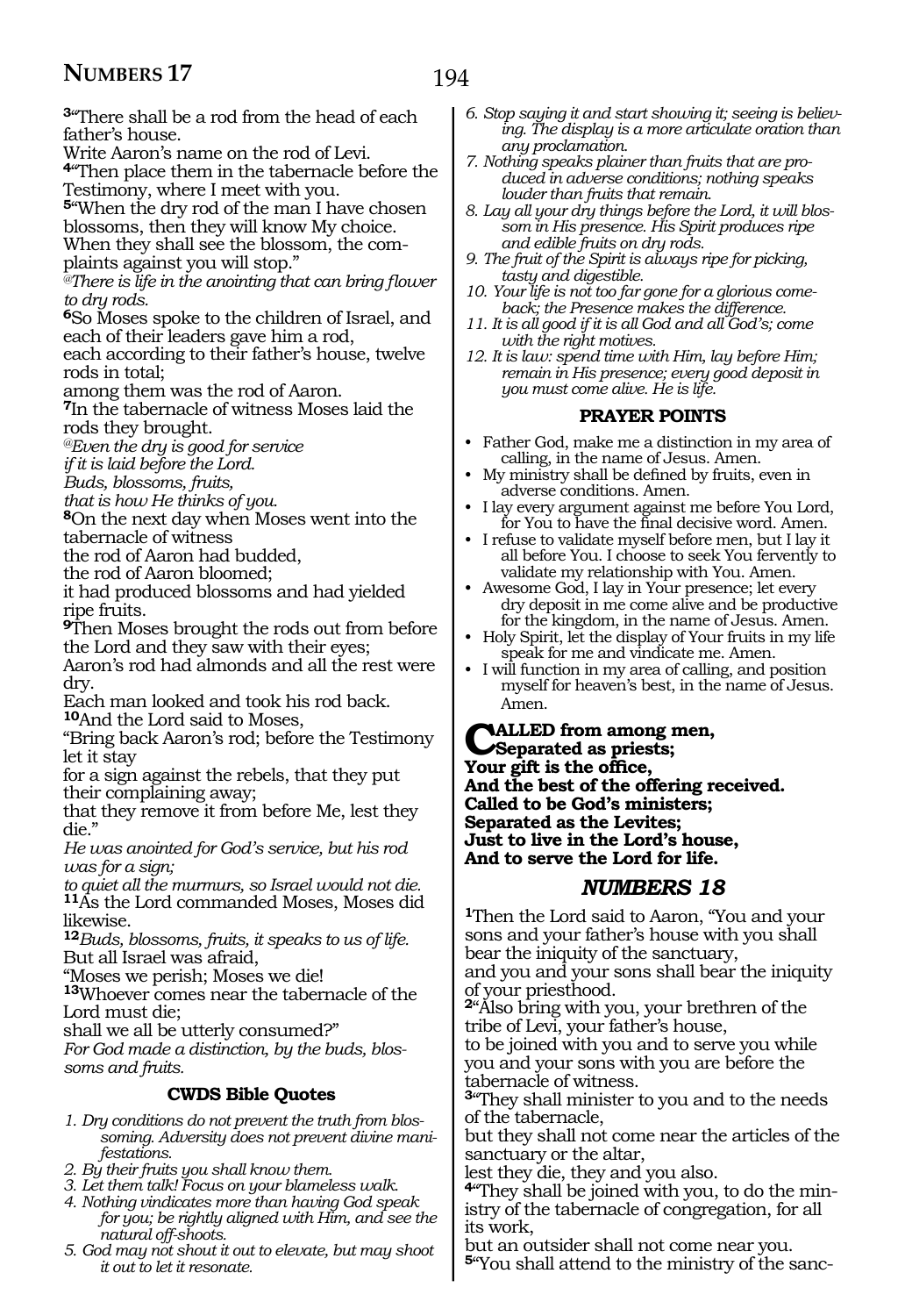tuary, and the ministry of the altar, that there be no more wrath on Israel.

**6**"And behold, I Myself have taken your brethren the Levites from among all Israel.

They are given to you as a gift from the Lord, to do the work of the tabernacle of congregation.

**<sup>7</sup>**"Therefore you and your sons shall attend to the office of the priest,

for everything at the altar and behind the veil; I will give the priesthood to you as a gift for service,

but the stranger who comes near shall be put to death."

**<sup>8</sup>**And the Lord spoke to Aaron, saying,

"I Myself have also given you charge of My heave offerings,

of all the holy gifts of the children of Israel. It is yours because of the anointing,

and to your sons as an ordinance forever.

**<sup>9</sup>**"This shall be yours of the most holy things reserved from the fire;

every offering they make: every grain offering, every sin offering, and every trespass offering they render to Me,

shall be most holy for you and your sons.

**<sup>10</sup>**"In the most holy place you and every male shall eat it.

To you it shall be holy.

*@Let all My priests hear and know this;*

*I have ordered their supply.*

*As they labor in My presence,*

*all their needs I will provide.*

**<sup>11</sup>**"The heave offering of their gift, with the wave offering of the children of Israel also shall be yours;

I have given them to you and your sons and daughters with you, as an ordinance forever. Everyone who is clean in your house may eat it.

**<sup>12</sup>**"The best of the oil, and all the best of the new wine and the grain,

their firstfruits which they offer to the Lord, I have given them to you.

**<sup>13</sup>**"And any fruit in the land that is first-ripe, which they bring to the Lord, shall be yours. Everyone who is clean in your house may eat it.

**<sup>14</sup>**"Every devoted thing in Israel shall be yours. **<sup>15</sup>**"Yours shall be everything that first opens the womb of all flesh,

which the people bring to the Lord, whether man or beast;

but you shall surely redeem the firstborn of man, and of any unclean animal.

**<sup>16</sup>**"All those redeemed of the devoted things you shall redeem at one month old,

five shekels of silver according to the shekel of the sanctuary, by your valuation.

**<sup>17</sup>**"But you shall not redeem the firstling of ox, sheep, and goat for they are holy to Me. You shall sprinkle their blood on the altar, and burn their fat as an offering made by fire for a sweet aroma to the Lord.

**<sup>18</sup>**"And yours shall be all their flesh,

just as the wave breast and the right thigh are yours.

**<sup>19</sup>**"All the heave offering of the holy things, which Israel offers to the Lord, I have given to you, and your sons and daughters with you as a statute forever.

It is a covenant of salt before the Lord to you, and to your descendants."

**<sup>20</sup>**And the Lord spoke to Aaron:

"You shall have no inheritance in the land, nor shall you have any portion among them; I am your portion, and your inheritance among the children of Israel.

**<sup>21</sup>**"Behold, I have given the Levites all the tithes in Israel as an inheritance,

in return for the service they perform in the tabernacle of congregation.

**<sup>22</sup>**"From now on the children of Israel must not come near the tabernacle of congregation, lest they bear their sin and die.

**<sup>23</sup>**"But the Levites shall do the service of the tabernacle;

and their iniquity they shall bear.

It shall be a statute forever throughout your generations,

that they have no inheritance among the children of Israel.

**<sup>24</sup>**"For the tithes of all Israel, which they offer as a heave offering to the Lord, I have given to the Levites as an inheritance,

therefore I have said to them,

'Among the children of Israel you shall have

no inheritance."<br><sup>25</sup>Then the Lord spoke to Moses, saying,

**26**"Speak to the Levites, and say to them, 'When you take the tithes from the children of Israel which I have given to you as your inheritance,

then you shall offer up to the Lord a heave offering, a tenth of your tithes.

*'A tithe of the tithes paid into your ministry is required of all tithes received.*

**<sup>27</sup>**"And your heave offering shall be reckoned to you as if it was the grain from the threshing floor,

and as the fullness of the winepress.

**<sup>28</sup>**"So shall you offer a heave offering to the Lord from all the tithes you receive from the children of Israel,

and you shall give the Lord's heave offering from it to Aaron the priest.

**<sup>29</sup>**"Of all your gifts, you shall tithe the heave offering due to the Lord,

from all the best of them, the consecrated part of them.'

**<sup>30</sup>**"Therefore you shall say to them: 'When you have lifted up the best of it,

the rest shall be accounted to the Levites as the increase of the threshing floor and as the produce of the winepress.

**<sup>31</sup>**"Both you and your household with you shall eat it in any place;

for it is your reward for your service in the tab-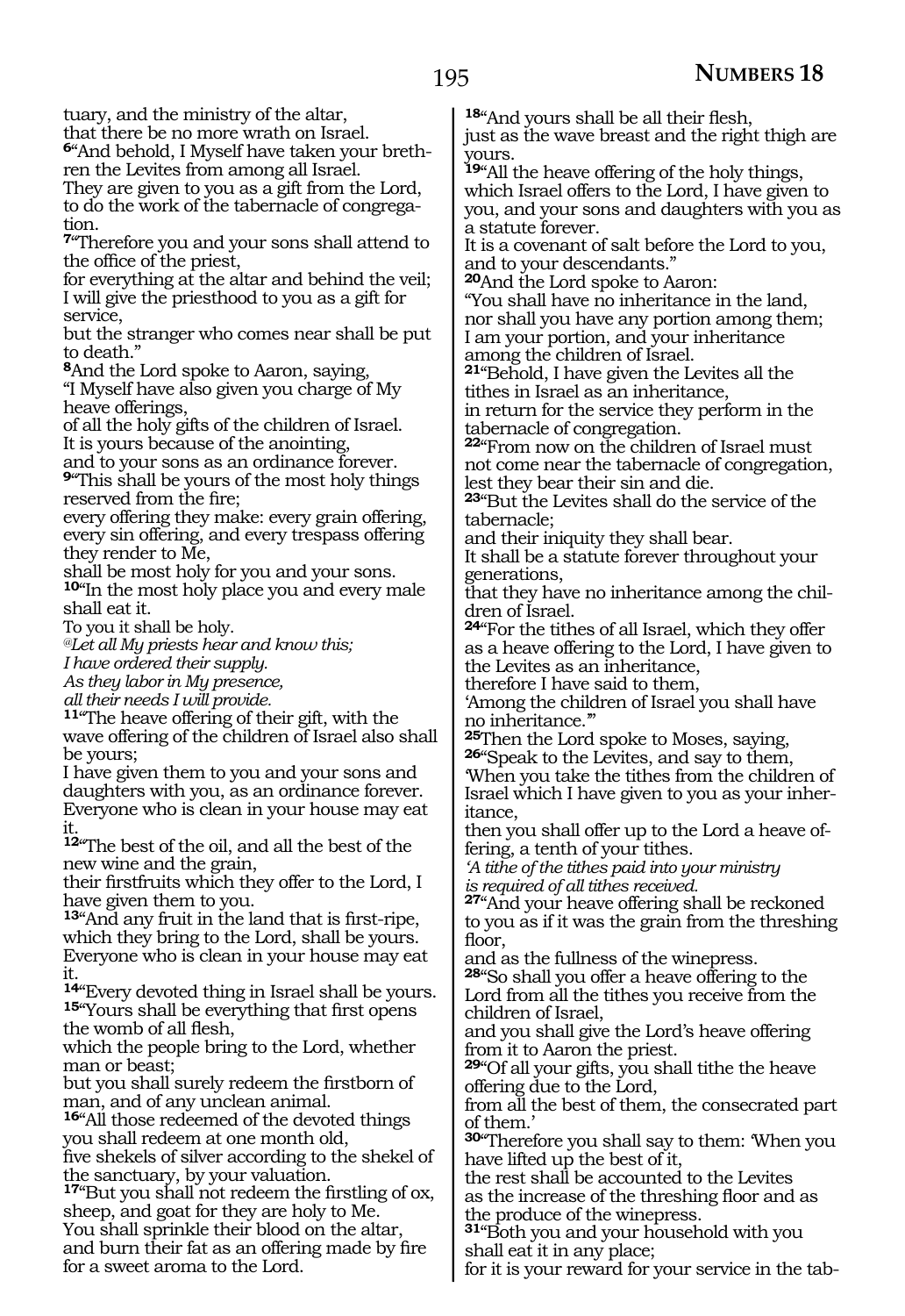ernacle of meeting.

**<sup>32</sup>**"And you shall bear no sin because of it, when you have lifted up the best to the Lord. But you shall not profane the holy gifts of the children of Israel, lest you die.'"

### **CWDS Bible Quotes**

- *1. It is a distinction to serve in the house of God every day of your life, to minister to Him and for Him. It is a distinct honor to be the house of God, never to have a moment without Him.*
- *2. Sentence me to God for life; that is living.*
- *3. It is yours because of the anointing; discover it, express it, utilize it.*
- *4. The priesthood is your gift of service; unpack it and discover the joy of service.*
- *5. Your provision is packaged in your obedience; respond to the call to go; respond to the call to send; respond to the call to give.*
- *6. There is tithe of tithes for ministers and ministries; command your heave offering rather than let it command you; it is commanded.*
- *7. Healthy provisions for important positions in the kingdom; never be afraid to be engaged; never be enraged with envy because of those who are engaged.*
- *8. Heaven legislates your tithes and offering for the effective administration of the kingdom on earth; never let it be recorded that you failed to respond.*
- *9. 'Because of you' is good if you do all that is required and more to make it happen; 'because of you' is bad if it is preceded by, 'someone has been denied ministry'.*

### **PRAYER POINTS**

- My Father, my God, thank You for the gift of service; I consider the opportunity to serve You in any area a gift and a pleasure. Amen.
- Father God, give me a heart of service, and help me to value every opportunity to serve Your kingdom here. Amen.
- Great God, I thank You for the generous provision You have made for me to fulfil my temporary assignment here, in the name of Jesus. Amen.
- I call forth every provision You have assigned to me, and to Your work in this earth, that is locked up in the storage, and bank accounts of unwilling stewards; let it be released now by Fire, in the name of Jesus. Amen.
- Let the heavens above me and my ministry be opened to me by fire, in the name of Jesus.
- Lord Jesus, I call forth the divine ministry helpers You have assigned to my ministry; hasten their steps; position them and place them, appropriate them to the relevant areas of assignment, and let them function effectively and wholeheartedly, in the name of Jesus.
- I commit to tithe of every provision You have given to me and to my ministry. Amen.

# **WATER** of purification from a red heif-<br>Wer's ash;<br>With aveigentian water crow unclear abo

#### **With purification water every unclean shall wash.**

### *NUMBERS 19*

**<sup>1</sup>**The Lord spoke to Moses and Aaron, saying, **<sup>2</sup>**"This is the ordinance of law which the Lord has commanded:

'Speak to the children of Israel that they bring you a red heifer without blemish, without defect and on which yoke has never come. **<sup>3</sup>**'You shall give it to Eleazar the priest, that he may bring her outside the camp, and

it shall be slaughtered before him. **<sup>4</sup>**'And Eleazar the priest shall take some of the blood with his finger, and sprinkle it in front of the tabernacle of the congregation seven times.

**<sup>5</sup>**'Then one shall burn the heifer: its skin, its flesh, its blood, and its dung in his sight. **<sup>6</sup>**'And the priest shall take hyssop, scarlet and cedar wood,

and cast them in the midst of the fire burning the heifer.

**<sup>7</sup>**'Then the priest shall wash his clothes, and bathe his flesh in water, and come into the camp afterwards.

And he shall be unclean until evening. **<sup>8</sup>**'And the man who burns it shall wash his clothes, bathe in water,

and he shall be unclean until evening.

**<sup>9</sup>**'Then a man who is clean shall gather up the heifer's ashes,

and lay them in a clean place outside the camp;

and they shall be kept there for the congregation of Israel for the water of purification;

it is for purification from sin for the congregation of Israel.

**<sup>10</sup>**'The one who gathers the ashes of the heifer shall wash his clothes, and be unclean until evening.

It shall be a statute forever to all Israel, and to the stranger among them.

**<sup>11</sup>**'He who touches the dead body of anyone shall be unclean seven days.

**<sup>12</sup>**'He shall purify himself with the water of pu- rification on the third day, and on the seventh day, and then he will be clean.

If he does not purify himself on the third day and on the seventh day, he shall not be clean.

**<sup>13</sup>**'Whoever touches a dead body, and does not purify himself, he defiles the Lord's tabernacle; that person shall be cut off from Israel.

He shall be unclean for the purification water was not sprinkled on him; his uncleanness is still on him.

**<sup>14</sup>**'This is the law when a man dies in a tent: all who are in the tent and all who enter the tent shall be unclean seven days;

**<sup>15</sup>**'and every open vessel without a cover shall be unclean.

**16**'Anyone in the open field who touches a person who is slain by a sword,

or a dead body, a grave, or a man's bone, shall be unclean seven days.

**<sup>17</sup>**'An unclean person shall take some of the ashes of the heifer burnt for purification from sin;

and running water shall be added to it in a vessel.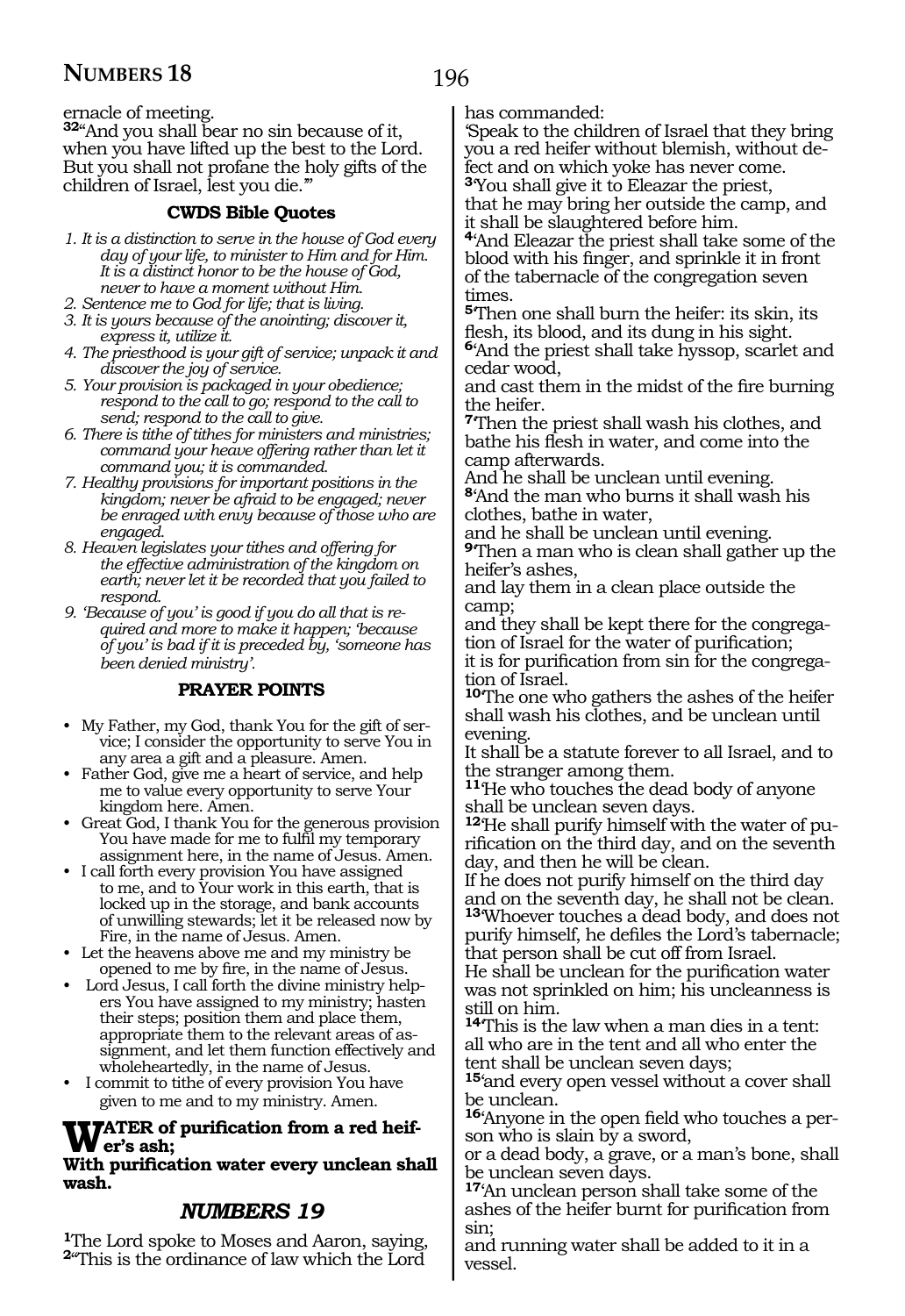**<sup>18</sup>**'And a clean person shall take hyssop,

dip it in the water, and sprinkle it on the tent, on all the vessels, on the persons there, on the persons who touched a bone,

or the slain, or one who died of natural death, or a grave.

**<sup>19</sup>**'The clean person shall sprinkle the unclean on the third day;

and he shall purify on the seventh day, wash his clothes, bathe in water, and at evening he shall be clean.

**<sup>20</sup>**'But the man who is unclean and does not purify himself,

has defiled the Lord's sanctuary; he was not sprinkled with the purification water, he is unclean.

He shall be cut off from the congregation. **<sup>21</sup>**'It shall be a statute forever for them.

He who sprinkles the purification water shall wash his clothes;

and he who touches the water of purification shall be unclean until evening.

**<sup>22</sup>**'Whatever an unclean person touches shall be unclean,

and the person who touches that thing shall be unclean until evening."

*@Are you defiled by a transgression? Come and be purified;*

*there is purification water; a Lamb has already died.* 

### **CWDS Bible Quotes**

- *1. There are so many ways to be defiled but one way to be clean; ensure you know the way.*
- *2. The heifer's ash was a provision but not the perfection; the cross settles it.*
- *3. A heifer to cleanse the body, but what can wash away my sins? Nothing but the blood of Jesus.*
- *4. Water to wash the body, the blood to wash the conscience and the heart.*
- *5. We use water daily to make the body clean; apply the blood of Jesus daily to wash away the contamination of this world.*

*6. Not because you are defiled means you have to live defiled and stay defiled; not because you are separated means you must be cut off.*

- *7. The blood is easily accessible and readily available, there is no excuse.*
- *8. The cross completed the effort; the Word completed the pain and sacrifice; application is effortless, use your words.*
- *9. God placed it in your language, in your words, to make it easy and very simple; it is easy as speaking; reserve words every day for your sanctification.*

### **PRAYER POINTS**

- I celebrate the blood of Jesus Christ that has been shed for my cleansing, in the name of Jesus. Amen.
- I purify and sanctify myself daily with the blood of Jesus Christ. I commit to be holy in the name of Jesus Christ.
- Holy God, soak me in the Blood of Jesus; soak my life, soak my family; soak my home, soak my associates; soak my businesses, in the blood of Jesus, in the name of Jesus. Amen.
- I stand amazed at the love of Jesus, as I apply His blood to my life, in Jesus' name.
- I draw the circle of the blood of Jesus Christ around my family and my environment, to keep out every satanic agent that seeks to defile. Amen.
- Let the blood of cleansing be sprinkled on my thoughts, and let it cleanse my body, soul and spirit, in the name of Jesus. Amen.
- Purify my heart Lord, so I may stand in Your presence, and be present in the congregation before Your throne. Amen.
- I lubricate my journey to heaven with the blood of Jesus. Amen.

**Humble in God's service? A leader of His flock? Never let them drive you To striking any rock. Do not be so frustrated, Though they rebel again; If God says, "Speak," then speak, So He gets the glory and the praise.**

### *NUMBERS 20*

@*He wished for once Israel would come and say, "Let us seek God's face. We know that He is able,*

*though there is no water in this place."* **<sup>1</sup>**But the whole congregation of the children of Israel came into the Wilderness of Zin in the first month,

and in Kadesh the people stayed,

and Miriam died and was buried there. **<sup>2</sup>**And there was no water for the congregation, so they gathered against Moses and Aaron. **<sup>3</sup>**And the people chided Moses and Aaron, saying,

"If only we too had died when our brethren died before the Lord.

**<sup>4</sup>**"Why have you brought up the congregation of the Lord into this wilderness,

that we and our animals should die here? **<sup>5</sup>**"And why have you made us come up out of Egypt to bring us to this evil place?

It is no place of grain, figs, or pomegranates nor is there any water to drink."

**<sup>6</sup>**So Moses and Aaron went from the presence of the assembly to the door of the tabernacle of congregation,

and they fell on their faces.

And the glory of the Lord appeared to them. **<sup>7</sup>**Then the Lord spoke to Moses, saying,

**<sup>8</sup>**"Take the rod, and you and Aaron gather the assembly together.

Speak to the rock before their eyes, and it shall give forth water.

So shall you bring water to them from out of the rock,

that both they and their animals shall drink." **<sup>9</sup>**Then Moses took the rod from before the

Lord, as the Lord commanded him.

@*He had sailed through these troubled waters before;*

*he held firm when tides were high, but for the humblest of servants,*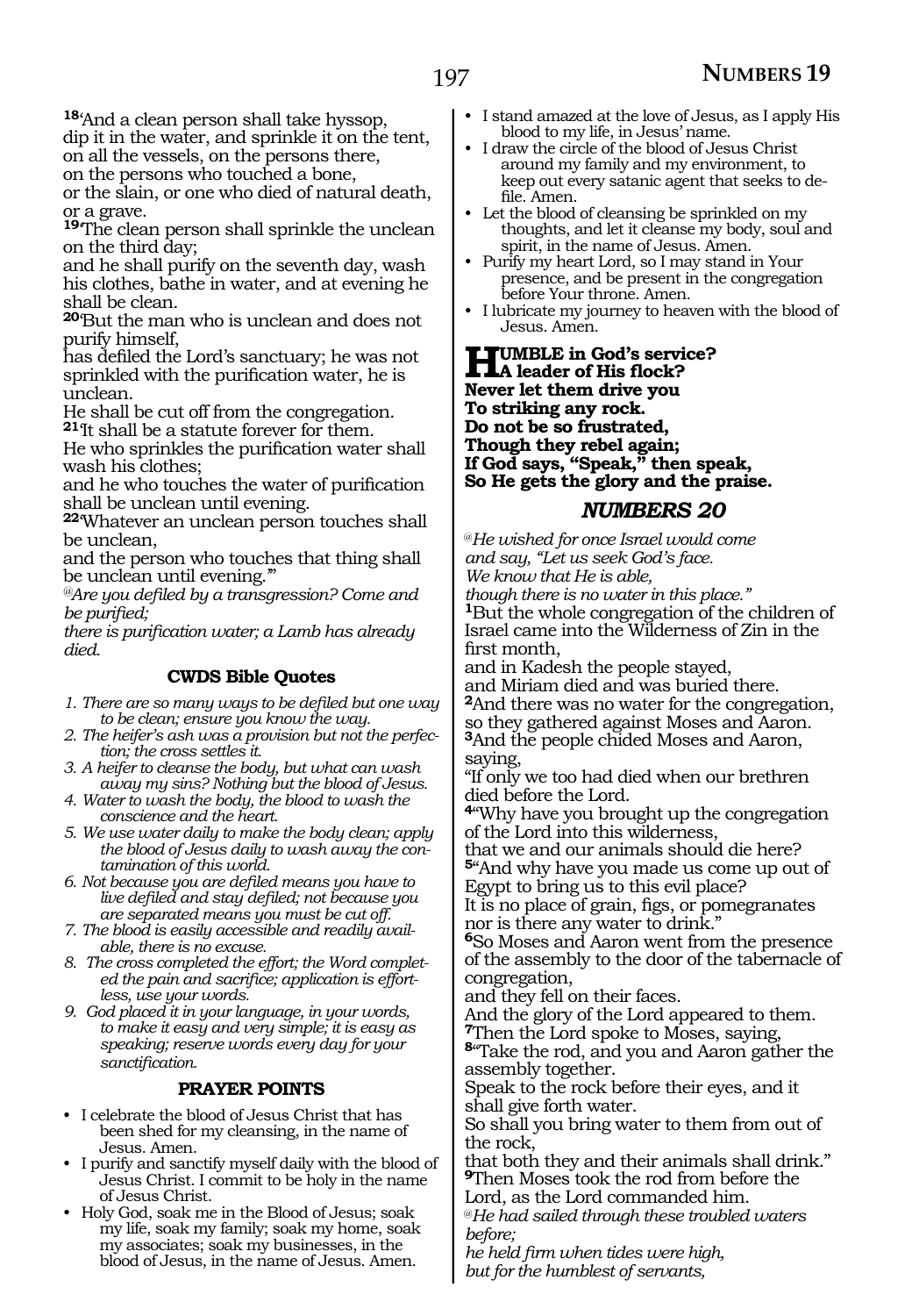198

*the final straw was one more, "Why?"* **<sup>10</sup>**Moses and Aaron gathered the assembly together before the rock; and he said to them, "Hear me now, you rebels! Must we bring water for you out of this rock?" **<sup>11</sup>**Then Moses lifted up his hands and with the rod he struck the rock twice; and water gushed out in abundance, and the congregation and their animals drank. *@The anointing proved God's power, but the use of it was wrong. Despite the signs and wonders God was not sanctified; though Moses brought the people water, he did not bring them into God's design.* **<sup>12</sup>**Then the Lord said to Moses and Aaron, "Because you did not believe Me, to hallow Me in the eyes of all Israel, you shall not bring this congregation into their land which I have given them. **<sup>13</sup>**This was the water of Meribah, because the children of Israel contended with the Lord, and He was hallowed among them. **<sup>14</sup>**And Moses sent messengers from Kadesh to the king of Edom, saying, "Thus says your brother Israel: 'You know all the hardships we have faced, **<sup>15</sup>**'how our fathers went down to Egypt and we dwelt a long time in Egypt, and how the Egyptians afflicted us and our fathers. **<sup>16</sup>**'When we cried out to the Lord, He heard our voice. and He sent an angel and has brought us out of Egypt, now here we are in Kadesh, on the edge of your border. **<sup>17</sup>**'Let us pass through your country. We will not pass through fields or vineyards. We will not drink water from your wells, nor turn aside to the left or right. We will go along the King's Highway until we have passed through your country.' **<sup>18</sup>**But Edom said to him, "You shall not pass through my land, lest I come out against you with the sword." **<sup>19</sup>**So the children of Israel said to him, "Let us go the King's Highway, and if I or my animals drink any of your water, I will pay. We will do nothing but pass through on foot." **<sup>20</sup>**But Edom said, "You shall not pass." And Edom came out against Israel with many men and with a strong hand. **<sup>21</sup>**So Edom refused to give Israel passage through their land, and Israel turned away from them. **<sup>22</sup>**'And the congregation of Israel journeyed from Kadesh and came to Mount Hor. **<sup>23</sup>**'And there the Lord spoke to Moses and Aar- on in Mount Hor by Edom's border, saying, **<sup>24</sup>**"Aaron shall be gathered to his people,

for he shall not enter the land I have given to

the children of Israel,

because at the water of Meribah you rebelled against My word.

**<sup>25</sup>**"Take Aaron and Eleazar his son, and bring them up to Mount Hor;

**<sup>26</sup>**"strip Aaron of his garments and put them on Eleazar his son;

for Aaron shall be gathered to his people and die there."

**<sup>27</sup>**So Moses did just as he was commanded by the Lord,

and in the sight of all the congregation,

up into Mount Hor they went.

**28**There Moses stripped Aaron of his garments,

and he placed them on Eleazar his son.

And Aaron died there on the top of the mountain

and Moses and Eleazar came down from the mountain.

**<sup>29</sup>**When all the congregation saw that Aaron was dead,

all the house of Israel mourned for him thirty days.

### **CWDS Bible Quotes**

*1. Be anxious for nothing; do not worry about what you will eat or drink; faith is confidence and quietness in the face of anxiety.*

*2. The attitude that commands and activates grace is: prayer and supplication with thanksgiving; seeking the kingdom first; knowing He is, and He will reward; and trusting His trademark of faithfulness.*

- *3. Ingratitude is an attitude that tests patience; complaint is an attitude that commissions wrath.*
- *4. Same action, same results, different outcome; following the instructions ensures the outcome satisfies.*
- *5. God has a purpose for every instruction; it is best to sanctify God than to satisfy yourself.*
- *6. God will command you what to carry; but His command of what to use and how to use it will carry you.*
- *7. Nothing like words to bring order out of confusion; nothing like effortless to invalidate anxiety, faithlessness and complaint.*

*8. A second time is your period of grace to reconsider. The rock did not respond at the first strike but God honored Moses the second time even though Moses dishonored Him.* 

*9. One moment of folly will blot out a lifetime of wisdom; guard against that one moment.*

*10. The burden of the people is best carried on the shoulders of the cross; their issues are why they need you; never take it personal.*

*11. Even the best can have a fail, even the meekest can be breached; keep your leaders in prayer on your knees, even if you think they are infallible.*

*12. Your actions impact everyone assigned with you; act responsibly. Moses struck; Aaron died.* 

*13. Not everyone you approach for help will help you, but they cannot stop you; where your mission cannot pass through them, you may have to go around them.* 

*14. The law of destiny is: only God is constant, everything else is variable. People may stubbornly reject your good intentions, and some will hurt rather than help your destiny; do not let them*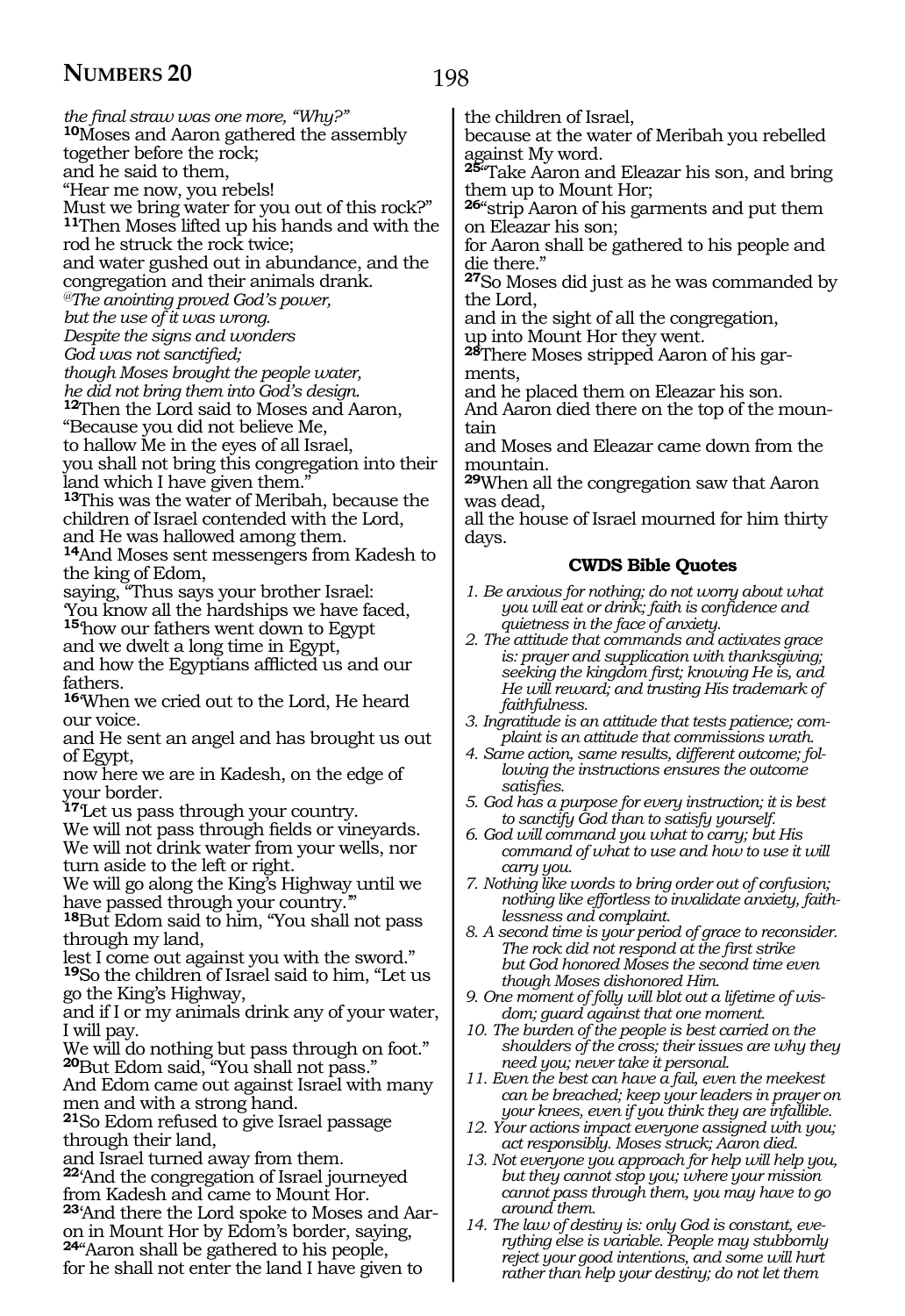*distract what they cannot stop.*

#### **PRAYER POINTS**

- Amazing God, I choose to see You bigger than every challenge that I face. Amen.
- Father, be magnified above every crisis in my life and ministry. Amen.
- Omnipotent God, let Your grace rest upon every minister of the gospel to effectively honor You in every crisis of ministry. Amen.
- By the fire of the Holy Spirit, I will manifest temperance at all times, and separate duty from emotions. I will sanctify You Father before men at all times. Amen.
- Father, I refuse to let any person or group of persons push me to surrender my inheritance in You, or prevent me from stepping into Your promise, in the name of Jesus. Amen.
- Father God, give me the eyes of wisdom to recognize what You are doing early, and give me the heart to play my part to convey Your work to fulfilment. Amen.
- Lord of lords, I commit to make myself, my possessions, and my property available to Your work, and to Your people for passage to glory. Amen.
- Eternal Father, I choose to be a part of the process to make it happen, rather than to wait until it happens to get involved. Amen.
- Let the spirit of effective succession rest upon every ministry now, in Jesus' name.

# **THE serpent's bite is causing death, the**<br> **bitter end of sin;**<br> **There!** See the sume burg on a tree:

**There! See the curse hung on a tree; Look to it and live!**

**Complaining and ingratitude, as hope in the promise fades,**

**And the soul gets discouraged because of the process and the way.**

**But if you have broken a hedge, and the serpent sets in,**

**Apply the blood of Calvary, and move on to victory.**

### *NUMBERS 21*

**<sup>1</sup>**When the king of Arad, the Canaanite who dwelt in the South,

heard Israel was coming on the road to Atharim,

he fought Israel and took some of them prisoners.

**<sup>2</sup>**Then Israel vowed to the Lord, "If You deliver this people into our hand, we will utterly destroy their cities."

**3**And the Lord listened to Israel, and He delivered up the Canaanites,

and Israel utterly destroyed them and their cities. So they named the place Hormah.

**<sup>4</sup>**Then they journeyed from Mount Hor by the way of the Red Sea to go around the land of Edom, *but the taste of victory would soon fade,* for the soul of the people became very discouraged, because of the way.

**5**And once more the people spoke against Moses, and against God alike:

"Why have you brought us up out of Egypt

into the wilderness to die?

For there is no food, and no water and our soul loathes this miserable bread."

**<sup>6</sup>***And as they voiced their ingratitude,* the Lord sent fiery serpents among them.

@*If God takes you through a process, to take you to a place,*

*if you get discouraged, trust Him all the way. There is a serpent waiting, to steal, kill and destroy.*

*If you break the hedge of faith, the serpent's bite will harm.*

The serpents bit the people, and many people died.

**<sup>7</sup>**Then the people came to Moses, and said,

"We have sinned, for we have spoken against the Lord, and against you,

pray to the Lord for us, that He may take the serpents from us."

So Moses prayed for the people.

**<sup>8</sup>**Then the Lord said to Moses, "Make a fiery serpent and set it on a pole;

and everyone who is bitten, when he looks on it he shall live."

**<sup>9</sup>**So Moses made a bronze serpent, and on a pole he placed it;

and all who were bitten, when they looked at the bronze serpent, they lived.

**<sup>10</sup>**And the children of Israel moved camp, and in Oboth they camped.

**<sup>11</sup>**Then they moved camp from Oboth to Ijeabarim, which is in the wilderness, east of Moab, towards the rising sun.

**<sup>12</sup>**Then they moved and camped in the Valley of Zered.

**<sup>13</sup>**They then moved and camped to the east of Arnon, which is in the wilderness that comes from the borders of the Amorites;

for Arnon is the border of Moab, between the Amorites and Moab.

**<sup>14</sup>**Therefore it is said in the book of the Wars of the Lord, "What He did in the Red Sea and in the brooks of Arnon.

**<sup>15</sup>**"And at the slope of the brooks that goes down to the dwelling of Ar, and lies on the border of Moab."

**<sup>16</sup>**From there they went to Beer, the well where the Lord spoke to Moses, saying,

"Gather the people together, and I will give them water here."

**<sup>17</sup>**Then Israel sang this song, "Spring up O well! Sing to it you all!

**<sup>18</sup>**"The leaders dug the well, the nobles of the people also dug it,

the lawgiver with their sceptres and with their staves.

Then they journeyed from the wilderness to Mattanah,

**<sup>19</sup>**and from there to Nahaliel, and to Bamoth from there.

**<sup>20</sup>**From Bamoth, in the valley that is in the country of Moab, to the top of Pisgah looking towards the wasteland.

**<sup>21</sup>**Then Israel sent messengers to Sihon king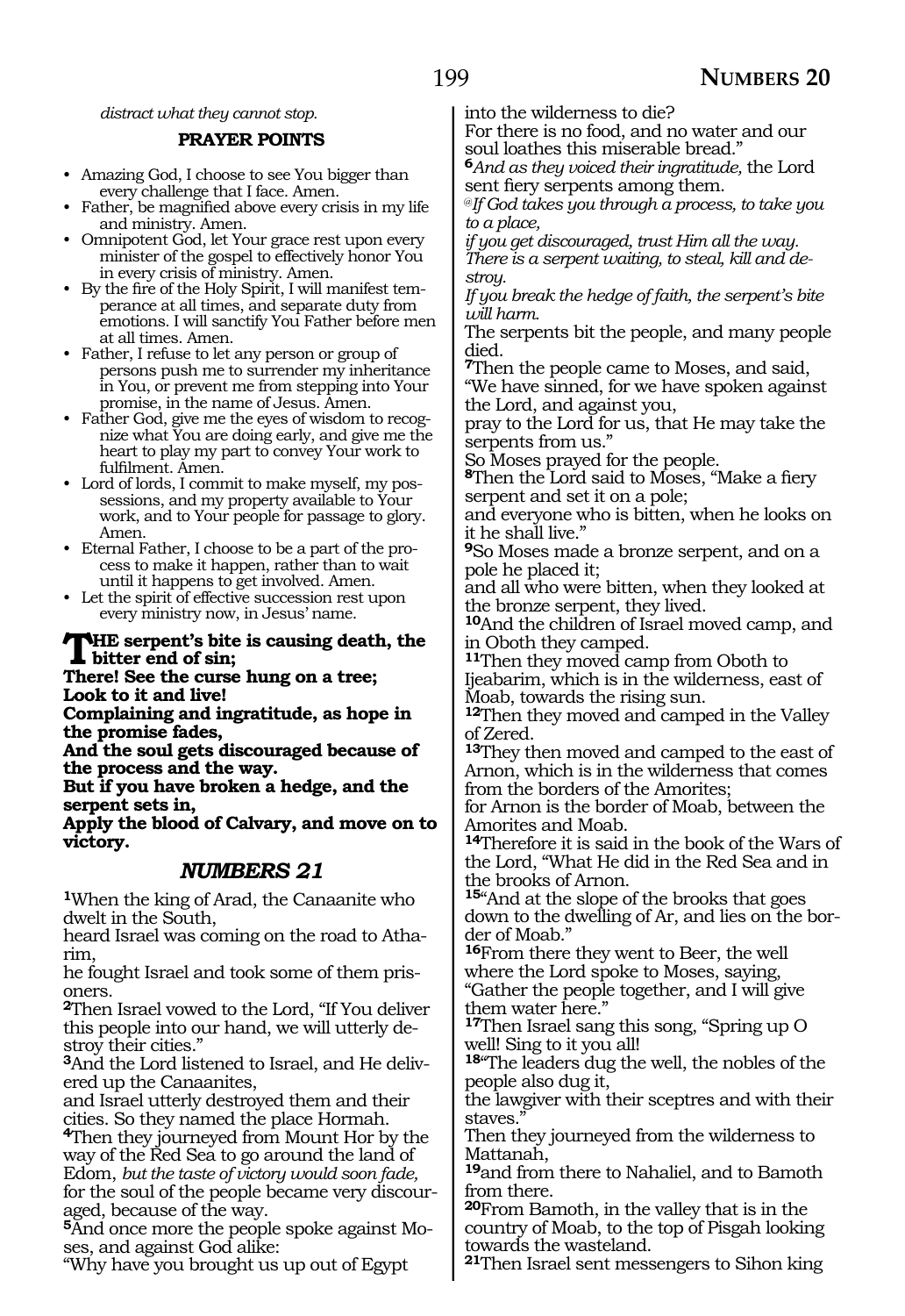200

of the Amorites, saying,

**<sup>22</sup>**"Let me pass through your land, we will not turn into fields or vineyards;

we will not drink water from your wells.

We will go by the king's highway until we have passed through your borders."

**<sup>23</sup>**But Sihon would not allow Israel to pass. So Sihon gathered all his people together and went out against Israel in the wilderness, and he came to Jahaz and fought Israel.

**<sup>24</sup>**And Israel defeated him there with the sword, and possessed his land,

from Arnon to Jabbok; as far as the people of Ammon, for the border of the Ammonites was fortified.

**<sup>25</sup>**So Israel took all these cities, and dwelt in all the cities of the Amorites, in Heshbon and in all its villages.

**<sup>26</sup>**Heshbon was the city of Sihon king of the Amorites, who took all the land, as far as Arnon, from the former Moabite king.

**<sup>27</sup>**Therefore those who speak in proverbs say, "Come to Heshbon; let the city of Sihon be built,

**<sup>28</sup>**"for a fire went out of Heshbon, from the city of Sihon, a flame;

it consumed Ar of Moab, and the lords of Arnon's high places.

**29**"Woe to you, Moab! You are undone; O people of Chemosh!

He has given his sons as fugitives,

and his daughters into captivity,

to Sihon king of the Amorites.

**<sup>30</sup>**"But we have shot at them;

Heshbon perished as far as Dibon.

We have laid them waste as far as Nophah, which reaches to Medeba."

*Bitten by serpents, but going beyond, to rise in the strength of their God.*

**<sup>31</sup>**Therefore Israel dwelt in the land of the Amorites.

**<sup>32</sup>**Then Moses sent to spy out Jazer; and they took its villages and drove out the Amorites who were there.

**<sup>33</sup>**And they turned and went up by the way of Bashan.

And against them Og, king of Bashan came. He came with all his people to the battle of Edrei.

**<sup>34</sup>**Then the Lord said to Moses, "Do not fear him, for I have delivered him, his land, and all his people into your hand;

you shall do to him as you did to Sihon king of the Amorites, who dwelt at Heshbon."

**<sup>35</sup>**So they defeated him, his sons and all his people, and left nothing surviving of his; and they possessed his land.

*Israel was now walking in victory.*

*You may be bitten by the serpent, but look to Jesus, for there is hope beyond.*

### **CWDS Bible Quotes**

- *1. Proceeding regardless of the process; completing and not complaining.*
- *2. You signed up for the end you cannot sign out be-*

*fore completion.*

- *3. The way may discourage you, but it must never divert, defeat or deter you.*
- *4. The way is what it is, the way; how else are you going to get there? Focus on the finish and not the fire, or you will be finished by the fire.*
- *5. Count your many blessings, name them one by one; the mystery of the moment will be swallowed up by the history of His goodness; the conclusion will spit out the faith you need.*
- *6. The serpent is waiting for your complaining; his access is summed up in a bite.*
- *7. You do not have to die because of the serpent's bite, look to the cross and live; see the curse, Jesus, hanging there punished for you.*
- *8. The valley before your victory is deep. It is your nesting place but does not have to be your resting place; rest in the Lord at all times from valley to victory and you will never be shaken.*
- *9. Discouragement is the devil's detour on the brink of your victory. Complaining will steal your victory in God. Complaining is cursing your blessing.*
- *10. It gets worse means you are getting better, and you are getting close.*
- *11. Cast down but not destroyed; move on in confidence and let the greatness in you manifest.*
- *12. Do not test the God who leads you; you will need Him when you face the real test; do not quench the fire in you; you will need the fire to consume your Sihons and Ogs.*
- *13. Never allow your test to erase the taste of victory from your mouth; the enemy will come to challenge your victory in the midst of your doubts.*
- *14. God will cause you to possess habitations in the midst of your wilderness journey; it is your respite but never your rest; keep your mind on the promise; keep going for Glory.*

#### **PRAYER POINTS**

- Lord God of Abraham, deliver up my enemies to me, defeated, in the name of Jesus. By the power in the blood of Jesus, deliver my enemies changed and submitted to the cross. Amen.
- Righteous Father, I reject the demonic spirit of complaining. I live to give You thanks; my heart is satisfied with You. Amen.
- O God of my destiny, I refuse to be discouraged because of the process, but I will encourage myself in You, and in Your faithfulness. Amen.
- Jesus, my Savior, thank You for becoming the curse for us, hung on a pole that men can look to You and live. Amen.
- Lord Jesus, thank You for becoming the antidote to remove the sting of the serpent, so the world can be saved from sin. Amen.
- Father God, make every enemy to my destiny be like Sihon and Og, in the name of Jesus Christ. Let every strong opponent agitated against my ministry, fall in the manner of Sihon and Og, in Jesus' name. Amen.
- Every enemy that positions themselves against my destiny shall fall. I shall possess the possession of my enemies. Amen.
- Every serpent defeating the church, that has been given life by complaining in the body of Christ, die by fire, in the name of Jesus. Amen.

**THERE** is a people God is blessing,<br>But some do not like the walk;<br>There are agreements would turn to sure **There are some who would try to curse**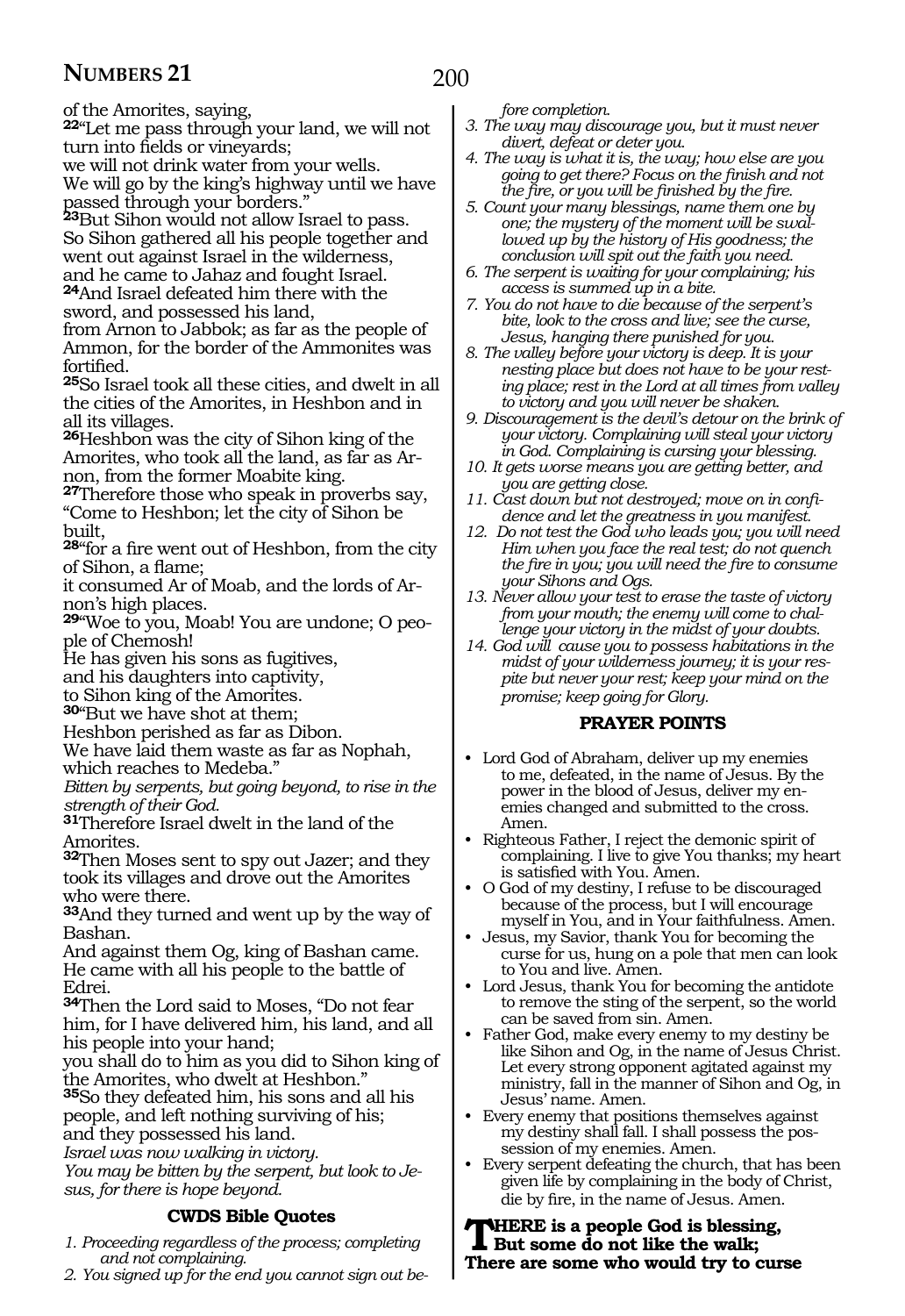**them,**

#### **But must the donkey talk! God intercepts the curses; He stands on their behalf; Though they cannot see the angels, They will hear unnatural talk!**

### *NUMBERS 22*

**<sup>1</sup>**The children of Israel moved forward and camped in the plains of Moab,

on the side of Jordan across from Jericho. **<sup>2</sup>**Now Balak, son of Zippor saw what all Israel had done to the Amorites.

**<sup>3</sup>**Moab was very afraid of the people for they were many,

they were sick with dread because of the children of Israel.

**<sup>4</sup>**So Moab said to the elders of Midian, "This company will lick up everything around us, as an ox cleans up the grass of the field."

And Balak the son of Zippor was king of the Moabites.

**<sup>5</sup>**He sent messengers to Balaam, son of Beor at Petor,

which is near the River in the land of the sons of his people, to bring him,

saying, "There is a people come from Egypt; they cover the face of the earth, and they settle next to me.

**<sup>6</sup>**"Come at once and curse this people for me, for they are too mighty for me.

Perhaps then I will be able to defeat them, and drive them out of the land,

for I know that whom you bless is blessed, and whom you curse is surely cursed."

@*There is a people God is blessing,* 

*but some don't like the walk.* 

*They are paying men to curse you,* 

*but God will put them off!* 

**7**So the elders of Moab, and of Midian departed with the fee in hand.

They came and spoke to Balaam the words of Balak.

**8**And Balaam said to them, "Lodge here tonight,

and I will bring back word to you, as the Lord speaks to me."

So the elders of Moab stayed with Balaam. **<sup>9</sup>**But that night God met with Balaam,

and said, "Who are these men with you?" **<sup>10</sup>**And Balaam responded to God, "Balak son of Zippor, king of Moab, has sent me, saying, **<sup>11</sup>**'See, a people has come out of Egypt, they cover the face of the earth.

Come now and curse them. Perhaps I will be able to drive them out if you will come up and  $_{\rm CUISS}$   $^{\prime}$ 

**<sup>12</sup>**And God said to Balaam, "You shall not go up with them;

you shall not curse the people, for they are truly blessed!"

**<sup>13</sup>**So Balaam rose in the morning, and to the princes of Balak, he said,

"The Lord has refused me permission to go

with you, now go back to your land." *@There is a people God is blessing, who will come out on top, but the ones who wish to curse them,*

*can't be told just when to stop.*

**<sup>14</sup>**The messengers went back to Balak and said,

"Balaam refuses to come."

**<sup>15</sup>**Balak sent princes again, more in number, and more honorable than the first ones. **<sup>16</sup>**They came to Balaam and said, "Balak the son of Zippor says, 'Please let nothing stop you from coming to me;

**<sup>17</sup>**"for I will honor you greatly, and I will do whatever you say. Therefore please come and curse this people for me.'"

*@Though men may try to curse you, it is time that you are told,* 

*they cannot speak words to harm you if they should get a house full of gold.* 

**<sup>18</sup>**Balaam answered them, saying, "If Balak was to give me a house of silver and gold, I could not go beyond the word of the Lord my God, to do less or more.

**<sup>19</sup>**"Therefore now, stay here tonight also, that I may know what more the Lord will say to me." **<sup>20</sup>**And the Lord came to Balaam that night, and said,

"If the men come and call you, rise and go with them,

but do only the words that I speak with you." **<sup>21</sup>**So Balaam rose up in the morning, saddled his donkey, and with the princes of Moab he went.

**<sup>22</sup>**Then God's anger was aroused because he went,

in his way the Angel of the Lord stood as an adversary.

He rode on a donkey, and with him was his two servants.

**<sup>23</sup>**Now the donkey saw the Angel of the Lord standing there with His sword drawn,

and the donkey turned aside into the field. So Balaam struck the donkey to turn her back onto the road.

**<sup>24</sup>**Then the Angel of the Lord stood in a narrow path between two vineyards;

on either side of Him there was a wall. **<sup>25</sup>**When the donkey saw the Angel, she pushed herself against the wall crushing Balaam's foot; so he struck her again.

**<sup>26</sup>**Then the Angel of the Lord went, and stood in a narrow way, where there was no way to turn left or right.

**<sup>27</sup>**When the donkey saw the Angel, she lay down under Balaam at that time; so in anger Balaam struck the donkey with his staff.

*@Many cursers would be fleeing,*

*if they saw what the donkey saw.* 

*Can you beat an ass now, Balaam,* 

*into changing the Lord's law?* 

*But Balaam had succeeded, in doing the unknown.*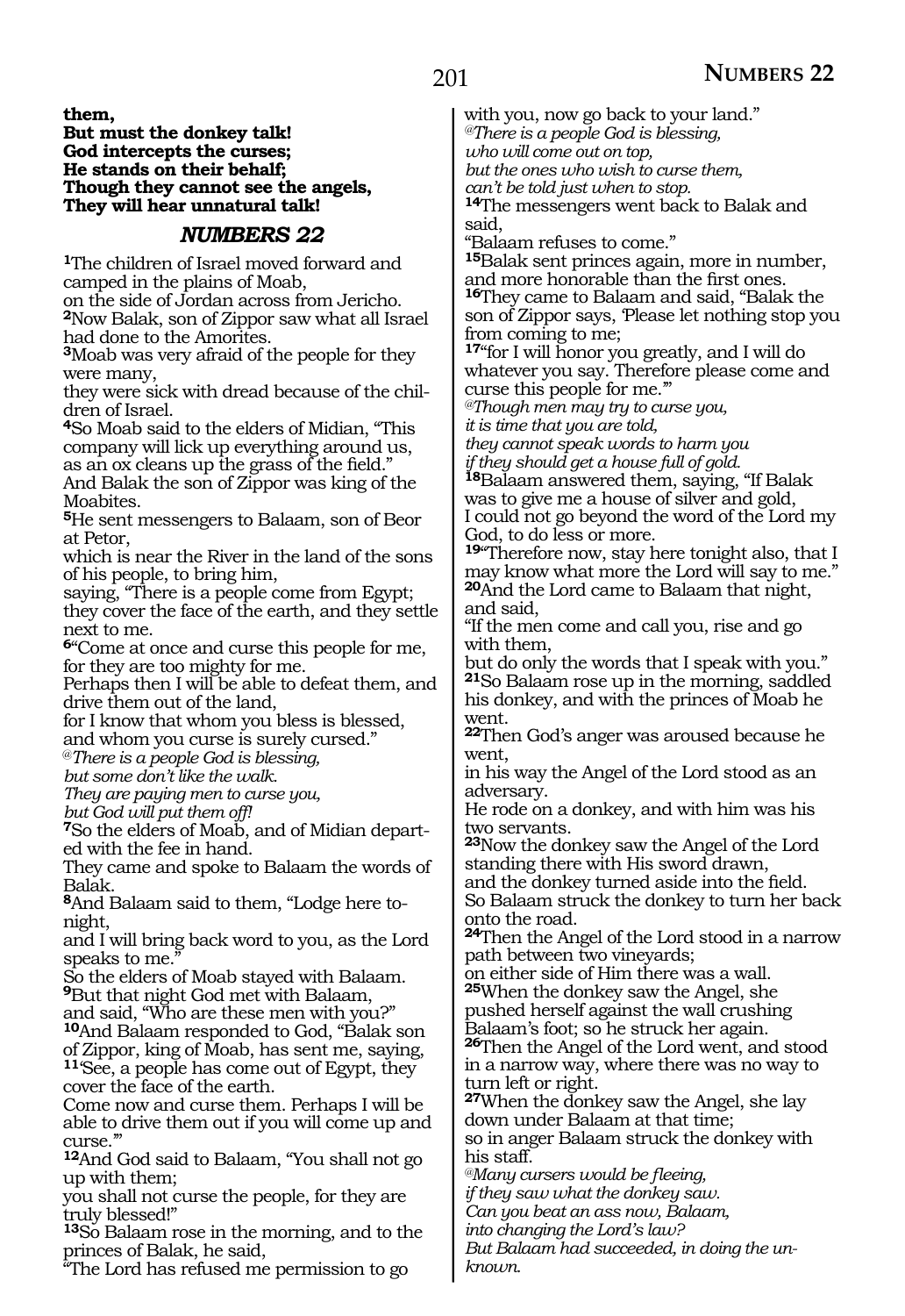*Many would have been frightened*

*when the donkey changed its tone.*

*But not so with the cursers; anger drives them blindly on;*

*even when the donkey is asking,* 

*"Balaam, tell me what have I done?"* 

**28**For the Lord opened the mouth of the don-

key, and she said to Balaam,

"What have I done to you that you have struck me these three times?"

**<sup>29</sup>**Balaam returned an answer, *he did not realize;*

*he was on a mission and nothing should block his ride.* 

"You have abused me; if I had a sword in my hand, right now I would kill you."

**<sup>30</sup>**As the donkey spoke of her loyalty,

"Am I not your donkey which you have ridden since I became yours to this day? Have I ever done this to you before in any way?"

And Balaam said, "No."

**<sup>31</sup>**Then the Lord opened Balaam's eyes, he saw the Angel of the Lord standing there, a drawn sword was in his hand.

He bowed his head and fell down on his face. **<sup>32</sup>**The Angel of the Lord said to him, "Why have you struck the donkey these three times? I have come to stand against you, because

your way is perverse against Me.

*@So all those called and blessed will know, what goes on behind the scenes,*

*while you are facing your battles,*

*or just serving God on your knees.*

**<sup>33</sup>**"The donkey saw me and turned aside these three times.

I would have killed you by now and let her live if she had not turned aside."

**<sup>34</sup>**And Balaam said to the Angel of the Lord, "I have sinned, for I did not know you stood in the way against me.

I will turn back if you are displeased."

**<sup>35</sup>**Then the Angel said to Balaam, "Go with the men, but speak only what I tell you to speak." So Balaam went with the princes to Balak.

**36**When Balak heard that Balaam was coming, he went to meet him at the border of Moab,

on the border at Arnon, which was the boundary of the land.

**<sup>37</sup>**And Balak said to Balaam, "I sent for you earnestly, why did you not come to me? Am I not able to honor you?"

@*Will they promote you to honor,* 

*or present you to God's sword?* 

**<sup>38</sup>**But Balaam said to Balak,

"I have come to you, but I have no power to say anything.

The word that God puts in my mouth, that I must speak."

**39**So Balaam went with Balak, and to Kirjathhuzoth they came.

**<sup>40</sup>**There Balak offered oxen and sheep, and he sent some to Balaam and the princes

### 202

who were with him.

**<sup>41</sup>**So the next day, Balak took Balaam up to the high places of Baal,

that he might observe and see the people; and he knew, he knew, they were blessed of God!

### **CWDS Bible Quotes**

- *1. Live in the will of God for even Satan needs God's permission to touch you.*
- *2. They do not have enough wealth, resources or contacts to defeat your Confidence, and they need your Confidence to defeat you.*
- *3. Thanksgiving is commanded, it is a lifestyle; it is easy to live thankful if you get a glimpse behind the scenes into the many undeclared miracles of your daily life.*
- *4. For every battle you visibly win and acknowledge, there are hundreds fought and won on your behalf by your angels; live a life of thanksgiving.*
- *5. They curse you because they fear you; they fear you because you fear God.*
- *6. God is taking no chances with you; even donkeys are mobilized to speak on your behalf.*
- *7. Stubbornness makes the unnatural seem natural: the Red Sea standing, the donkey talking; end times prophecies fulfilling\_\_yet the senses remain blurred.*
- *8. The words are as valid as the speaker and the source of their validation. Hear the speech(the donkeys of life), not just the words.*
- *9. It is alarming when a conversation with your donkey does not alarm you. This is how you know you are under a satanic cloud of deception. "You see but do not see, you hear but do not hear."*
- *10. The wonder-working awesomeness of your God changes their instrument of curse into His trumpets of blessing.*
- *11. It is granted does not mean you should take it for granted. If you knew the compilation of miracles taking place in secret on your behalf you would not be silent, now, or any other moment of your life.*
- *12. God told Balaam to go, but intercepted his heart to abort his eagerness, adjust his attitude and command his obedience.*

### **PRAYER POINTS**

- My Lord and my God, I thank You for the fear of me that You have placed upon my enemies. Amen.
- God of Abraham, I thank You that the blessing of Abraham is mine; everyone who blesses me is blessed and everyone who attempts to curse me has cursed themselves. Amen.
- Father, let the captain of the host of Your armies curfew my enemies, restrain them, arrest them by fire, and turn their wisdom to folly, in the name of Jesus. Amen.
- Father God, I refuse to go where You have not sent me; I refuse to speak what You have not given me; I refuse to be corrupted by the motivation of money. Amen.
- By the power in the blood of Jesus, I declare that the anointing is from God, therefore the ministry will be to God. Amen.
- Jehovah, God only wise, remove the spirit of obstinacy from my heart, in the name of Jesus.
- My Father, my God, open my eyes to see, my ears to hear, and my heart to understand. Let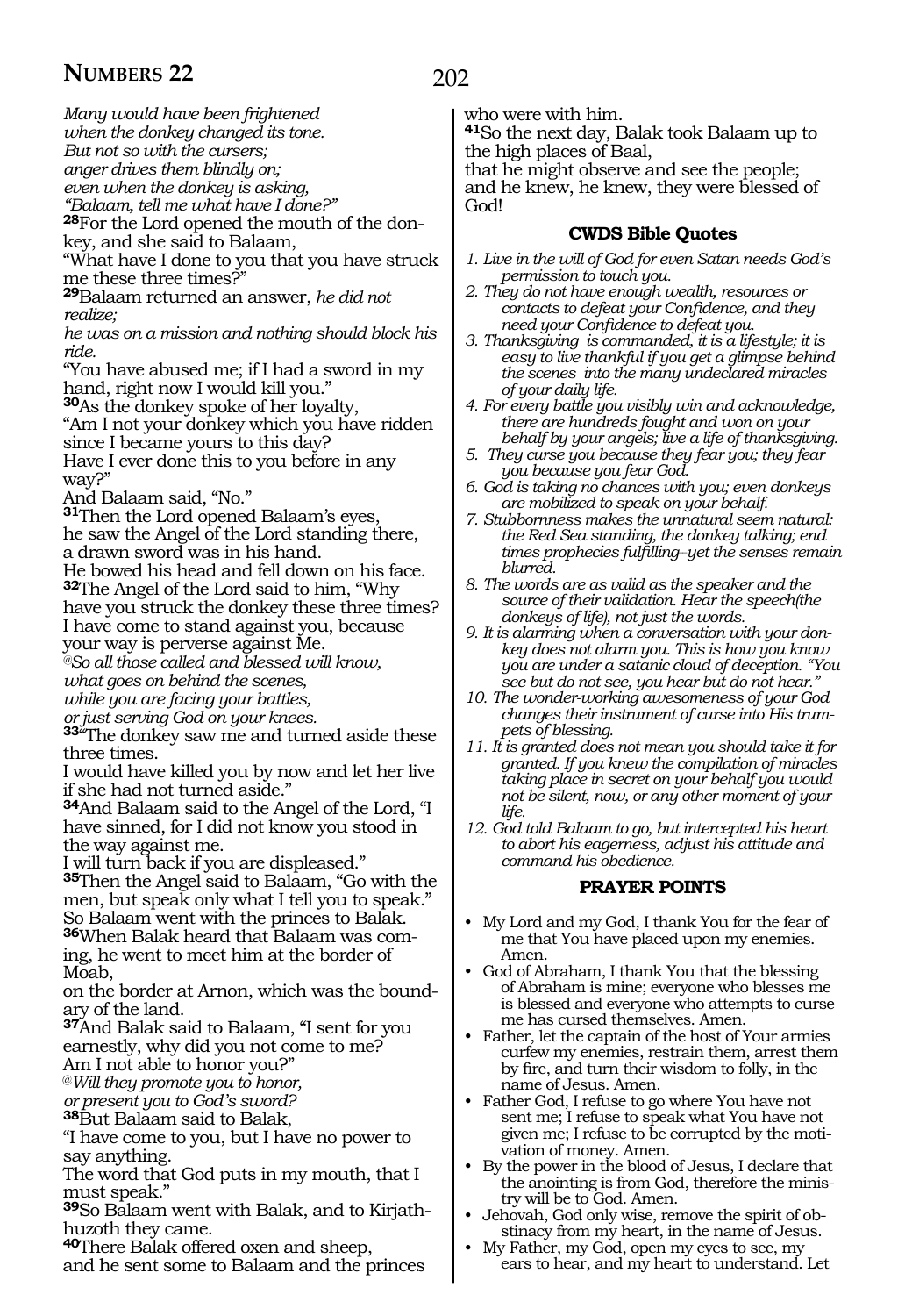me respond to the signs of the times. Amen. I reject the spirit of Balaam who heard his donkey but could not perceive anything abnormal. Amen.

### **THERE is no curse or enchantment**<br>Against the people God has blessed;<br>The original property countries **The evil purchased, curses sought, Will be their blessing, others have just bought.**

**"Stop that Balaam!" By Balak you are recalled,** 

**"If you cannot curse them, neither curse nor bless at all!"**

**But then we see it was not their hand, But God who designed their blessing plan.**

### *NUMBERS 23*

**<sup>1</sup>**Then Balaam said to Balak, "Build me seven altars,

and prepare seven bulls and seven rams." **<sup>2</sup>**So Balak did as Balaam requested, and they both offered a bull and a ram on each altar. **<sup>3</sup>**Then Balaam said to Balak,

"Stand by your burnt offering and I will go; perhaps the Lord will meet with me; I will tell you whatever He shows."

**<sup>4</sup>**And God met Balaam, and he said to Him, "I have prepared the seven altars, and have offered a bull and a ram on each one."

**<sup>5</sup>**Then the Lord put a word in Balaam's mouth, and said,

"Return to Balak and speak this to him." **<sup>6</sup>**So Balaam returned to Balak,

and there he was, standing by the burnt offering, he and the princes of Moab.

**<sup>7</sup>**And Balaam took up his oracle and said, "From Aram, Balak king of Moab has brought

me, from the mountains of the east,

saying, 'Come denounce Israel; come curse Jacob for me!'

**<sup>8</sup>**How can I curse whom the Lord has not cursed?

And how can I denounce whom the Lord has not denounced?

**<sup>9</sup>**"From the top of the rocks I see him,

and from the hills my eyes behold.

Look! He shall not reckon himself among the nations.

There! A people who dwell alone.

**<sup>10</sup>**"Who can count the dust of Jacob,

or number a quarter of Israel?

Let me die the death of the righteous.

Let my end be like his end!"

**<sup>11</sup>**Then Balak said to Balaam, "What have you done? I have brought you here to curse my enemies,

but instead you have blessed them thoroughly!"

**<sup>12</sup>**So Balaam answered, saying, "Must I not take heed

to speak what the Lord has put in my mouth?"

**<sup>13</sup>**Then Balak said to him, "Come, let me take you to another place where you can see them from;

you shall only see the outer part of them, from there curse them for me."

**<sup>14</sup>**He brought him to the field of Zophim, to the top of Pisgah,

there he built seven altars and offered on each a bull and a ram.

**<sup>15</sup>**And Balaam said to Balak, "Stand here by your burnt offering while I meet the Lord over there."

**<sup>16</sup>**Again, the Lord met Balaam and put a word in his mouth, and said, "Go back to Balak and speak this."

**<sup>17</sup>**So he came back to him where he was,

standing by his burnt offering with the princes of Moab with him.

And Balak said, "What has the Lord spoken?" **<sup>18</sup>**Then he took up his oracle and said,

"Rise up Balak and hear!

Listen to me you son of Zippor! **<sup>19</sup>**"God is not a man that He should lie,

nor a son of man that He repents.

Has He said; and will He not do it?

Will He not make good what He has spoken?

**<sup>20</sup>**"I have received a command to bless;

He has blessed, and this I cannot reverse. **<sup>21</sup>**"He has observed no iniquity in Jacob,

nor has He seen wickedness in Israel.

The Lord his God is with him,

and the shout of a King is among them.

**<sup>22</sup>**"God brought him out of Egypt;

he has the strength of a wild ox.

**<sup>23</sup>**"Surely there is no enchantment against Jacob,

nor any divination against Israel;

'Look what God has done!'

This is what must be said now of Jacob and Israel.

**<sup>24</sup>**See, a people rises as a great lion,

and as a young lion lifts itself up.

It shall not lie down until it devours the prey, and drinks the blood of the slain."

**<sup>25</sup>**Then Balak said to Balaam, "Stop Balaam! Balaam please stop!

Neither curse them nor bless them at all!" **<sup>26</sup>**But Balaam replied to Balak, "Did I not tell you, saying,

'I must do all the Lord commands?'"

**<sup>27</sup>**Then Balak said to Balaam, "Come please, let me take you to another place;

perhaps it may please God to let you curse them from there for me."

**<sup>28</sup>**So Balak took Balaam to the top of Peor overlooking the wasteland.

**<sup>29</sup>**Then Balaam said to Balak "Build for me seven altars, and prepare seven bulls and seven rams.'

*But can God's word be changed?* **<sup>30</sup>**Seven bullocks, seven rams, this Balak offered on the seven altars at the top of Peor; *but behold and see, a people blessed by God, whatever angle you view them from!* 

### **CWDS Bible Quotes**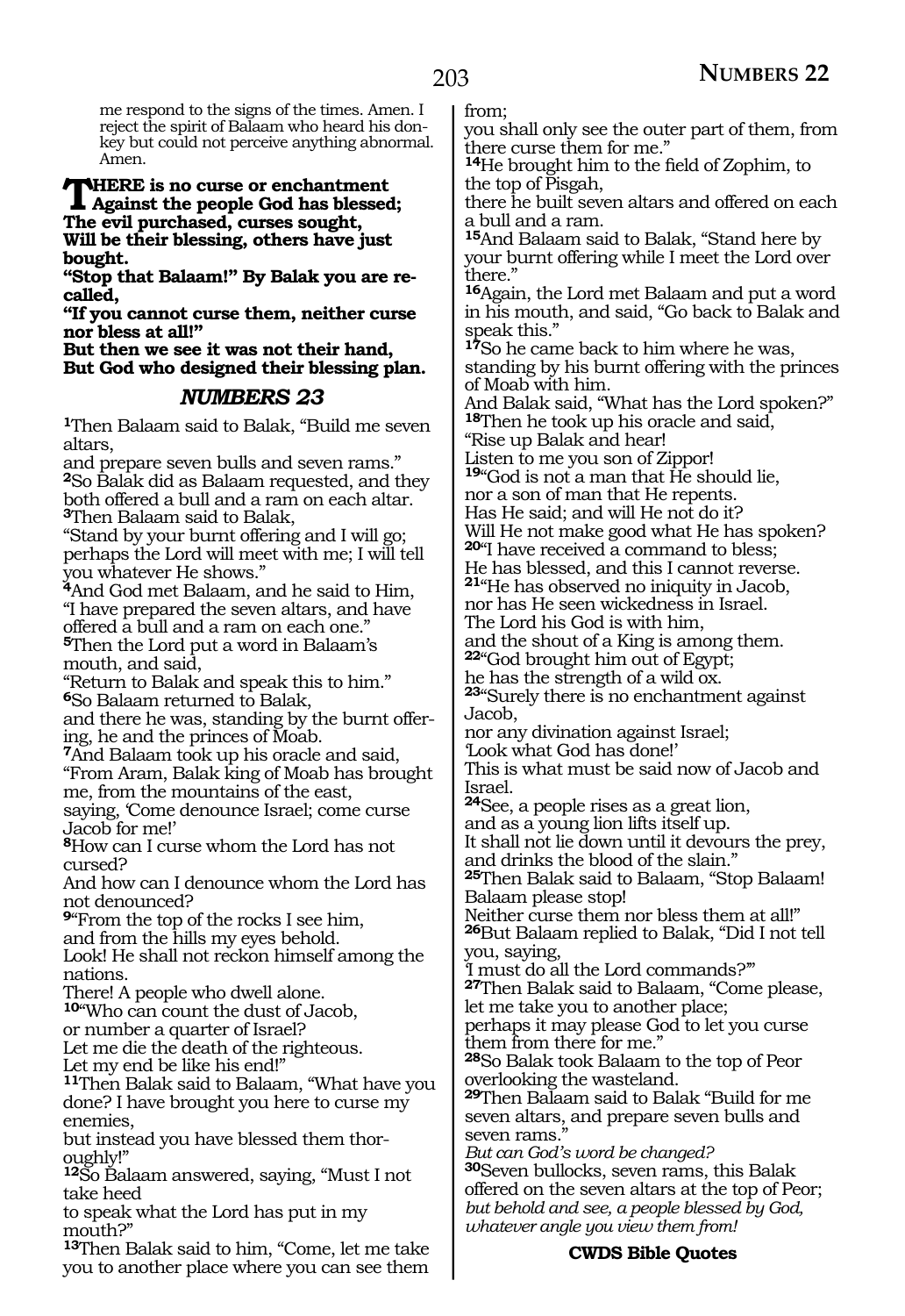- *1. Diviners will be confused because of you; God turns diviners mad on your behalf.*
- *2. They cannot curse you or scare you; you scare them. They fear you because they fear your God. Your God is terror.*
- *3. The witches and warlocks will not tell you, they cannot curse you if God has not cursed you, but they will weary themselves to try. God will not curse you but He curses sin; stay away from it.*
- *4. Be assured in the blessing of your Christian faith; the blessing of Abraham: he who blesses you is blessed, he who curses you is cursed.*
- *5. God confuses the curses in the mouth of the cursers, and creates blessings from their evil intent.*
- *6. God is not a man to be impacted by the father of lies. Let His word settle it; His word is forever and eternally settled in heaven.*
- *7. He speaks it, you can celebrate it; He will perform it.*
- *8. Only you have the power to cancel or reverse God's good word towards you, no one else does; not even God by His own righteousness.*
- *9. When dealing with sinners, God sees no fault in His people, only promise and potential; when dealing with His people God accepts no fault or sin, but constantly requires growth and maturity. He provides the blood for cleansing as He judges sin in His Son.*
- *10. See yourself as God sees you, and align yourself with His expectations.*
- *11. Your persistent enemy persists to their own Red Sea reality; your persistent curser pursues their own bitter curse.*
- *12. You are covered from every angle, protected from every evil altar; no curse or sorcery has power against you.*
- *13. Before it is finished they will wish they never started it; you know it is furnished when they seek to shut off the tap they turned on.*
- *14. It is best to be silent than to be silenced by your own words.*

#### **PRAYER POINTS**

- Father God, thank You for turning diviners mad on my behalf. Amen.
- Omnipotent Father, thank You for Your protective covering over my life that keeps every evil and harm away. Amen. I shall fear no evil, in the name of Jesus.
- Most faithful God, thank You that Your words towards me are sure; I can trust You; You can never lie or change, even by a shadow. Amen.
- Let the blood of Jesus Christ, ward off every curse assigned against me. Amen.
- refuse to doubt the love, commitment and faithfulness of my God. Amen.
- Let all my persistent enemies be as Balak in the name of Jesus; let them fall by their own proclamation, in Jesus' name.
- Father help me to honor and respect what You are blessing, in the name of Jesus.
- I refuse to curse myself by cursing what You have blessed. Amen.
- From now on, let no man trouble me, for I bear in my body the mark of the Lord Jesus. Amen.

**IN BLESSING He has blessed you but when the blessing is done, n blessing He has blessed you, Unto the enemies that hate you, Shall all the curses come. He blesses all who bless you;**

#### **He honors His every word, But all who speak to curse you Shall certainly be cursed.**

### *NUMBERS 24*

**<sup>1</sup>**It pleased God to bless the chosen, this Balaam came to know; when he spoke well of Israel, he had open access to heaven's store. He no longer sought enchantments, for his spirit agreed, whenever he looked at the chosen, he saw blessings profusely. **<sup>2</sup>**He lifted up his eyes and saw Israel, en- camped in the order of their tribes, and the spirit of God came upon him. **<sup>3</sup>**Then he took up his oracle and from his mouth this blessing poured: "Balaam, the son of Beor, the man whose eyes are open has uttered. **<sup>4</sup>**"The utterance of him who hears God's word, who sees the vision of the Almighty, who falls down, with wide open eyes: **<sup>5</sup>**"How lovely are your tents, O Jacob! Your tabernacle, O Israel! **<sup>6</sup>**"Like valleys they spread out, like gardens by the riverside. As aloes that the Lord has planted, like cedar trees by the waters, lush and high. **<sup>7</sup>**"He shall pour water out of his buckets; his seed shall be in many waters. His king shall be higher than Agag; and his kingdom shall be exalted. **<sup>8</sup>**"God brought him out of Egypt. He has the wild ox's strength. He shall eat up the nations, his enemies, and break their bones, and with his arrows pierce them. **<sup>9</sup>**'He crouches; he lies down as a lion; as a great lion, who will rouse him up?' "Blessed is he who blesses you; he who curses you is cursed." **10**This angered Balak greatly; he was very angry with Balaam, and he struck his hands together, and said to Balaam, "I have called you to curse my enemies! Now look, you have altogether blessed them these three times. **<sup>11</sup>**"Flee to your own place now therefore, I thought to promote you to great honor, but behold, the Lord has kept you back from honor." **<sup>12</sup>**And to Balak, Balaam replied: "Did I not say this to your messengers, **13**'If Balak was to give me his house full of silver and gold,

I cannot go beyond the Lord's word, to do good or bad of my own.

I must only speak what the Lord says'?

**<sup>14</sup>**"Now I go to my people, but come near; I will advertise to you what this people

shall do to your people in the latter days." **<sup>15</sup>**So once more he took up his oracle, and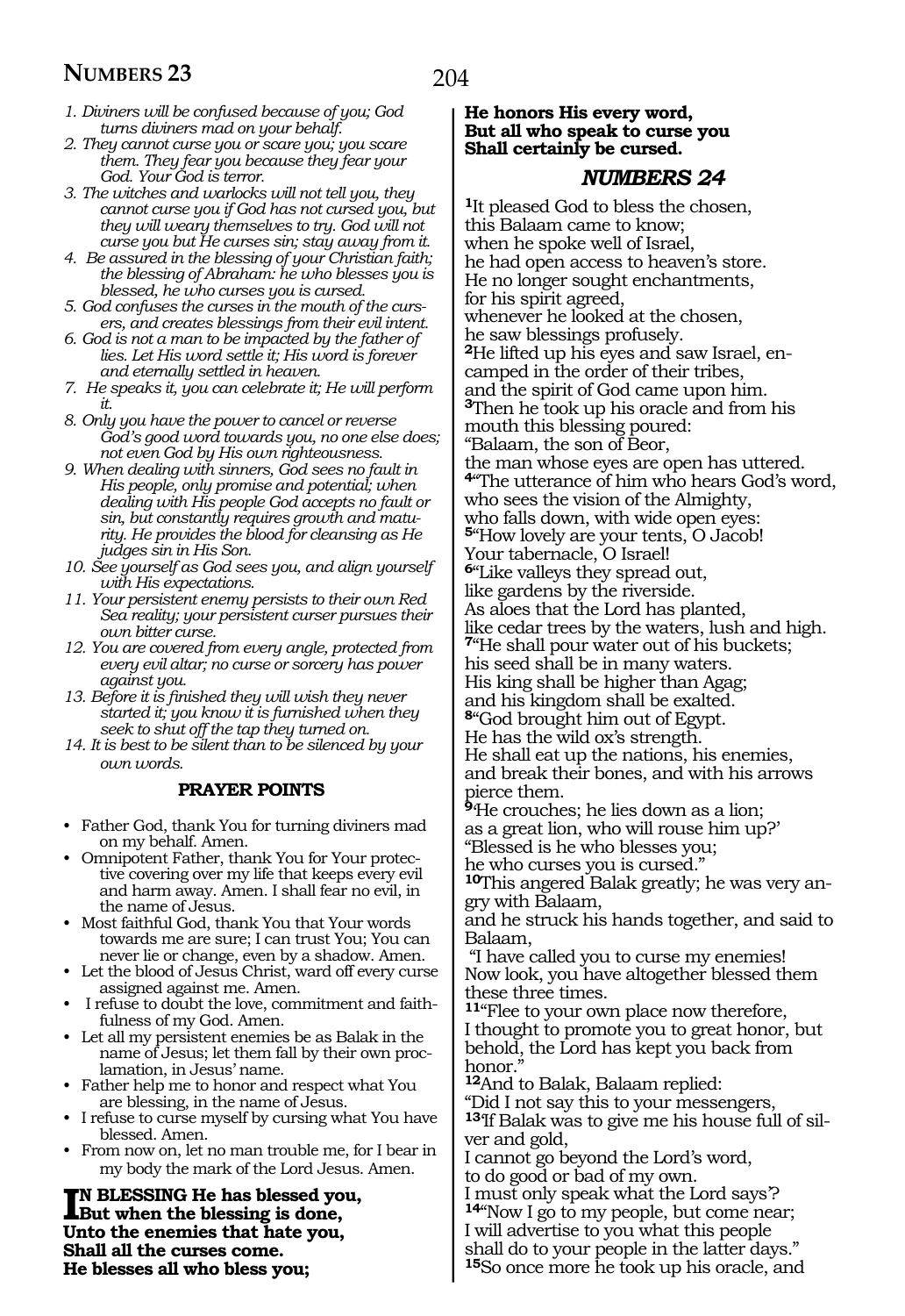said,

"Balaam the son of Beor,

the man whose eyes are open declares; **<sup>16</sup>**"the words of him who hears the word of

God, and has knowledge of the Most High. Who sees the vision of the Almighty, falling in a trance with his eyes open wide. **<sup>17</sup>**"I see Him, but not now; I behold Him, but not at this time. A Star shall come out of Jacob; out of Israel shall a Sceptre rise. He shall strike the corners of Moab, and all the sons of Sheth he shall destroy. **<sup>18</sup>**"Edom shall be a possession, Seir also, his enemies, shall be a possession, while Israel shall do valiantly.

**<sup>19</sup>**"Out of Jacob One with dominion shall come,

and destroy him who remains in the city." **<sup>20</sup>**Then he looked on Amalek, and he took up his oracle and said,

"Amalek was first among the nations, but he shall be last until he perishes."

**<sup>21</sup>**Then he looked on the Kenites,

and he took up his oracle and said,

"Strong is your dwelling place, O Kenites; in a rock your nest is set.

**<sup>22</sup>**"Nevertheless, Kain shall be wasted. How long until Asshur carries you away captive?"

**<sup>23</sup>**And again he took up his parable and said: "When God does this, who shall live? **<sup>24</sup>**"Ships shall come from the coast of Kittim, and shall afflict Asshur and Eber; and so shall Amalek, until he perishes." **<sup>25</sup>**After Balaam finished, he rose up and returned to his place.

Surely Balak knew it,

as he turned and went his way:

*@A people God is blessing*

*cannot be cursed by one's own desire.*

*Though money was not tendered,*

*Balak would surely pay the price.*

### **CWDS Bible Quotes**

- *1. Christians have graduated to the highest degree when they can see like Balaam, with open eyes, and say like Jesus, I only speak what I hear my Father saying; I only do what I see my Father doing.*
- *2. Sound wisdom is understanding the heart of God and doing it, especially in the face of strong incentives to do otherwise.*
- *3. The Spirit of God breathes wisdom that makes the foolish hear with clarity, see with eyes wide open and speak with accuracy.*
- *4. If God is in it, release yourself to it and go all out; if God is blessing it, remove all reservation.*
- *5. Their curses for you cannot get past God's blessing of you; it will culminate as an acknowledgment of you in God.*
- *6. Bask in God's presence, and joyfully acknowledge your Balaam's curse: lovely, blessed, exalted, fruitful; a king, a lion, victorious, conqueror and healed.*
- *7. The most irritatingly painful thing for your cursers to hear is, 'Cursed is everyone who curses you.' When their pit becomes their fall, they will wish they had checked your blessing package first of all.*
- *8. Your cursers have just paid wizards for their own curses and will pay dearly because of the curse.*
- *9. God confuses hell and uses a mad demonic prophet to prophesy Christ (A Star coming out of Jacob). Caption: Prophecy of eternal blessing paid for by a curser.*
- *10. God dealt with Balak by returning his curses, but moved beyond Him to His real agitator, Satan. He told him of Christ.*
- *11. You give a house of gold, but when it is summed the purchase leaves you stunned, dumbfounded and speechless.*
- *12. Seek to stop the people of God; He takes pleasure to reveal to you the full extent of the dominance He has invested in them .*

### **PRAYER POINTS**

- Father God, help me to understand Your will, and Your way with perfect understanding, and help me to perform Your desires without reservation or deviation. Amen
- Most High God, let me receive open visions of You constantly. Amen. Great God, help me to hear Your word with clarity, and to speak it with confidence at all times. Let me hear Your heartbeat and pursue to perform it. Amen.
- Holy Spirit, I exalt Your presence in my life; let my every conversation be spoken from heaven, and my meditation be acceptable to heaven. Amen.
- By the power of the Holy Ghost, I refuse to be tempted by money to violate the will of God. Amen.
- Awesome and amazing God, thank You that I have entered into the blessing of Abraham; everyone desiring to curse me must read from the scroll of my exaltation to their own detriment. Amen.
- Lord Jesus, You are amazing; I can now tell the devil of Your finished work, and plead Your blood against every curse and animosity He ignites against me. Amen.

**WHEN** the sins of the people<br> **W** Moved the man of faith.<br> **He was as moved by their estic He was so moved by their actions, Cut up, angered, pained. He was moved into action; Zeal conquered and saved the day, Where instead of the wave offering, God demanded their heads waved.**

### *NUMBERS 25*

@*When men try to curse you, and their curses do not work, and they entrap you with harlotry, this indeed is much worse. For this is intent and indulgence; you have to give your strength away. None can dethrone you,*

*if you maintain your walk of faith.*

**<sup>1</sup>**Israel remained in Acacia Grove, and the peo- ple began to commit harlotry with the daughters of Moab.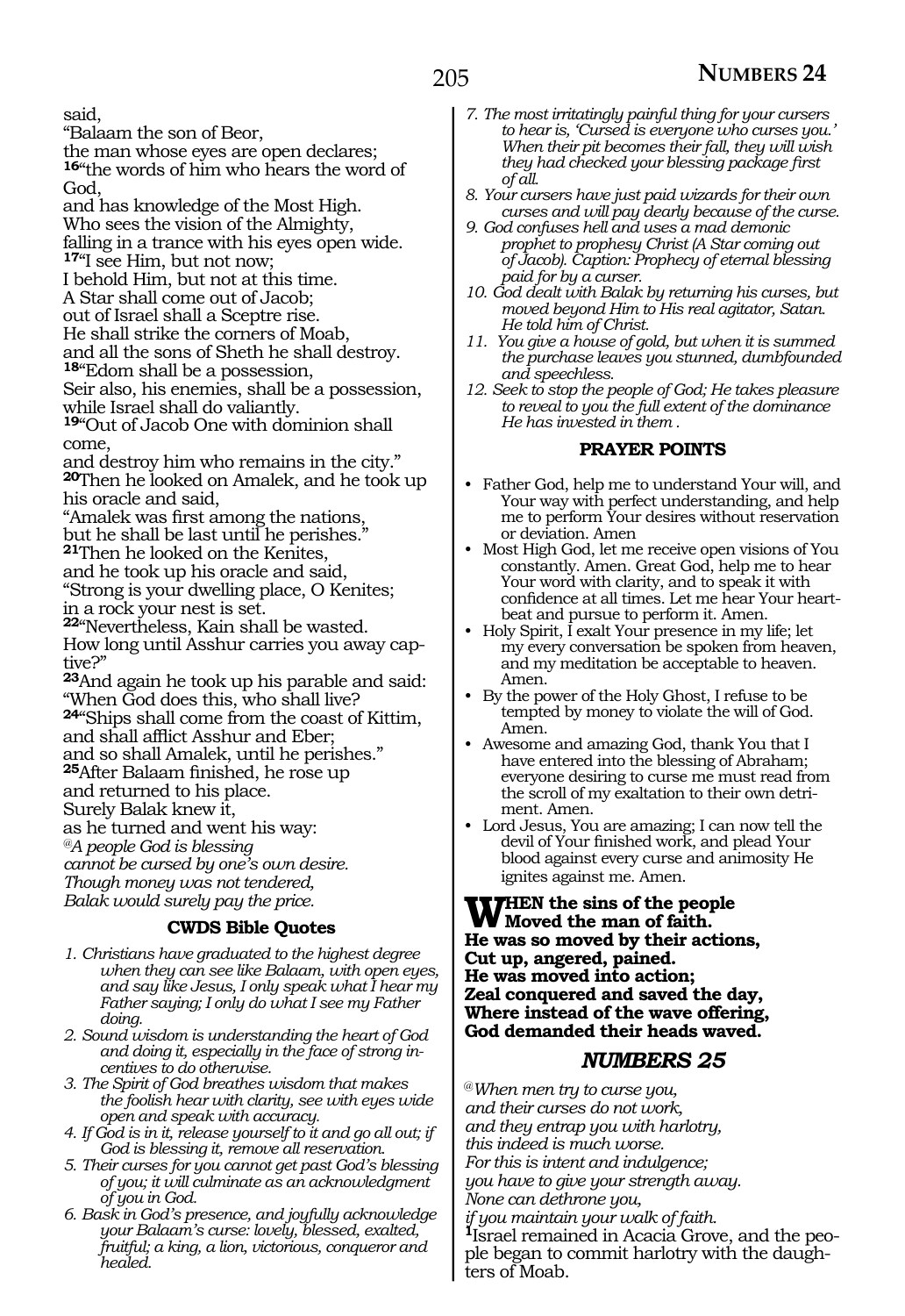Israel was defiled.

**2**They invited the people of Israel to the sacrifices of their gods,

and the people ate and bowed down to their gods.

**<sup>3</sup>**So Israel was joined to Baal of Peor, and the Lord was angry with Israel.

**<sup>4</sup>**Then the Lord said to Moses,

"Take all the leaders of the people,

and hang the offenders before the Lord, in the  $sinn$ 

so that from Israel the fierce anger of the Lord may be turned away."

**<sup>5</sup>**So Moses said to the judges of Israel,

"Rise up now, everyone of you, and kill your men who were joined to Baal of Peor."

**<sup>6</sup>**And there came one of the children of Israel, and presented to his brethren a Midianite woman,

in the sight of Moses and all the congregation of Israel, who were weeping at the door of the tabernacle of congregation.

**<sup>7</sup>**And when Phinehas, the son of Eleazar, the son of Aaron the priest, saw it,

he rose from among the people with a javelin in his hand.

**<sup>8</sup>**He went after the man of Israel into the tent, as he was engrossed in his lustful act; and he thrust both of them through,

both the man of Israel and the woman through their bodies.

*He was consumed with God's zeal, and the prompting he obeyed.*

So the plague was stopped among the chil- dren of Israel.

**<sup>9</sup>**Twenty-four thousand persons died in the plague.

**<sup>10</sup>**Then the Lord spoke to Moses, saying, **<sup>11</sup>**"Phinehas the son of Eleazar, the son of

Aaron the priest, has turned away My wrath from Israel,

for he was zealous for My sake among them, so that in My zeal, I did not consume Israel. **12**Therefore say, 'Behold I give to him My covenant of peace.

**<sup>13</sup>**'It shall be to him and his descendants after him a covenant of an everlasting priesthood, because he was zealous for his God,

and made atonement for the children of Israel.'"

**<sup>14</sup>**The name of the Israelite who was killed with the Midianite woman, was Zimri son of Salu,

a prince and a head of a father's house of the Simeonites.

**<sup>15</sup>**The name of the Midianite woman who was killed was Cozbi;

daughter of Zur, who was chief of the people of

a father's house in Midian.<br><sup>16</sup>And the Lord spoke to Moses, saying,

**17** Vex the Midianites and strike them;

**<sup>18</sup>**"for they vex you with their deceit,

by which they enticed you in the matter of Peor,

*acting on Balaam's advice,* and in the matter of Cozbi their sister, the daughter of the Midianite prince, who was killed in the day of the plague, because of Peor."

### **CWDS Bible Quotes**

- *1. Your enemy is wise and cannot get past God's covering to you, so they will lure you from the covering to expose you to His wrath.*
- *2. You may not know the heart of the friends who attach themselves to you, for God protected you from the heat of their secret curse, but you will know the heart and quality of their love when they seek to distract and divert you from God, the only source of your strength.*
- *3. The enemy wants to turn you against God to turn God against you; they stand no chance against you if God is for you.*
- *4. The witches, and the Balaam cursers cannot curse you if you remain in God, but they can cause you to curse yourself by stepping out of God. Balaam could not destroy one by cursing but he destroyed 24,000 by his counsel.*
- *5. A chain is as strong as its weakest link; is sexual immorality yours? Flee sexual immorality; mortify the flesh; live in the Spirit.*
- *6. Do not fall for the demonic strategy that has taken down kings, presidents, preachers and nations\_\_ sexual immorality.*
- *7. If they are rolling against God, you may have to roll them away, or you will be rolled together in judgment.*
- *8. A leader must be willing to remove heads and seniority in order to protect his mission.*
- *9. Be firm in leadership to affirm your leadership.*
- *10. The corruption of sin is brazen before the face of God, His laws and His representatives; rise in holy indignation and stand against sin decisively.*
- *11. One man can make the difference; zeal has a direct appeal before the throne of God, especially where you stand against popular culture to affirm covenant.*
- *12. If you honor God He will honor you; if you are zealous for God he will be zealous for you; if you act in zeal on God's behalf He will memorialize you.*

### **PRAYER POINTS**

- By the power in the blood of Jesus, I shall remain firmly grounded in my faith, in Jesus' name. Amen.
- I refuse to surrender to the traps and conniving of the enemy. Amen.
- Let the spirit of lust and sexual immorality be fanned away from my life by the powerful blood of Jesus. Amen.
- I cover the church leaders, pastors and our youths under the blood of Jesus Christ. I speak strength to every area of weakness in their lives, in the name of Jesus Christ. Amen.
- Let the spirit of holy anger against every evil corrupting thing, fall upon the church now, in the name of Jesus.
- Father cleanse the church from every secret corrupting act, and remove every brazen sin from her midst. Amen.
- Lord, I declare that I shall love the things You love and hate passionately the things You hate, in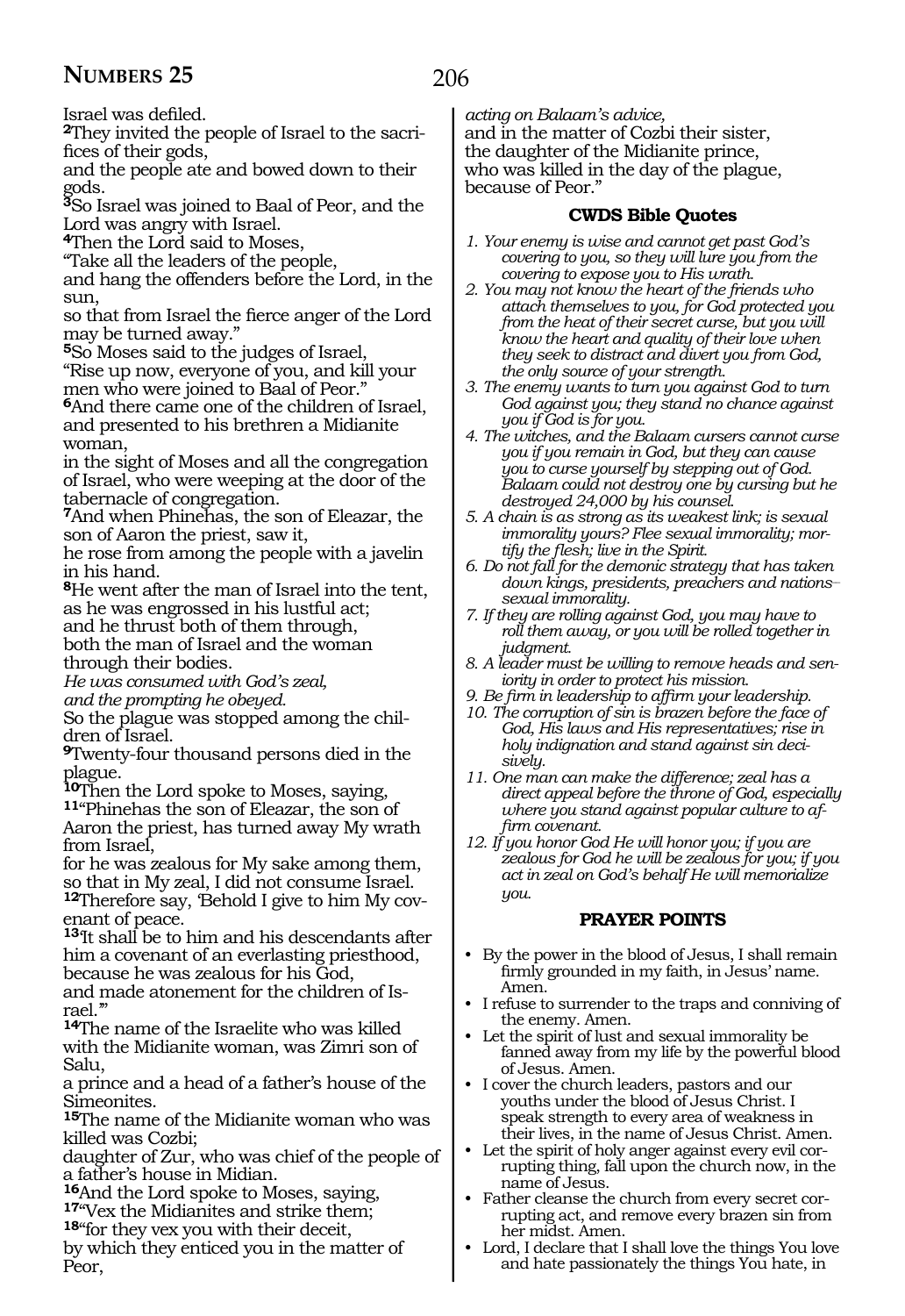the name of Jesus.

• Let zeal for the living God, and the things of God, consume me now, in the name of Jesus. Amen.

**D**<sup>IVIDED</sup> by tribes,<br>The land to be entered; **The land to be entered, By their size they all got. All who came out from Egypt As God decreed, were dead, And the sons born in transit, Were numbered instead.**

### *NUMBERS 26*

**<sup>1</sup>**It came to pass, after the plague, the Lord spoke to Moses and Eleazar the son of Aaron the priest, saying,

**<sup>2</sup>**"Take the sum of the congregation, of the children of Israel,

from twenty years old and upwards, by their fathers' houses;

all in Israel who are able to go out to war."

**3**In the plains of Moab by Jordan, near Jericho,

Moses and Eleazar the priest spoke with them, saying,

**<sup>4</sup>**"Take the number of the people from twenty years old and above,

just as the Lord commanded Moses and the children of Israel who came out of Egypt."

**<sup>5</sup>**Reuben was the firstborn of Israel.

The children of Reuben were: of Hanoch, the family of the Hanochites;

of Pallu, the family of the Palluites; **<sup>6</sup>**of Hezron, the family of the Hezronites; of

Carmi, the family of the Carmites.

**<sup>7</sup>**These are the families of the Reubenites; those who were numbered of them were fortythree thousand, seven hundred and thirty. **<sup>8</sup>**And the son of Pallu was Eliab.

**<sup>9</sup>**The sons of Eliab were: Nemuel, Dathan and Abiram.

These are the Dathan and Abiram, who were famous in the congregation.

They contended with Moses and Aaron, in the company of Korah, when they contended against the Lord;

**<sup>10</sup>**and the earth opened up her mouth, and swallowed them along with Korah when that company died,

when the fire devoured the two hundred and fifty men, and they became a sign,

**<sup>11</sup>**however, at that time the children of Korah did not die.

**<sup>12</sup>**The sons of Simeon by their families were: of Nemuel, the family of the Nemuelites; of Jamin, the family of the Jaminites;

of Jachin, the family of the Jachinites; **<sup>13</sup>**of Zerah, the family of the Zarhites, and of Shaul, the family of the Shaulites.

**<sup>14</sup>**These are the families of the Simeonites: twenty-two thousand two hundred. **<sup>15</sup>**The children of Gad by their families were: of Zephon, the family of the Zephonites, of

Haggi, the family of the Haggites,

of Shuni, the family of the Shunites;

**<sup>16</sup>**of Ozni, the family of the Oznites; of Eri, the family of the Erites;

**<sup>17</sup>**of Arod, the family of the Arodites; of Areli, the family of the Arelites.

**<sup>18</sup>**These are the families of the sons of Gad, those who were numbered totalled: forty thousand five hundred.

**<sup>19</sup>**The sons of Judah were Er and Ornan; and Er and Ornan died in the land of Canaan. **20**The sons of Judah according to their fami-

lies were: of Shelah, the family of the Shelanites,

of Pharez, the family of the Pharzites; of Zerah, the family of the Zarhites.

**<sup>21</sup>**And the sons of Perez were: of Hezron, the family of the Hezronites, of Hamul, the family of the Hamulites.

**<sup>22</sup>**These are the families of Judah according to those who were numbered: seventy-six thousand five hundred.

**23**The sons of Issachar according to their families were: of Tola, the family of the Tolaites; of Puah, the family of the Punites;

**<sup>24</sup>**of Jashub, the family of the Jashubites; of Shimron, the family of the Shimronites. **<sup>25</sup>**These are the families of Issachar; those who were numbered were sixty-four thousand, three hundred.

**<sup>26</sup>**The sons of Zebulun by their families were: of Sered, the family of the Sardites; of Elon, the family of the Elonites;

and the family of the Jahleelites of Jahleel. **<sup>27</sup>**These are the families of Zebulun; those who were numbered were sixty-four thousand five hundred.

**<sup>28</sup>**The sons of Joseph according to their fami- lies by Manasseh and Ephraim were:

**<sup>29</sup>**the sons of Manasseh: of Machir the family of the Machirites.

Machir begot Gilead; of Gilead the family of the Gileadites.

**<sup>30</sup>**These are the sons of Gilead: of Jeezer, the family of the Jeezerites; of Helek, the family of the Helekites;

**<sup>31</sup>**of Asriel, the family of the Asrielites; of Shechem, the family of the Shechemites; **<sup>32</sup>**of Shemida, the family of the Shemidaites;

of Hepher, the family of the Hepherites.

**<sup>33</sup>**Zelophehad the son of Hepher had no sons, daughters alone;

their names were Mahlah, Noah, Hoglah, Milcah and Tirzah.

**<sup>34</sup>**These are the families of Manasseh; they numbered fifty-two thousand seven hundred. **<sup>35</sup>**The sons of Ephraim according to their families were:

of Shuthelah, the family of the Shuthalites; of Becher the family of the Bachrites; of Tahan, the family of the Tahanites.

**<sup>36</sup>**These are the sons of Shuthelah: of Eran, the family of the Eranites.

**<sup>37</sup>**These are the families of Ephraim according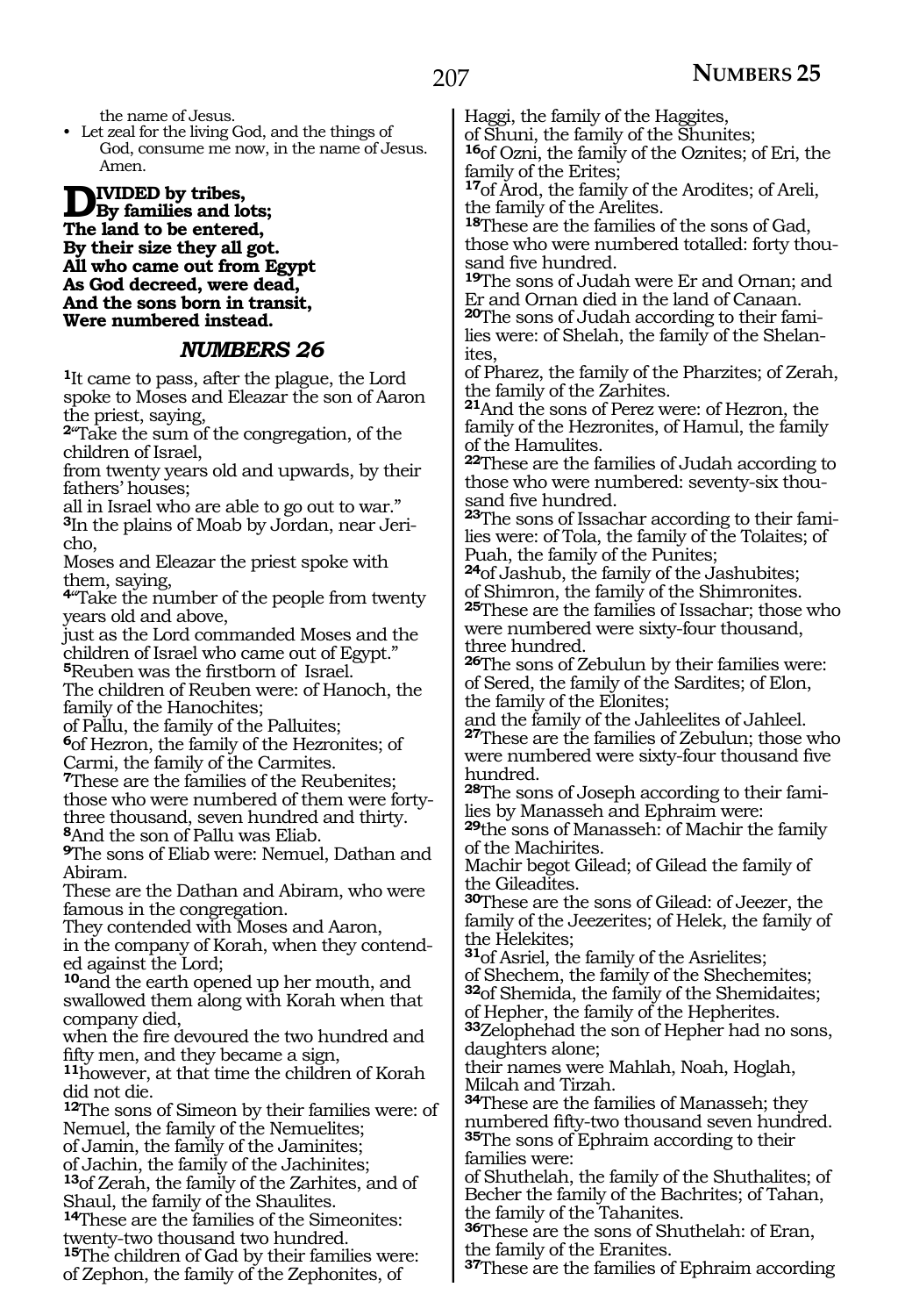to those who were numbered of them: thirtytwo thousand five hundred. These are the sons of Joseph according to their families.

**<sup>38</sup>**The sons of Benjamin by their families were: of Bela, the family of the Belaites; of Ashbel, the family of the Ashbelites; of Ahiram, the family of Ahiramites;

**<sup>39</sup>**of Shupham, the family of the Shuphamites; of Hupham, the family of the Huphamites.

**<sup>40</sup>**The sons of Bela were: Ard and Naaman: of Ard, the family of the Ardites; of Naaman, the family of the Naamanites.

**<sup>41</sup>**The sons of Benjamin according to their families were forty-five thousand six hundred. **42**The sons of Dan by their families: of Shuham, the family of the Shuhamites. These are the families of Dan.

**<sup>43</sup>**All the families of the Shuhamites, according to those who were numbered were, sixty-four thousand four hundred.

**<sup>44</sup>**The sons of Asher by their families were: of Jimna, the family of the Jimnites, of Jesui, the family of the Jesuites; of Beriah, the family of the Berites.

**<sup>45</sup>**The sons of Beriah were: of Heber, the family of the Heberites;

of Malchiel, the family of the Malchielites.

**<sup>46</sup>**And the name of the daughter of Asher was Serah.

**<sup>47</sup>**The families of the sons of Asher who were numbered were: fifty-three thousand four hundred.

**<sup>48</sup>**The sons of Naphtali by their families were: of Jahzeel, the families of the Jahzeelites; of Guni, the family of the Gunites;

**<sup>49</sup>**of Jezer, the family of the Jezerites; of Shillem, the family of the Shillemites.

**<sup>50</sup>**These are the families of Naphtali, those who were numbered were: forty-five thousand four hundred.

**<sup>51</sup>**These are those who were numbered of the children of Israel:

six hundred and one thousand, seven hundred and thirty.<br>**52**Then the Lord spoke to Moses, saying,

**53** To these the land shall be divided as an in-

heritance, according to the number of names. **<sup>54</sup>**"Give a larger inheritance to a large tribe, and to a small tribe, give a smaller inherit-

ance.

Everyone shall receive his inheritance according to their number.

**<sup>55</sup>**"But the land shall be divided by lot; they shall inherit according to their father's tribe.

**<sup>56</sup>**"Their inheritance shall be divided between larger and smaller by lot."

**<sup>57</sup>**These are those who were numbered of the Levites by their families:

of Gershon, the family of the Gershonites, of Kohath, the family of Kohathites,

and of Merari, the family of the Merarites.

These are the families of the Levites: the Libnites, Hebronites and Mahlites

the Mushites and Korahites.

**<sup>58</sup>**These are the families of the Levites: the family of the Libnites, the family of the Hebronites, the family of the Mushites, and the family of the Korathites.

And Kohath begot Amram.

**<sup>59</sup>**The name of the wife of Amram was Jochebed the daughter of Levi, who was born to Levi in Egypt;

she bore to Amram: Aaron and Moses, and Miriam their sister.

**60**To Aaron was born Nadab and Abihu, Eleazar and Ithamar.

**<sup>61</sup>**Nadab and Abihu died when they offered strange fire before the Lord.

**<sup>62</sup>**Those who were numbered of them were twenty-three thousand, every male from one month old and above;

for they were not numbered among the children of Israel,

because no inheritance was given to them among the children of Israel.

**<sup>63</sup>**These are those who were numbered by Moses and Eleazar the priest in the plains of Moab by Jordan, across from Jericho.

**<sup>64</sup>**But among these not one man remained who was numbered by Moses and Aaron the priest when they numbered Israel in the Wilderness of Sinai,

**65**for the Lord had said of them, "In the wilderness they shall surely die!"

So there was not one man left of them; except Caleb the son of Jephunneh and Joshua the son of Nun.

### **CWDS Bible Quotes**

- *1. It is good to be numbered among those who have started, but be sure you are numbered among those who finish.*
- *2. Countless are the numbers of those who die in the wilderness. Countless are the numbers of those who did not make it out of the process.*
- *3. Every starter is processed but only the finishers possess.*
- *4. Finishing is not dependent on how you start but how you run; run your race with patience, understanding and observing the rules (laws of God).*
- *5. Me too, means: if only two out of the thousands of starters will step into the promise, you are determined to be one of the two.*

*6. It is to your shame if you are named in the numbers but not numbered among the names. Korah, Dathan and Abiram had this distinction.*

- *7. Your journey will be recorded, the question is, where will it be recorded? How will it be recorded?*
- *8. Be prepared to pay the price to attain the promise and to obtain the prize.*
- *9. Your children should take your place in the race but not your position in glory.*

### **PRAYER POINTS**

- By the grace of the living God, I shall be numbered in the Lamb's book of life. Amen.
- I will run my race with patience, looking unto Jesus, the author and finisher of my faith. Amen.
- By the power in the blood of Jesus, I refuse to fall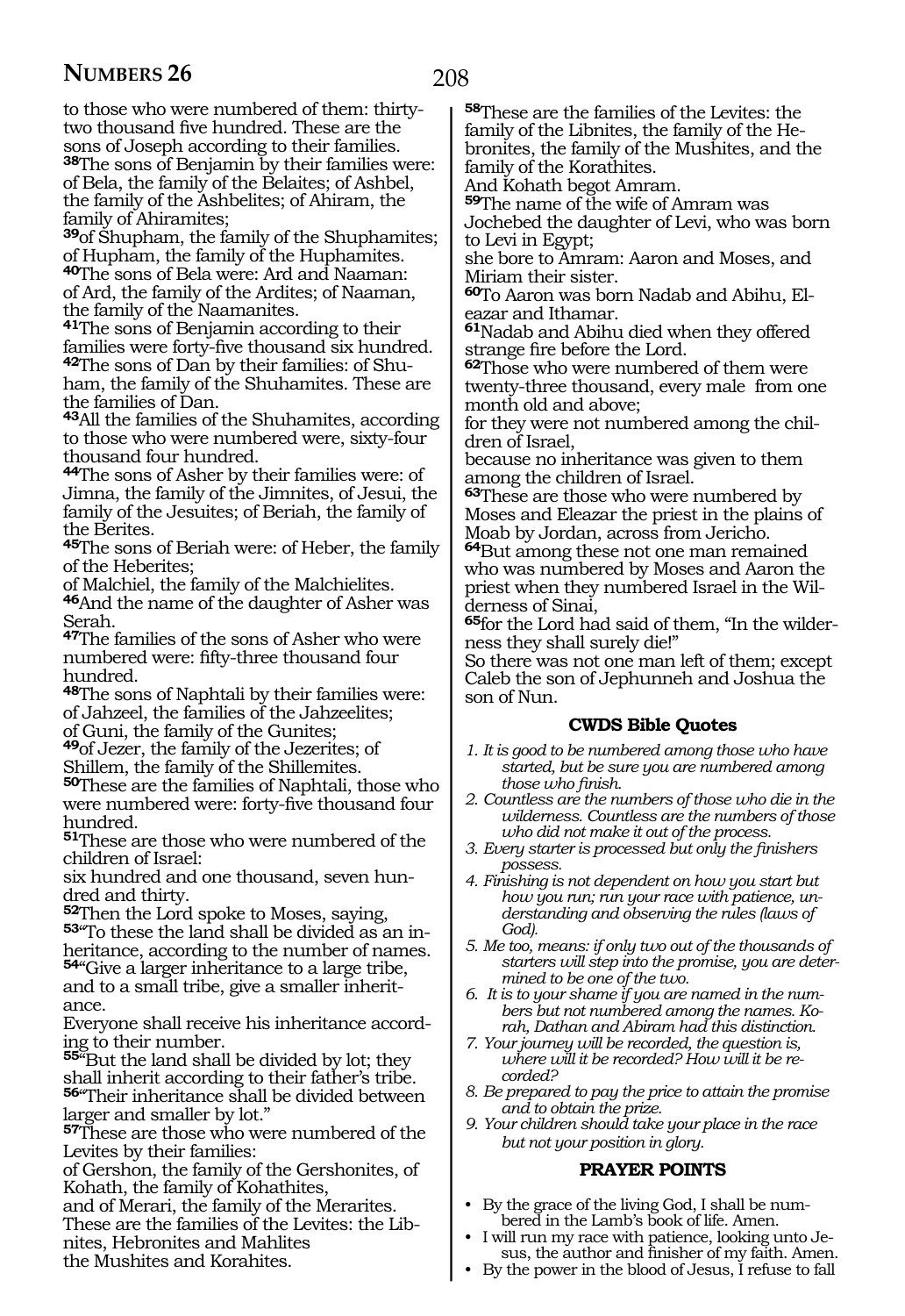by the way.

• I refuse to be recorded among the notorious starters who are non-finishers, recorded for challenging the laws of God.

• I refuse to be recorded among the faithless complainers who attracted the wrath of God.

- I refuse to be recorded among the carnal fornicators who died in the process.
- I refuse to be recorded among those who died offering strange fire to You, Lord. I will pursue Your word closely.
- I will be recorded among the 'two' few who made Your word life and lived and ordered their race by it, and attained the promise. Amen.
- By the Spirit of the living God in me, I shall not be numbered among those who step back into sin, but I will believe to the saving of my soul. Amen.
- Father God, position my posterity to succeed me in the race of life and the work of Christ, and let them have their own special record of faithfulness, endurance and distinction of service in the annals of Glory. Amen.

## **Radical women, are what nations need, Who will challenge the law for the things they believe.**

**Radical women, who will lobby for change, From tradition and culture and the things entrenched;** 

**Bargain for justice, effect change for all men,** 

**To get kings to listen, and the laws to be changed.** 

**Moses looked toward Jordan, loved the plains that he saw,** 

**But sin's wage is death, and he could not change that law.** 

### *NUMBERS 27*

@*Who told the daughters, of Zelophehad to come? Who told them to do what had never been done? Could they seek an inheritance, could they seek for land,* 

*where the law did not sanction, in a culture designed for man?* 

**<sup>1</sup>**Then the daughters of Zelophehad the son of Hepher, son of Gilead,

son of Machir, son of Manasseh, of the families of Manasseh, Joseph's son, came;

their names were: Mahlah, Noah, Hoglah, Milcah and Tirzah.

**<sup>2</sup>**They stood before Moses and Eleazar, and before the leaders and all the congregation that day,

*They must have looked odd as they presented their case.*

**<sup>3</sup>**"Our father died in the wilderness, died in his own sin.

When Korah and his dissidents gathered against the Lord, he was one of them. He had no sons.

**4**"Why should the name of our father be removed from among his family because he had no sons but daughters alone?

Give to his daughters the land that was his. Give us a possession among our father's

brothers, just as the sons receive."

*A possession for woman, a law they never had!*  **<sup>5</sup>**And so the lawgiver(Moses) brought their case before the Lord.

*@When radical women take a step of faith, then radical women can indeed effect change!*  **<sup>6</sup>**Then the Lord spoke to Moses, saying:

**<sup>7</sup>**"The daughters of Zelophehad speak what is right.

Let them have their inheritance among their father's brothers, and be their father's delight. Cause the inheritance of their fathers to pass to them.

**<sup>8</sup>**You shall speak to the children of Israel and say, *'This is the new law; so shall it be from this day:* 

*'*If any man dies and has no son, you shall cause his inheritance to pass to his daughters then.

**<sup>9</sup>**'If he has no daughters, let his brothers in- herit.

**<sup>10</sup>**'If he has no brothers, then to his father's brothers, his inheritance you shall give.

**<sup>11</sup>**'If his father has no brothers, you shall give his inheritance to his nearest relative, and he shall possess it."<br>It shall be a statute of judgment to the chil-

dren of Israel, just as the Lord commanded Moses.

*Radical changes for women and men!*  **<sup>12</sup>**And the Lord said to Moses, "Go up into Mount Abarim;

and I will show you the land I have given to the children of Israel.

**<sup>13</sup>**And after you have seen it, like Aaron before you, you shall die,

for your rebellion at Meribah, where I was not

sanctified! **14**"For there in the Wilderness of Zin, during the strife of the congregation,

you rebelled against My commands to hallow Me at the waters before their eyes."

(These are the waters of Meribah, at Kadesh in the Wilderness of Zin.)

@*The heart of a leader ensures his people are led, and prepares others to take charge, to take the baton when he is dead.* 

16<sup>"</sup>Let the Lord, God of the spirits of all flesh, set a man over the congregation to take charge in my stead,

**<sup>17</sup>**"who may go out before them, and lead them in again,

so as sheep without a shepherd, they do not wander away."

**<sup>18</sup>**And the Lord said to Moses, "Take Joshua the son of Nun with you, a man in whom is the Spirit, and lay your hands on him;

**19**"set him before Eleazar the priest, and before all the congregation,

and lay your hands on him in their sight. **<sup>20</sup>**"And you shall give some of your authority to him,

that all the congregation of Israel may observe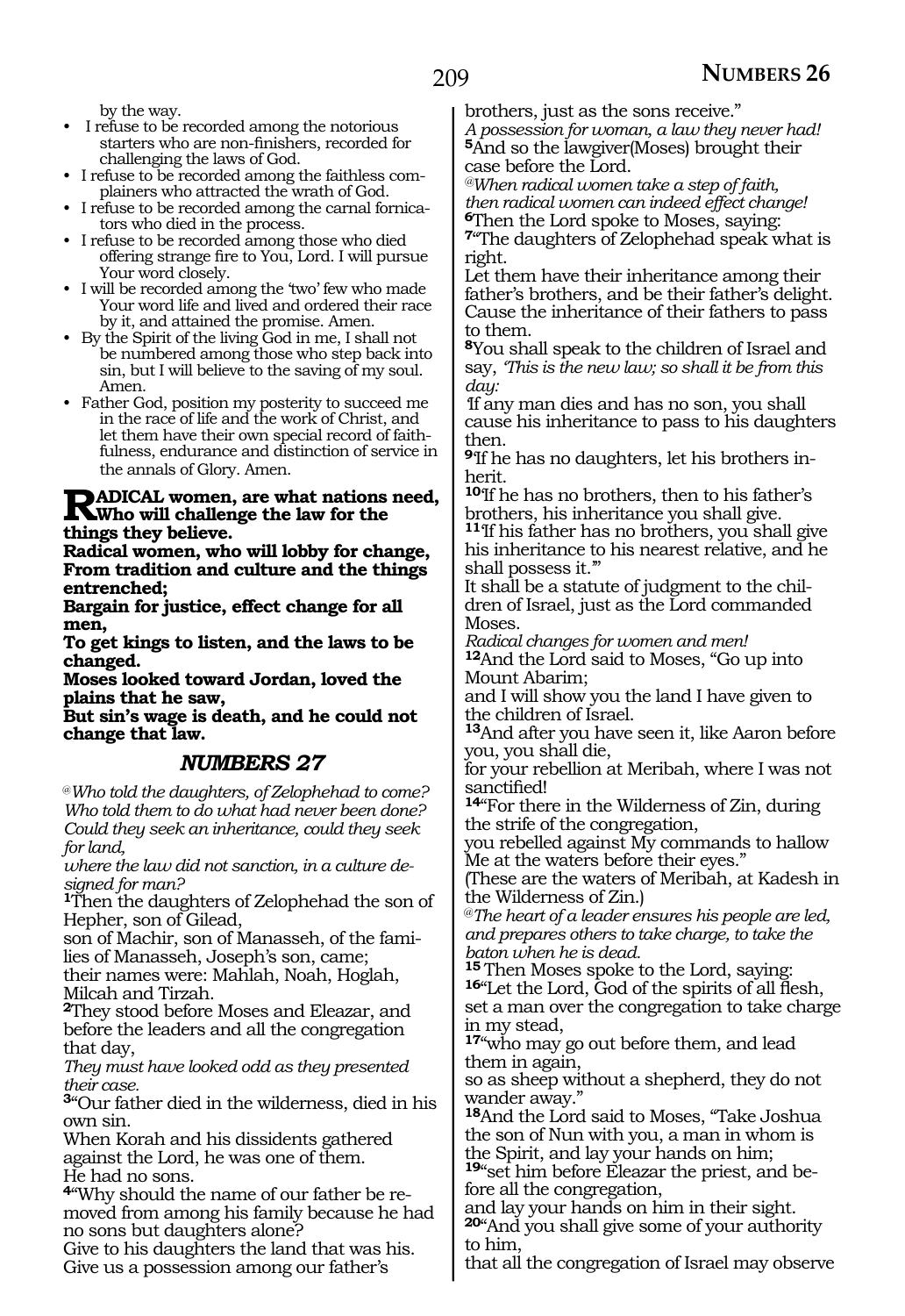and obey his authority.

**<sup>21</sup>**"He shall stand before Eleazar the priest, who shall seek counsel for him by the judgment of the Urim.

They shall go out at his word and come in at his word,

he and all the children of Israel with him, all the congregation."

**<sup>22</sup>**And Moses did as the Lord commanded him.

He took Joshua and set him before Eleazar the priest, and before all the congregation. **<sup>23</sup>**And as the Lord commanded, he laid his hands on Joshua and gave him charge. *@As Moses laid hands, he knew then and there that for this radical moment, Joshua was being prepared.* 

### **CWDS Bible Quotes**

- *1. Not because it has never been done before means that it cannot be done or that it should not be done, perhaps it is just waiting on you.*
- *2. Not because it has never been explored means it is a closed door; perhaps it is an open door to your future that others cannot access.*
- *3. Never miss your opportunity because you misinterpret history to be your destiny. Create your own history, and change determined destiny.*
- *4. Never assume your limitations if you have not exhausted your options.*
- *5. Never say never for that is not clever.*
- *6. Laws must never be broken but they can be changed.*
- *7. If it is initiated by God, let it end with God; consult Him.*
- *8. Righteous laws benefit everyone, both this and the next generation; never be silent about laws that will impact your children and your nation.*
- *9. Perfect obedience causes fulfilment; never be distracted by emotions for it will cause you to see and yet not enter.*
- *10. The Lord is righteous; if He judged sin in His Son, no one is above His law.*
- *11. Never assume the obvious, seek the Lord about your successor.*
- *12. Prepare with all your heart for it, position the next generation to take it; believe the Lord to taste it.*
- *13. You are positioned but you must be commissioned; authority is given, not taken.*

### **PRAYER POINTS**

- King of glory, thank You that You have empowered me to make a difference. I can make a difference, in the name of Jesus.
- I shall stand up for my rights in God at all times, in the name of Jesus Christ. I am a voice and I will not be silenced, in Jesus' name.
- Righteous God, I thank You that You are just; You will hear our cause and give us justice. We can come to You even if there is no precedent. You are the origin of all things. Amen.
- Awesome Creator; raise up individuals with the spirit of wisdom to introduce radical changes and initiatives that will impact the kingdom and our wellbeing in these end times. Amen.
- By the power in the blood of Jesus Christ, I refuse to die on the brink of my success. I refuse to see and not attain, in the name of Jesus.
- Thank You Father for commissioning the gifting of leadership in me. Amen.
- Gracious Father, lay Your hand of power upon my children, and the children of this generation, prepare and position them to take over and to possess, in the name of Jesus.
- Ancient of days, Alpha and the Omega, stir the hearts of our leaders in ministry to raise up the next generation of leaders, and to make godly and sacrificial deposits into their lives for effective succession, in the name of Jesus. Amen.

# **REMEMBER to offer My offerings when**<br> **In the set feats the Bessure and the ha**

**In the set feasts, the Passover, and the beginning of months too**

**Remember the offerings on the Sabbath, and the sin offerings;**

**But know that every day is a new day of offerings for you.**

### *NUMBERS 28*

**<sup>1</sup>**And the Lord spoke Moses, saying,

**<sup>2</sup>**"Command the children of Israel, and say to them,

'Be careful to offer My offering in the due season,

the bread of My offering made by fire as a sweet aroma to Me.'

**<sup>3</sup>**"And you shall say to them,

'This is the offering made by fire that you shall offer to the Lord:

two unblemished male lambs in their first year, day by day, as a regular burnt offering. **<sup>4</sup>**'You shall offer one lamb in the morning, and

the other in the evening, **<sup>5</sup>**'and one-tenth of an ephah of fine flour as a grain offering mixed with one-fourth of a hin of

beaten oil. **6**'It is a regular burnt offering which was ordained at Mount Sinai for a sweet smelling aroma,

an offering made by fire to the Lord.

**<sup>7</sup>**'Its drink offering shall be a quarter of a hin for each lamb.

You shall pour out the drink to the Lord in a holy place as an offering.

**<sup>8</sup>**'You shall offer the other lamb in the evening, as the morning grain offering and its drink offering,

you shall offer it as an offering made by fire, a sweet aroma to the Lord.

**<sup>9</sup>**'On the Sabbath day offer two lambs in the first year, without blemish,

and two-tenth measure of fine flour mixed with oil as a grain offering,

to be offered with its drink offering.

**<sup>10</sup>**'This is the burnt offering for every Sabbath, in addition to the regular burnt offering with its drink offering.

**<sup>11</sup>**'Remember to offer, in the beginning of your months,

a burnt offering to the Lord: two young bulls, one ram, and seven lambs of the first year without spot;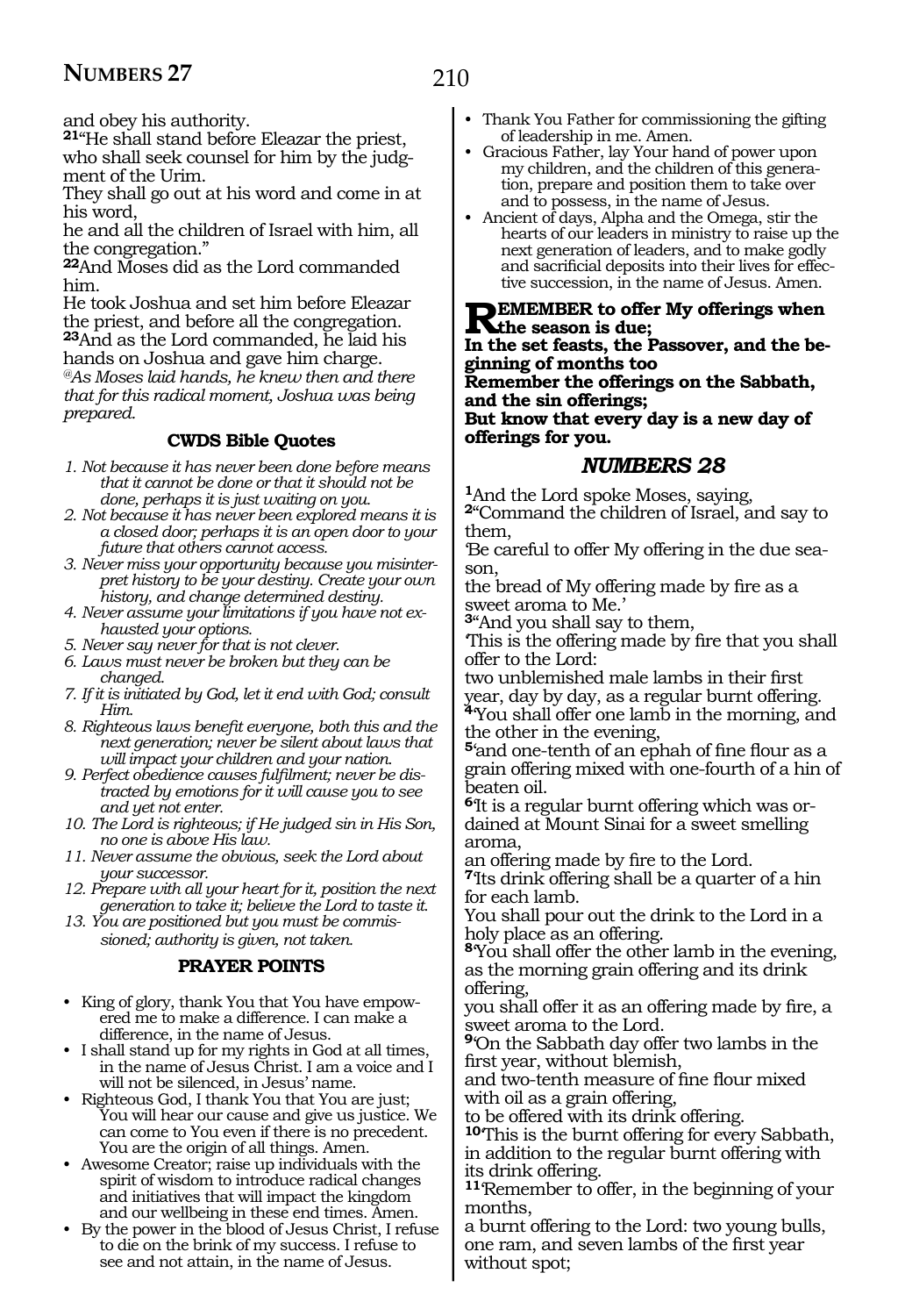**<sup>12</sup>**'and three-tenths measure of fine flour as a grain offering, mixed with oil, for each bull; two-tenths of an ephah of fine flour as a grain offering mixed with oil, for each ram.

**<sup>13</sup>**'And one-tenth of an ephah of fine flour, mixed with oil, as a grain offering for each lamb,

for a burnt offering, a sweet aroma, an offering to the Lord made by fire.

**<sup>14</sup>**'Their drink shall be half hin of wine for a bull,

one-third hin for a ram, and one-fourth hin for a lamb;

this is the burnt offering for each month throughout the months of the year.

**<sup>15</sup>**'For a sin offering, offer one kid of the goats to the Lord;

beside the regular burnt offering and the drink offering.

**<sup>16</sup>**'The fourteenth day of the first month is the Lord's Passover;

**<sup>17</sup>**'on the fifteenth day of this month is the feast;

for seven days you shall eat bread without yeast.

**<sup>18</sup>**'On the first day shall be a holy convocation, you shall do none of the regular work.

**<sup>19</sup>**'You shall offer an offering made by fire as a burnt offering to the Lord:

two young bulls, one ram, and seven lambs of the first year.

Ensure they have no blemish.

**<sup>20</sup>**'Their grain offering shall be of fine flour mixed with oil;

offer three-tenths of an ephah for a bull, and two-tenths for a ram.

**<sup>21</sup>**'You shall offer one-tenth of an ephah for each of the seven lambs,

**<sup>22</sup>**'and one goat for a sin offering, to make atonement for you.

**<sup>23</sup>**'You shall offer these besides the burnt offer- ing of the morning,

which is for a regular burnt offering.

**<sup>24</sup>**''After this manner you shall offer daily, throughout the seven days,

the food of the offering made by fire,

a sweet aroma to the Lord.

It shall be offered besides the regular burnt offering and its drink offering.

**<sup>25</sup>**'You shall have a holy convocation on the seventh day; no customary work you shall do; **<sup>26</sup>**'also on the day of the first-fruits,

when you bring a new grain offering to the Lord at your Feast of Weeks,

you shall have a holy convocation. Do no customary work.

**<sup>27</sup>**'Offer a burnt offering to the Lord as a sweet aroma: two young bulls, one ram, and seven lambs of the first year,

**<sup>28</sup>**'with fine flour mixed with oil for their grain offering;

three-tenths of an ephah for each bull, two-tenths for one ram,

**<sup>29</sup>**'and one-tenth for each of the seven lambs;

**30**'and one kid of the goats, to make atonement for you.

**<sup>31</sup>**'Be sure they have no blemish.

You shall present them with their drink offerings, besides the regular burnt offering with its grain offering.'"

*@Be generous to God and offer every day.*

*Remember the sacrifice in worship, and remember to pray,*

*to seek forgiveness for your sins, for a Lamb has been slain;*

*all this besides the set feasts and the Sabbaths of corporate praise.*

### **CWDS Bible Quotes**

- *1. There is an offering for every sabbath; come with your best worship, gift and attitude every time you gather.*
- *2. The Lord commands an aroma from His people that pleases Him; let your worship go up continually.*
- *3. There is an offering for every morning; there is an offering for every evening; but when you are the offering, you offer yourselves at all times, and you praise the Lord at all times.*
- *4. You must remain a pleasing aroma in the nostrils of the Lord continually.*
- *5. It is all about the offering; it is all about you; it is all about your covering; it is all about what you present to the Lord, which is all about how you see the Lord; which, in summary, is all about how the Lord will receive you.*

*6. God commands the sacred assembly, where you put everything aside and it is all about Him; let Him have His pleasure in you.*

*7. Jesus is your offering, He represented you to God; now present Him before God continually. There is nothing more pleasing to God than the aroma of Jesus on you.*

*8. Burn with the Holy Spirit; let Him consume you; be on fire for God; this is an offering that satisfies Him.*

### **PRAYER POINTS**

- I soak myself in the blood of Jesus Christ, and receive cleansing for my sin. Amen.
- Father, I offer my offering to You in gratitude for Your offering made for me, in the name of Jesus.
- I will be present in the assembly of the Lord; I was glad when they said unto me, come let us go into the house of the Lord. My heart delights in Your way O Lord. I will be like a green olive tree in the house of the Lord.
- Awesome and majestic God to whom all praise belongs, daily I will bring my offering to You, daily I will apply the blood of the Lamb to my life, and daily I will offer my sacrifices of praise. Amen.
- My yesterday's praise shall not overshadow my today's service, and my today's praise. Amazing God, You are more awesome to me today than You were yesterday; I keep falling in love with You over and over again. Amen.
- Awesome Father, just as Your dew is fresh every morning, and Your mercies are new, I will pursue You with renewed vigor every day. Amen.
- My yesterday's cleansing shall not deceive me into false security; I will take my daily bath in the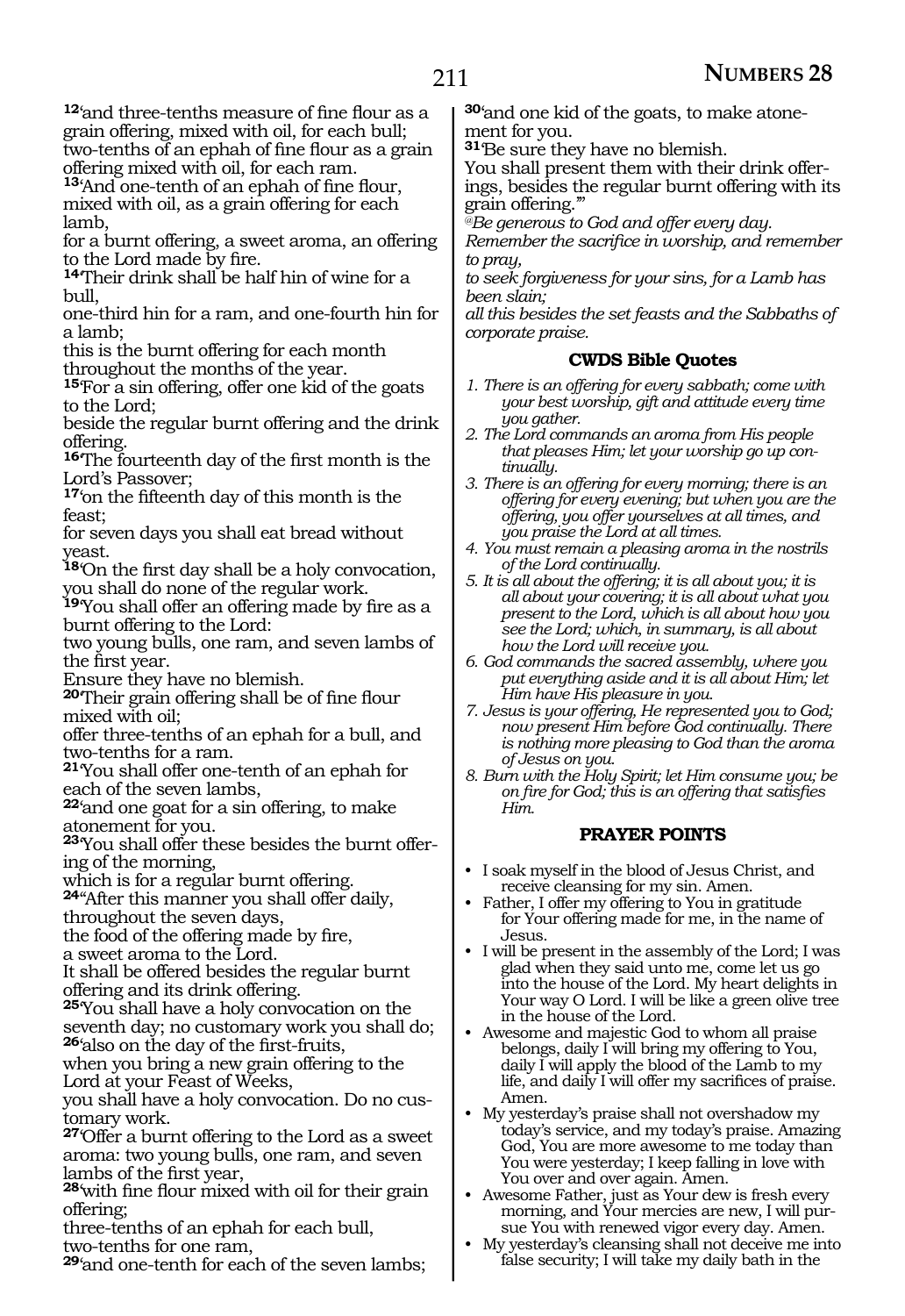blood of the Lamb. Amen.

• God, worthy of praise, I offer my sacrifice in obedience to Your command every day. Amen.

### **THIS is the day of trumpet blowing;**<br>This is the day of the feast;<br>Fack now day is a day of effective **Each new day is a day of offering, But this day is beside all of these.**

### *NUMBERS 29*

**<sup>1</sup>**'In the seventh month, on the first day, you shall have a holy convocation.

You shall do no regular work.

It is a day of trumpet blowing for you.

**<sup>2</sup>**'You shall offer a burnt offering as a sweet aroma to the Lord:

one young bull, one ram, and seven lambs of the first year with no blemish.

**<sup>3</sup>**'Their grain offering shall be fine flour mixed with oil:

three-tenths of an ephah for the bull, twotenths for the ram,

**<sup>4</sup>**'and one-tenth for each of the seven lambs; **<sup>5</sup>**'and one goat kid as a sin offering for your atonement;

**6**'besides the burnt offering with its grain offering for the New Moon,

the regular burnt offering with its grain offering,

and their drink offering, according to their ordinance, a sweet aroma,

an offering to the Lord that is made by fire. **<sup>7</sup>**'You shall have a holy convocation

on the tenth day of the seventh month.

You shall do no work on this day, but humble and afflict your souls.

**<sup>8</sup>**'You shall offer a burnt offering to the Lord as a sweet aroma,

one young bull, one ram, and seven lambs all in their first year without blemish.

**<sup>9</sup>**'Their grain offering shall be of fine flour mixed with oil,

three-tenths of an ephah for the bull, twotenths for the ram,

**<sup>10</sup>**'and one-tenth for each of the seven lambs; **<sup>11</sup>**'and one kid of the goats for a sin offering, in addition to the sin offering for atonement, the regular burnt offering with its grain offering, and their drink offering.

**<sup>12</sup>**'You shall have a holy convocation on the fifteenth day of the seventh month.

You shall do no regular work, and you shall keep a feast to the Lord for seven days.

**<sup>13</sup>**'You shall offer a burnt offering,

an offering by fire, a sweet aroma to the Lord: thirteen young bulls, two rams, and fourteen lambs of the first year, with no blemish at all.

**<sup>14</sup>**'Their grain offering shall be of fine flour mixed with oil:

three-tenths of an ephah for each bull, twotenths for each ram,

**<sup>15</sup>**'and one-tenth for each of the fourteen lambs;

**<sup>16</sup>**'and one kid of the goats for a sin offering, in addition to the regular burnt offering with its grain offering, and its drink offering, **<sup>17</sup>**'on the second day present twelve young bulls, two rams, and fourteen lambs in their first year without blemish,

**<sup>18</sup>**'with the grain and the drink offering for the bulls, the rams and the lambs by their number as was ordained;

**<sup>19</sup>**'also one kid of the goats as a sin offering, besides the regular burnt offering with their grain and drink offering.

**<sup>20</sup>**'On the third day present eleven bulls, two rams, and fourteen lambs in their first year without blemish.

**<sup>21</sup>**'With their grain and drink offerings for the bulls, the rams and the lambs by their number as was ordained;

**<sup>22</sup>**'also one kid of the goats as a sin offering, besides the regular burnt offering with its grain and drink offering.

**<sup>23</sup>**'On the fourth day present ten bulls, two rams, and fourteen lambs in their first year without blemish,

**<sup>24</sup>**'with their grain and drink offerings for the bulls, the rams and the lambs by their number as was ordained;

**<sup>25</sup>**'also one kid of the goats as a sin offering, besides the regular burnt offering with its grain and drink offering.

**<sup>26</sup>**'On the fifth day present nine bulls, two rams, and fourteen lambs in their first year without blemish.

**<sup>27</sup>**'With their grain and drink offerings for the bulls, the rams, and the lambs by their number as was ordained;

**<sup>28</sup>**'also one kid of the goats as a sin offering, besides the regular burnt offering with its grain and drink offering.

**<sup>29</sup>**'On the sixth day present eight bulls, two rams, and fourteen lambs in their first year without blemish.

**<sup>30</sup>**'With their grain and drink offerings for the bulls, the rams, and the lambs by their number as was ordained;

**<sup>31</sup>**'also one kid of the goats as a sin offering, besides the regular burnt offering with its grain and drink offering.

**<sup>32</sup>**'On the seventh day present seven bulls, two rams, and fourteen lambs in their first year without blemish.

**<sup>33</sup>**'With their grain and drink offerings for the bulls, the rams and the lambs by their number as was ordained;

**<sup>34</sup>**'also one kid of the goats as a sin offering, besides the regular burnt offering with its grain and drink offering.

**<sup>35</sup>**'Have a solemn assembly on the eighth day. Do no regular work on this day.

**<sup>36</sup>**'You shall offer a burnt offering,

an offering made by fire as a sweet aroma to the Lord:

one bull, one ram, seven lambs in their first year without blemish,

**<sup>37</sup>**'and their grain and drink offering for the bull, for the ram, and for the lambs, by their number, according to the ordinance.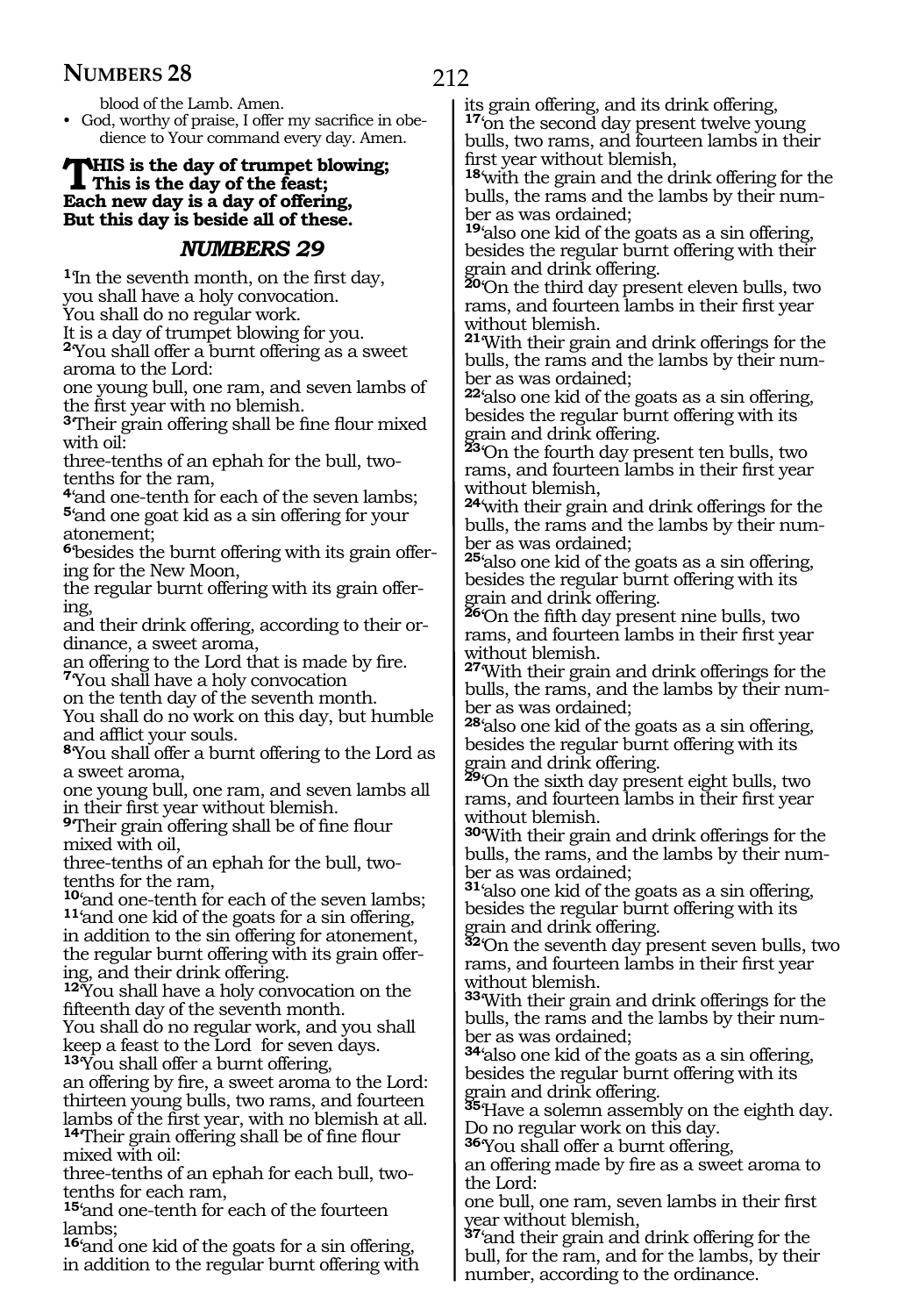**<sup>38</sup>**'And one goat for a sin offering, in addition to the regular burnt offering,

its grain offering, and its drink offering.

**<sup>39</sup>**'You shall present these to the Lord at your appointed feasts,

(beside the offering for your vows, and your freewill offering)

as your burnt offerings and your grain offerings, as your drink offerings, and your peace offerings.'

**<sup>40</sup>**And Moses told the children of Israel all the Lord commanded him to do.

### **CWDS Bible Quotes**

- *1. If it is sacred to the Lord; then make it sacred and special to you: your tithes, your offering, your time, your fellowship, your assembly and your self-denial.*
- *2. Every day an offering for sin, every day the application of the blood.*
- *3. You come to receive from Him, come prepared to offer to Him.*
- *4. He has given you a spotless Lamb untainted by sin, give to Him your unblemished best.*
- *5. We give to honor Him as good, as Father, as a good-good Father.*
- *6. We give to honor His commandment to give.*
- *7. Do it according to His specifications, His prompting; everything else is disobedience.*
- *8. The blessing is in obedience; yet you can have your blessings cursed.*
- *9. It is good to offer what the Lord has commanded: your tithes; it is so much better to exceed it with your freewill offering and your vows.*

### **PRAYER POINTS**

- Lord God of the heavens and the earth, I offer my offerings to You as You have prescribed, in the name of Jesus Christ.
- Majestic Father, I thank You for the offering You have made on my behalf, in the name of Jesus. Amen.
- Father, by the power of the Holy Spirit in me, I declare that I shall be a sacrifice to You; burning daily in Your presence, cleansed by the blood of the Lamb, and releasing an aroma pleasing to You. Amen.
- Holy God, let the aroma of the work of the Holy Spirit in my life, be lifted to the heavens daily; let it be perfume for Your throne that adds delight to You and the heavenly hosts. Amen.

### **MEN** must honor their spoken word,<br> **MAnd pay their vows to the Lord.**<br> **Enom you the Lord** will domend it. **From you the Lord will demand it. If you vow it, then He commands it.**

### *NUMBERS 30*

**<sup>1</sup>**Then Moses spoke to the heads of the tribes concerning the children of Israel, saying, "This is the thing the Lord has commanded, **<sup>2</sup>**'If to the Lord a man vows a vow,

or swears an oath to bind himself with a bond, he shall not break his word, but without a doubt

shall do according to all that proceeded from his mouth.

**<sup>3</sup>**"If a woman makes a vow to the Lord,

and binds herself by a bond,

and she is still in her father's house being yet in her youth,

**<sup>4</sup>**"if her father hears her vows and her bond and remains silent,

then all her vows shall stand, and every agreement she has bound herself with shall be binding.

**<sup>5</sup>**"But if her father disallows her in the day he hears,

none of her vows shall stand, nor the agreement with which she bound herself;

the Lord will release her because her father disallowed her then.

**<sup>6</sup>**"And if she takes a husband while bound by her vows,

or an utterance from her lips by which she is bound,

**7**"and her husband hears it and remains silent, her vows and her agreement with which she is bound shall stand.

**<sup>8</sup>**"But if her husband disallowed her on the day he hears it,

he shall make her vow that she has uttered void,

and the Lord will forgive her, and release her from it.

**<sup>9</sup>**"Any vow of a widow or a divorced woman by which she bound herself shall stand.

**<sup>10</sup>**"If she vowed in her husband's house, or bound herself by a bond with an oath,

**<sup>11</sup>**"and her husband hears it and remains silent,

all her vows shall stand and every bond by which she bound herself.

**<sup>12</sup>**"But if her husband utterly makes them void on the day he hears it,

then he has made void the vows and bond that proceeded from her lips,

and the Lord will release her.

**<sup>13</sup>**"Her husband may establish, or he may make void every vow or binding oath she makes to afflict her soul.

**<sup>14</sup>**"But if her husband remains silent to her from day after day,

then he establishes and confirms all her vows or bond that binds her;

because he hears and does not respond, he confirms them.

**<sup>15</sup>**"But if after he hears them, he makes them void, he shall bear her guilt."'

**<sup>16</sup>**These are the statutes the Lord commanded Moses between husband and wife,

and the father and his daughter in her youth in her father's house.

*For if a man vows to humble his soul,*

*the Lord requires that he perform his oath.*

### **CWDS Bible Quotes**

- *1. Your vow is a binding obligation in heaven; it is your spiritual signature.*
- *2. Your vow is your contract that heaven recognizes.*
- *3. Never take your words lightly, God does not.*
- *4. Hold yourself accountable to your vows, for God will bring you to account.*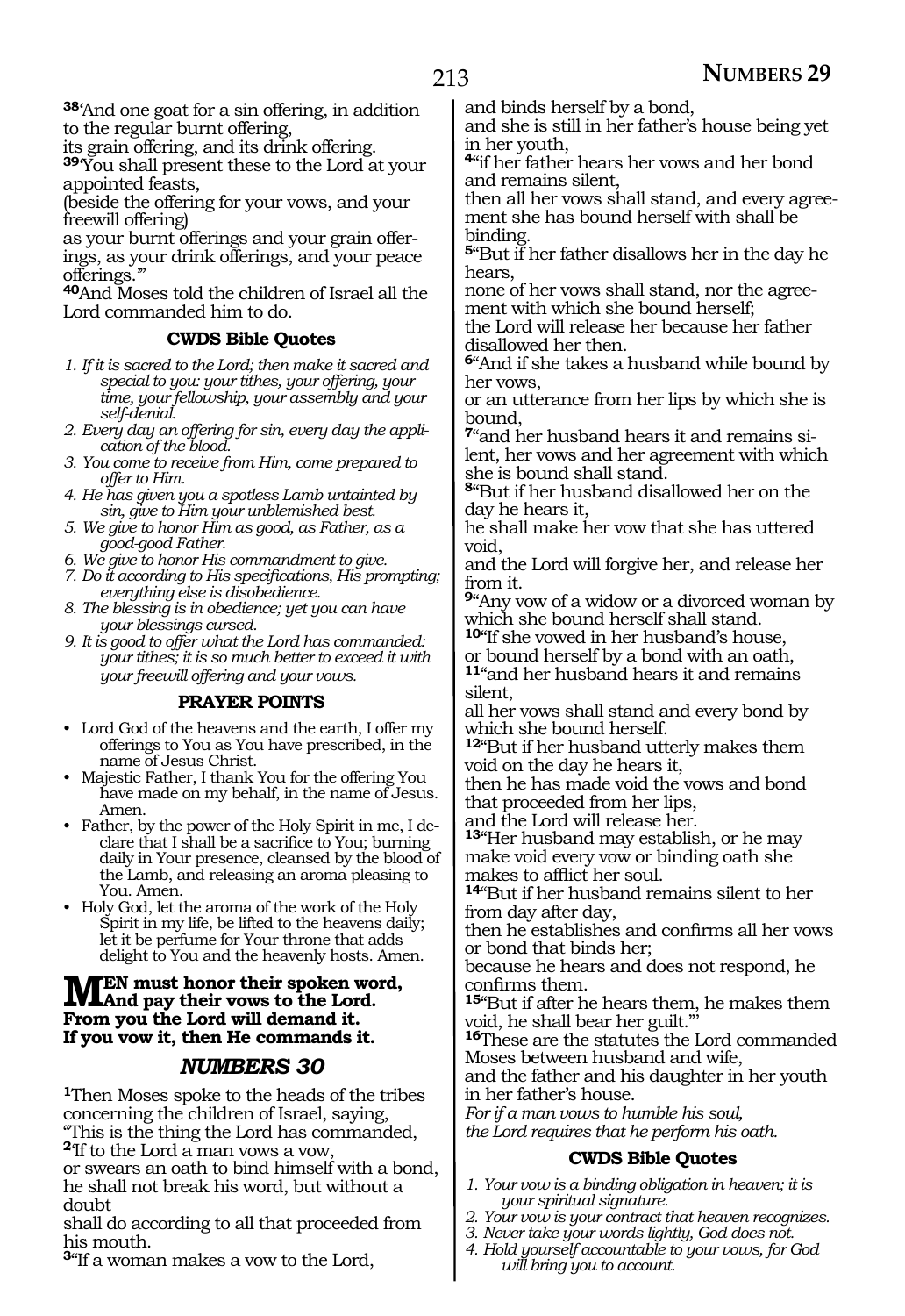- *5. Vow in consultation and agreement with the authority you are under; they can nullify your vow if they disagree.*
- *6. Silence is consent; if you hear but refuse to speak or act on your authority, you have endorsed it.*
- *7. Manage your environment; silence is not acquittal, it is approval, endorsement and active participation.*
- *8. You are responsible for what your hear; you will be accountable for your response to, or failure to respond to it.*
- *9. Responsibility for a vow is not nullified, but instead, transferred to the person who nullifies it.*

### **PRAYER POINTS**

- Lord God, model of faithfulness, You are forever unvarying and committed to Your word; help me to display Your character, and to be equally committed to every word I speak, and every commitment I give to You and to others. Amen.
- Your vows, O Lord, are upon me; I am ever conscious of who I am in You, and my obligation to You, and I shall fulfil them, in the name of Jesus Christ. Amen.
- Unchangeable God, You put character on display; my word uttered to You in songs, in prayer, emotionally in response to Your move, by conviction, or in soliciting help from heaven, is my obligation and I shall fulfil them, in the name of Jesus Christ. Amen.
- By the Holy Ghost and fire, I refuse to offer the sacrifice of fools. I will not lie to You Father; I will fulfil all my vows and words of commitment, in the name of Jesus. Amen.
- Father God, I declare that my life is an offering to You! I will serve You with my whole heart! I will give myself to Your work and to perform Your will on earth! By the power in the blood of Jesus Christ, these commitments are my obligation, and I shall fulfil them. Amen.

### **O**NE thing more of you Moses,<br> **Added to all you have done before;**<br>
After this seem shall be gethered **After this you shall be gathered, But you shall do just one thing more. One more battle, one more victory, They brought the offering as told, But when they saw they lost no man in battle,**

**They said, "Moses, wait! Just one thing more."**

### *NUMBERS 31*

**<sup>1</sup>**And the Lord spoke to Moses, saying, **<sup>2</sup>**"*Moses, one more battle for you to fight,* avenge Israel of the Midianites,

and you shall be gathered to your people afterwards."

**<sup>3</sup>**And Moses spoke to the people the words of the Lord,

saying, "Arm some of yourselves for war, let them go against the Midianites to take vengeance for the Lord on Midian.

**<sup>4</sup>**"You shall send a thousand from each tribe of all the tribes of Israel."

**<sup>5</sup>**So they selected from the divisions of Israel, one thousand from each tribe,

twelve thousand armed for war.

**<sup>6</sup>**And Moses sent to war a thousand of every

tribe,

with them he sent Phinehas the son of Eleazar the priest,

with the holy instruments and the trumpet to sound the battle cry.

**<sup>7</sup>**And they fought against the Midianites as the Lord commanded Moses, and they killed all the males.

**<sup>8</sup>**They killed the five kings of Midian with those who were slain:

Evi, Rekem, Zur, Hur, and Reba with them. Balaam the son of Beor was also killed with the sword.

**<sup>9</sup>**And the children of Israel took the women of Midian captive with their little ones,

and as spoils they took all their cattle, all their goods, and all their flocks.

**<sup>10</sup>**They burnt all their cities and their camps with fire;

**<sup>11</sup>**and they took all the spoils and prey of man and animal.

**<sup>12</sup>**Then they brought the captives and the spoil to Moses, Eleazar and all the congregation of Israel,

to the camp in the plains of Moab by Jordan, across from Jericho.

**<sup>13</sup>**And Moses, Eleazar the priest, and all the leaders of the congregation went to meet them outside the camp.

**<sup>14</sup>**But Moses was angry with the captains and officers of the army who had come from battle. **<sup>15</sup>**And he said to them, "Have you saved all the women yet alive?

**<sup>16</sup>**"Look, these women caused the children of Israel, through the counsel of Balaam,

to trespass against the Lord in the incident at Peor,

and among the congregation of the Lord there was a plague.

**<sup>17</sup>**"Now therefore, kill every male among the little ones,

and kill every woman who has lain with a man,

**<sup>18</sup>**"but keep for yourselves all the young girls who are virgins.

**<sup>19</sup>**"And these shall remain outside the camp for seven days; all who have killed someone, and anyone who has touched any of the slain. Purify both you and your captives on the third and seventh day.

**<sup>20</sup>**"Purify every garment, everything made of skins,

everything woven of goat's hair and every wooden thing."

**<sup>21</sup>**And to the men of war who had gone to the battle, Eleazar the priest said,

"This is the ordinance of law which the Lord commanded Moses:

**<sup>22</sup>**"only the gold, the silver, the bronze, the iron, the tin, and the lead,

**<sup>23</sup>**"all that can endure fire, you shall put through the fire, and it shall be clean, and it shall be purified with the water of puri- fication.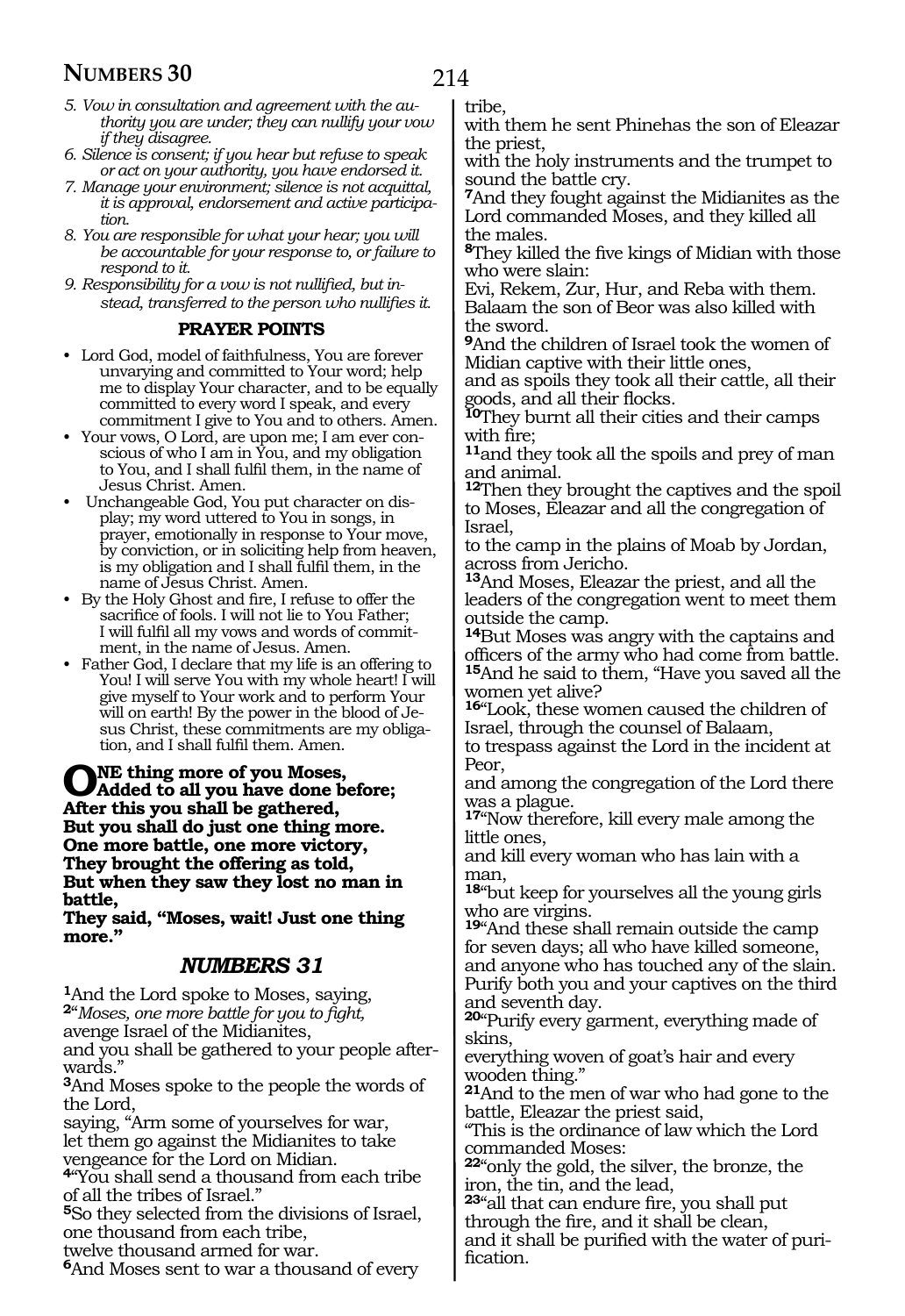But all that cannot endure fire you shall put through water.

**<sup>24</sup>**"And on the seventh day you shall wash your clothes and be clean;

then you may come into the camp afterwards."

**<sup>25</sup>**And once again the Lord spoke to Moses saying,

**<sup>26</sup>**"Count the spoil that was taken, of both man and animals,

both you, the chief fathers, and Eleazar the priest;

**<sup>27</sup>**"and divide the plunder into two parts, between all the congregation and those who went to war.

**<sup>28</sup>**"And levy a tribute for the Lord on the men who went out to battle:

one in every five hundred of persons, of cattle, of donkeys, and of the sheep;

**<sup>29</sup>**"take it from their half and give it to Eleazar the priest as a wave offering to the Lord.

**<sup>30</sup>**"And take one in fifty from the children of Israel's half,

of persons, of donkeys, of sheep and all manner of livestock,

and give them to the Levites who have the charge of the tabernacle of the Lord."

**<sup>31</sup>**And just as the Lord commanded, Moses and Eleazar the priest did.

**<sup>32</sup>**The bounty that remained from the plunder, which the men of war had taken, was six hundred and seventy-five thousand sheep,<br><sup>33</sup>seventy-two thousand cattle,

<mark>34</mark>sixty-one thousand donkeys,<br><sup>35</sup>and thirty-two thousand persons, women who were virgins.

**<sup>36</sup>**And the half, the portion that the men who went to war received,

numbered three hundred and thirty-seven thousand, five hundred sheep.

**<sup>37</sup>**And the Lord's tribute of the sheep was six hundred and seventy-five.

**<sup>38</sup>**The cattle was thirty-six thousand, and the Lord's tribute was seventy-two.

**39**The donkeys were thirty-thousand five hundred,

and the Lord's tribute was sixty-one.

**<sup>40</sup>**And the persons were sixteen thousand of which the Lord's tribute was thirty-two.

**<sup>41</sup>**And Moses gave the tribute which was the Lord's wave offering to Eleazar the priest as the Lord commanded.

**<sup>42</sup>**And from the half belonging to the congrega- tion of Israel,

which Moses separated from the men who fought.

**43**Now their half was three hundred and thirty-seven thousand five hundred sheep,<br>
"thirty-six thousand cattle,

45thirty thousand five hundred donkeys,<br><sup>46</sup>and sixteen thousand persons.<br><sup>47</sup>And Moses took one of every fifty of both

man and animals, from the half belonging to the children of Israel,

and he gave them to the Levites who kept charge of the tabernacle as the Lord commanded.

**<sup>48</sup>**And to Moses, the officers over thousands came,

with the captains over thousands and captains over hundreds,

**<sup>49</sup>**and they said to Moses, "Your servants have taken a count of the men of war under our

command,<br>A hostile war, yet not one man of ours was lost. **50**"Above the offering the Lord has ordered that we give,

we have brought an offering for the Lord, therefore,

what every man found of ornaments of gold: bracelets, signet rings, earrings and necklaces, to make atonement for our lives before the Lord."

**<sup>51</sup>**So Moses and Eleazar the priest took the gold from them, all the ornaments.

**<sup>52</sup>**And all the gold of the offering they offered up to the Lord,

that came from the captains, was sixteen thousand, seven hundred and fifty shekels. **<sup>53</sup>**For the men of war had taken spoil, every man for himself.

**<sup>54</sup>**And Moses and Eleazar the priest received the gold from the captains of thousands and of hundreds,

and brought it into the tabernacle of meeting as a memorial for the children of Israel before the Lord.

*@The men were very grateful for the saving and sustaining grace of the Lord,*

*and they brought a thanksgiving offering to Moses as he ordered his last war.*

### **CWDS Bible Quotes**

- *1. It is yours by commission but not yours by conclusion unless you take it.*
- *2. Strike to the very end; always be ready for another battle for the Lord.*
- *3. We all must go out, but how we go matters; it is best to wear out than to rust out.*
- *4. When they deliberately taint your legacy, spread the love of Jesus, and the blood.*
- *5. Influence is more dangerous to a kingdom citizen than confrontation and secret curses; they cannot curse you, but can get you to curse yourself by conceding to their sins.*
- *6. Suffer not a witch to live; the spirit will never retreat but will change its strategies; Balaam never surrendered but was slain.*
- *7. One last victory to cap a victorious life; one last strike to inflict wounds on the enemy; to claim spoils and souls for the kingdom.*
- *8. Principle above lust; purpose above lifestyle.*
- *9. It is not too beautiful to put aside; it is not too attractive to mortify for the kingdom.*
- *10. If it cannot withstand the fire inside it does not belong in your life.*
- *11. Give some of your returns(spoils) from business (battles) a kingdom designation, and appoint a portion for laborers in service (Levites).*
- *12. It is granted but never take it for granted; your provision, your peace, your protection, your profits\_ your God.*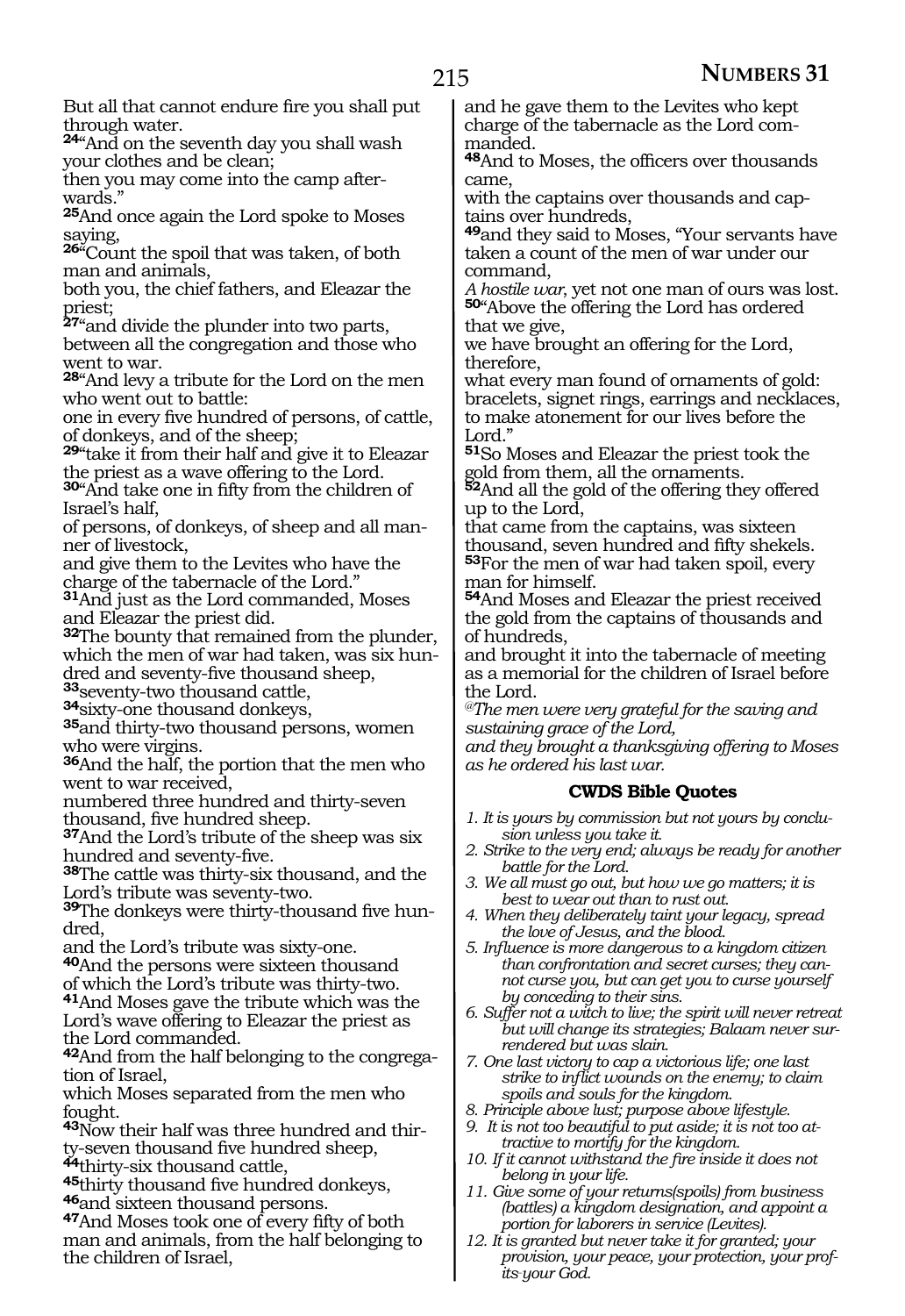- *13. Be lavish in your appreciation of God.*
- *14. One of the most magnificent and astounding miracles yet most marginalized, a battle with such tremendous spoils yet not one life lost: angels are active every day in your defence.*
- *15. Count the cost you saved and the cost of your salvation and give a portion back.*
- *16. By faith we recognize that the visible things (doctor's bill saved, life, breakthroughs, peace) are impacted by invisible occurrences. By faith we recognize we are sustained... faith commands tangible recognition.*
- *17. Thanksgiving is a lifestyle, not an act.*

#### **PRAYER POINTS**

- Father God, help me to fulfil every assignment You have given to me in this life before I die, in the name of Jesus. Amen.
- I shall die empty and completely fulfilled, in the name of Jesus.
- By the power in the blood of Jesus Christ, Father I declare that I shall be an effective tool in Your hands; I will submit all my strength to You as long as I live. Amen.
- I thank You, God Most High, that no enemy of the cross will be able to stand before me; I see them defeated at the feet of Jesus. All my life I will advance to take the spoils for the kingdom.
- Let every enemy who has ravaged my legacy and infiltrated my camp, be conquered for the kingdom. My faith is to reach them before I die.
- Father, guard my heart with fire, so that I will not desire anything, or any company that is corrupt, corrupting, or is a corrupter of my relationship with You, no matter how desirable they are. Amen.
- Father, give me holy anger against every sinful thing. Amen.
- My Father my God, I refuse to commit to any member of the opposite sex who is not committed or submitted to You. Amen.
- Awesome Father, help me never to discount Your providence, protection and Your hand in my victories; I will walk in honor of You daily. I offer myself and all I have to You freely; You are the pivot of everything I am. Amen.

# **YOUR** sins will always find you out,<br>
So be conscious of the Lord;<br> **He will give you would be define if He will give you your heart's desire if you**

**follow His commands. Possess the gates of your enemies, And much more by strength of hand, But your sins will ever find you out, if you do not battle on.** 

### *NUMBERS 32*

**<sup>1</sup>**The children of Reuben and of Gad had a great amount of livestock,

a great multitude to them belonged.

When they saw the land of Jazer and the land of Gilead, how it was lush and green and good for livestock,

**<sup>2</sup>**the children of Gad and of Reuben came and spoke to Moses, to Eleazar the priest,

and to the leaders of the congregation, saying, **<sup>3</sup>**"Ataroth, Dibon, Jazer, Nimrah, Heshbon,

Elealeh, Shebam, Nebo, and Beon,

**<sup>4</sup>**"the country the Lord defeated before Israel,

is a land for livestock, and we have livestock. **<sup>5</sup>**"If we have found favor in your sight,

give this land to us as a possession; do not take us over Jordan."

**<sup>6</sup>**And Moses replied to the children of Gad and of Reuben, "Shall your brethren go to war while you sit here?

**<sup>7</sup>**"Why do you discourage the hearts of the children of Israel

from going over into the land the Lord has given them?

**<sup>8</sup>**"This is what your fathers did when I sent them from Kadesh-Barnea to see the land.

**<sup>9</sup>**"When they went up to the Valley of Eshcol and saw the land,

they discouraged the hearts of the children of Israel,

so they did not go into the land the Lord had given to them.

**<sup>10</sup>**"So the Lord was angry with them on that day, and swore an oath, saying,

**<sup>11</sup>**'None of the men who came from Egypt, from twenty years old and above,

shall see the land I swore to Abraham, Isaac and Jacob,

because they have not wholly followed Me, **<sup>12</sup>**'except Caleb the son of Jephunneh, and Joshua the son of Nun,

for they followed the Lord whole-heartedly.' **<sup>13</sup>**"So the Lord's anger was aroused against Israel,

and He made them wander in the wilderness forty years,

until all the generation who had done evil in the sight of the Lord was gone.

**<sup>14</sup>**"Now look! You have risen in your fathers' place, a generation of sinful men,

to further increase the anger of the Lord against Israel.

**<sup>15</sup>**"For if you turn away from following Him, He will leave them in the wilderness once more, and you will cause the destruction of all this people."

**<sup>16</sup>**Then they came to him, and said, "Not so; we will build sheepfolds for our livestock, and cities for our children,

**<sup>17</sup>**"but we ourselves will be armed, ready to go before the children of Israel,

until we have brought them into their inheritance;

but our children will dwell in our fortified cities because of the inhabitants of the land.

**<sup>18</sup>**"We will not return to our homes until all the children of Israel have received their in- heritance.

**<sup>19</sup>**"We will not inherit with them on the other side of Jordan and beyond,

because we have already received our inheritance on this side."

**<sup>20</sup>**And Moses said to them, "If you do this, and arm yourself before the Lord for the war,

**<sup>21</sup>**"and all your armed men cross over Jordan before the Lord

until he has driven out His enemies before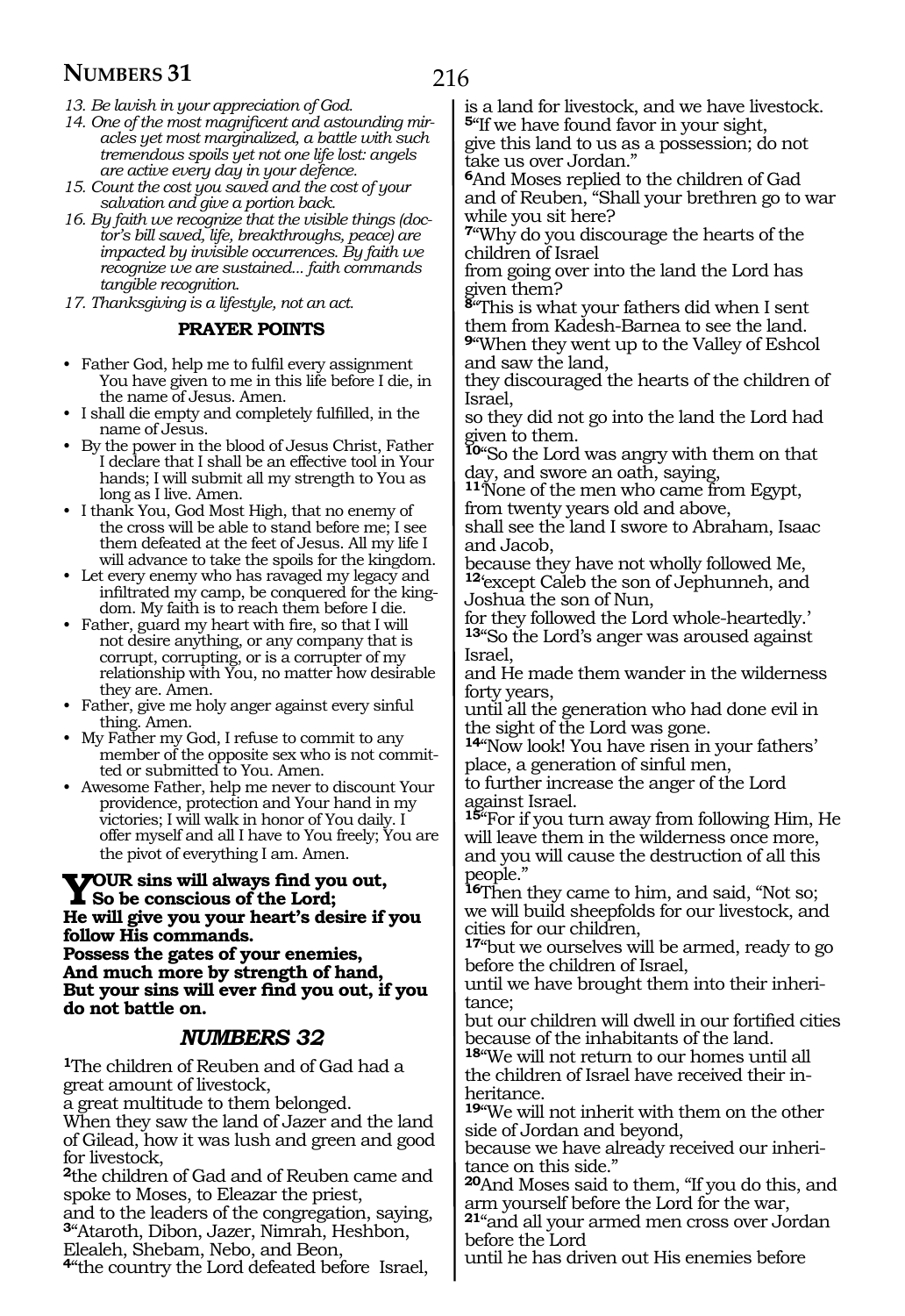### Him,

**<sup>22</sup>**"and before the Lord the land is subdued, then you may return without guilt before the Lord and Israel afterward,

and you shall have this land as your possession before the Lord.

**<sup>23</sup>**"But if you fail to do so, you have sinned against the Lord;

and surely, your sin will find you out.

**<sup>24</sup>**"Build cities for your little ones, and fold for your sheep now then,

and do what with your mouth you have said." **<sup>25</sup>**So the children of Gad and of Reuben spoke to Moses, saying,

"We will do just as you command.

**<sup>26</sup>**"Our little ones, our wives, our flocks, and livestock, will dwell in the cities of Gilead;

**<sup>27</sup>**"but we will cross over, every man armed for war,

for battle before the Lord, as you have spoken."

**<sup>28</sup>**So to Eleazar the priest, Joshua the son of Nun, and to the chief fathers of the tribes of Israel,

Moses gave command concerning them. **<sup>29</sup>**And Moses said to them, "If the children of Gad, and the children of Reuben cross over Jordan with you, all armed for battle before the Lord,

and the land is subdued before you, then shall you give them the land of Gilead to possess.

**<sup>30</sup>**"But if they do not cross over armed with you, they shall possess among you in the land of Canaan."

*And their sins shall find them out!* 

**<sup>31</sup>**Then the children of Gad and of Reuben answered, and said:

"We will do as the Lord has commanded." **<sup>32</sup>**"We will cross over armed before the Lord into the land of Canaan,

but we will possess our inheritance on this side of Jordan."

**<sup>33</sup>**So Moses gave the children of Gad, and of Reuben, and the half tribe of Manasseh, Joseph's son,

the kingdom of Sihon king of the Amorites, and of Og king of Bashan,

the land with its cities in its borders, and the cities in the surrounding territory.

**<sup>34</sup>**And the children of Gad built Dibon and Ataroth and Aroer,

**<sup>35</sup>**and Atroth and Shophan and Jazer and Jogbehah,

**<sup>36</sup>**and Beth Nimrah and Beth Haran, fortified cities, and folds for sheep.

**<sup>37</sup>**And the children of Reuben built Heshbon and Elealeh and Kirjathaim.

**<sup>38</sup>**Nebo and Baal Meon (their names changed) and Shibmah;

and they renamed the cities they built.

**<sup>39</sup>**And the children of Machir son of Manasseh went to Gilead and took it after dispossessing the Amorites who were in it.

**<sup>40</sup>**So Moses gave Gilead to Machir the son of Manasseh, and he dwelt there.

**<sup>41</sup>**Jair the son of Manasseh went and took its small towns and called it Havoth-jair.

**<sup>42</sup>**And after that Nobah went and took Kenath and its villages,

and he gave it his own name, Nobah.

#### **CWDS Bible Quotes**

- *1. Keep your motives pure when you make unconventional moves, because your motives will be tested by convention to see if it is movable.*
- *2. Be ready to articulate your vision so it can be clearly understood, you will be asked.*
- *3. Name and claim, but remember accountability, righteousness and responsibility.*
- *4. Sinful motives will rebound; it will find you out.*
- *5. Determine it, decree it, do it, perform it; you can have the good you desire to the delight of your heart if you do the good He desires to the delight of His heart.*
- *6. You may inherit immediately but you may not rest until everyone inherits.*
- *7. Your possession and your wealth is not your rest; your rest is when everyone possesses.*
- *8. Until all men are saved the work continues; there is no rest until everyone inherits.*
- *9. Your sins will find you out if you put personal comfort above kingdom building, or if you rest in complacency because you are saved and secure.*
- *10. Build your wealth, build your homes; build your families\_\_build the kingdom.*

### **PRAYER POINTS**

- Lord, You give me the desires of my heart; I will not forsake or forget responsibility, in the name of Jesus Christ.
- I will not allow possession to distract purpose, but will use it to attain, fulfil and motivate purpose, in the name of Jesus Christ.
- I declare by the power of the Holy Spirit, that until all have possessed, until all are saved, until the saints are gathered, or until I am recalled, I will fight on. Amen.
- I declare that I will not let the purpose, mission and urgency of the cross die in pursuit of my own personal goals, in the name of Jesus.
- Father I consciously make the decision to let righteousness find me out, and not my sins. I walk consciously in the way of righteousness, and by the leading of the Holy Spirit. Amen.
- By the power and might of the Lord Jesus Christ, I will possess, I will capture, I will move forward, I will attain, I will inherit and I will inhabit the kingdom as decreed by my King. Amen.
- By the power and the mission of the Holy Spirit in me, I make the conscious decision to put kingdom first at all times. Amen.

# **He** MAPPED their progress and set their<br> **Paper Fount's land to Jandar's banks:**

**From Egypt's land to Jordan's banks; When they set out from Rameses, Step by step and through the Red Sea. He mapped their progress and set their path:**

**Dispossess the inhabitants, drive out all Or they will be thorns and pricks; they will make you vexed,**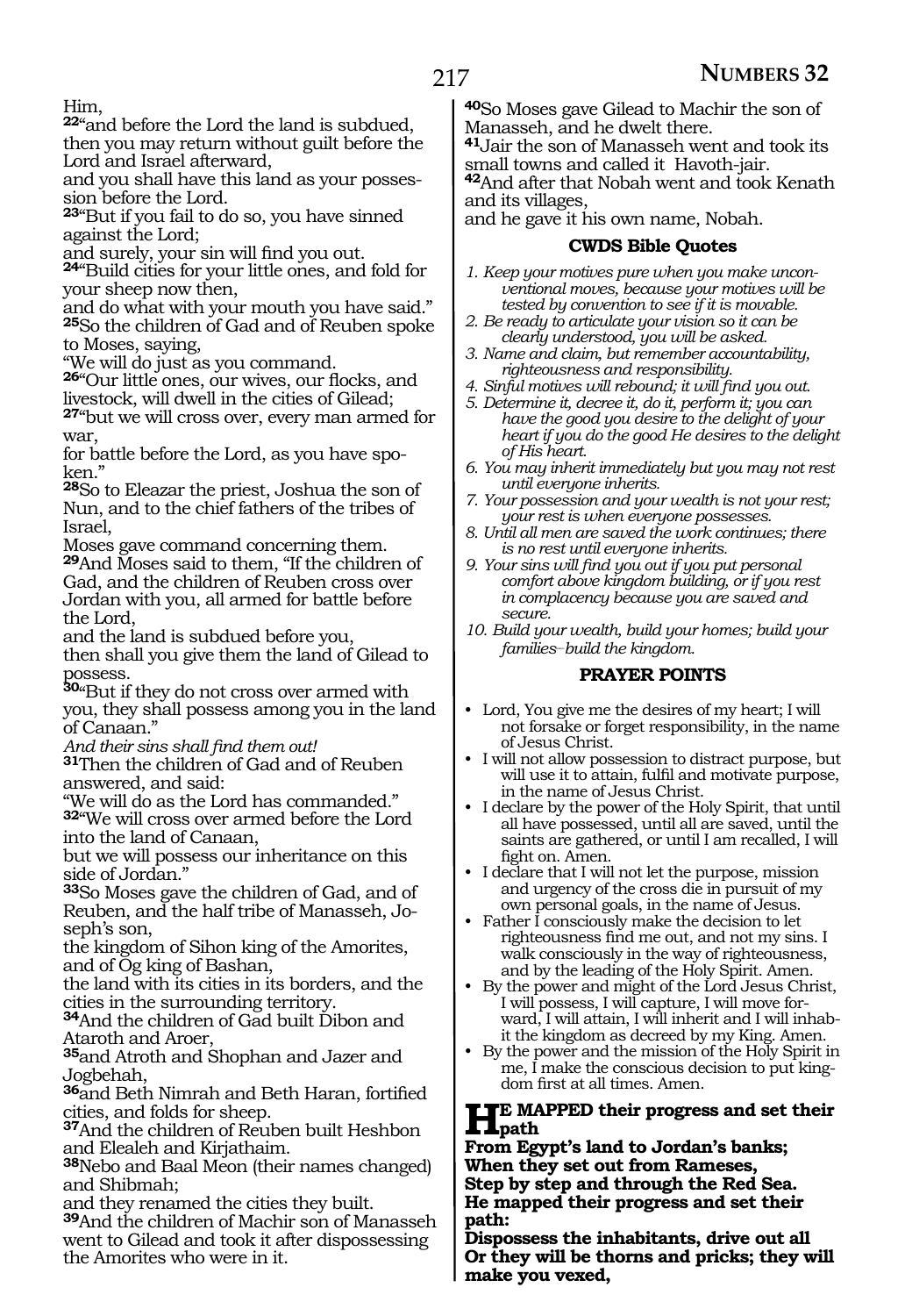### **And their evil reward is what you will get.**  *NUMBERS 33*

**<sup>1</sup>**He mapped the journeys of the children of Israel,

who went out of Egypt by their armies led by Moses and Aaron.

**<sup>2</sup>**And Moses wrote down the beginning points of their journeys as the Lord commanded.

These are their journeys based on the starting points.

**<sup>3</sup>**They left out from Rameses on the fifteenth day of the first month;

on the day after the Passover, they went out with pride in the sight of all the Egyptians.

**<sup>4</sup>**For the Egyptians were burying all their first- born,

whom the Lord had killed among them. And on their gods also the Lord had executed judgments.

**<sup>5</sup>**Then the children of Israel moved from Rameses and in Succoth they camped,

**<sup>6</sup>**then they moved from there to Etham which is in the edge of the wilderness.

**<sup>7</sup>**From Etham they turned back to Pi-hahiroth which is east of Baal-zephon, and before Migdol they camped.

**<sup>8</sup>**They departed from there and passed through the midst of the sea into the wilderness,

and they continued for three days in the Wilderness of Etham and camped at Marah.

**<sup>9</sup>**They moved from Marah and came to Elim. At Elim there were twelve springs of water and seventy palm trees.

**<sup>10</sup>**They moved from Elim and camped by the Red Sea,

**<sup>11</sup>**then moved from the Red Sea and they camped in the Wilderness of Sin.

**<sup>12</sup>**They journeyed from the Wilderness of Sin and camped at Dophkah.

**<sup>13</sup>**From Dophkah they left and camped at Alush.

**<sup>14</sup>**From Alush they moved to Rephidim, a place where there was no water for the people to drink.

**<sup>15</sup>**From Rephidim they went and camped in the Wilderness of Sinai.

**<sup>16</sup>**From the Wilderness of Sinai they departed and camped at Kibroth-hattaavah.

**<sup>17</sup>**They left Kibroth-hattaavah and camped at Hazeroth.

**<sup>18</sup>**From Hazeroth they left and camped at Rithmah.

**<sup>19</sup>**They left from Rithmath and camped at Rimmon-perez.

**<sup>20</sup>**From Rimmon-perez they left to Libnah, **<sup>21</sup>**and from Libnah to Rissah;

**<sup>22</sup>**from Rissah to Kehelathah.

**<sup>23</sup>**They went from Kehelathah to camp at Mount Shepher.

**24**They moved from Mount Shepher to Haradah;

**25** and from Haradah they camped at Makh-

eloth;<br>**26**from Makheloth they camped at Tahath; **27**then from Tahath they moved and they camped at Terah;

**<sup>28</sup>**from Terah they moved and camped at Mithkah.

**<sup>29</sup>**They left from Mithkah and camped at Hashmonah.

**<sup>30</sup>**They departed from Hashmonah and camped at Moseroth.

**<sup>31</sup>**From Moseroth they left and camped at Bene-jaakan;

**32**from Bene-jaakan they moved to Hor-hagid-

**<sup>33</sup>**from there they moved to Jotbathah; **34**from Jotbathah they moved and camped at Abronah.

**<sup>35</sup>**From Abronah they moved to Ezion-geber and camped.

**<sup>36</sup>**They moved from Ezion-geber and camped in the Wilderness of Zin, which is in Kadesh.

**<sup>37</sup>**They left Kedesh and camped at Mount Hor, on the borders of the land of Edom.

**<sup>38</sup>**Then Aaron the priest went up into Mount Hor at the Lord's command, and there he died.

It was the fortieth year since Israel came out of the land of Egypt,

on the first day of the fifth month.

**<sup>39</sup>**Aaron was one hundred and twenty-three years old when he died.

**<sup>40</sup>**And the approach of the children of Israel was told to King Arad the Canaanite;

he dwelt in the South, in the land of Canaan. **<sup>41</sup>**And Israel departed from Mount Hor and camped at Zalmonah.

**42**They moved from there and camped at Pu-

non.<br>43They left Punon and camped at Oboth.

**44**They left Oboth and camped at Ije-abarim at the border of Moab.

**45**They left from Ijim and camped at Dibongad;

**<sup>46</sup>**from there they moved to Almon-diblathaim. **<sup>47</sup>**They moved from there to the mountains of <sup>47</sup>They moved from there to the mountains of Abarim, before Nebo;

**<sup>48</sup>**from the mountains of Abarim they left, and camped in the plains of Moab by Jordan, across from Jericho.

**<sup>49</sup>**Then by Jordan, from Beth-jeshimoth, as far as Abel-shittim in the plain of Moab.

**<sup>50</sup>**And the Lord spoke to Moses by Jordan, across from Jericho, saying,

**<sup>51</sup>**"Speak to the children of Israel, and map their path.

Say to them, 'When you have crossed over Jordan, into the land of Canaan,

**<sup>52</sup>**'you shall drive out all the inhabitants of the land from before you;

pluck down all their high places; destroy all their molded images.

**<sup>53</sup>**'You shall dispossess the inhabitants of the land, and dwell in it,

for I have given the land to you to possess.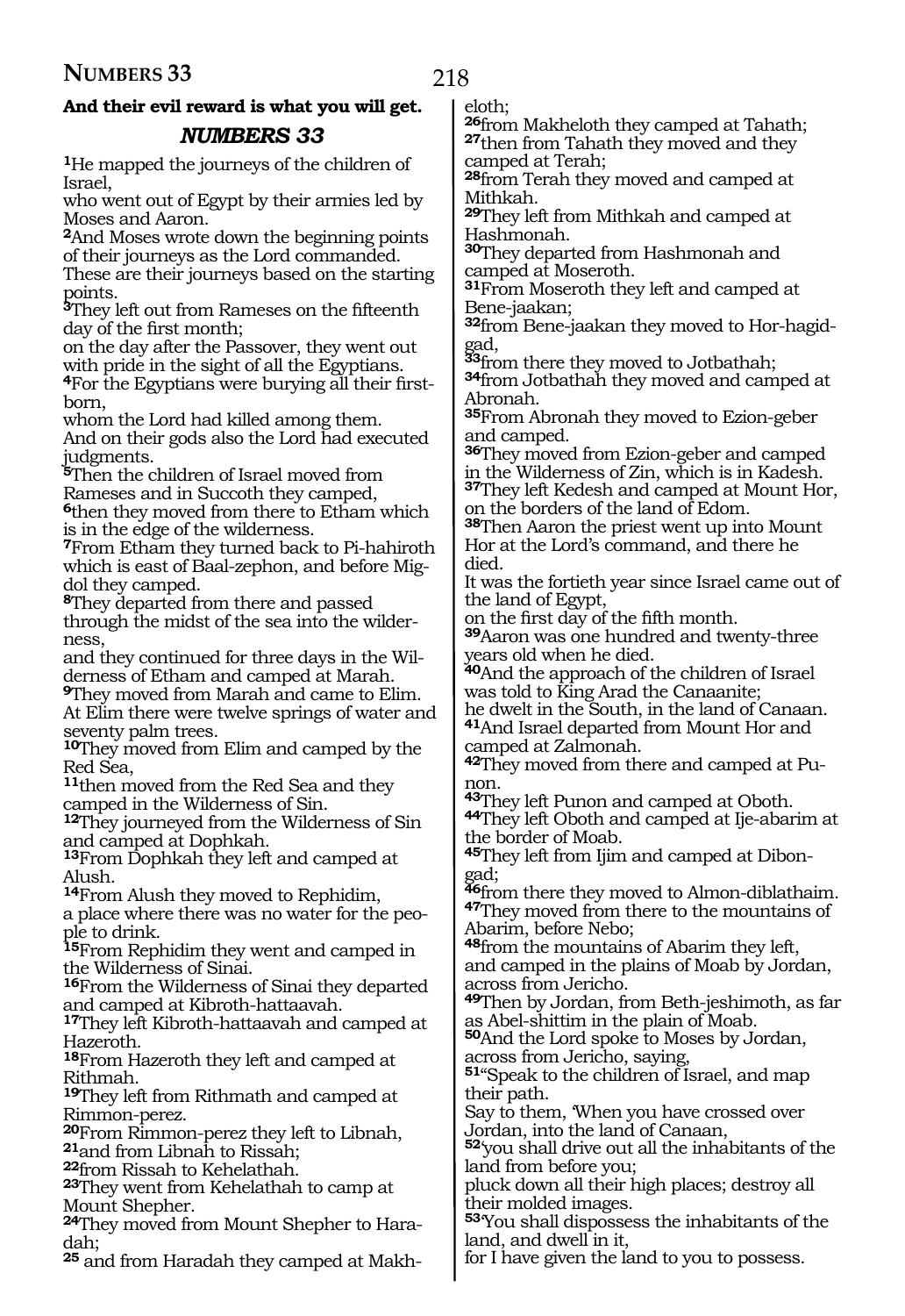**54**'You shall divide the land by lot for an inheritance among your families,

to the more, the larger inheritance you shall give;

to the fewer you shall give less.

Every man shall inherit where his lot falls. You shall inherit according to the tribes of your fathers.

**<sup>55</sup>**'But if you do not drive out the inhabitants of the land from before you,

those who remain shall be pricks in your eyes and thorns in your sides;

and they shall trouble you in the land you dwell.

**<sup>56</sup>**'And I will do to you as I thought to do to them.'"

### **CWDS Bible Quotes**

- *1. Those who watched you suffer with cruel hearts will watch you rise through the tears of their own broken hearts.*
- *2. Step out in the sight of your haters; they may not be happy to see you rise but will be happy to see you go.*
- *3. Your rise is the downfall of those who rise by holding you down. You are destined to rise; their attitude to you determines their destiny.*
- *4. Map your journey to mark His faithfulness, and to boost your faith for the future.*
- *5. What does where you have been say of where you are going? What does the One who led you thus far say of the One who is leading you on? What does the One who took you out say of the One who takes you in?*
- *6. You will not have taken possession until you have driven out the corrupters and the corruption.*
- *7. You settle your own failure by the sin you fail to settle, and deal with effectively and decisively.*
- *8. Every sin carries its own judgment; the sin you cohabit with carries your judgment.*
- *9. It may not be immediate but it is certain; deal with it or it will certainly deal with you.*
- *10. You take the place of sinners in judgment if you allow sinners to occupy your place in life.*
- *11. What does the character of the One who has led you say about His instructions for occupying?*

### **PRAYER POINTS**

- I shall march forth in full view of everyone who seeks to defeat me, to hold me down, to block my progress, or to use me, in the name of Jesus. I shall rise to heights victorious while they lick their wounds.
- Father God, I thank You for every place You have brought me to, and every problem You have delivered me from; thank you for every test I have faced, every challenge I have overcome; thank You for the confidence it has given me to rise and attain Your great and mighty promises yet ahead of me. Amen.
- Every bad experience I have had shall abound to my development, my growth and my maturity, in the name of Jesus. Amen.
- I shall possess my promises, but I will not cohabit with sinners. Let the blood of Jesus Christ fan away corrupters from my environment, in the name of Jesus.
- My God and my everlasting reward, I refuse to make the wicked my reward, for I utterly re-

fuse to receive the reward of the wicked, in the name of Jesus Christ.

**MEN** found just were chosen,<br> **Their role to divide the land;**<br> **Ruinese of the nearly Princes of the people, Of each tribe they chose a man. Though they had not yet seen it, Order was put in place; They were told of their borders, And they received it all by faith.**

### *NUMBERS 34*

**<sup>1</sup>**Then the Lord spoke to Moses, saying, **<sup>2</sup>**"Command Israel, and say to them: 'When you come into the land of Canaan, that is, the land that shall fall to you as an inheritance,

the land of Canaan and its boundaries, **3**'your south border shall be from the Wilderness of Zin by the border of Edom; then it shall continue eastward to the very end

of the Salt Sea.

**<sup>4</sup>**'Your border shall turn from the south side of the Ascent of Akrabbim,

extend to Zin, and be on the south of Kadeshbarnea;

then extend to Hazar-addar and continue to Azmon.

**<sup>5</sup>**'The border shall turn from Azmon to the River of Egypt, and shall end at the Sea. **<sup>6</sup>**'The Great Sea shall be your western border.

**7**'For your northern border: survey your border from the Great Sea to Mount Hor,

**<sup>8</sup>**'from Mount Hor survey your border to the entrance of Hamath;

then your border shall be towards Zedad; **<sup>9</sup>**'and shall continue to Ziphron, and it shall end at Hazar-enan;

this shall be your north border.

**<sup>10</sup>**'And you shall survey your border on the east from Hazar-enan to Shepham;

**<sup>11</sup>**'and the border shall go from Shepham to Riblah on the east of Ain.

The border shall then go down and reach the east side of the Sea of Chinnereth;

**<sup>12</sup>**'and the border shall go down to Jordan, and it shall end at the Salt Sea.

This shall be your land with its boundaries.'" **13**And Moses commanded the children of Israel, saying,

"This is the land you shall inherit by lot, which the Lord has commanded to give to the nine tribes and a half-tribe.

**<sup>14</sup>**"For the tribe of the children of Reuben by the house of their fathers,

and also the children of Gad and the half tribe of Manasseh,

have received their inheritance.

**15**"The two tribes and the half-tribe have already inherited on this side of Jordan, across from Jericho eastward, towards the rising of the sun."

@*And though they had not yet acquired it, they received it all by faith,*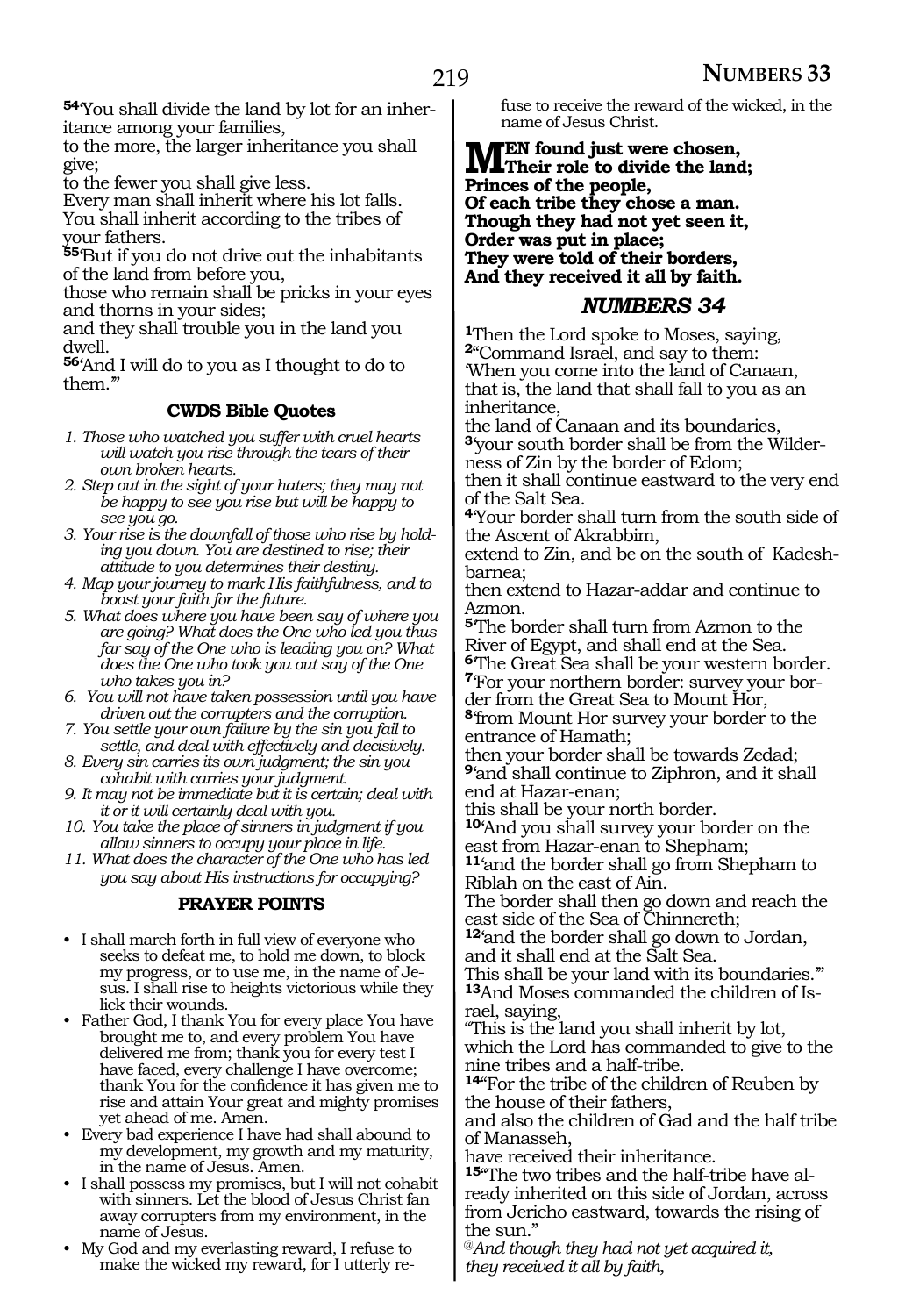# *and did as God commanded Moses;*

*order was put in place.*

17<sup>"</sup>These are the names of the men who shall divide the land among you as an inheritance: Eleazer the priest and Joshua the son of Nun. **<sup>18</sup>**"You shall also take one leader of every tribe

to divide the land for the inheritance.

**<sup>19</sup>**"These are the names of the leaders:

Caleb the son of Jephunneh, from the tribe of Judah;

**<sup>20</sup>**"Shemuel the son of Ammihud from the tribe of Simeon;

**<sup>21</sup>**"Elidad the son of Chislon from the tribe of Benjamin;

**<sup>22</sup>**"Bukki the son of Jogli, the leader from the tribe of Dan;

**<sup>23</sup>**"From the sons of Joseph:

Hanniel the son of Ephod as leader from the tribe of Manasseh;

**<sup>24</sup>**"and Kemuel the son of Shiphtan as the leader from the tribe of Ephraim.

**<sup>25</sup>**"Elizaphan the son of Parnach, the leader from the tribe of Zebulun.

**<sup>26</sup>**"Paltiel the son of Azzan, the leader from the tribe of Issachar.

**<sup>27</sup>**"Ahihud the son of Shelomi, the leader of the tribe of Asher;

**<sup>28</sup>**"and Pedahel the son of Ammihud, the lead- er of the tribe of Naphtali."

**<sup>29</sup>**These are those whom the Lord commanded to divide the inheritance among the children of Israel in the land of Canaan.

*@So men found just were chosen;*

*order was put in place;*

*and just as if they already had it, they exercised their faith.*

#### **CWDS Bible Quotes**

- *1. Begin to mark out the borders of your possession in preparation for possessing.*
- *2. Faith does not wait until it possesses to detail a plan for its possession.*
- *3. Write the vision, make it plain; committing to paper builds your confidence and commitment to fulfilment; committing to people holds you accountable for completion.*
- *4. If you have read it, it will have told you, you are ready. Every time you read your detailed plans for God's promises for your life, it will tell you, you are ready to step into them.*
- *5. Get people involved and engaged with where you are going, for if they cannot see it with you, they cannot possess it with you.*
- *6. God is absolute about declaring it; be very resolute about possessing it.*
- *7. The Lord is very precise about your inheritance in Him; if you really believe Him begin to organize for it, and be precise about organizing it.*
- *8. Touch it by faith; draft your plans to appropriate it; it will motivate you for the battles to come.*
- *9. Your occupation with it will determine your occupation of it.*

### **PRAYER POINTS**

• Lord God of Abraham, I will step into all the things You have declared over my life; I will engage them, and walk up and down in them physically and in planning. Amen.

- I record it because I can see it; I divide it because I can touch it; I get people engaged with it because I can feel it, smell it, taste it; it is not a question of 'if' but a matter of when.
- Father God, I will not be distracted by the 'how' that stands between me and Your promises for my life; You are my 'anyhow' God. You can do it anyhow You desire. Amen.
- Let the spirit of divine madness in faith that was upon Noah and Abraham, to believe every word You spoke, even in contrary circumstances, fall upon me and my posterity now. Amen.
- I shall plan for it, I shall organize for it, I will engage it, I will appropriate it, I shall possess it; I shall enjoy all Your good promises for my life, and my destiny, in my time. Amen.

### **WORKERS** in His service,<br>The Lead has assumed at it. **The Lord has commanded it And specified where, too. The Lord is your refuge; Let all men know that There is refuge for men-slayers; Run to the Rock.**

### *NUMBERS 35*

**@***Workers in service, God has commanded* 

*your possession and provision,*

*to sustain your position in Him.*

**<sup>1</sup>**So the Lord spoke to Moses

in the plains of Jordan near Jericho, saying, **<sup>2</sup>**"Command the children of Israel to give to the Levites

cities to dwell in from their inheritance, and common-lands around the cities."

**3**"They shall dwell in the cities and the common-land shall be for their cattle, their herds and all their animals.

**<sup>4</sup>**"The common-land of the cities you give the Levites, shall be one thousand cubits all around the city wall.

**5**"You shall measure two thousand cubits outside the city on every side to give,

the north, south, east and west sides.

The city shall be in the centre.

This shall belong to them as common-land for the cities.

**<sup>6</sup>**"Among the cities you give to the Levites, appoint six cities of refuge, to which a manslayer may flee;

you shall add forty-two cities to these. **7**"All the cities for the Levites shall be forty-

eight cities with their common-land. **8**"The cities you give shall be from the possession of the children of Israel;

from the larger tribes you shall give many, and from the smaller tribes few.

They shall give cities to the Levites according to their inheritance."

**<sup>9</sup>**Then the Lord spoke to Moses, saying, **<sup>10</sup>**"Speak to the children of Israel, and say to them, 'When you cross Jordan into the land of Canaan,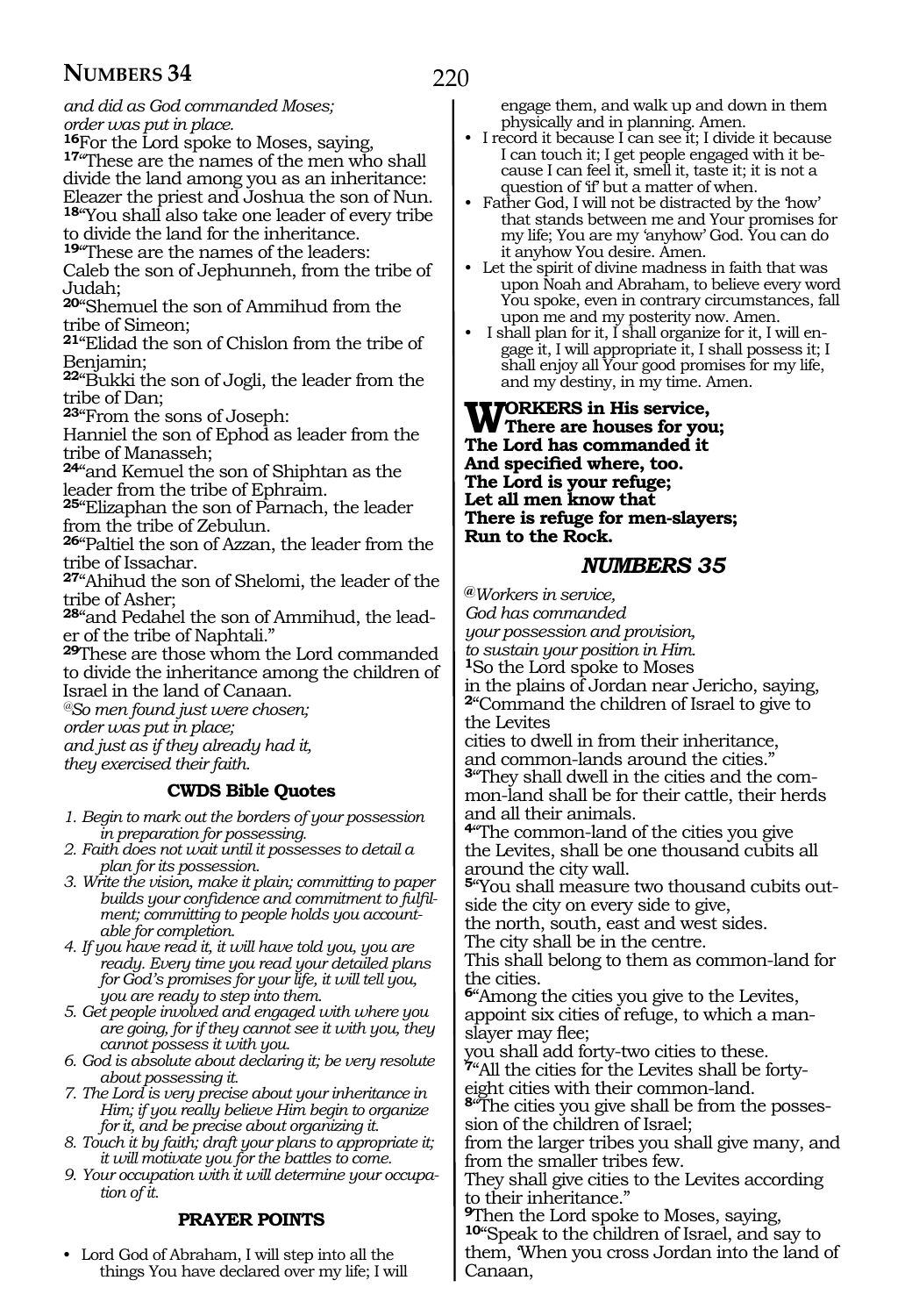**<sup>11</sup>**'you shall appoint cities to be cities of refuge for you,

for the manslayer who kills someone accidentally to flee to.

**<sup>12</sup>**'They shall be cities of refuge for you from the avenger,

that the manslayer may not die until he

stands before the congregation in judgment.

**13**'Of the cities you give, you shall have six cities of refuge.

**<sup>14</sup>**'You shall appoint three cities on this side of Jordan,

and three cities in the land of Canaan;

these shall be the cities of refuge.

**<sup>15</sup>**'These six cities shall be cities of refuge for the children of Israel,

also for the stranger and for the sojourner among them,

for any person who kills someone accidentally to flee.

**<sup>16</sup>**'But if a man strikes another with iron, so that he dies,

he is a murderer, the murderer shall be put to death.

**<sup>17</sup>**'He has no refuge in Israel, if he strikes with a stone in hand and he dies;

he is a murderer, the murderer shall die. **<sup>18</sup>**'If he strikes with a weapon of wood by

which one could die, and he dies,

he is a murderer, the murderer shall die.

**<sup>19</sup>**'The avenger of blood shall put that man to death;

when he meets him he shall kill him then. **<sup>20</sup>**'If he pushes him with hatred, or by lying in

wait, hurls something at him so he dies,

**<sup>21</sup>**'or with evil intent strikes him with his hand so he dies,

the one who struck him shall be put to death. He is a murderer.

The avenger of blood shall put the murderer to death when he meets him.

**<sup>22</sup>**"If he pushes him suddenly without enmity, or thrusts a man through without hatred; or throws anything at him without lying in wait,

**<sup>23</sup>**'or throws a stone at him without seeing him, and he dies,

while not his enemy or seeking his harm,

**<sup>24</sup>**'the congregation shall judge between the manslayer and the avenger of blood after these judgments.

**<sup>25</sup>**'So shall the congregation deliver the manslayer from the hand of the avenger of blood;

and the congregation shall return him to the city of refuge he had fled to;

he shall remain there until the death of the high priest who was anointed with the holy oil. **<sup>26</sup>**'But if the manslayer goes outside the limits

of the city of refuge where he fled,

**<sup>27</sup>**'and the avenger of blood finds him outside the boundaries of the city of refuge,

and the avenger of blood kills him, he shall not be guilty of blood,

**<sup>28</sup>**'for he should have remained in his city of refuge until the death of the high priest. But after the death of the high priest the manslayer may return to the land of his inheritance.

**<sup>29</sup>**'These things shall be a statute of judgment to you in all your dwellings throughout your generations.

**<sup>30</sup>**'Whoever murders a person shall be put to death on the testimony of witnesses;

no one witness is adequate to testify to cause a man to be sentenced to death.

**<sup>31</sup>**'You shall take no ransom for the life of a murderer;

if he is guilty of death, the murderer shall surely die.

**<sup>32</sup>**'You shall make no exchange for him who has fled to his city of refuge,

for him to return to his land before the death of the high priest.

**<sup>33</sup>**'In this way you do not pollute the land you are in, for blood defiles the land,

and no atonement can be made for the land defiled by bloodshed, but the blood of him who sheds it.

**<sup>34</sup>**'Therefore do not defile the land you inhabit, in the midst of which I dwell;

for I the Lord dwell among the children of Israel.'"

@*A High priest was offered, a High priest has died; there is refuge for men-slayers, His blood will suffice.*

*Hope for the hopeless; it cleanses the land and makes us recover, all our inheritance.*

### **CWDS Bible Quotes**

- *1. It is commanded by God; full-time ministry workers must be taken care of.*
- *2. Their position is by Him, their possession is in Him, but their provision is of Him through you.*
- *3. We are one corporate body; the priest performs a necessary service to free you to function; never forget them in your appropriation.*
- *4. God provides refuge for manslaughter but there is none for murderers; there is no guilt-free murder, even accidently; blood is required.*
- *5. Only the blood of a murderer can cleanse the land of the blood shed by the murderer; yet the blood of the murdered Son suffices.*
- *6. The Most High Priest has already died to provide refuge for murderers and complete freedom for all who shed blood.*
- *7. Wash your nation constantly in the blood of Jesus. His blood is the only blood that can cleanse your nation of bloodshed, and silence the voice of judgment.*
- *8. Be conscious of the presence of the Lord among you; be conscious of the Spirit of the Lord in you; be conscious of the Blood of Jesus available to you.*

### **PRAYER POINTS**

- Good Father, forgive our nation of bloodletting and bloodshed. Amen.
- Let every murderer in our nation be brought to justice, or to the judgment of the cross. Amen.
- By the Holy Ghost and fire, let the murderous